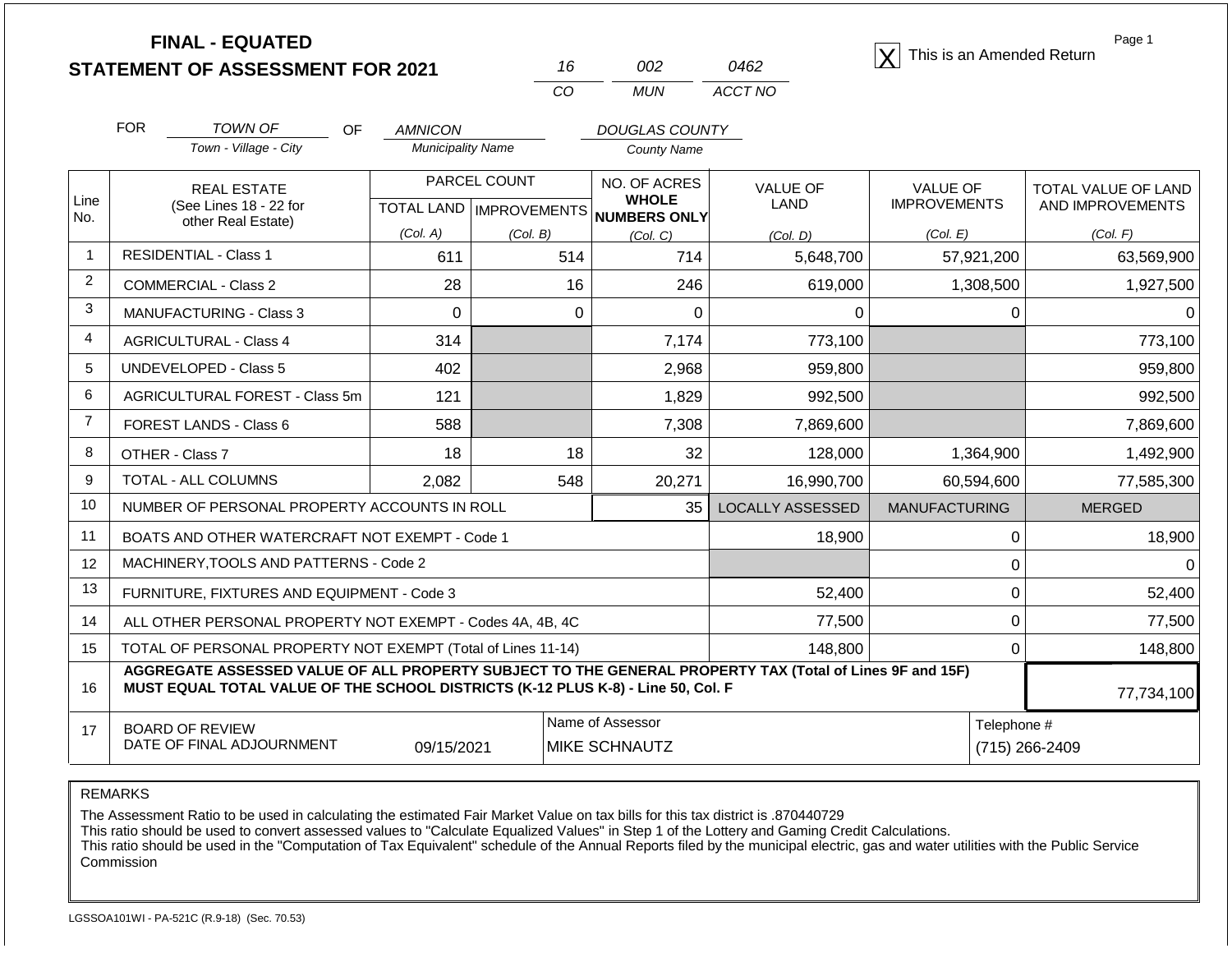2021 16 002 0462

FOREST LANDS (Line 7) and FOREST CROPS (in this section) - are **NOT** the same *YEAR CO MUN ACCT NO*

|    | Private Forest Crop - Reg Class @ 10¢ per acre                                 |                 |                   |                                                                  |  |                                                               | Private Forest Crop - Reg Class @ \$2.52 per acre |                                                                    |                 |                                                                              |
|----|--------------------------------------------------------------------------------|-----------------|-------------------|------------------------------------------------------------------|--|---------------------------------------------------------------|---------------------------------------------------|--------------------------------------------------------------------|-----------------|------------------------------------------------------------------------------|
| 18 | (a) PARCELS                                                                    | (b) ACRES       |                   | (c) ASSESSED VALUE                                               |  | (d) PARCELS                                                   |                                                   | (e) ACRES                                                          |                 | (f) ASSESSED VALUE                                                           |
|    |                                                                                |                 |                   | Private Forest Crop - Special Class @ 20¢ per acre               |  |                                                               |                                                   |                                                                    |                 | Entered Before 2005 Managed Forest - Ferrous Mining CLOSED @ \$7.87 per acre |
| 19 | (a) PARCELS                                                                    | (b) ACRES       |                   | (c) ASSESSED VALUE                                               |  | (d) PARCELS                                                   |                                                   | (e) ACRES                                                          |                 | (f) ASSESSED VALUE                                                           |
|    |                                                                                |                 |                   |                                                                  |  |                                                               |                                                   |                                                                    |                 |                                                                              |
|    |                                                                                |                 |                   | Entered Before 2005 Managed Forest - OPEN @ 74 ¢ per acre        |  |                                                               |                                                   | Entered Before 2005 Managed Forest - CLOSED @                      |                 | $$1.75$ per acre                                                             |
| 20 | (a) PARCELS                                                                    | (b) ACRES       |                   | (c) ASSESSED VALUE                                               |  | (d) PARCELS                                                   |                                                   | (e) ACRES                                                          |                 | (f) ASSESSED VALUE                                                           |
|    |                                                                                |                 |                   |                                                                  |  | 4                                                             |                                                   | 155                                                                |                 | 160,300                                                                      |
|    |                                                                                |                 |                   | Entered After 2004 Managed Forest - OPEN @ \$2.04 per acre       |  | Entered After 2004 Managed Forest - CLOSED @ \$10.20 per acre |                                                   |                                                                    |                 |                                                                              |
| 21 | (a) PARCELS                                                                    | (b) ACRES       |                   | (c) ASSESSED VALUE                                               |  | (d) PARCELS                                                   |                                                   | (e) ACRES                                                          |                 | (f) ASSESSED VALUE                                                           |
|    |                                                                                |                 |                   |                                                                  |  |                                                               |                                                   |                                                                    |                 |                                                                              |
|    |                                                                                |                 |                   |                                                                  |  |                                                               |                                                   | 279.21                                                             |                 | 259,400                                                                      |
| 22 | (a) County Forest Cropland Acres                                               |                 | (b) Federal Acres | (c) State Acres                                                  |  |                                                               | (d) County (NOT FOREST CROP) Acres                |                                                                    | (e) Other Acres |                                                                              |
|    |                                                                                |                 |                   |                                                                  |  | 1,220.95                                                      |                                                   | 178.94                                                             |                 | 2,380.35                                                                     |
|    |                                                                                |                 |                   | Assessed Value of Omitted Property From Prior Years (Sec. 70.44) |  |                                                               |                                                   | Assessed Value of Sec. 70.43 Corrections of Errors by Assessors    |                 |                                                                              |
| 23 |                                                                                | (a) REAL ESTATE |                   | (b) PERSONAL                                                     |  |                                                               |                                                   | (c1) REAL ESTATE                                                   |                 | (c2) PERSONAL                                                                |
|    |                                                                                |                 |                   |                                                                  |  |                                                               |                                                   |                                                                    |                 |                                                                              |
|    | Manufacturing Equated Value of Omitted Property From Prior Years (Sec. 70.995) |                 |                   |                                                                  |  |                                                               |                                                   | Mfg. Equated Value of Sec.70.43 Corrections of Errors by Assessors |                 |                                                                              |
|    |                                                                                | (d) REAL ESTATE |                   | (e) PERSONAL                                                     |  |                                                               |                                                   | (f1) REAL ESTATE                                                   | (f2) PERSONAL   |                                                                              |
|    |                                                                                |                 |                   |                                                                  |  |                                                               |                                                   |                                                                    |                 |                                                                              |
|    |                                                                                |                 |                   |                                                                  |  |                                                               |                                                   |                                                                    |                 |                                                                              |

# **SPECIAL DISTRICTS**

| Line<br>No. | Enter 6-digit<br>Special District<br>Code (Col. A) | <b>Account</b><br><b>Number</b><br>(Col. B) | <b>Special District Name</b><br>(Col. C) | <b>Locally Assessed Value</b><br>of Real Estate and<br><b>Personal Property (Col. D)</b> | Mfg Value of Real Estate<br>and Personal Property<br>(Col. E) | <b>Merged Value of</b><br><b>Real Estate and</b><br>Personal Property (Col. F) |
|-------------|----------------------------------------------------|---------------------------------------------|------------------------------------------|------------------------------------------------------------------------------------------|---------------------------------------------------------------|--------------------------------------------------------------------------------|
| 24          |                                                    |                                             |                                          |                                                                                          |                                                               |                                                                                |
| 25          |                                                    |                                             |                                          |                                                                                          |                                                               |                                                                                |
| 26          |                                                    |                                             |                                          |                                                                                          |                                                               |                                                                                |
| 27          |                                                    |                                             |                                          |                                                                                          |                                                               |                                                                                |
| 28          |                                                    |                                             |                                          |                                                                                          |                                                               |                                                                                |
| 29          |                                                    |                                             |                                          |                                                                                          |                                                               |                                                                                |
| 30          |                                                    |                                             |                                          |                                                                                          |                                                               |                                                                                |
| 31          |                                                    |                                             |                                          |                                                                                          |                                                               |                                                                                |
| 32          |                                                    |                                             |                                          |                                                                                          |                                                               |                                                                                |
| 33          |                                                    |                                             |                                          |                                                                                          |                                                               |                                                                                |
| 34          |                                                    |                                             |                                          |                                                                                          |                                                               |                                                                                |
| 35          |                                                    |                                             |                                          |                                                                                          |                                                               |                                                                                |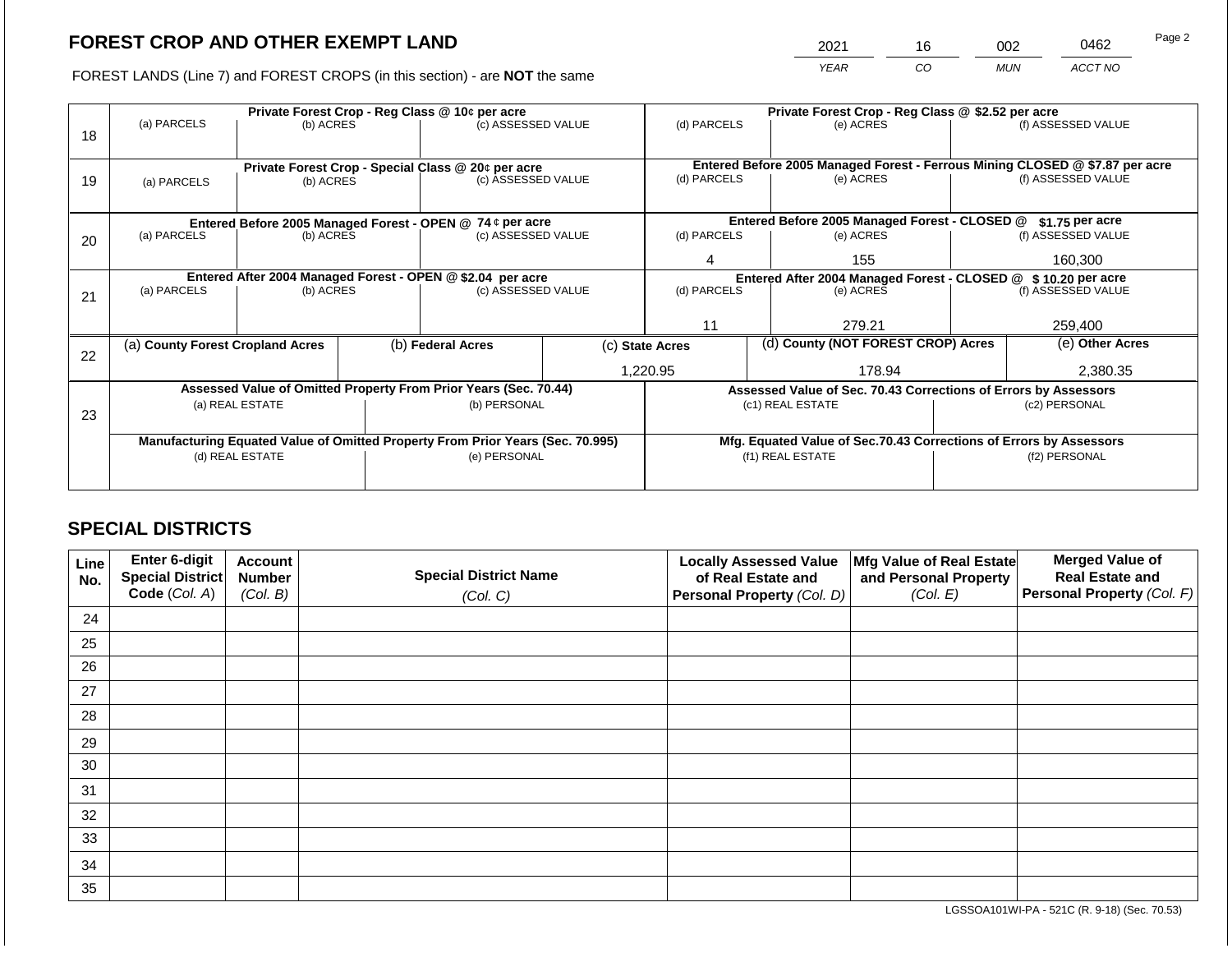#### *YEAR CO MUN ACCT NO*  0462 **SCH Line No. Enter 6-digit School District Code** *(Col. A)* **Account Number** *(Col. B)* **School District Name** *(Col. C)* **Locally Assessed Value of Real Estate and Personal Property** *(Col. D)* **Mfg Value of Real Estate and Personal Property** *(Col. E)* **Merged Value of Real Estate and Personal Property** *(Col. F)* **A. SCHOOL DISTRICTS (K-8 and K-12)** 36 37 38 39 40 41 42 43 44 45 46 47 48 49 50 TOTAL ASSESSED VALUE OF SCHOOL DISTRICTS (K-8 and K-12) **B. UNION HIGH SCHOOL DISTRICTS** 51 52 53 54 55 **C. TECHNICAL COLLEGE DISTRICTS** 56 57 58 59 TOTAL ASSESSED VALUE OF TECHNICAL COLLEGES TOTAL ASSESSED VALUE OF UNION HIGH SCHOOLS 163297 0111 SCH D OF MAPLE 77,734,100 77,734,100 001700 | 0016 | NORTHWOOD TECHNICAL COLLEGE 77,734,100 77,734,100 77,734,100 77,734,100 77,734,100 77,734,100

 *I hereby certify, to the best of my knowledge and belief, this form is complete and correct.*

| Name               |                                    | Title | Submission date   |  |  |
|--------------------|------------------------------------|-------|-------------------|--|--|
| MARISSA HANSON     |                                    |       | 2021<br>09<br>ט ו |  |  |
| Phone              | Email address                      |       |                   |  |  |
| 715<br>395<br>1634 | MARISSA.HANSON@DOUGLASCOUNTYWI.ORG |       |                   |  |  |

LGSSOA101WI -PA-521C (R. 9-18) (Sec. 70.53)

Page 3

| <b>HOOL DISTRICTS</b> |  |
|-----------------------|--|
|                       |  |

| 2021 | 6  | 002          |    |
|------|----|--------------|----|
| YEAR | า∩ | <b>MI IN</b> | AС |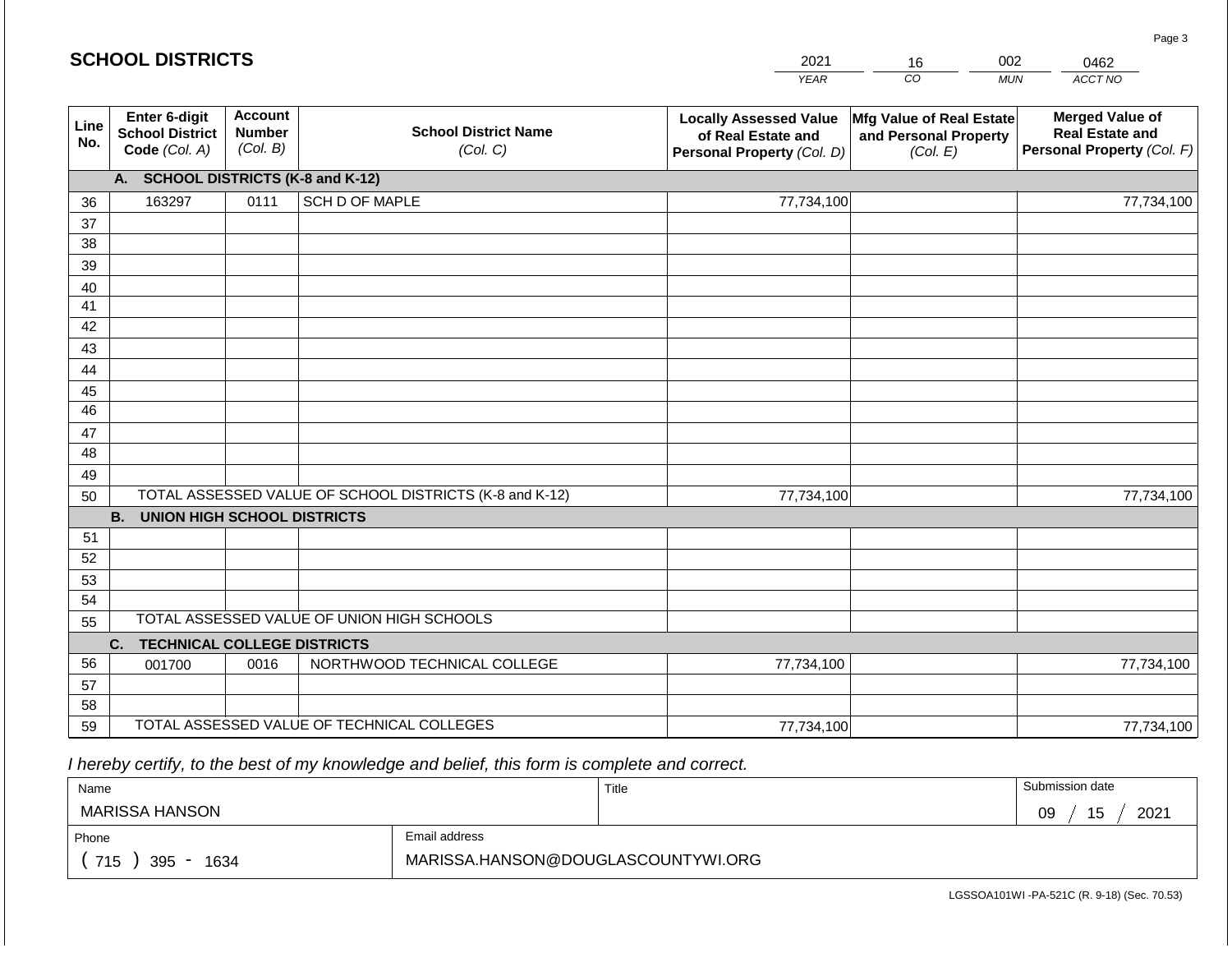- Each municipality's SOA is completed after the Board of Review and includes any changes made to the locally assessed values, under state law (sec. 70.53, Wis. Stats.)
- The Wisconsin Department of Revenue (DOR) merges the locally assessed values with the state assessed manufacturing values
- DOR provides the information regarding district names and codes. If a district is not listed, contact DOR.

Note: If you submit an amended SOA to DOR after your municipality's SOA is equated and posted to our website, we will process the SOA. However, DOR will not recalculate the *aggregate ratio or update the final SOA posted on our website. You should use the corrected values to calculate your tax rates.*

# **Page 1: Real Estate and Personal Property**

- Lines 1-9 assessed real estate values, parcel counts and acres by classification
- Lines 10-15 assessed personal property values and number of accounts by class
- Line 16 aggregate assessed value of all property subject to general property; use to calculate tax rates. Note: This line equals the total assessed value of K-8 and K-12 school districts (Line 50) and total assessed value of technical colleges (Line 59).
- Remarks assessment ratio used to calculate estimated fair market value on property tax bills

# **Page 2: Forest Crop, Other Exempt Land and Special Districts**

- Lines 18-21 private forest crop and managed forest lands assessed values
- Line  $22 -$  tax exempt land acres
- Line 23 prior years assessed value of omitted property under sec. 70.44 and correction of errors under sec. 70.43 shown by locally assessed or manufacturing real estate and personal property. Note: If there is an amount on this line, report the corresponding tax in the Statement of Taxes, Sections J or K.
- Lines 24-35 special district assessed values. These values are used to calculate tax rates for the special districts.

# **Page 3: School Districts**

- Lines 36-50 school districts (K-8 and K-12) assessed values. These values are used to calculate tax rates for school districts.
- Lines 51-55 union high school district assessed values. These values are used to calculate tax rates for union high school districts.
- Lines 56-59 technical college assessed values. These values are used to calculate tax rates for technical colleges.

If you have questions: Email: lgs@wisconsin.gov

 Phone: (608) 266-2569 or (608) 264-6892 Fax: (608) 264-6887

SOUTH RANGE, WI 54874 SOUTH RANGE, WI 548744474S WENTWORTH RD 4474S WENTWORTH RD ZOUIN ALO N NOL GARY KANE<br>TOWN OF AMNICON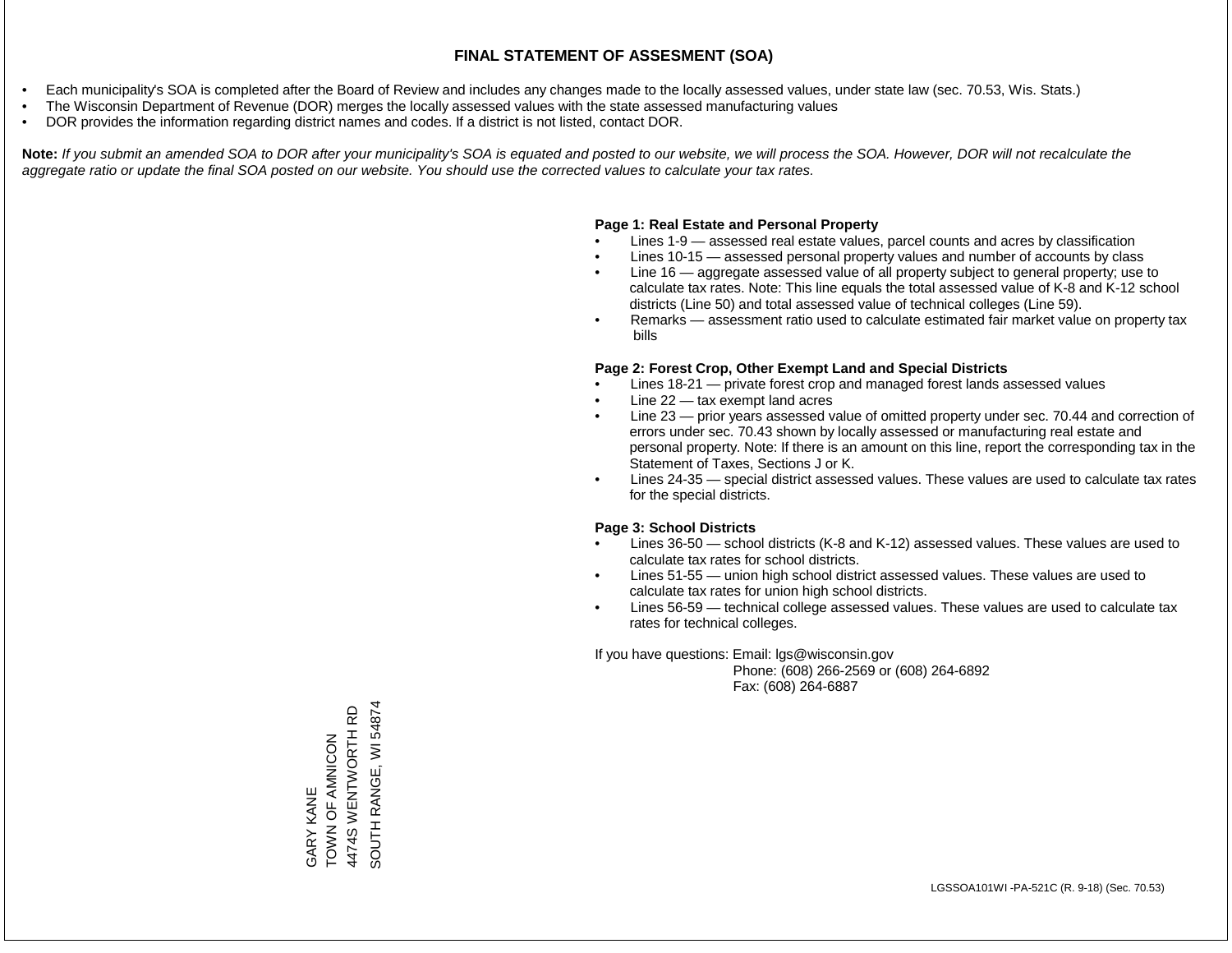| <b>STATEMENT OF ASSESSMENT FOR 2021</b> |  |
|-----------------------------------------|--|
|                                         |  |

| 16  | በበ4  | 0463    |
|-----|------|---------|
| CO. | MUN. | ACCT NO |

**FINAL - EQUATED**<br> **FINAL - EQUATED X** This is an Amended Return

Page 1

TOTAL VALUE OF LAND AND IMPROVEMENTS

*(Col. E) (Col. F)*

|       | <b>FOR</b> | TOWN OF<br>Town - Village - City             | OF | <b>BENNETT</b><br><b>Municipality Name</b> |              | DOUGLAS COUNTY<br><b>County Name</b>    |                         |                                        |
|-------|------------|----------------------------------------------|----|--------------------------------------------|--------------|-----------------------------------------|-------------------------|----------------------------------------|
| Line  |            | <b>REAL ESTATE</b><br>(See Lines 18 - 22 for |    | <b>TOTAL LAND</b>                          | PARCEL COUNT | NO. OF ACRES<br><b>WHOLE</b>            | <b>VALUE OF</b><br>LAND | <b>VALUE OF</b><br><b>IMPROVEMENTS</b> |
| l No. |            | other Real Estate)                           |    | (Col. A)                                   | (Col. B)     | / IMPROVEMENTS NUMBERS ONLY<br>(Col, C) | (Col. D)                | (Col. E)                               |
|       |            | <b>RESIDENTIAL - Class 1</b>                 |    | 499                                        | 397          | 867                                     | 10,501,400              | 35,485,200                             |
| າ     |            | COMMERCIAL - Class 2                         |    | 8                                          |              | 115                                     | 771,000                 | 2,741,900                              |

|                 | <b>RESIDENTIAL - Class 1</b>                                                                                                                                                                 | 499        | 397            | 867                                      | 10,501,400       | 35,485,200           |   | 45,986,600    |
|-----------------|----------------------------------------------------------------------------------------------------------------------------------------------------------------------------------------------|------------|----------------|------------------------------------------|------------------|----------------------|---|---------------|
| 2               | <b>COMMERCIAL - Class 2</b>                                                                                                                                                                  | 8          | $\overline{7}$ | 115                                      | 771,000          | 2,741,900            |   | 3,512,900     |
| 3               | <b>MANUFACTURING - Class 3</b>                                                                                                                                                               | 0          | 0              | 0                                        | O                |                      | 0 | $\Omega$      |
| $\overline{4}$  | <b>AGRICULTURAL - Class 4</b>                                                                                                                                                                | 69         |                | 1,130                                    | 128,400          |                      |   | 128,400       |
| 5               | UNDEVELOPED - Class 5                                                                                                                                                                        | 230        |                | 3,149                                    | 878,500          |                      |   | 878,500       |
| 6               | AGRICULTURAL FOREST - Class 5m                                                                                                                                                               | 44         |                | 780                                      | 448,600          |                      |   | 448,600       |
| $\overline{7}$  | FOREST LANDS - Class 6                                                                                                                                                                       | 472        |                | 9,927                                    | 10,897,800       |                      |   | 10,897,800    |
| 8               | OTHER - Class 7                                                                                                                                                                              | 11         | 11             | 23                                       | 69,000           | 689,700              |   | 758,700       |
| 9               | TOTAL - ALL COLUMNS                                                                                                                                                                          | 1,333      | 415            | 15,991                                   | 23,694,700       | 38,916,800           |   | 62,611,500    |
| 10              | NUMBER OF PERSONAL PROPERTY ACCOUNTS IN ROLL                                                                                                                                                 |            |                | 11                                       | LOCALLY ASSESSED | <b>MANUFACTURING</b> |   | <b>MERGED</b> |
| 11              | BOATS AND OTHER WATERCRAFT NOT EXEMPT - Code 1                                                                                                                                               |            |                |                                          | 51,110           |                      | 0 | 51,110        |
| 12 <sup>°</sup> | MACHINERY, TOOLS AND PATTERNS - Code 2                                                                                                                                                       |            |                |                                          |                  |                      | 0 | $\Omega$      |
| 13              | FURNITURE, FIXTURES AND EQUIPMENT - Code 3                                                                                                                                                   |            |                |                                          | 569,461          |                      | 0 | 569,461       |
| 14              | ALL OTHER PERSONAL PROPERTY NOT EXEMPT - Codes 4A, 4B, 4C                                                                                                                                    |            |                |                                          | 18,321           |                      | 0 | 18,321        |
| 15              | TOTAL OF PERSONAL PROPERTY NOT EXEMPT (Total of Lines 11-14)                                                                                                                                 |            |                |                                          | 638,892          |                      | 0 | 638,892       |
| 16              | AGGREGATE ASSESSED VALUE OF ALL PROPERTY SUBJECT TO THE GENERAL PROPERTY TAX (Total of Lines 9F and 15F)<br>MUST EQUAL TOTAL VALUE OF THE SCHOOL DISTRICTS (K-12 PLUS K-8) - Line 50, Col. F |            |                |                                          |                  |                      |   | 63,250,392    |
| 17              | <b>BOARD OF REVIEW</b><br>DATE OF FINAL ADJOURNMENT                                                                                                                                          | 09/15/2021 |                | Name of Assessor<br><b>KENNETH THIMM</b> | Telephone #      | (218) 390-4289       |   |               |

REMARKS

The Assessment Ratio to be used in calculating the estimated Fair Market Value on tax bills for this tax district is .878497189

This ratio should be used to convert assessed values to "Calculate Equalized Values" in Step 1 of the Lottery and Gaming Credit Calculations.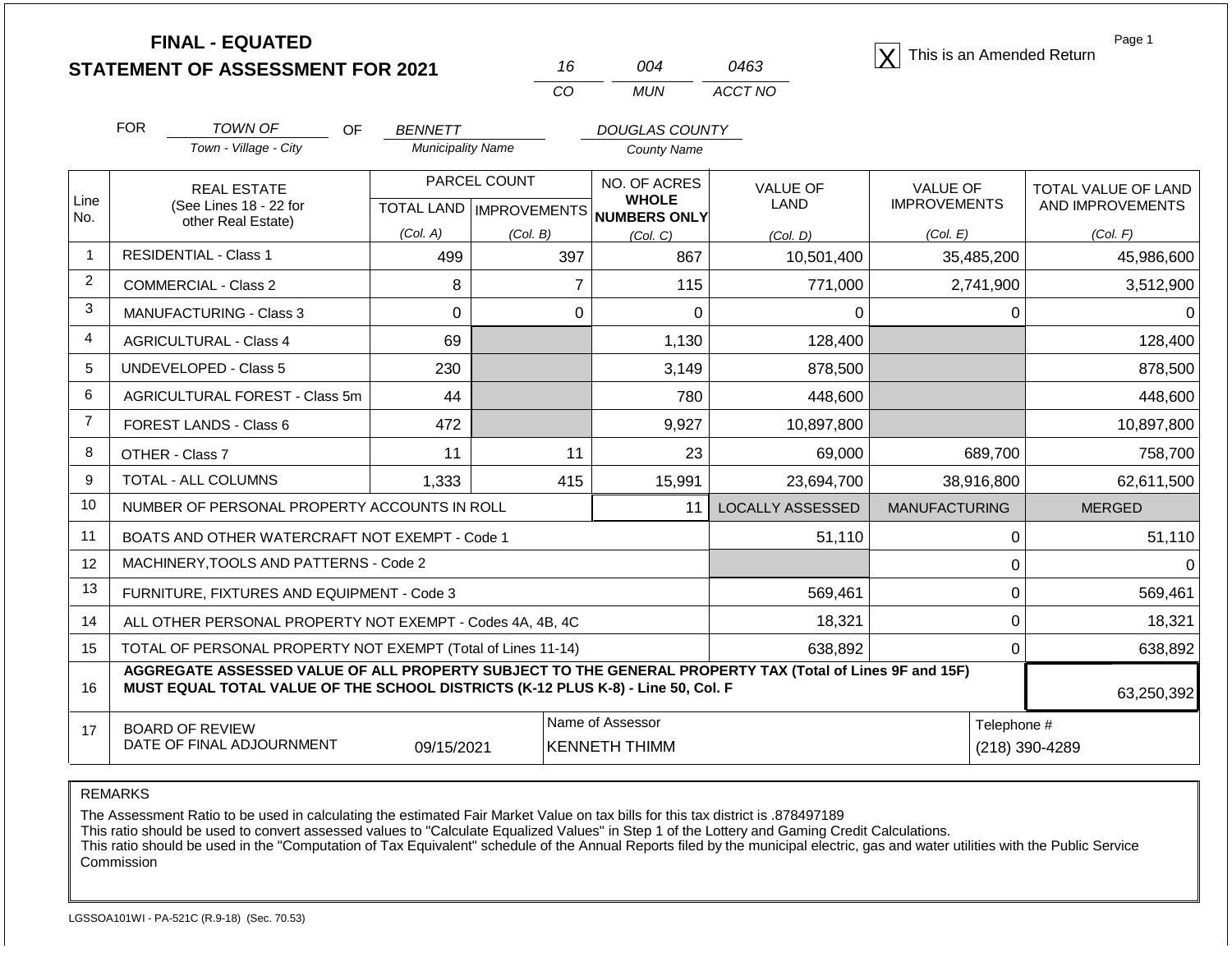FOREST LANDS (Line 7) and FOREST CROPS (in this section) - are NOT the same

| Page 2 | 0463    | 004        | 16 | 2021        |
|--------|---------|------------|----|-------------|
|        | ACCT NO | <b>MUN</b> | CO | <b>YEAR</b> |
|        |         |            |    |             |

|    |                                                            |                       |  | Private Forest Crop - Reg Class @ 10¢ per acre                                 |                                                               |                                                       | Private Forest Crop - Reg Class @ \$2.52 per acre                            |                                                                    |                    |  |
|----|------------------------------------------------------------|-----------------------|--|--------------------------------------------------------------------------------|---------------------------------------------------------------|-------------------------------------------------------|------------------------------------------------------------------------------|--------------------------------------------------------------------|--------------------|--|
|    | (a) PARCELS                                                | (b) ACRES             |  | (c) ASSESSED VALUE                                                             |                                                               | (d) PARCELS                                           | (e) ACRES                                                                    |                                                                    | (f) ASSESSED VALUE |  |
| 18 |                                                            |                       |  |                                                                                |                                                               | 6                                                     | 240                                                                          |                                                                    | 264,000            |  |
|    |                                                            |                       |  | Private Forest Crop - Special Class @ 20¢ per acre                             |                                                               |                                                       | Entered Before 2005 Managed Forest - Ferrous Mining CLOSED @ \$7.87 per acre |                                                                    |                    |  |
| 19 | (a) PARCELS                                                | (b) ACRES             |  | (c) ASSESSED VALUE                                                             |                                                               | (d) PARCELS                                           | (e) ACRES                                                                    |                                                                    | (f) ASSESSED VALUE |  |
|    |                                                            |                       |  |                                                                                |                                                               |                                                       |                                                                              |                                                                    |                    |  |
|    |                                                            |                       |  | Entered Before 2005 Managed Forest - OPEN @ 74 ¢ per acre                      |                                                               |                                                       | Entered Before 2005 Managed Forest - CLOSED @                                |                                                                    | \$1.75 per acre    |  |
| 20 | (a) PARCELS                                                | (b) ACRES             |  | (c) ASSESSED VALUE                                                             |                                                               | (d) PARCELS                                           | (e) ACRES                                                                    |                                                                    | (f) ASSESSED VALUE |  |
|    |                                                            |                       |  |                                                                                |                                                               |                                                       |                                                                              |                                                                    |                    |  |
|    | 89                                                         | 3,788,600<br>3,443.25 |  |                                                                                | 16                                                            | 622.86                                                |                                                                              | 684,800                                                            |                    |  |
|    | Entered After 2004 Managed Forest - OPEN @ \$2.04 per acre |                       |  |                                                                                | Entered After 2004 Managed Forest - CLOSED @ \$10.20 per acre |                                                       |                                                                              |                                                                    |                    |  |
| 21 | (a) PARCELS                                                | (b) ACRES             |  | (c) ASSESSED VALUE                                                             |                                                               | (d) PARCELS<br>(e) ACRES                              |                                                                              |                                                                    | (f) ASSESSED VALUE |  |
|    |                                                            |                       |  |                                                                                |                                                               |                                                       |                                                                              |                                                                    |                    |  |
|    | q                                                          | 332.7                 |  | 366,000                                                                        |                                                               | 9                                                     | 327                                                                          |                                                                    | 371,300            |  |
|    | (a) County Forest Cropland Acres                           |                       |  | (b) Federal Acres                                                              |                                                               | (d) County (NOT FOREST CROP) Acres<br>(c) State Acres |                                                                              |                                                                    | (e) Other Acres    |  |
| 22 |                                                            |                       |  |                                                                                |                                                               |                                                       |                                                                              |                                                                    |                    |  |
|    | 6,595.1                                                    |                       |  |                                                                                |                                                               | 3,007.55                                              | 335.38                                                                       |                                                                    | 75.77              |  |
|    |                                                            |                       |  | Assessed Value of Omitted Property From Prior Years (Sec. 70.44)               |                                                               |                                                       | Assessed Value of Sec. 70.43 Corrections of Errors by Assessors              |                                                                    |                    |  |
|    |                                                            | (a) REAL ESTATE       |  | (b) PERSONAL                                                                   |                                                               |                                                       | (c1) REAL ESTATE                                                             |                                                                    | (c2) PERSONAL      |  |
| 23 |                                                            |                       |  |                                                                                |                                                               |                                                       |                                                                              |                                                                    |                    |  |
|    |                                                            |                       |  |                                                                                |                                                               |                                                       |                                                                              |                                                                    |                    |  |
|    |                                                            |                       |  | Manufacturing Equated Value of Omitted Property From Prior Years (Sec. 70.995) |                                                               |                                                       |                                                                              | Mfg. Equated Value of Sec.70.43 Corrections of Errors by Assessors |                    |  |
|    |                                                            | (d) REAL ESTATE       |  | (e) PERSONAL                                                                   |                                                               |                                                       | (f1) REAL ESTATE                                                             | (f2) PERSONAL                                                      |                    |  |
|    |                                                            |                       |  |                                                                                |                                                               |                                                       |                                                                              |                                                                    |                    |  |
|    |                                                            |                       |  |                                                                                |                                                               |                                                       |                                                                              |                                                                    |                    |  |

# **SPECIAL DISTRICTS**

| Line<br>No. | Enter 6-digit<br>Special District<br>Code (Col. A) | <b>Account</b><br><b>Number</b><br>(Col. B) | <b>Special District Name</b><br>(Col. C) | <b>Locally Assessed Value</b><br>of Real Estate and<br>Personal Property (Col. D) | Mfg Value of Real Estate<br>and Personal Property<br>(Col. E) | <b>Merged Value of</b><br><b>Real Estate and</b><br>Personal Property (Col. F) |
|-------------|----------------------------------------------------|---------------------------------------------|------------------------------------------|-----------------------------------------------------------------------------------|---------------------------------------------------------------|--------------------------------------------------------------------------------|
| 24          | 167070                                             | 0509                                        | LAKE MINNESUING SANITARY DISTRICT        | 23,777,995                                                                        |                                                               | 23,777,995                                                                     |
| 25          |                                                    |                                             |                                          |                                                                                   |                                                               |                                                                                |
| 26          |                                                    |                                             |                                          |                                                                                   |                                                               |                                                                                |
| 27          |                                                    |                                             |                                          |                                                                                   |                                                               |                                                                                |
| 28          |                                                    |                                             |                                          |                                                                                   |                                                               |                                                                                |
| 29          |                                                    |                                             |                                          |                                                                                   |                                                               |                                                                                |
| 30          |                                                    |                                             |                                          |                                                                                   |                                                               |                                                                                |
| 31          |                                                    |                                             |                                          |                                                                                   |                                                               |                                                                                |
| 32          |                                                    |                                             |                                          |                                                                                   |                                                               |                                                                                |
| 33          |                                                    |                                             |                                          |                                                                                   |                                                               |                                                                                |
| 34          |                                                    |                                             |                                          |                                                                                   |                                                               |                                                                                |
| 35          |                                                    |                                             |                                          |                                                                                   |                                                               |                                                                                |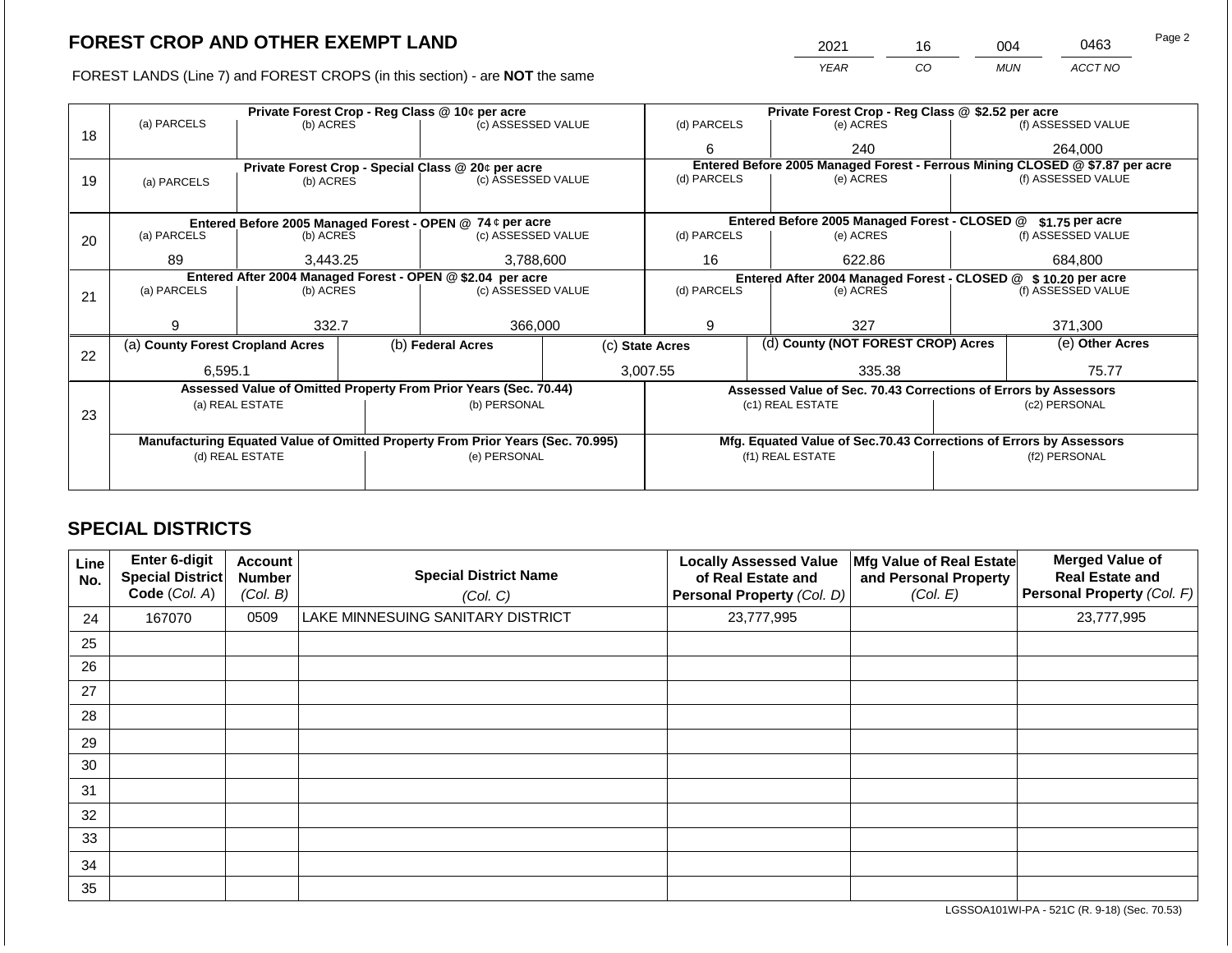|             | <b>SCHOOL DISTRICTS</b>                                  |                                             |                                                         | 2021                                                                              | 16                                                                   | 004        | 0463                                                                           |
|-------------|----------------------------------------------------------|---------------------------------------------|---------------------------------------------------------|-----------------------------------------------------------------------------------|----------------------------------------------------------------------|------------|--------------------------------------------------------------------------------|
|             |                                                          |                                             |                                                         | <b>YEAR</b>                                                                       | CO                                                                   | <b>MUN</b> | ACCT NO                                                                        |
| Line<br>No. | Enter 6-digit<br><b>School District</b><br>Code (Col. A) | <b>Account</b><br><b>Number</b><br>(Col. B) | <b>School District Name</b><br>(Col. C)                 | <b>Locally Assessed Value</b><br>of Real Estate and<br>Personal Property (Col. D) | <b>Mfg Value of Real Estate</b><br>and Personal Property<br>(Col. E) |            | <b>Merged Value of</b><br><b>Real Estate and</b><br>Personal Property (Col. F) |
|             | A.                                                       |                                             | <b>SCHOOL DISTRICTS (K-8 and K-12)</b>                  |                                                                                   |                                                                      |            |                                                                                |
| 36          | 165397                                                   | 0112                                        | SCH D OF SOLON SPRINGS                                  | 63,250,392                                                                        |                                                                      |            | 63,250,392                                                                     |
| 37          |                                                          |                                             |                                                         |                                                                                   |                                                                      |            |                                                                                |
| 38          |                                                          |                                             |                                                         |                                                                                   |                                                                      |            |                                                                                |
| 39          |                                                          |                                             |                                                         |                                                                                   |                                                                      |            |                                                                                |
| 40          |                                                          |                                             |                                                         |                                                                                   |                                                                      |            |                                                                                |
| 41          |                                                          |                                             |                                                         |                                                                                   |                                                                      |            |                                                                                |
| 42          |                                                          |                                             |                                                         |                                                                                   |                                                                      |            |                                                                                |
| 43          |                                                          |                                             |                                                         |                                                                                   |                                                                      |            |                                                                                |
| 44<br>45    |                                                          |                                             |                                                         |                                                                                   |                                                                      |            |                                                                                |
| 46          |                                                          |                                             |                                                         |                                                                                   |                                                                      |            |                                                                                |
| 47          |                                                          |                                             |                                                         |                                                                                   |                                                                      |            |                                                                                |
| 48          |                                                          |                                             |                                                         |                                                                                   |                                                                      |            |                                                                                |
| 49          |                                                          |                                             |                                                         |                                                                                   |                                                                      |            |                                                                                |
| 50          |                                                          |                                             | TOTAL ASSESSED VALUE OF SCHOOL DISTRICTS (K-8 and K-12) | 63,250,392                                                                        |                                                                      |            | 63,250,392                                                                     |
|             | <b>B. UNION HIGH SCHOOL DISTRICTS</b>                    |                                             |                                                         |                                                                                   |                                                                      |            |                                                                                |
| 51          |                                                          |                                             |                                                         |                                                                                   |                                                                      |            |                                                                                |
| 52          |                                                          |                                             |                                                         |                                                                                   |                                                                      |            |                                                                                |
| 53          |                                                          |                                             |                                                         |                                                                                   |                                                                      |            |                                                                                |
| 54          |                                                          |                                             |                                                         |                                                                                   |                                                                      |            |                                                                                |
| 55          |                                                          |                                             | TOTAL ASSESSED VALUE OF UNION HIGH SCHOOLS              |                                                                                   |                                                                      |            |                                                                                |
|             | <b>TECHNICAL COLLEGE DISTRICTS</b><br>C.                 |                                             |                                                         |                                                                                   |                                                                      |            |                                                                                |
| 56          | 001700                                                   | 0016                                        | NORTHWOOD TECHNICAL COLLEGE                             | 63,250,392                                                                        |                                                                      |            | 63,250,392                                                                     |
| 57          |                                                          |                                             |                                                         |                                                                                   |                                                                      |            |                                                                                |
| 58<br>59    |                                                          |                                             | TOTAL ASSESSED VALUE OF TECHNICAL COLLEGES              |                                                                                   |                                                                      |            |                                                                                |
|             |                                                          |                                             |                                                         | 63,250,392                                                                        |                                                                      |            | 63,250,392                                                                     |

 *I hereby certify, to the best of my knowledge and belief, this form is complete and correct.*

| Name               |                                    | Title | Submission date  |
|--------------------|------------------------------------|-------|------------------|
| MARISSA HANSON     |                                    |       | 15<br>2021<br>09 |
| Phone              | Email address                      |       |                  |
| 715<br>395<br>1634 | MARISSA.HANSON@DOUGLASCOUNTYWI.ORG |       |                  |

Page 3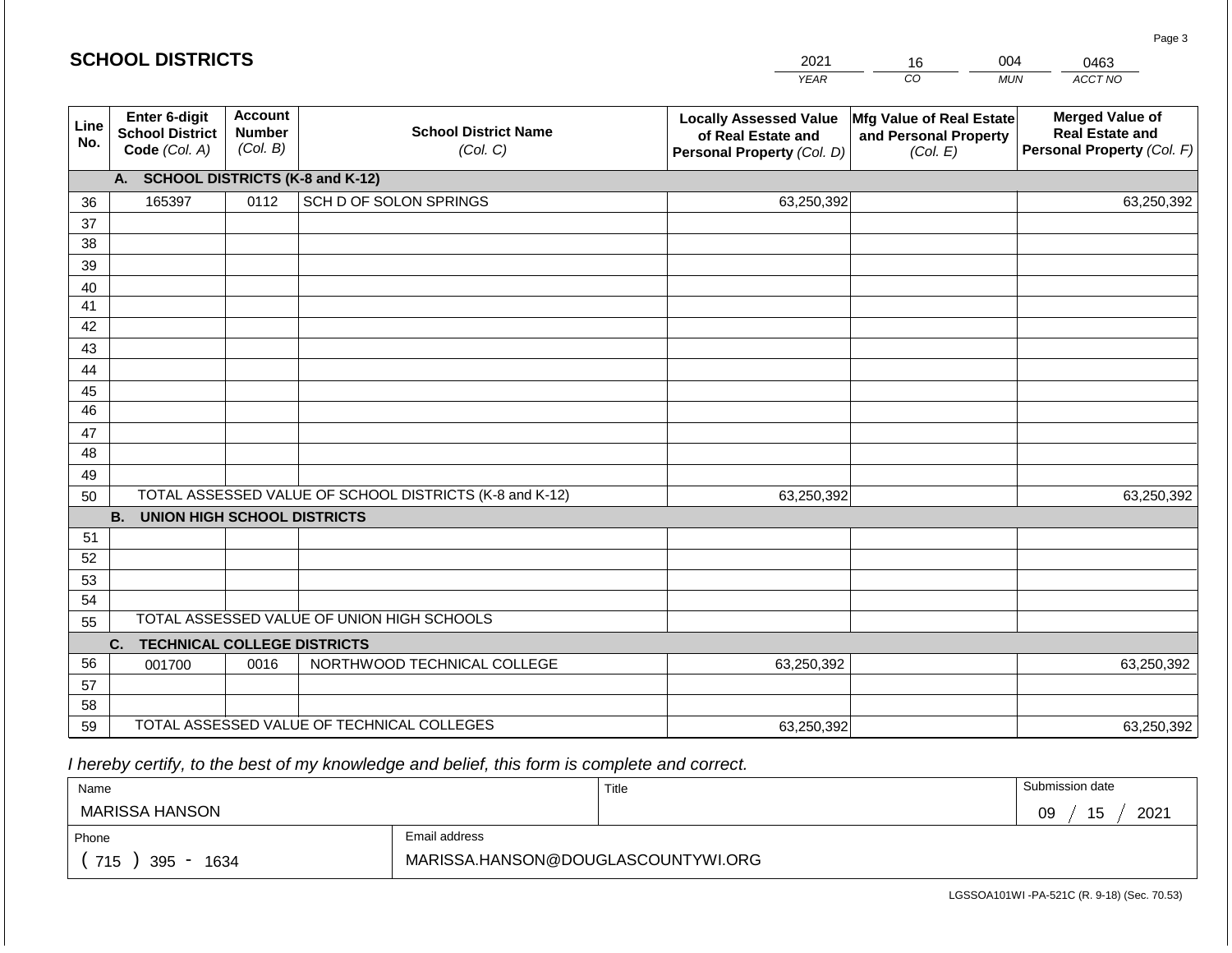- Each municipality's SOA is completed after the Board of Review and includes any changes made to the locally assessed values, under state law (sec. 70.53, Wis. Stats.)
- The Wisconsin Department of Revenue (DOR) merges the locally assessed values with the state assessed manufacturing values
- DOR provides the information regarding district names and codes. If a district is not listed, contact DOR.

Note: If you submit an amended SOA to DOR after your municipality's SOA is equated and posted to our website, we will process the SOA. However, DOR will not recalculate the *aggregate ratio or update the final SOA posted on our website. You should use the corrected values to calculate your tax rates.*

# **Page 1: Real Estate and Personal Property**

- Lines 1-9 assessed real estate values, parcel counts and acres by classification
- Lines 10-15 assessed personal property values and number of accounts by class
- Line 16 aggregate assessed value of all property subject to general property; use to calculate tax rates. Note: This line equals the total assessed value of K-8 and K-12 school districts (Line 50) and total assessed value of technical colleges (Line 59).
- Remarks assessment ratio used to calculate estimated fair market value on property tax bills

# **Page 2: Forest Crop, Other Exempt Land and Special Districts**

- Lines 18-21 private forest crop and managed forest lands assessed values
- Line  $22 -$  tax exempt land acres
- Line 23 prior years assessed value of omitted property under sec. 70.44 and correction of errors under sec. 70.43 shown by locally assessed or manufacturing real estate and personal property. Note: If there is an amount on this line, report the corresponding tax in the Statement of Taxes, Sections J or K.
- Lines 24-35 special district assessed values. These values are used to calculate tax rates for the special districts.

# **Page 3: School Districts**

- Lines 36-50 school districts (K-8 and K-12) assessed values. These values are used to calculate tax rates for school districts.
- Lines 51-55 union high school district assessed values. These values are used to calculate tax rates for union high school districts.
- Lines 56-59 technical college assessed values. These values are used to calculate tax rates for technical colleges.

If you have questions: Email: lgs@wisconsin.gov

 Phone: (608) 266-2569 or (608) 264-6892 Fax: (608) 264-6887

AKE NEBAGAMON, WI 54849 - 9039 LAKE NEBAGAMON, WI 54849 - 903911043E HOMESTEAD RD 11043E HOMESTEAD RD TOWN OF BENNETT TOWN OF BENNETT **TAMARA JOHNSON** TAMARA JOHNSON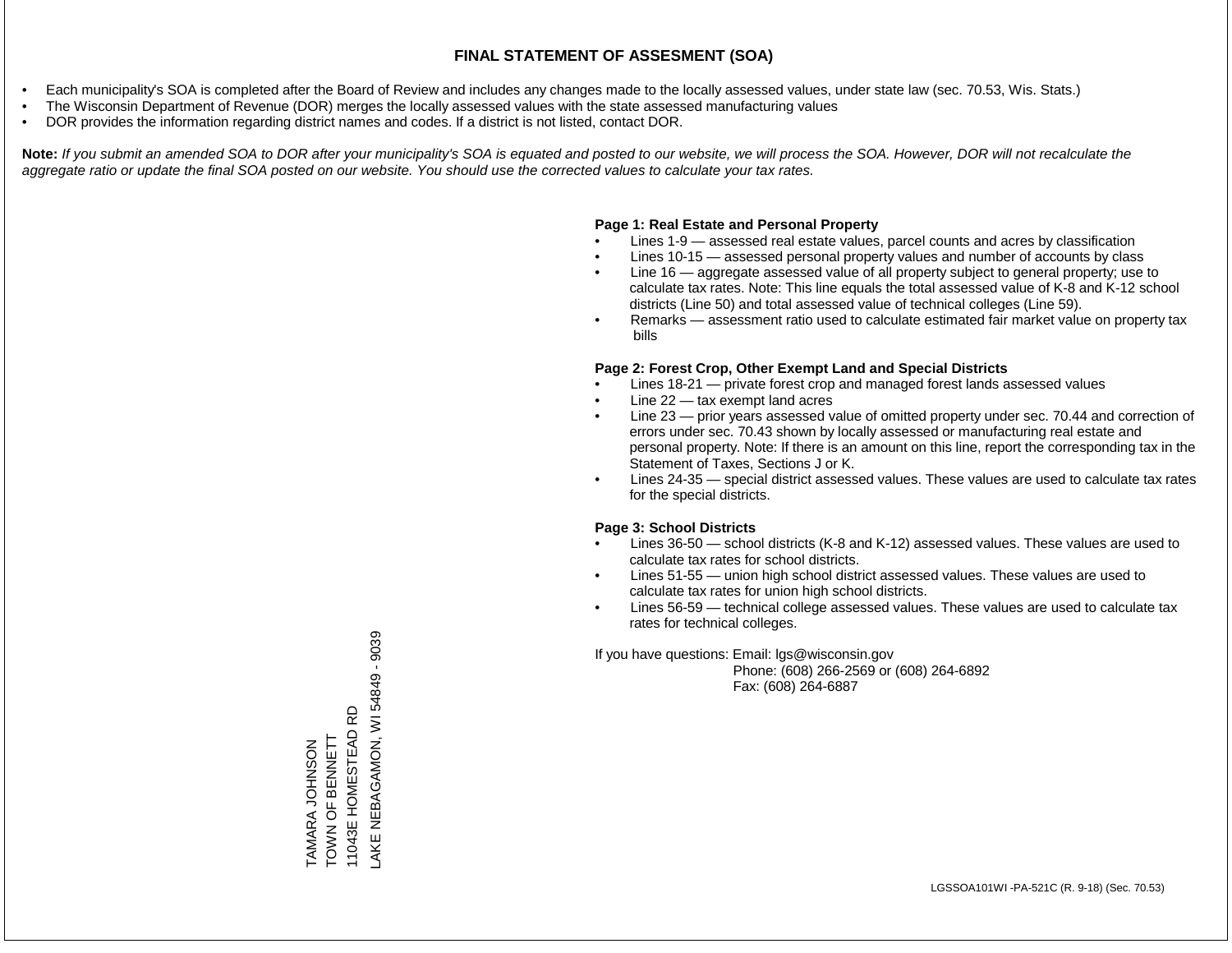| <b>STATEMENT OF ASSESSMENT FOR 2021</b> |  |
|-----------------------------------------|--|
|                                         |  |

|     | ററഞ | 0464    |
|-----|-----|---------|
| CO. | MUN | ACCT NO |

**FINAL - EQUATED**<br>  $\overline{X}$  This is an Amended Return

Page 1

|                | <b>FOR</b><br><b>TOWN OF</b><br><b>OF</b>                                                                                                                                                    | <b>BRULE</b>             |                | <b>DOUGLAS COUNTY</b>               |                         |                               |                            |
|----------------|----------------------------------------------------------------------------------------------------------------------------------------------------------------------------------------------|--------------------------|----------------|-------------------------------------|-------------------------|-------------------------------|----------------------------|
|                | Town - Village - City                                                                                                                                                                        | <b>Municipality Name</b> |                | <b>County Name</b>                  |                         |                               |                            |
| Line           | <b>REAL ESTATE</b>                                                                                                                                                                           |                          | PARCEL COUNT   | NO. OF ACRES<br><b>WHOLE</b>        | <b>VALUE OF</b>         | <b>VALUE OF</b>               | <b>TOTAL VALUE OF LAND</b> |
| No.            | (See Lines 18 - 22 for<br>other Real Estate)                                                                                                                                                 |                          |                | TOTAL LAND MPROVEMENTS NUMBERS ONLY | <b>LAND</b>             | <b>IMPROVEMENTS</b>           | AND IMPROVEMENTS           |
|                |                                                                                                                                                                                              | (Col. A)                 | (Col. B)       | (Col, C)                            | (Col. D)                | (Col. E)                      | (Col. F)                   |
| 1              | <b>RESIDENTIAL - Class 1</b>                                                                                                                                                                 | 467                      | 391            | 594                                 | 7,426,100               | 31,607,100                    | 39,033,200                 |
| 2              | <b>COMMERCIAL - Class 2</b>                                                                                                                                                                  | 31                       | 21             | 66                                  | 300,400                 | 3,178,800                     | 3,479,200                  |
| 3              | <b>MANUFACTURING - Class 3</b>                                                                                                                                                               | $\overline{0}$           | $\Omega$       | 0                                   | $\Omega$                | $\Omega$                      | U                          |
| 4              | <b>AGRICULTURAL - Class 4</b>                                                                                                                                                                | 162                      |                | 3,282                               | 483,700                 |                               | 483,700                    |
| 5              | <b>UNDEVELOPED - Class 5</b>                                                                                                                                                                 | 254                      |                | 1,831                               | 555,600                 |                               | 555,600                    |
| 6              | AGRICULTURAL FOREST - Class 5m                                                                                                                                                               | 94                       |                | 1,382                               | 769,100                 |                               | 769,100                    |
| $\overline{7}$ | FOREST LANDS - Class 6                                                                                                                                                                       | 446                      |                | 7,646                               | 9,247,200               |                               | 9,247,200                  |
| 8              | OTHER - Class 7                                                                                                                                                                              | 7                        | $\overline{7}$ | 14                                  | 51,100                  | 691,400                       | 742,500                    |
| 9              | TOTAL - ALL COLUMNS                                                                                                                                                                          | 1,461                    | 419            | 14,815                              | 18,833,200              | 35,477,300                    | 54,310,500                 |
| 10             | NUMBER OF PERSONAL PROPERTY ACCOUNTS IN ROLL                                                                                                                                                 |                          |                | 59                                  | <b>LOCALLY ASSESSED</b> | <b>MANUFACTURING</b>          | <b>MERGED</b>              |
| 11             | BOATS AND OTHER WATERCRAFT NOT EXEMPT - Code 1                                                                                                                                               |                          |                |                                     | 13,600                  | 0                             | 13,600                     |
| 12             | MACHINERY, TOOLS AND PATTERNS - Code 2                                                                                                                                                       |                          |                |                                     |                         | 8,000                         | 8,000                      |
| 13             | FURNITURE, FIXTURES AND EQUIPMENT - Code 3                                                                                                                                                   |                          |                |                                     | 77,100                  | 1,600                         | 78,700                     |
| 14             | ALL OTHER PERSONAL PROPERTY NOT EXEMPT - Codes 4A, 4B, 4C                                                                                                                                    |                          |                |                                     | 2,014,700               | 500                           | 2,015,200                  |
| 15             | TOTAL OF PERSONAL PROPERTY NOT EXEMPT (Total of Lines 11-14)                                                                                                                                 |                          | 2,105,400      | 10,100                              | 2,115,500               |                               |                            |
| 16             | AGGREGATE ASSESSED VALUE OF ALL PROPERTY SUBJECT TO THE GENERAL PROPERTY TAX (Total of Lines 9F and 15F)<br>MUST EQUAL TOTAL VALUE OF THE SCHOOL DISTRICTS (K-12 PLUS K-8) - Line 50, Col. F |                          |                |                                     |                         |                               | 56,426,000                 |
| 17             | Name of Assessor<br><b>BOARD OF REVIEW</b><br>DATE OF FINAL ADJOURNMENT<br>09/15/2021                                                                                                        |                          |                |                                     |                         | Telephone #<br>(715) 266-2409 |                            |
|                |                                                                                                                                                                                              |                          |                | <b>MIKE SCHNAUTZ</b>                |                         |                               |                            |

REMARKS

The Assessment Ratio to be used in calculating the estimated Fair Market Value on tax bills for this tax district is .915171011

This ratio should be used to convert assessed values to "Calculate Equalized Values" in Step 1 of the Lottery and Gaming Credit Calculations.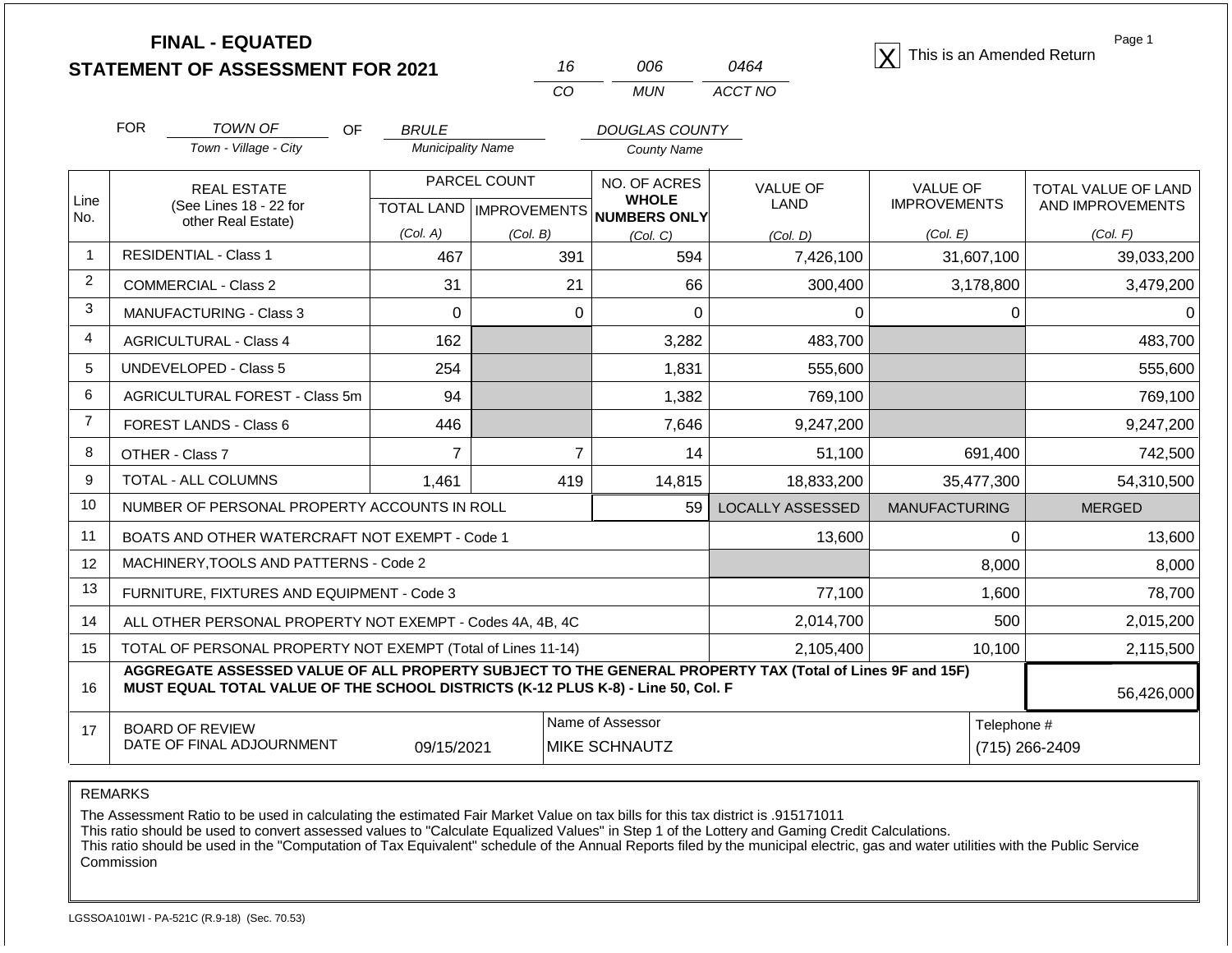| 2021 | 16  | 200 | 0464    | Page 2 |
|------|-----|-----|---------|--------|
| VFAR | CO. | MUN | ACCT NO |        |

FOREST LANDS (Line 7) and FOREST CROPS (in this section) - are NOT the same

|    | Private Forest Crop - Reg Class @ 10¢ per acre                                 |                   |  |                                                                  |          | Private Forest Crop - Reg Class @ \$2.52 per acre                |  |                                                                    |                    |                                                                              |
|----|--------------------------------------------------------------------------------|-------------------|--|------------------------------------------------------------------|----------|------------------------------------------------------------------|--|--------------------------------------------------------------------|--------------------|------------------------------------------------------------------------------|
|    | (a) PARCELS                                                                    | (b) ACRES         |  | (c) ASSESSED VALUE                                               |          | (d) PARCELS                                                      |  | (e) ACRES                                                          |                    | (f) ASSESSED VALUE                                                           |
| 18 |                                                                                |                   |  |                                                                  |          |                                                                  |  |                                                                    |                    |                                                                              |
|    |                                                                                |                   |  |                                                                  |          |                                                                  |  |                                                                    |                    |                                                                              |
|    |                                                                                |                   |  | Private Forest Crop - Special Class @ 20¢ per acre               |          |                                                                  |  |                                                                    |                    | Entered Before 2005 Managed Forest - Ferrous Mining CLOSED @ \$7.87 per acre |
| 19 | (a) PARCELS                                                                    | (b) ACRES         |  | (c) ASSESSED VALUE                                               |          | (d) PARCELS                                                      |  | (e) ACRES                                                          |                    | (f) ASSESSED VALUE                                                           |
|    |                                                                                |                   |  |                                                                  |          |                                                                  |  |                                                                    |                    |                                                                              |
|    |                                                                                |                   |  | Entered Before 2005 Managed Forest - OPEN @ 74 ¢ per acre        |          |                                                                  |  | Entered Before 2005 Managed Forest - CLOSED @                      |                    | \$1.75 per acre                                                              |
| 20 | (a) PARCELS                                                                    | (b) ACRES         |  | (c) ASSESSED VALUE                                               |          | (d) PARCELS                                                      |  | (e) ACRES                                                          |                    | (f) ASSESSED VALUE                                                           |
|    |                                                                                |                   |  |                                                                  |          |                                                                  |  |                                                                    |                    |                                                                              |
|    |                                                                                | 72,000<br>2<br>80 |  |                                                                  | 6<br>240 |                                                                  |  | 214,600                                                            |                    |                                                                              |
|    | Entered After 2004 Managed Forest - OPEN @ \$2.04 per acre                     |                   |  |                                                                  |          | Entered After 2004 Managed Forest - CLOSED @<br>\$10,20 per acre |  |                                                                    |                    |                                                                              |
| 21 | (a) PARCELS                                                                    | (b) ACRES         |  | (c) ASSESSED VALUE                                               |          | (d) PARCELS                                                      |  | (e) ACRES                                                          | (f) ASSESSED VALUE |                                                                              |
|    |                                                                                |                   |  |                                                                  |          |                                                                  |  |                                                                    |                    |                                                                              |
|    |                                                                                | 302.85            |  | 304,100                                                          |          | 16                                                               |  | 430.77                                                             |                    | 399,200                                                                      |
|    | (a) County Forest Cropland Acres                                               |                   |  | (b) Federal Acres                                                |          | (d) County (NOT FOREST CROP) Acres<br>(c) State Acres            |  |                                                                    | (e) Other Acres    |                                                                              |
| 22 |                                                                                |                   |  |                                                                  |          |                                                                  |  |                                                                    |                    |                                                                              |
|    | 6.390.26                                                                       |                   |  | .57                                                              |          | 12,606.5                                                         |  | 333.09                                                             |                    | 473.45                                                                       |
|    |                                                                                |                   |  | Assessed Value of Omitted Property From Prior Years (Sec. 70.44) |          |                                                                  |  | Assessed Value of Sec. 70.43 Corrections of Errors by Assessors    |                    |                                                                              |
|    |                                                                                | (a) REAL ESTATE   |  | (b) PERSONAL                                                     |          |                                                                  |  | (c1) REAL ESTATE                                                   | (c2) PERSONAL      |                                                                              |
| 23 |                                                                                |                   |  |                                                                  |          |                                                                  |  |                                                                    |                    |                                                                              |
|    | Manufacturing Equated Value of Omitted Property From Prior Years (Sec. 70.995) |                   |  |                                                                  |          |                                                                  |  | Mfg. Equated Value of Sec.70.43 Corrections of Errors by Assessors |                    |                                                                              |
|    |                                                                                | (d) REAL ESTATE   |  | (e) PERSONAL                                                     |          |                                                                  |  | (f1) REAL ESTATE                                                   | (f2) PERSONAL      |                                                                              |
|    |                                                                                |                   |  |                                                                  |          |                                                                  |  |                                                                    |                    |                                                                              |
|    |                                                                                |                   |  |                                                                  |          |                                                                  |  |                                                                    |                    |                                                                              |

# **SPECIAL DISTRICTS**

| Line<br>No. | <b>Enter 6-digit</b><br>Special District<br>Code (Col. A) | <b>Account</b><br><b>Number</b><br>(Col. B) | <b>Special District Name</b><br>(Col. C) | <b>Locally Assessed Value</b><br>of Real Estate and<br>Personal Property (Col. D) | Mfg Value of Real Estate<br>and Personal Property<br>(Col. E) | <b>Merged Value of</b><br><b>Real Estate and</b><br>Personal Property (Col. F) |
|-------------|-----------------------------------------------------------|---------------------------------------------|------------------------------------------|-----------------------------------------------------------------------------------|---------------------------------------------------------------|--------------------------------------------------------------------------------|
| 24          | 167020                                                    | 0112                                        | <b>BRULE SANITARY DISTRICT #1</b>        | 14,017,100                                                                        |                                                               | 14,017,100                                                                     |
| 25          |                                                           |                                             |                                          |                                                                                   |                                                               |                                                                                |
| 26          |                                                           |                                             |                                          |                                                                                   |                                                               |                                                                                |
| 27          |                                                           |                                             |                                          |                                                                                   |                                                               |                                                                                |
| 28          |                                                           |                                             |                                          |                                                                                   |                                                               |                                                                                |
| 29          |                                                           |                                             |                                          |                                                                                   |                                                               |                                                                                |
| 30          |                                                           |                                             |                                          |                                                                                   |                                                               |                                                                                |
| 31          |                                                           |                                             |                                          |                                                                                   |                                                               |                                                                                |
| 32          |                                                           |                                             |                                          |                                                                                   |                                                               |                                                                                |
| 33          |                                                           |                                             |                                          |                                                                                   |                                                               |                                                                                |
| 34          |                                                           |                                             |                                          |                                                                                   |                                                               |                                                                                |
| 35          |                                                           |                                             |                                          |                                                                                   |                                                               |                                                                                |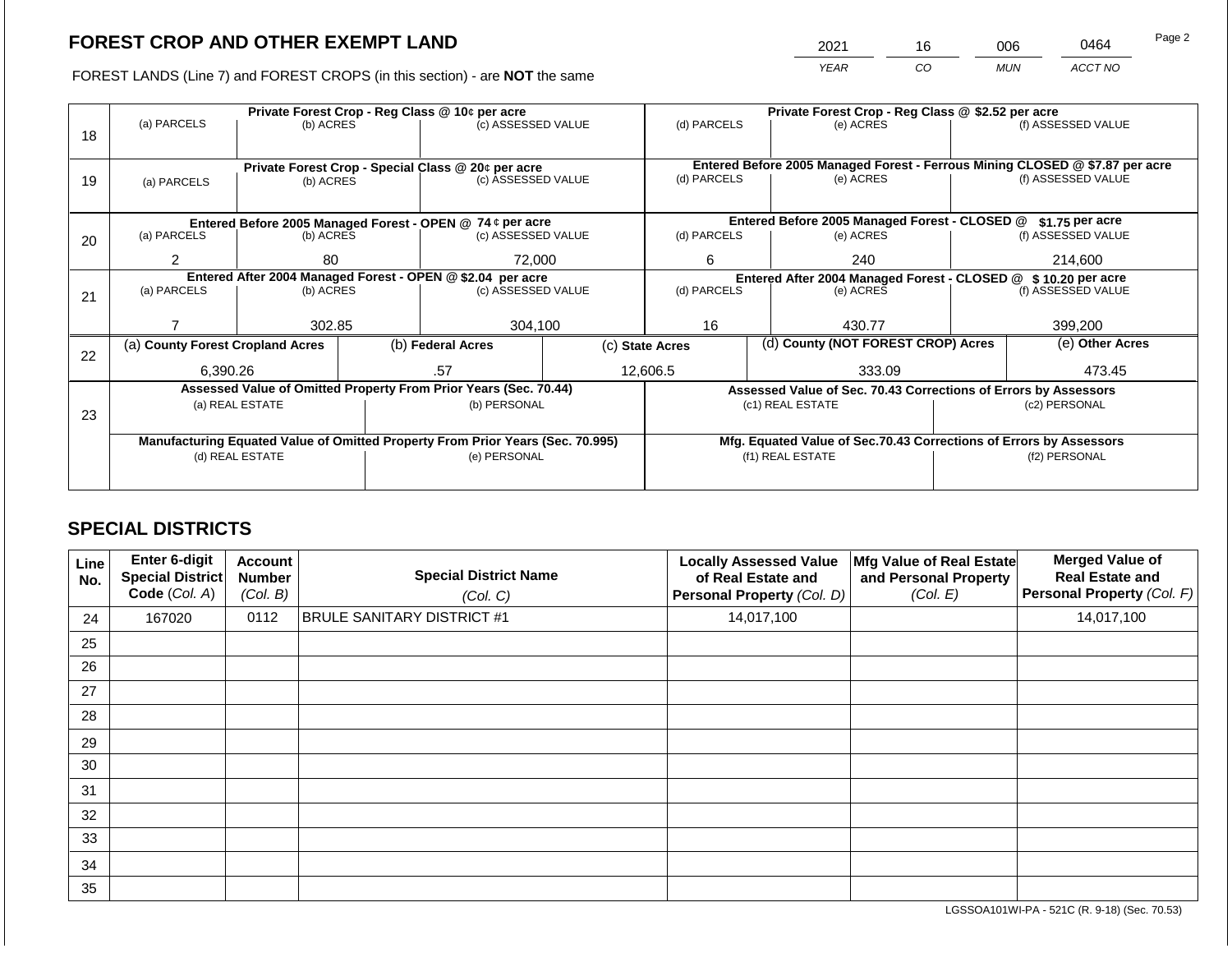|             | <b>SCHOOL DISTRICTS</b>                                  |                                             |                                                         | 2021                                                                              | 006<br>16                                                     | 0464                                                                           |
|-------------|----------------------------------------------------------|---------------------------------------------|---------------------------------------------------------|-----------------------------------------------------------------------------------|---------------------------------------------------------------|--------------------------------------------------------------------------------|
|             |                                                          |                                             |                                                         | <b>YEAR</b>                                                                       | CO <sub>.</sub><br><b>MUN</b>                                 | ACCT NO                                                                        |
| Line<br>No. | Enter 6-digit<br><b>School District</b><br>Code (Col. A) | <b>Account</b><br><b>Number</b><br>(Col. B) | <b>School District Name</b><br>(Col. C)                 | <b>Locally Assessed Value</b><br>of Real Estate and<br>Personal Property (Col. D) | Mfg Value of Real Estate<br>and Personal Property<br>(Col. E) | <b>Merged Value of</b><br><b>Real Estate and</b><br>Personal Property (Col. F) |
|             | A. SCHOOL DISTRICTS (K-8 and K-12)                       |                                             |                                                         |                                                                                   |                                                               |                                                                                |
| 36          | 163297                                                   | 0111                                        | SCH D OF MAPLE                                          | 56,415,900                                                                        | 10,100                                                        | 56,426,000                                                                     |
| 37          |                                                          |                                             |                                                         |                                                                                   |                                                               |                                                                                |
| 38          |                                                          |                                             |                                                         |                                                                                   |                                                               |                                                                                |
| 39          |                                                          |                                             |                                                         |                                                                                   |                                                               |                                                                                |
| 40          |                                                          |                                             |                                                         |                                                                                   |                                                               |                                                                                |
| 41<br>42    |                                                          |                                             |                                                         |                                                                                   |                                                               |                                                                                |
| 43          |                                                          |                                             |                                                         |                                                                                   |                                                               |                                                                                |
| 44          |                                                          |                                             |                                                         |                                                                                   |                                                               |                                                                                |
| 45          |                                                          |                                             |                                                         |                                                                                   |                                                               |                                                                                |
| 46          |                                                          |                                             |                                                         |                                                                                   |                                                               |                                                                                |
| 47          |                                                          |                                             |                                                         |                                                                                   |                                                               |                                                                                |
| 48          |                                                          |                                             |                                                         |                                                                                   |                                                               |                                                                                |
| 49          |                                                          |                                             |                                                         |                                                                                   |                                                               |                                                                                |
| 50          |                                                          |                                             | TOTAL ASSESSED VALUE OF SCHOOL DISTRICTS (K-8 and K-12) | 56,415,900                                                                        | 10,100                                                        | 56,426,000                                                                     |
|             | <b>B. UNION HIGH SCHOOL DISTRICTS</b>                    |                                             |                                                         |                                                                                   |                                                               |                                                                                |
| 51          |                                                          |                                             |                                                         |                                                                                   |                                                               |                                                                                |
| 52          |                                                          |                                             |                                                         |                                                                                   |                                                               |                                                                                |
| 53          |                                                          |                                             |                                                         |                                                                                   |                                                               |                                                                                |
| 54<br>55    |                                                          |                                             | TOTAL ASSESSED VALUE OF UNION HIGH SCHOOLS              |                                                                                   |                                                               |                                                                                |
|             | <b>TECHNICAL COLLEGE DISTRICTS</b><br>C.                 |                                             |                                                         |                                                                                   |                                                               |                                                                                |
| 56          | 001700                                                   | 0016                                        | NORTHWOOD TECHNICAL COLLEGE                             | 56,415,900                                                                        | 10,100                                                        | 56,426,000                                                                     |
| 57          |                                                          |                                             |                                                         |                                                                                   |                                                               |                                                                                |
| 58          |                                                          |                                             |                                                         |                                                                                   |                                                               |                                                                                |
| 59          |                                                          |                                             | TOTAL ASSESSED VALUE OF TECHNICAL COLLEGES              | 56,415,900                                                                        | 10,100                                                        | 56,426,000                                                                     |

 *I hereby certify, to the best of my knowledge and belief, this form is complete and correct.*

| Name               |                                    | Title | Submission date  |
|--------------------|------------------------------------|-------|------------------|
| MARISSA HANSON     |                                    |       | 15<br>2021<br>09 |
| Phone              | Email address                      |       |                  |
| 715<br>395<br>1634 | MARISSA.HANSON@DOUGLASCOUNTYWI.ORG |       |                  |

Page 3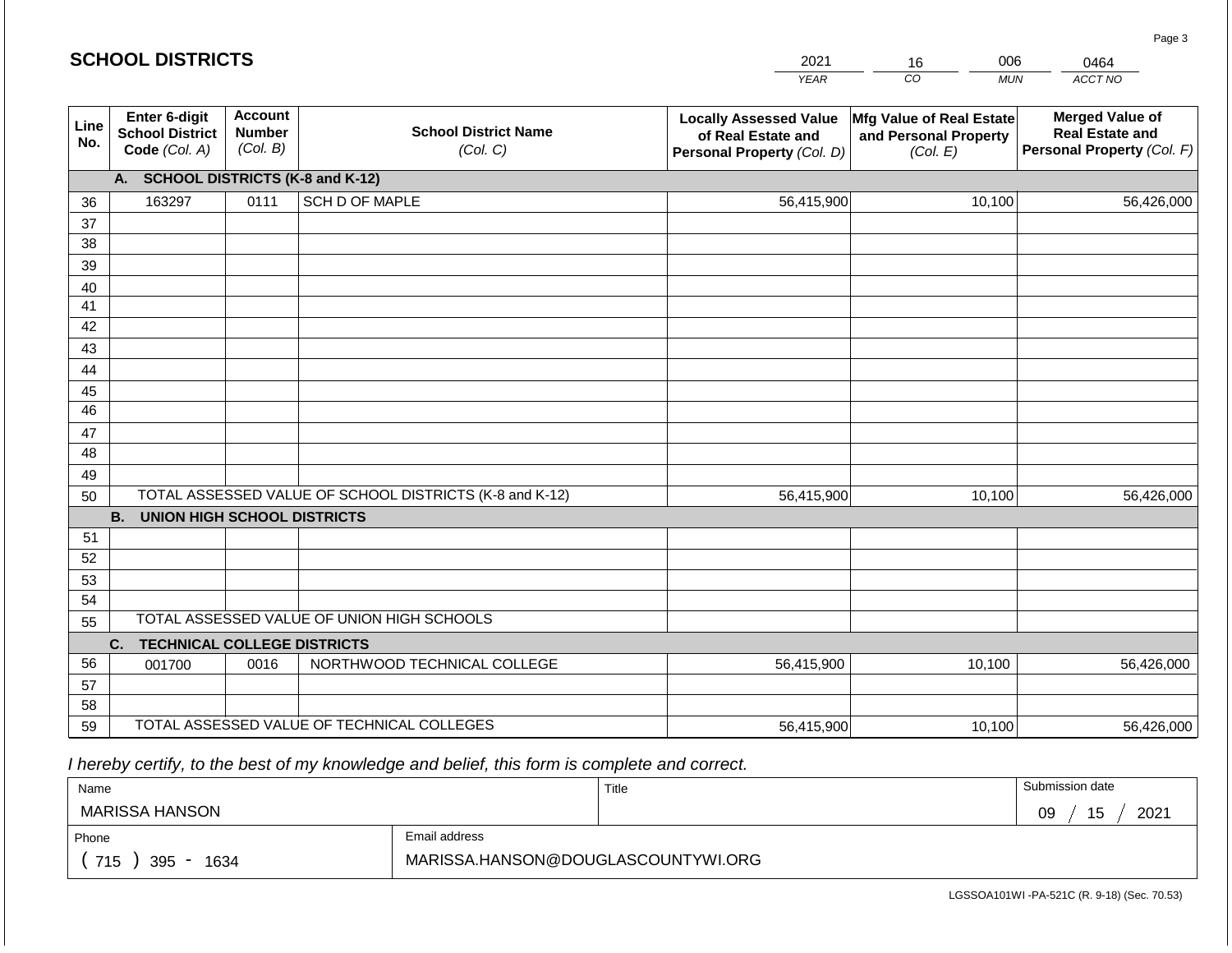- Each municipality's SOA is completed after the Board of Review and includes any changes made to the locally assessed values, under state law (sec. 70.53, Wis. Stats.)
- The Wisconsin Department of Revenue (DOR) merges the locally assessed values with the state assessed manufacturing values
- DOR provides the information regarding district names and codes. If a district is not listed, contact DOR.

Note: If you submit an amended SOA to DOR after your municipality's SOA is equated and posted to our website, we will process the SOA. However, DOR will not recalculate the *aggregate ratio or update the final SOA posted on our website. You should use the corrected values to calculate your tax rates.*

# **Page 1: Real Estate and Personal Property**

- Lines 1-9 assessed real estate values, parcel counts and acres by classification
- Lines 10-15 assessed personal property values and number of accounts by class
- Line 16 aggregate assessed value of all property subject to general property; use to calculate tax rates. Note: This line equals the total assessed value of K-8 and K-12 school districts (Line 50) and total assessed value of technical colleges (Line 59).
- Remarks assessment ratio used to calculate estimated fair market value on property tax bills

# **Page 2: Forest Crop, Other Exempt Land and Special Districts**

- Lines 18-21 private forest crop and managed forest lands assessed values
- Line  $22 -$  tax exempt land acres
- Line 23 prior years assessed value of omitted property under sec. 70.44 and correction of errors under sec. 70.43 shown by locally assessed or manufacturing real estate and personal property. Note: If there is an amount on this line, report the corresponding tax in the Statement of Taxes, Sections J or K.
- Lines 24-35 special district assessed values. These values are used to calculate tax rates for the special districts.

# **Page 3: School Districts**

- Lines 36-50 school districts (K-8 and K-12) assessed values. These values are used to calculate tax rates for school districts.
- Lines 51-55 union high school district assessed values. These values are used to calculate tax rates for union high school districts.
- Lines 56-59 technical college assessed values. These values are used to calculate tax rates for technical colleges.

If you have questions: Email: lgs@wisconsin.gov

 Phone: (608) 266-2569 or (608) 264-6892 Fax: (608) 264-6887

윤 5231S COUNTY LINE RD DIANE R. NELSON<br>TOWN OF BRULE<br>5231S COUNTY LINE R DIANE R. NELSON TOWN OF BRULE 3RULE, WI 54820 BRULE, WI 54820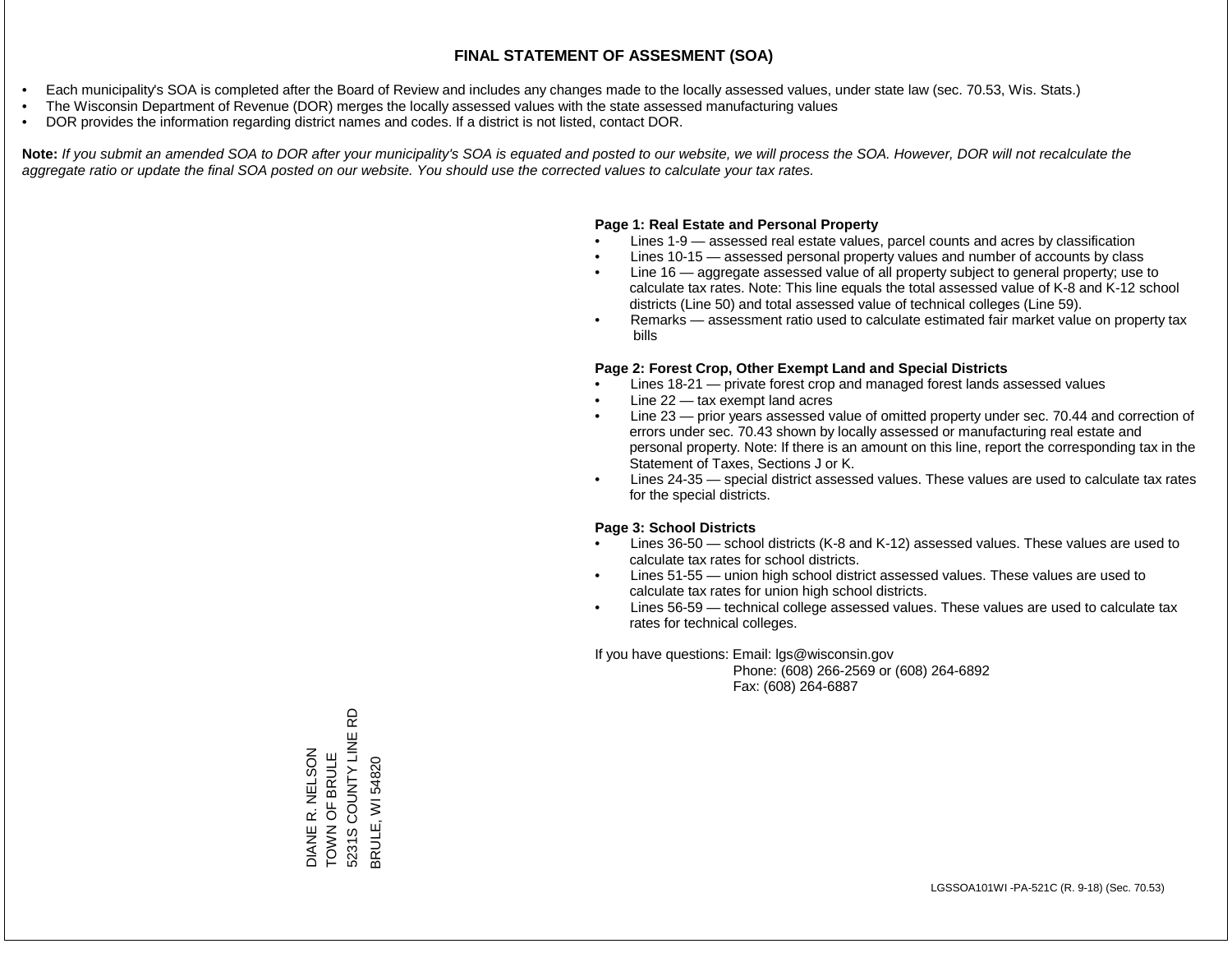|                |                                                                                                                                                                                              | <b>FINAL - EQUATED</b><br><b>STATEMENT OF ASSESSMENT FOR 2021</b> |                          |                                     | 16             | 008                          | 0465                    | This is an Amended Return              |                | Page 1                                  |
|----------------|----------------------------------------------------------------------------------------------------------------------------------------------------------------------------------------------|-------------------------------------------------------------------|--------------------------|-------------------------------------|----------------|------------------------------|-------------------------|----------------------------------------|----------------|-----------------------------------------|
|                |                                                                                                                                                                                              |                                                                   |                          |                                     | CO             | <b>MUN</b>                   | ACCT NO                 |                                        |                |                                         |
|                | <b>FOR</b>                                                                                                                                                                                   | <b>TOWN OF</b><br>OF                                              | <b>CLOVERLAND</b>        |                                     |                | DOUGLAS COUNTY               |                         |                                        |                |                                         |
|                |                                                                                                                                                                                              | Town - Village - City                                             | <b>Municipality Name</b> |                                     |                | <b>County Name</b>           |                         |                                        |                |                                         |
| Line           |                                                                                                                                                                                              | <b>REAL ESTATE</b><br>(See Lines 18 - 22 for                      | <b>TOTAL LAND</b>        | PARCEL COUNT<br><b>IMPROVEMENTS</b> |                | NO. OF ACRES<br><b>WHOLE</b> | <b>VALUE OF</b><br>LAND | <b>VALUE OF</b><br><b>IMPROVEMENTS</b> |                | TOTAL VALUE OF LAND<br>AND IMPROVEMENTS |
| No.            |                                                                                                                                                                                              | other Real Estate)                                                | (Col. A)                 | (Col. B)                            |                | NUMBERS ONLY<br>(Col. C)     | (Col. D)                | (Col. E)                               |                | (Col. F)                                |
| $\overline{1}$ |                                                                                                                                                                                              | <b>RESIDENTIAL - Class 1</b>                                      | 146                      |                                     | 134            | 331                          | 1,119,000               | 10,027,000                             |                | 11,146,000                              |
| 2              |                                                                                                                                                                                              | <b>COMMERCIAL - Class 2</b>                                       | $\overline{2}$           |                                     | $\overline{2}$ | 4                            | 14,000                  |                                        | 91,500         | 105,500                                 |
| 3              | MANUFACTURING - Class 3<br>$\mathbf 0$                                                                                                                                                       |                                                                   |                          | $\mathbf 0$                         | 0              | 0                            |                         | 0                                      | 0              |                                         |
| 4              |                                                                                                                                                                                              | <b>AGRICULTURAL - Class 4</b>                                     | 195                      |                                     |                | 6,588                        | 756,600                 |                                        |                | 756,600                                 |
| 5              |                                                                                                                                                                                              | <b>UNDEVELOPED - Class 5</b>                                      | 29                       |                                     |                | 639                          | 363,500                 |                                        |                | 363,500                                 |
| 6              |                                                                                                                                                                                              | AGRICULTURAL FOREST - Class 5m                                    | 25                       |                                     |                | 539                          | 331,100                 |                                        |                | 331,100                                 |
| $\overline{7}$ |                                                                                                                                                                                              | <b>FOREST LANDS - Class 6</b>                                     | 184                      |                                     |                | 4,454                        | 5,188,700               |                                        |                | 5,188,700                               |
| 8              |                                                                                                                                                                                              | OTHER - Class 7                                                   | 28                       |                                     | 28             | 67                           | 191,000                 | 2,774,400                              |                | 2,965,400                               |
| 9              |                                                                                                                                                                                              | TOTAL - ALL COLUMNS                                               | 609                      |                                     | 164            | 12,622                       | 7,963,900               | 12,892,900                             |                | 20,856,800                              |
| 10             |                                                                                                                                                                                              | NUMBER OF PERSONAL PROPERTY ACCOUNTS IN ROLL                      |                          |                                     |                | 9                            | <b>LOCALLY ASSESSED</b> | <b>MANUFACTURING</b>                   |                | <b>MERGED</b>                           |
| 11             |                                                                                                                                                                                              | BOATS AND OTHER WATERCRAFT NOT EXEMPT - Code 1                    |                          |                                     |                |                              | 0                       |                                        | 0              | 0                                       |
| 12             |                                                                                                                                                                                              | MACHINERY, TOOLS AND PATTERNS - Code 2                            |                          |                                     |                |                              |                         |                                        | $\mathbf 0$    |                                         |
| 13             |                                                                                                                                                                                              | FURNITURE, FIXTURES AND EQUIPMENT - Code 3                        |                          |                                     |                |                              | 1,329                   |                                        | 0              | 1,329                                   |
| 14             |                                                                                                                                                                                              | ALL OTHER PERSONAL PROPERTY NOT EXEMPT - Codes 4A, 4B, 4C         |                          |                                     |                |                              | 26,871                  |                                        | 0              | 26,871                                  |
| 15             | TOTAL OF PERSONAL PROPERTY NOT EXEMPT (Total of Lines 11-14)                                                                                                                                 |                                                                   |                          |                                     | 28,200         |                              |                         |                                        | $\Omega$       | 28,200                                  |
| 16             | AGGREGATE ASSESSED VALUE OF ALL PROPERTY SUBJECT TO THE GENERAL PROPERTY TAX (Total of Lines 9F and 15F)<br>MUST EQUAL TOTAL VALUE OF THE SCHOOL DISTRICTS (K-12 PLUS K-8) - Line 50, Col. F |                                                                   |                          |                                     |                |                              |                         |                                        |                | 20,885,000                              |
| 17             |                                                                                                                                                                                              | <b>BOARD OF REVIEW</b>                                            |                          |                                     |                | Name of Assessor             |                         |                                        | Telephone #    |                                         |
|                |                                                                                                                                                                                              | DATE OF FINAL ADJOURNMENT                                         | 09/15/2021               |                                     |                | <b>KENNETH THIMM</b>         |                         |                                        | (218) 390-4289 |                                         |

REMARKS

The Assessment Ratio to be used in calculating the estimated Fair Market Value on tax bills for this tax district is .941631048

This ratio should be used to convert assessed values to "Calculate Equalized Values" in Step 1 of the Lottery and Gaming Credit Calculations.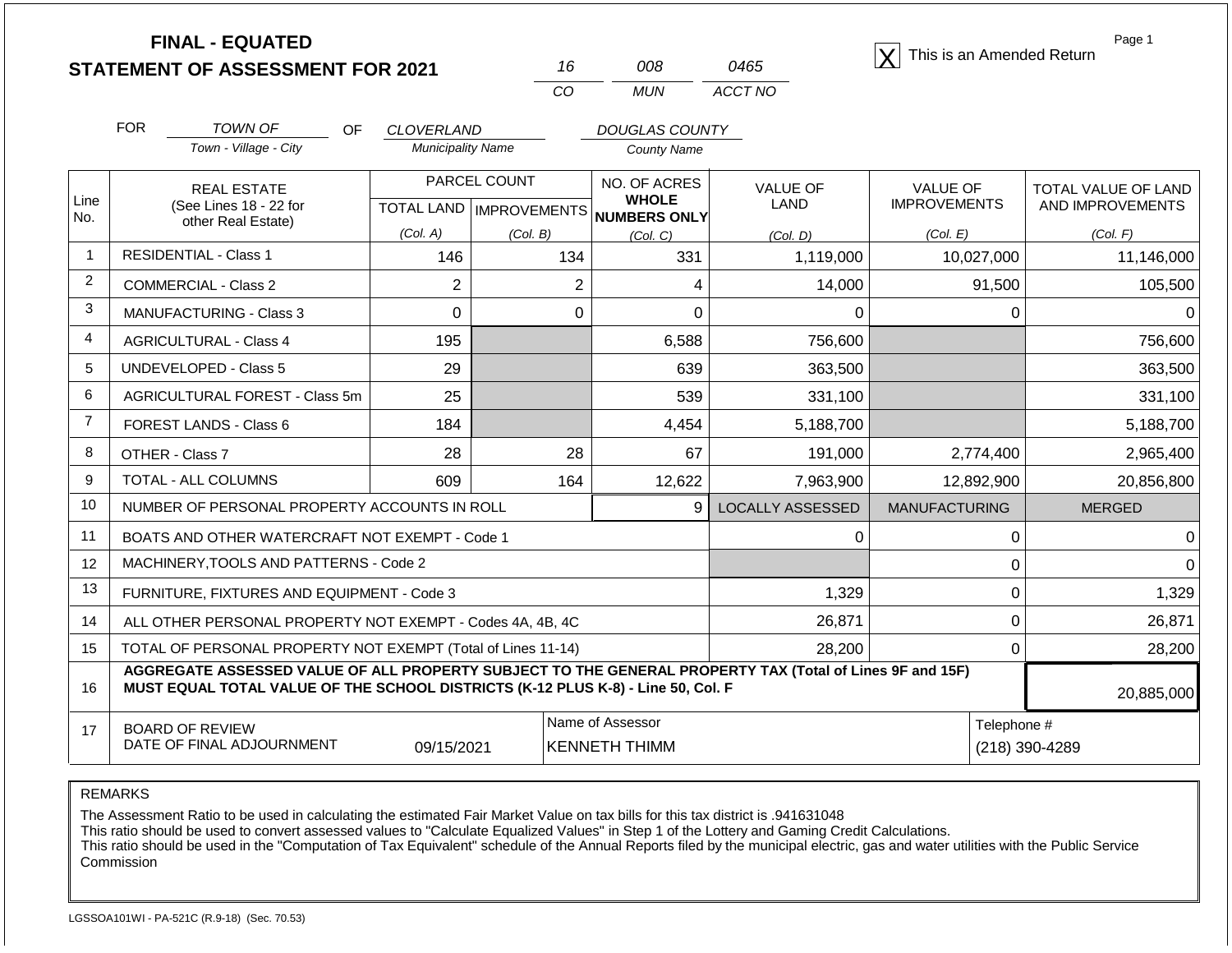FOREST LANDS (Line 7) and FOREST CROPS (in this section) - are NOT the same

| 2021 | 16 | 008        | 0465    | Page 2 |
|------|----|------------|---------|--------|
| YFAR | 20 | <b>MUN</b> | ACCT NO |        |

|    |                                                            |                     |                    | Private Forest Crop - Reg Class @ 10¢ per acre                                 |  | Private Forest Crop - Reg Class @ \$2.52 per acre |                                                               |                                                                    |               |                                                                              |  |
|----|------------------------------------------------------------|---------------------|--------------------|--------------------------------------------------------------------------------|--|---------------------------------------------------|---------------------------------------------------------------|--------------------------------------------------------------------|---------------|------------------------------------------------------------------------------|--|
| 18 | (a) PARCELS                                                | (b) ACRES           |                    | (c) ASSESSED VALUE                                                             |  | (d) PARCELS                                       |                                                               | (e) ACRES                                                          |               | (f) ASSESSED VALUE                                                           |  |
|    |                                                            |                     |                    |                                                                                |  |                                                   |                                                               | 320                                                                |               | 512,800                                                                      |  |
|    |                                                            |                     |                    | Private Forest Crop - Special Class @ 20¢ per acre                             |  |                                                   |                                                               |                                                                    |               | Entered Before 2005 Managed Forest - Ferrous Mining CLOSED @ \$7.87 per acre |  |
| 19 | (a) PARCELS                                                | (b) ACRES           | (c) ASSESSED VALUE |                                                                                |  | (d) PARCELS                                       |                                                               | (e) ACRES                                                          |               | (f) ASSESSED VALUE                                                           |  |
|    |                                                            |                     |                    |                                                                                |  |                                                   |                                                               |                                                                    |               |                                                                              |  |
|    |                                                            |                     |                    | Entered Before 2005 Managed Forest - OPEN @ 74 ¢ per acre                      |  |                                                   |                                                               | Entered Before 2005 Managed Forest - CLOSED @                      |               | \$1.75 per acre                                                              |  |
| 20 | (a) PARCELS                                                | (b) ACRES           |                    | (c) ASSESSED VALUE                                                             |  | (d) PARCELS                                       |                                                               | (e) ACRES                                                          |               | (f) ASSESSED VALUE                                                           |  |
|    |                                                            |                     |                    |                                                                                |  |                                                   |                                                               |                                                                    |               |                                                                              |  |
|    |                                                            | 492,900<br>399<br>8 |                    |                                                                                |  | 19                                                |                                                               | 749.47                                                             |               | 955,300                                                                      |  |
|    | Entered After 2004 Managed Forest - OPEN @ \$2.04 per acre |                     |                    |                                                                                |  |                                                   | Entered After 2004 Managed Forest - CLOSED @ \$10.20 per acre |                                                                    |               |                                                                              |  |
| 21 | (a) PARCELS                                                |                     |                    | (c) ASSESSED VALUE<br>(b) ACRES                                                |  | (d) PARCELS                                       |                                                               | (e) ACRES                                                          |               | (f) ASSESSED VALUE                                                           |  |
|    |                                                            |                     |                    |                                                                                |  |                                                   |                                                               |                                                                    |               |                                                                              |  |
|    |                                                            | 120                 |                    | 150,000                                                                        |  | 17                                                |                                                               | 694                                                                |               | 1,160,100                                                                    |  |
| 22 | (a) County Forest Cropland Acres                           |                     |                    | (b) Federal Acres                                                              |  | (c) State Acres                                   |                                                               | (d) County (NOT FOREST CROP) Acres                                 |               | (e) Other Acres                                                              |  |
|    |                                                            |                     |                    |                                                                                |  | 14,448.41                                         |                                                               | 42.39                                                              |               | 136.4                                                                        |  |
|    |                                                            |                     |                    | Assessed Value of Omitted Property From Prior Years (Sec. 70.44)               |  |                                                   |                                                               | Assessed Value of Sec. 70.43 Corrections of Errors by Assessors    |               |                                                                              |  |
|    |                                                            | (a) REAL ESTATE     |                    | (b) PERSONAL                                                                   |  |                                                   |                                                               | (c1) REAL ESTATE                                                   | (c2) PERSONAL |                                                                              |  |
| 23 |                                                            |                     |                    |                                                                                |  |                                                   |                                                               |                                                                    |               |                                                                              |  |
|    |                                                            |                     |                    | Manufacturing Equated Value of Omitted Property From Prior Years (Sec. 70.995) |  |                                                   |                                                               | Mfg. Equated Value of Sec.70.43 Corrections of Errors by Assessors |               |                                                                              |  |
|    |                                                            | (d) REAL ESTATE     |                    | (e) PERSONAL                                                                   |  |                                                   |                                                               | (f1) REAL ESTATE                                                   | (f2) PERSONAL |                                                                              |  |
|    |                                                            |                     |                    |                                                                                |  |                                                   |                                                               |                                                                    |               |                                                                              |  |
|    |                                                            |                     |                    |                                                                                |  |                                                   |                                                               |                                                                    |               |                                                                              |  |

# **SPECIAL DISTRICTS**

| <b>Line</b><br>No. | Enter 6-digit<br>Special District | <b>Account</b><br><b>Number</b> | <b>Special District Name</b> | <b>Locally Assessed Value</b><br>of Real Estate and | Mfg Value of Real Estate<br>and Personal Property | <b>Merged Value of</b><br><b>Real Estate and</b> |
|--------------------|-----------------------------------|---------------------------------|------------------------------|-----------------------------------------------------|---------------------------------------------------|--------------------------------------------------|
|                    | Code (Col. A)                     | (Col. B)                        | (Col. C)                     | <b>Personal Property (Col. D)</b>                   | (Col. E)                                          | Personal Property (Col. F)                       |
| 24                 |                                   |                                 |                              |                                                     |                                                   |                                                  |
| 25                 |                                   |                                 |                              |                                                     |                                                   |                                                  |
| 26                 |                                   |                                 |                              |                                                     |                                                   |                                                  |
| 27                 |                                   |                                 |                              |                                                     |                                                   |                                                  |
| 28                 |                                   |                                 |                              |                                                     |                                                   |                                                  |
| 29                 |                                   |                                 |                              |                                                     |                                                   |                                                  |
| 30                 |                                   |                                 |                              |                                                     |                                                   |                                                  |
| 31                 |                                   |                                 |                              |                                                     |                                                   |                                                  |
| 32                 |                                   |                                 |                              |                                                     |                                                   |                                                  |
| 33                 |                                   |                                 |                              |                                                     |                                                   |                                                  |
| 34                 |                                   |                                 |                              |                                                     |                                                   |                                                  |
| 35                 |                                   |                                 |                              |                                                     |                                                   |                                                  |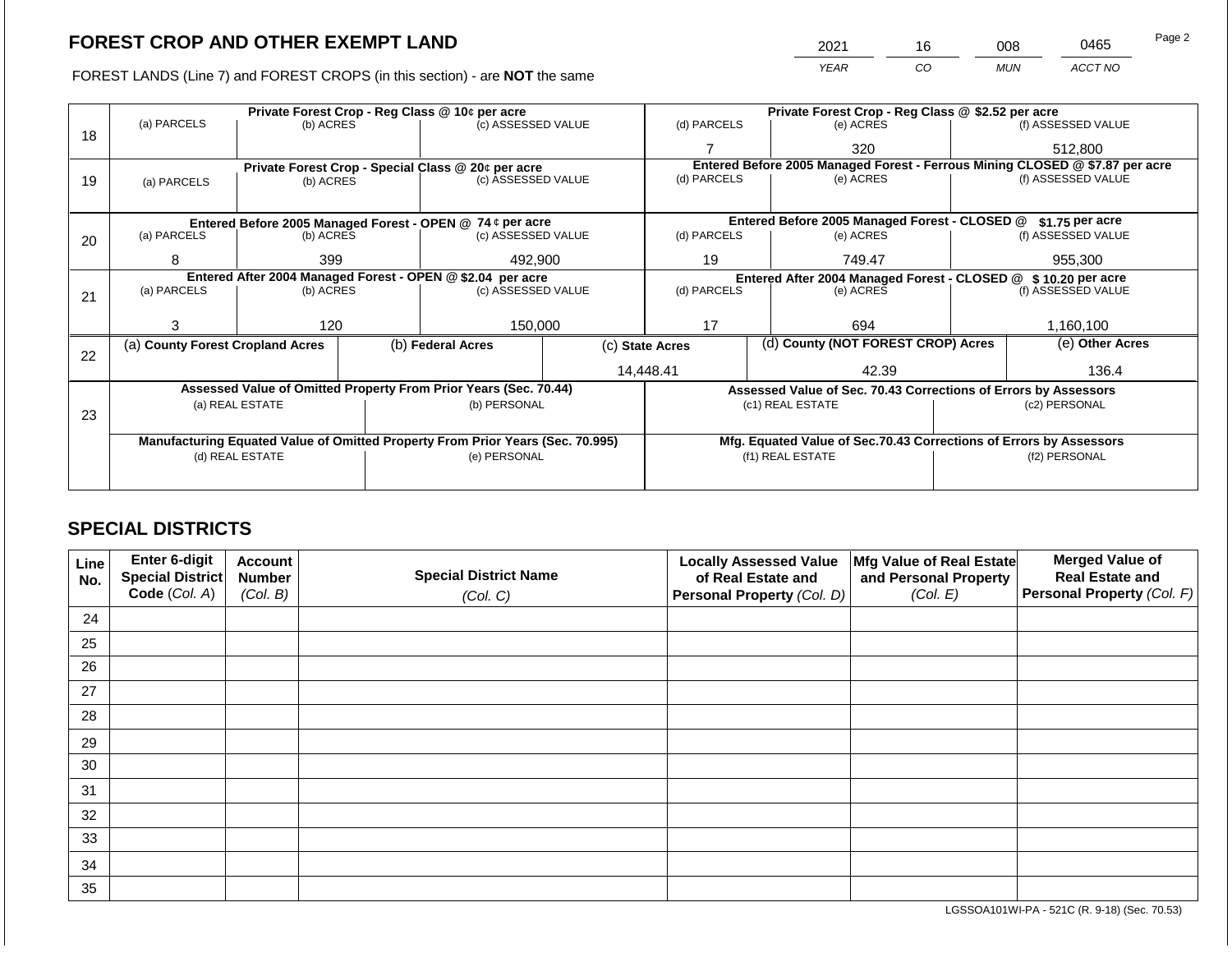|             | <b>SCHOOL DISTRICTS</b>                                  |                                             |                                                         | 2021                                                                              | 16                                                            | 008        | 0465                                                                           |
|-------------|----------------------------------------------------------|---------------------------------------------|---------------------------------------------------------|-----------------------------------------------------------------------------------|---------------------------------------------------------------|------------|--------------------------------------------------------------------------------|
|             |                                                          |                                             |                                                         | <b>YEAR</b>                                                                       | CO                                                            | <b>MUN</b> | ACCT NO                                                                        |
| Line<br>No. | Enter 6-digit<br><b>School District</b><br>Code (Col. A) | <b>Account</b><br><b>Number</b><br>(Col. B) | <b>School District Name</b><br>(Col. C)                 | <b>Locally Assessed Value</b><br>of Real Estate and<br>Personal Property (Col. D) | Mfg Value of Real Estate<br>and Personal Property<br>(Col. E) |            | <b>Merged Value of</b><br><b>Real Estate and</b><br>Personal Property (Col. F) |
|             | A. SCHOOL DISTRICTS (K-8 and K-12)                       |                                             |                                                         |                                                                                   |                                                               |            |                                                                                |
| 36          | 163297                                                   | 0111                                        | SCH D OF MAPLE                                          | 20,885,000                                                                        |                                                               |            | 20,885,000                                                                     |
| 37          |                                                          |                                             |                                                         |                                                                                   |                                                               |            |                                                                                |
| 38          |                                                          |                                             |                                                         |                                                                                   |                                                               |            |                                                                                |
| 39          |                                                          |                                             |                                                         |                                                                                   |                                                               |            |                                                                                |
| 40          |                                                          |                                             |                                                         |                                                                                   |                                                               |            |                                                                                |
| 41<br>42    |                                                          |                                             |                                                         |                                                                                   |                                                               |            |                                                                                |
| 43          |                                                          |                                             |                                                         |                                                                                   |                                                               |            |                                                                                |
| 44          |                                                          |                                             |                                                         |                                                                                   |                                                               |            |                                                                                |
| 45          |                                                          |                                             |                                                         |                                                                                   |                                                               |            |                                                                                |
| 46          |                                                          |                                             |                                                         |                                                                                   |                                                               |            |                                                                                |
| 47          |                                                          |                                             |                                                         |                                                                                   |                                                               |            |                                                                                |
| 48          |                                                          |                                             |                                                         |                                                                                   |                                                               |            |                                                                                |
| 49          |                                                          |                                             |                                                         |                                                                                   |                                                               |            |                                                                                |
| 50          |                                                          |                                             | TOTAL ASSESSED VALUE OF SCHOOL DISTRICTS (K-8 and K-12) | 20,885,000                                                                        |                                                               |            | 20,885,000                                                                     |
|             | <b>B. UNION HIGH SCHOOL DISTRICTS</b>                    |                                             |                                                         |                                                                                   |                                                               |            |                                                                                |
| 51          |                                                          |                                             |                                                         |                                                                                   |                                                               |            |                                                                                |
| 52          |                                                          |                                             |                                                         |                                                                                   |                                                               |            |                                                                                |
| 53          |                                                          |                                             |                                                         |                                                                                   |                                                               |            |                                                                                |
| 54          |                                                          |                                             | TOTAL ASSESSED VALUE OF UNION HIGH SCHOOLS              |                                                                                   |                                                               |            |                                                                                |
| 55          |                                                          |                                             |                                                         |                                                                                   |                                                               |            |                                                                                |
| 56          | C.<br><b>TECHNICAL COLLEGE DISTRICTS</b><br>001700       | 0016                                        | NORTHWOOD TECHNICAL COLLEGE                             | 20,885,000                                                                        |                                                               |            | 20,885,000                                                                     |
| 57          |                                                          |                                             |                                                         |                                                                                   |                                                               |            |                                                                                |
| 58          |                                                          |                                             |                                                         |                                                                                   |                                                               |            |                                                                                |
| 59          |                                                          |                                             | TOTAL ASSESSED VALUE OF TECHNICAL COLLEGES              | 20,885,000                                                                        |                                                               |            | 20,885,000                                                                     |

 *I hereby certify, to the best of my knowledge and belief, this form is complete and correct.*

| Name               |                                    | Title | Submission date  |
|--------------------|------------------------------------|-------|------------------|
| MARISSA HANSON     |                                    |       | 15<br>2021<br>09 |
| Phone              | Email address                      |       |                  |
| 715<br>395<br>1634 | MARISSA.HANSON@DOUGLASCOUNTYWI.ORG |       |                  |

LGSSOA101WI -PA-521C (R. 9-18) (Sec. 70.53)

Page 3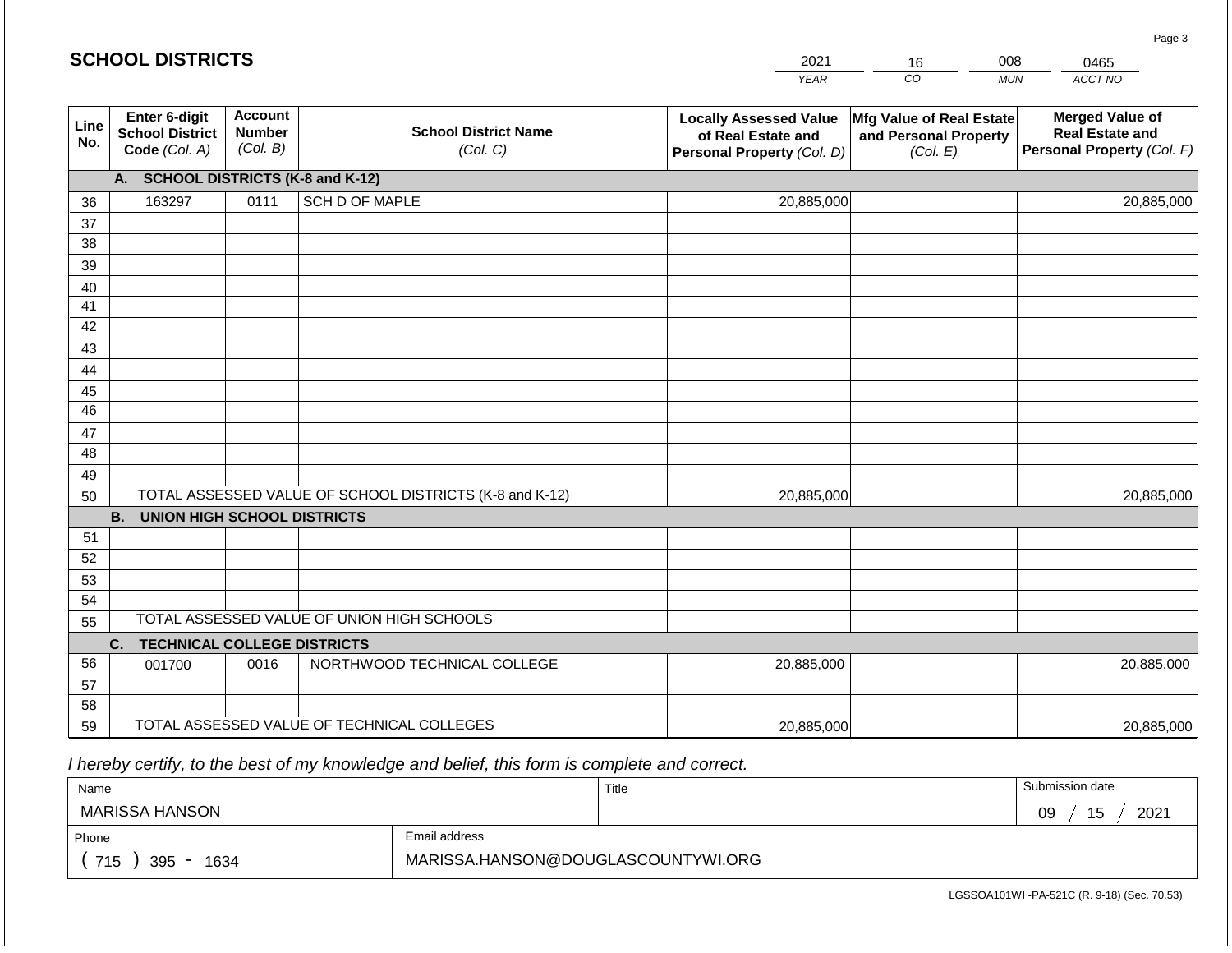- Each municipality's SOA is completed after the Board of Review and includes any changes made to the locally assessed values, under state law (sec. 70.53, Wis. Stats.)
- The Wisconsin Department of Revenue (DOR) merges the locally assessed values with the state assessed manufacturing values
- DOR provides the information regarding district names and codes. If a district is not listed, contact DOR.

Note: If you submit an amended SOA to DOR after your municipality's SOA is equated and posted to our website, we will process the SOA. However, DOR will not recalculate the *aggregate ratio or update the final SOA posted on our website. You should use the corrected values to calculate your tax rates.*

# **Page 1: Real Estate and Personal Property**

- Lines 1-9 assessed real estate values, parcel counts and acres by classification
- Lines 10-15 assessed personal property values and number of accounts by class
- Line 16 aggregate assessed value of all property subject to general property; use to calculate tax rates. Note: This line equals the total assessed value of K-8 and K-12 school districts (Line 50) and total assessed value of technical colleges (Line 59).
- Remarks assessment ratio used to calculate estimated fair market value on property tax bills

# **Page 2: Forest Crop, Other Exempt Land and Special Districts**

- Lines 18-21 private forest crop and managed forest lands assessed values
- Line  $22 -$  tax exempt land acres
- Line 23 prior years assessed value of omitted property under sec. 70.44 and correction of errors under sec. 70.43 shown by locally assessed or manufacturing real estate and personal property. Note: If there is an amount on this line, report the corresponding tax in the Statement of Taxes, Sections J or K.
- Lines 24-35 special district assessed values. These values are used to calculate tax rates for the special districts.

# **Page 3: School Districts**

- Lines 36-50 school districts (K-8 and K-12) assessed values. These values are used to calculate tax rates for school districts.
- Lines 51-55 union high school district assessed values. These values are used to calculate tax rates for union high school districts.
- Lines 56-59 technical college assessed values. These values are used to calculate tax rates for technical colleges.

If you have questions: Email: lgs@wisconsin.gov

 Phone: (608) 266-2569 or (608) 264-6892 Fax: (608) 264-6887

PHYLLIS MASSIER<br>TOWN OF CLOVERLAND<br>2763S STATE RD 13 TOWN OF CLOVERLAND VIAPLE, WI 54854 - 9224 MAPLE, WI 54854 - 92242763S STATE RD 13 PHYLLIS MASSIER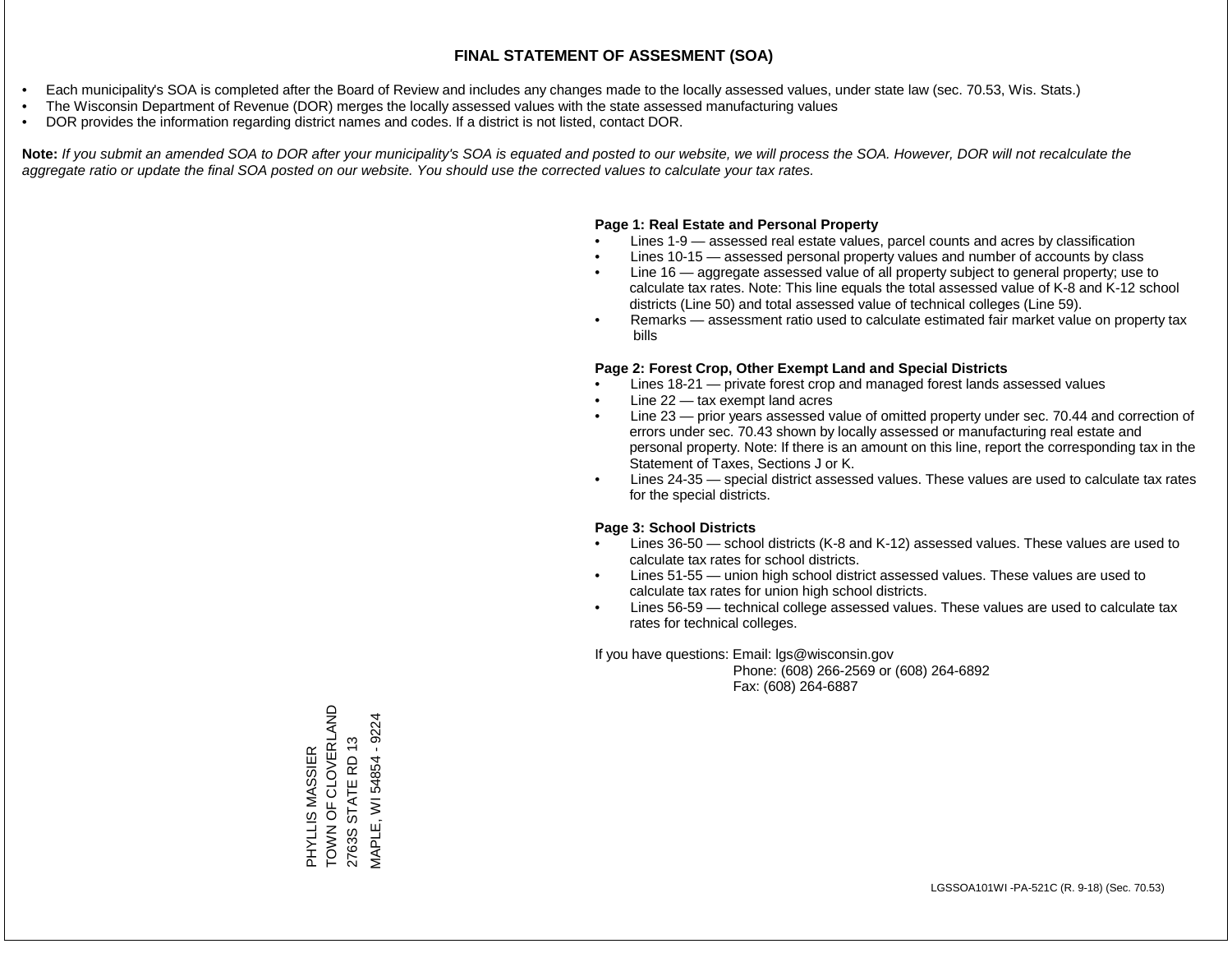| <b>STATEMENT OF ASSESSMENT FOR 2021</b> |  |
|-----------------------------------------|--|
|                                         |  |

| 16  | 010 | 0466    |
|-----|-----|---------|
| CO. | MUN | ACCT NO |

**FINAL - EQUATED**<br>  $\overline{X}$  This is an Amended Return

Page 1

|                | <b>FOR</b><br><b>TOWN OF</b><br>OF.                                                                                                                                                          | <b>DAIRYLAND</b>         |                           | <b>DOUGLAS COUNTY</b>        |                         |                      |                     |  |
|----------------|----------------------------------------------------------------------------------------------------------------------------------------------------------------------------------------------|--------------------------|---------------------------|------------------------------|-------------------------|----------------------|---------------------|--|
|                | Town - Village - City                                                                                                                                                                        | <b>Municipality Name</b> |                           | County Name                  |                         |                      |                     |  |
|                | <b>REAL ESTATE</b>                                                                                                                                                                           |                          | PARCEL COUNT              | NO. OF ACRES<br><b>WHOLE</b> | <b>VALUE OF</b>         | <b>VALUE OF</b>      | TOTAL VALUE OF LAND |  |
| Line<br>No.    | (See Lines 18 - 22 for<br>other Real Estate)                                                                                                                                                 |                          | TOTAL LAND   IMPROVEMENTS | NUMBERS ONLY                 | <b>LAND</b>             | <b>IMPROVEMENTS</b>  | AND IMPROVEMENTS    |  |
|                |                                                                                                                                                                                              | (Col. A)                 | (Col. B)                  | (Col, C)                     | (Col, D)                | (Col. E)             | (Col. F)            |  |
| $\mathbf{1}$   | <b>RESIDENTIAL - Class 1</b>                                                                                                                                                                 | 352                      | 324                       | 866                          | 1,759,600               | 13,318,300           | 15,077,900          |  |
| $\overline{2}$ | <b>COMMERCIAL - Class 2</b>                                                                                                                                                                  | 5                        | 4                         | 24                           | 27,400                  | 227,900              | 255,300             |  |
| 3              | <b>MANUFACTURING - Class 3</b>                                                                                                                                                               | $\Omega$                 | 0                         | $\Omega$                     | 0                       | 0                    |                     |  |
| $\overline{4}$ | <b>AGRICULTURAL - Class 4</b>                                                                                                                                                                | 86                       |                           | 1,841                        | 330,400                 |                      | 330,400             |  |
| 5              | <b>UNDEVELOPED - Class 5</b>                                                                                                                                                                 | 201                      |                           | 2,078                        | 526,800                 |                      | 526,800             |  |
| 6              | <b>AGRICULTURAL FOREST - Class 5m</b>                                                                                                                                                        | 34                       |                           | 724                          | 378,500                 |                      | 378,500             |  |
| $\overline{7}$ | FOREST LANDS - Class 6                                                                                                                                                                       | 685                      |                           | 19,731                       | 19,705,400              |                      | 19,705,400          |  |
| 8              | OTHER - Class 7                                                                                                                                                                              | 19                       | 18                        | 36                           | 113,500                 | 873,700              | 987,200             |  |
| 9              | <b>TOTAL - ALL COLUMNS</b>                                                                                                                                                                   | 1,382                    | 346                       | 25,300                       | 22,841,600              | 14,419,900           | 37,261,500          |  |
| 10             | NUMBER OF PERSONAL PROPERTY ACCOUNTS IN ROLL                                                                                                                                                 |                          |                           | 17                           | <b>LOCALLY ASSESSED</b> | <b>MANUFACTURING</b> | <b>MERGED</b>       |  |
| 11             | BOATS AND OTHER WATERCRAFT NOT EXEMPT - Code 1                                                                                                                                               |                          |                           |                              | 0                       | 0                    |                     |  |
| 12             | MACHINERY, TOOLS AND PATTERNS - Code 2                                                                                                                                                       |                          |                           |                              |                         | 0                    |                     |  |
| 13             | FURNITURE, FIXTURES AND EQUIPMENT - Code 3                                                                                                                                                   |                          |                           |                              | 1,800                   | 0                    | 1,800               |  |
| 14             | ALL OTHER PERSONAL PROPERTY NOT EXEMPT - Codes 4A, 4B, 4C                                                                                                                                    |                          |                           |                              | 283,600                 | 0                    | 283,600             |  |
| 15             | TOTAL OF PERSONAL PROPERTY NOT EXEMPT (Total of Lines 11-14)                                                                                                                                 |                          |                           | 285,400                      | $\Omega$                | 285,400              |                     |  |
| 16             | AGGREGATE ASSESSED VALUE OF ALL PROPERTY SUBJECT TO THE GENERAL PROPERTY TAX (Total of Lines 9F and 15F)<br>MUST EQUAL TOTAL VALUE OF THE SCHOOL DISTRICTS (K-12 PLUS K-8) - Line 50, Col. F |                          |                           |                              |                         |                      | 37,546,900          |  |
| 17             | <b>BOARD OF REVIEW</b>                                                                                                                                                                       |                          |                           | Name of Assessor             |                         | Telephone #          |                     |  |
|                | DATE OF FINAL ADJOURNMENT                                                                                                                                                                    | <b>KAYNE BRENNER</b>     |                           |                              | (715) 650-7947          |                      |                     |  |

REMARKS

The Assessment Ratio to be used in calculating the estimated Fair Market Value on tax bills for this tax district is .935552433

This ratio should be used to convert assessed values to "Calculate Equalized Values" in Step 1 of the Lottery and Gaming Credit Calculations.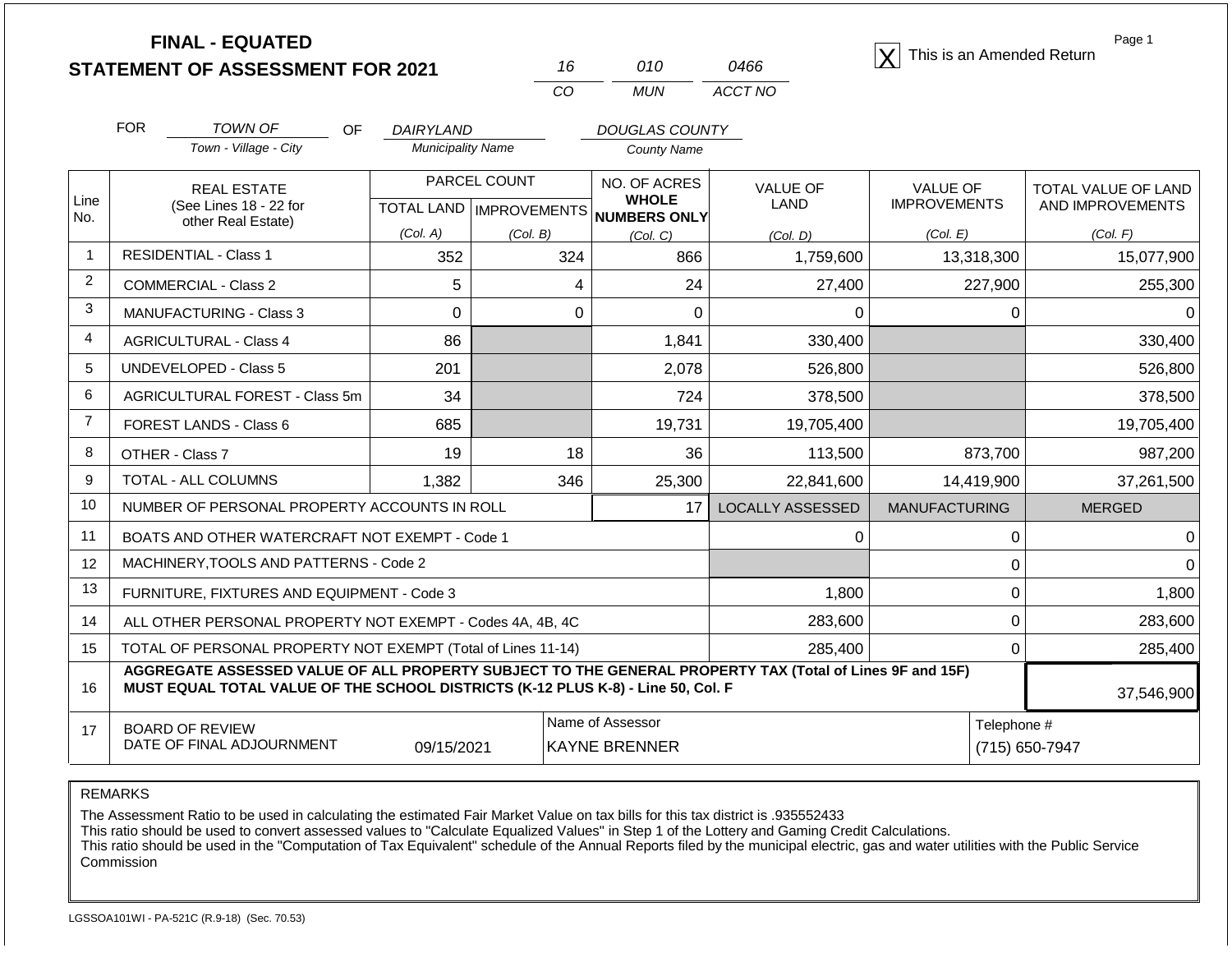FOREST LANDS (Line 7) and FOREST CROPS (in this section) - are NOT the same

| 2021 | 16 | ว10- | 0466    | Page 2 |
|------|----|------|---------|--------|
| YEAR | CO | MUN  | ACCT NO |        |

|    |                                                            |                 |  | Private Forest Crop - Reg Class @ 10¢ per acre                                 |  | Private Forest Crop - Reg Class @ \$2.52 per acre                            |                                                                    |               |                    |  |
|----|------------------------------------------------------------|-----------------|--|--------------------------------------------------------------------------------|--|------------------------------------------------------------------------------|--------------------------------------------------------------------|---------------|--------------------|--|
|    | (a) PARCELS                                                | (b) ACRES       |  | (c) ASSESSED VALUE                                                             |  | (d) PARCELS                                                                  | (e) ACRES                                                          |               | (f) ASSESSED VALUE |  |
| 18 |                                                            |                 |  |                                                                                |  | 27                                                                           | 1,383.96                                                           |               | 1,364,300          |  |
|    | Private Forest Crop - Special Class @ 20¢ per acre         |                 |  |                                                                                |  | Entered Before 2005 Managed Forest - Ferrous Mining CLOSED @ \$7.87 per acre |                                                                    |               |                    |  |
| 19 | (a) PARCELS                                                | (b) ACRES       |  | (c) ASSESSED VALUE                                                             |  | (d) PARCELS<br>(e) ACRES                                                     |                                                                    |               | (f) ASSESSED VALUE |  |
|    |                                                            |                 |  |                                                                                |  |                                                                              |                                                                    |               |                    |  |
|    |                                                            |                 |  | Entered Before 2005 Managed Forest - OPEN @ 74 ¢ per acre                      |  |                                                                              | Entered Before 2005 Managed Forest - CLOSED @                      |               | \$1.75 per acre    |  |
| 20 | (a) PARCELS                                                | (b) ACRES       |  | (c) ASSESSED VALUE                                                             |  | (d) PARCELS                                                                  | (e) ACRES                                                          |               | (f) ASSESSED VALUE |  |
|    |                                                            |                 |  |                                                                                |  |                                                                              |                                                                    |               |                    |  |
|    | 18                                                         | 732.14          |  | 734,700                                                                        |  | 51                                                                           | 2.247.64                                                           |               | 2,034,500          |  |
|    | Entered After 2004 Managed Forest - OPEN @ \$2.04 per acre |                 |  |                                                                                |  | Entered After 2004 Managed Forest - CLOSED @ \$10.20 per acre                |                                                                    |               |                    |  |
| 21 | (a) PARCELS                                                | (b) ACRES       |  | (c) ASSESSED VALUE                                                             |  | (d) PARCELS<br>(e) ACRES                                                     |                                                                    |               | (f) ASSESSED VALUE |  |
|    |                                                            |                 |  |                                                                                |  |                                                                              |                                                                    |               |                    |  |
|    | 36                                                         | 1,367.02        |  | 1,326,700                                                                      |  | 45                                                                           | 1.749                                                              |               | 1,712,300          |  |
| 22 | (a) County Forest Cropland Acres                           |                 |  | (b) Federal Acres                                                              |  | (d) County (NOT FOREST CROP) Acres<br>(c) State Acres                        |                                                                    |               | (e) Other Acres    |  |
|    | 53,385.93                                                  |                 |  | 756.4                                                                          |  | 181.78                                                                       | 179.81                                                             |               | 4,772.61           |  |
|    |                                                            |                 |  | Assessed Value of Omitted Property From Prior Years (Sec. 70.44)               |  |                                                                              | Assessed Value of Sec. 70.43 Corrections of Errors by Assessors    |               |                    |  |
|    |                                                            | (a) REAL ESTATE |  | (b) PERSONAL                                                                   |  |                                                                              | (c1) REAL ESTATE                                                   |               | (c2) PERSONAL      |  |
| 23 |                                                            |                 |  |                                                                                |  |                                                                              |                                                                    |               |                    |  |
|    |                                                            |                 |  |                                                                                |  |                                                                              |                                                                    |               |                    |  |
|    |                                                            |                 |  | Manufacturing Equated Value of Omitted Property From Prior Years (Sec. 70.995) |  |                                                                              | Mfg. Equated Value of Sec.70.43 Corrections of Errors by Assessors |               |                    |  |
|    | (d) REAL ESTATE                                            |                 |  | (e) PERSONAL                                                                   |  | (f1) REAL ESTATE                                                             |                                                                    | (f2) PERSONAL |                    |  |
|    |                                                            |                 |  |                                                                                |  |                                                                              |                                                                    |               |                    |  |
|    |                                                            |                 |  |                                                                                |  |                                                                              |                                                                    |               |                    |  |

# **SPECIAL DISTRICTS**

| <b>Line</b><br>No. | Enter 6-digit<br>Special District | <b>Account</b><br><b>Number</b> | <b>Special District Name</b> | <b>Locally Assessed Value</b><br>of Real Estate and | Mfg Value of Real Estate<br>and Personal Property | <b>Merged Value of</b><br><b>Real Estate and</b> |
|--------------------|-----------------------------------|---------------------------------|------------------------------|-----------------------------------------------------|---------------------------------------------------|--------------------------------------------------|
|                    | Code (Col. A)                     | (Col. B)                        | (Col. C)                     | <b>Personal Property (Col. D)</b>                   | (Col. E)                                          | Personal Property (Col. F)                       |
| 24                 |                                   |                                 |                              |                                                     |                                                   |                                                  |
| 25                 |                                   |                                 |                              |                                                     |                                                   |                                                  |
| 26                 |                                   |                                 |                              |                                                     |                                                   |                                                  |
| 27                 |                                   |                                 |                              |                                                     |                                                   |                                                  |
| 28                 |                                   |                                 |                              |                                                     |                                                   |                                                  |
| 29                 |                                   |                                 |                              |                                                     |                                                   |                                                  |
| 30                 |                                   |                                 |                              |                                                     |                                                   |                                                  |
| 31                 |                                   |                                 |                              |                                                     |                                                   |                                                  |
| 32                 |                                   |                                 |                              |                                                     |                                                   |                                                  |
| 33                 |                                   |                                 |                              |                                                     |                                                   |                                                  |
| 34                 |                                   |                                 |                              |                                                     |                                                   |                                                  |
| 35                 |                                   |                                 |                              |                                                     |                                                   |                                                  |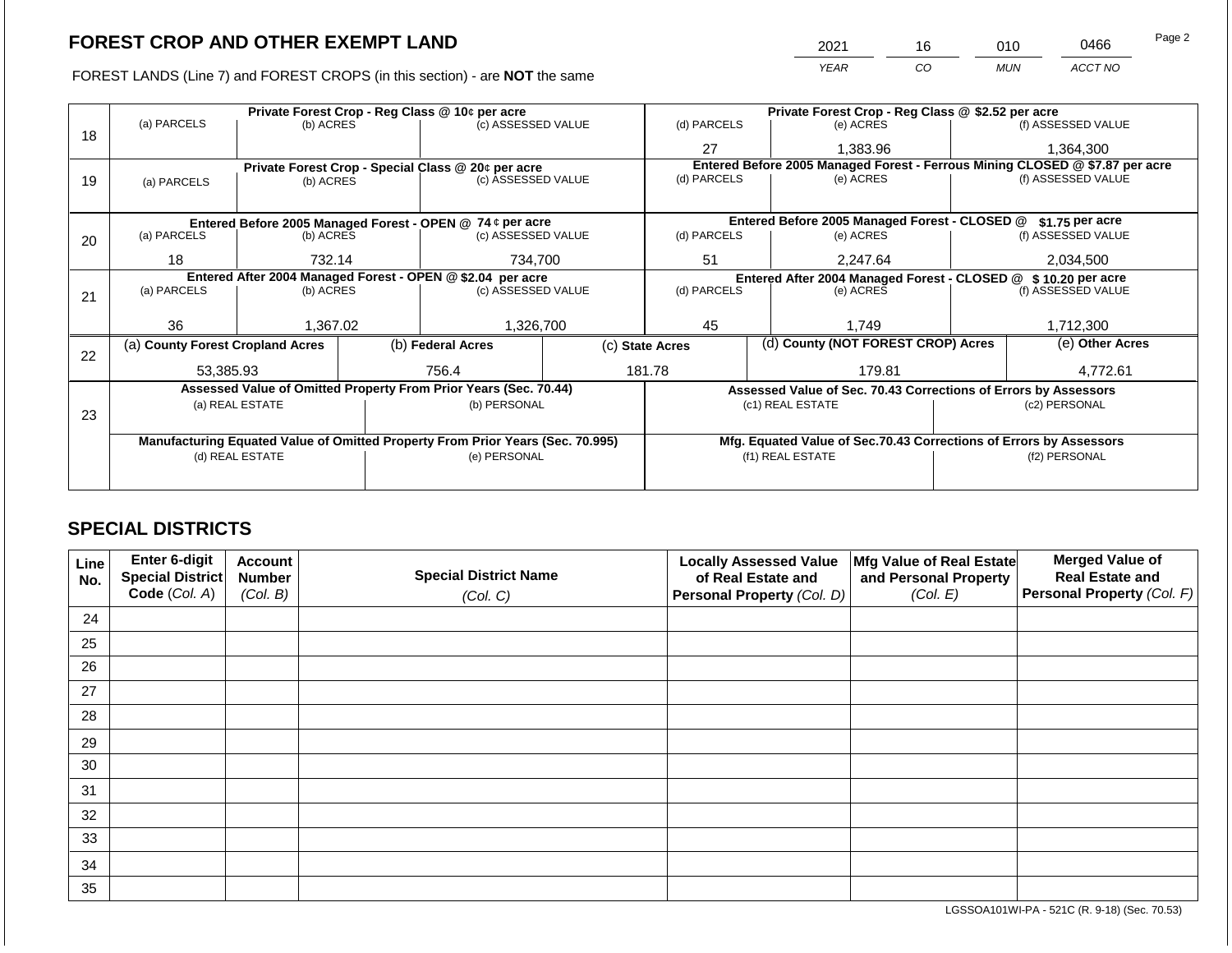| <b>SCHOOL DISTRICTS</b> |                                                               |                                             |                                            | 2021                                                                              | 16                                                            | 010<br>0466                                                                    |
|-------------------------|---------------------------------------------------------------|---------------------------------------------|--------------------------------------------|-----------------------------------------------------------------------------------|---------------------------------------------------------------|--------------------------------------------------------------------------------|
|                         |                                                               |                                             |                                            | <b>YEAR</b>                                                                       | CO                                                            | ACCT NO<br><b>MUN</b>                                                          |
| Line<br>No.             | Enter 6-digit<br><b>School District</b><br>Code (Col. A)      | <b>Account</b><br><b>Number</b><br>(Col. B) | <b>School District Name</b><br>(Col. C)    | <b>Locally Assessed Value</b><br>of Real Estate and<br>Personal Property (Col. D) | Mfg Value of Real Estate<br>and Personal Property<br>(Col. E) | <b>Merged Value of</b><br><b>Real Estate and</b><br>Personal Property (Col. F) |
|                         | A. SCHOOL DISTRICTS (K-8 and K-12)                            |                                             |                                            |                                                                                   |                                                               |                                                                                |
| 36                      | 076293                                                        | 0047                                        | <b>SCH D OF WEBSTER</b>                    | 37,546,900                                                                        |                                                               | 37,546,900                                                                     |
| 37                      |                                                               |                                             |                                            |                                                                                   |                                                               |                                                                                |
| 38                      |                                                               |                                             |                                            |                                                                                   |                                                               |                                                                                |
| 39                      |                                                               |                                             |                                            |                                                                                   |                                                               |                                                                                |
| 40                      |                                                               |                                             |                                            |                                                                                   |                                                               |                                                                                |
| 41<br>42                |                                                               |                                             |                                            |                                                                                   |                                                               |                                                                                |
| 43                      |                                                               |                                             |                                            |                                                                                   |                                                               |                                                                                |
| 44                      |                                                               |                                             |                                            |                                                                                   |                                                               |                                                                                |
| 45                      |                                                               |                                             |                                            |                                                                                   |                                                               |                                                                                |
| 46                      |                                                               |                                             |                                            |                                                                                   |                                                               |                                                                                |
| 47                      |                                                               |                                             |                                            |                                                                                   |                                                               |                                                                                |
| 48                      |                                                               |                                             |                                            |                                                                                   |                                                               |                                                                                |
| 49                      |                                                               |                                             |                                            |                                                                                   |                                                               |                                                                                |
|                         | TOTAL ASSESSED VALUE OF SCHOOL DISTRICTS (K-8 and K-12)<br>50 |                                             |                                            | 37,546,900                                                                        |                                                               | 37,546,900                                                                     |
|                         | <b>B.</b><br><b>UNION HIGH SCHOOL DISTRICTS</b>               |                                             |                                            |                                                                                   |                                                               |                                                                                |
| 51<br>52                |                                                               |                                             |                                            |                                                                                   |                                                               |                                                                                |
| 53                      |                                                               |                                             |                                            |                                                                                   |                                                               |                                                                                |
| 54                      |                                                               |                                             |                                            |                                                                                   |                                                               |                                                                                |
| 55                      |                                                               |                                             | TOTAL ASSESSED VALUE OF UNION HIGH SCHOOLS |                                                                                   |                                                               |                                                                                |
|                         | <b>TECHNICAL COLLEGE DISTRICTS</b><br>C.                      |                                             |                                            |                                                                                   |                                                               |                                                                                |
| 56                      | 001700                                                        | 0016                                        | NORTHWOOD TECHNICAL COLLEGE                | 37,546,900                                                                        |                                                               | 37,546,900                                                                     |
| 57                      |                                                               |                                             |                                            |                                                                                   |                                                               |                                                                                |
| 58                      |                                                               |                                             |                                            |                                                                                   |                                                               |                                                                                |
| 59                      | TOTAL ASSESSED VALUE OF TECHNICAL COLLEGES                    |                                             |                                            | 37,546,900                                                                        |                                                               | 37,546,900                                                                     |

 *I hereby certify, to the best of my knowledge and belief, this form is complete and correct.*

**SCHOOL DISTRICTS**

| Name                   |                                    | Title | Submission date  |
|------------------------|------------------------------------|-------|------------------|
| MARISSA HANSON         |                                    |       | 15<br>2021<br>09 |
| Email address<br>Phone |                                    |       |                  |
| 715<br>395<br>1634     | MARISSA.HANSON@DOUGLASCOUNTYWI.ORG |       |                  |

Page 3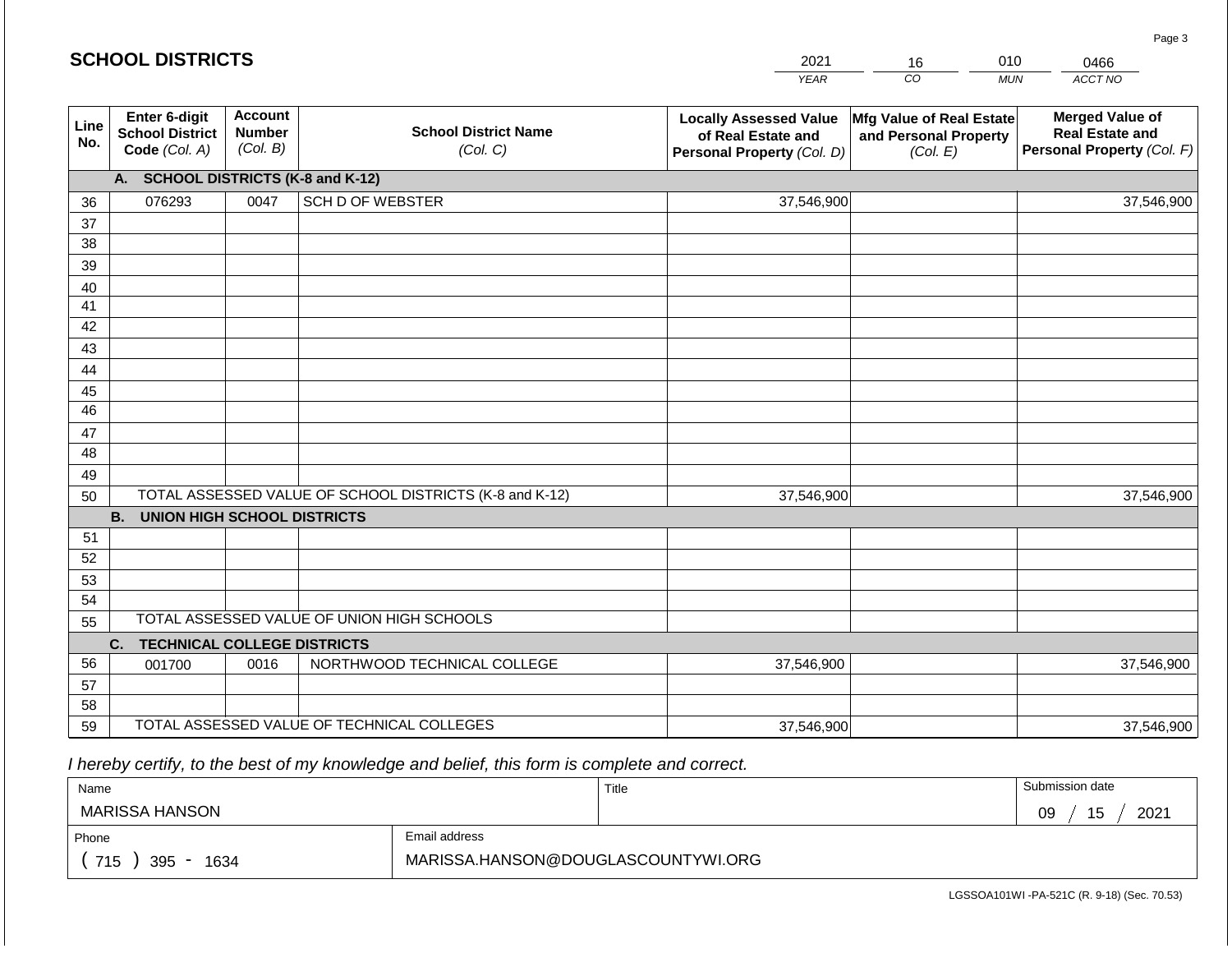- Each municipality's SOA is completed after the Board of Review and includes any changes made to the locally assessed values, under state law (sec. 70.53, Wis. Stats.)
- The Wisconsin Department of Revenue (DOR) merges the locally assessed values with the state assessed manufacturing values
- DOR provides the information regarding district names and codes. If a district is not listed, contact DOR.

Note: If you submit an amended SOA to DOR after your municipality's SOA is equated and posted to our website, we will process the SOA. However, DOR will not recalculate the *aggregate ratio or update the final SOA posted on our website. You should use the corrected values to calculate your tax rates.*

# **Page 1: Real Estate and Personal Property**

- Lines 1-9 assessed real estate values, parcel counts and acres by classification
- Lines 10-15 assessed personal property values and number of accounts by class
- Line 16 aggregate assessed value of all property subject to general property; use to calculate tax rates. Note: This line equals the total assessed value of K-8 and K-12 school districts (Line 50) and total assessed value of technical colleges (Line 59).
- Remarks assessment ratio used to calculate estimated fair market value on property tax bills

# **Page 2: Forest Crop, Other Exempt Land and Special Districts**

- Lines 18-21 private forest crop and managed forest lands assessed values
- Line  $22 -$  tax exempt land acres
- Line 23 prior years assessed value of omitted property under sec. 70.44 and correction of errors under sec. 70.43 shown by locally assessed or manufacturing real estate and personal property. Note: If there is an amount on this line, report the corresponding tax in the Statement of Taxes, Sections J or K.
- Lines 24-35 special district assessed values. These values are used to calculate tax rates for the special districts.

# **Page 3: School Districts**

- Lines 36-50 school districts (K-8 and K-12) assessed values. These values are used to calculate tax rates for school districts.
- Lines 51-55 union high school district assessed values. These values are used to calculate tax rates for union high school districts.
- Lines 56-59 technical college assessed values. These values are used to calculate tax rates for technical colleges.

If you have questions: Email: lgs@wisconsin.gov

 Phone: (608) 266-2569 or (608) 264-6892 Fax: (608) 264-6887

DAIRYLAND, WI 54830 - 9033 DAIRYLAND, WI 54830 - 903315208 S STATE ROAD 35 15208 S STATE ROAD 35 TAMMY BAER<br>TOWN OF DAIRYLAND TOWN OF DAIRYLAND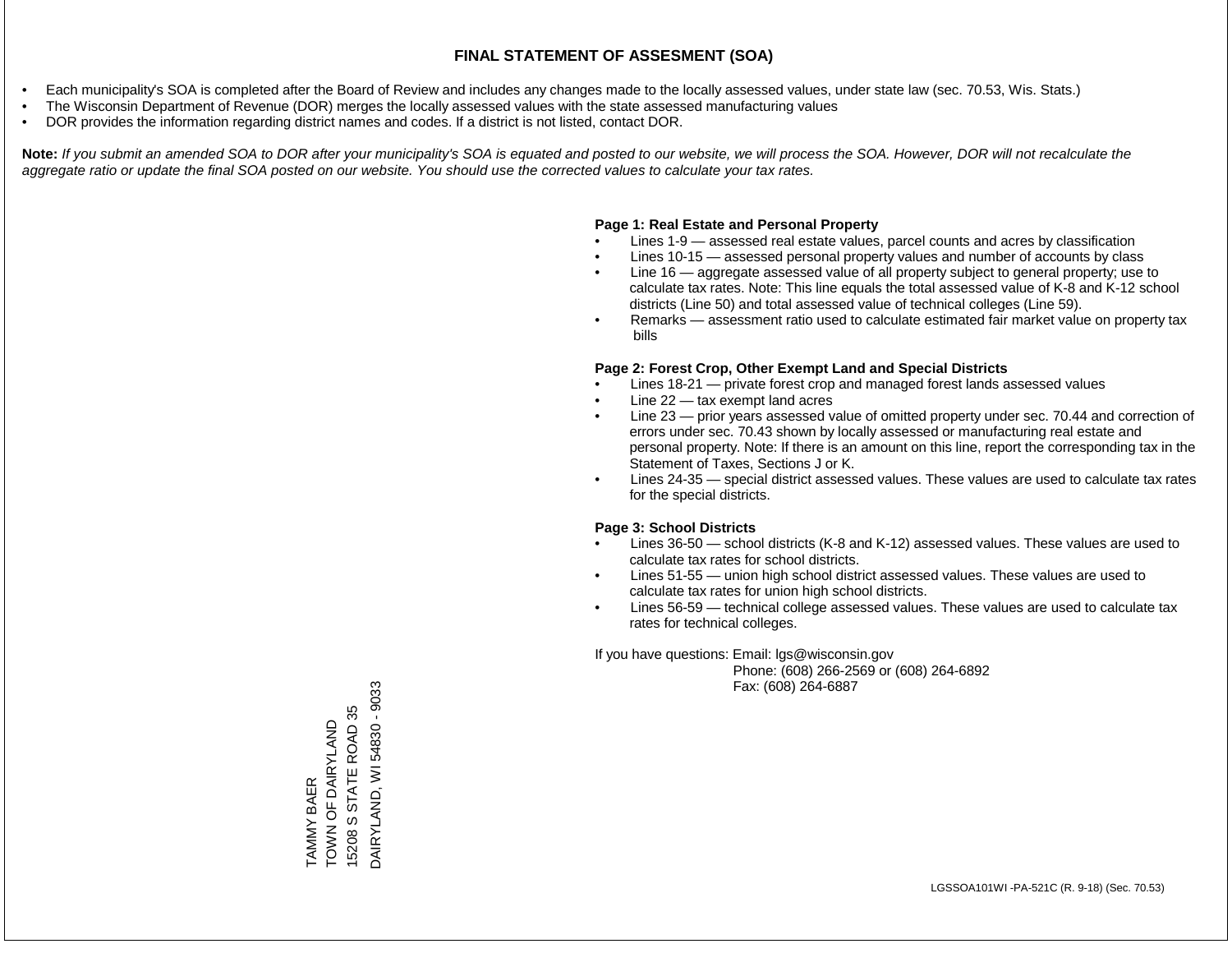| <b>FINAL - EQUATED</b>                  |  |      |                                          |
|-----------------------------------------|--|------|------------------------------------------|
| <b>STATEMENT OF ASSESSMENT FOR 2021</b> |  | 0467 | $ \mathsf{X} $ This is an Amended Return |

| 16. | 012 | 0467    |
|-----|-----|---------|
| CO. | MUN | ACCT NO |

Page 1

|                | <b>FOR</b><br><b>TOWN OF</b>                                                                                                                                                                 | OF<br><b>GORDON</b>      |                                     | <b>DOUGLAS COUNTY</b>        |                         |                      |                     |
|----------------|----------------------------------------------------------------------------------------------------------------------------------------------------------------------------------------------|--------------------------|-------------------------------------|------------------------------|-------------------------|----------------------|---------------------|
|                | Town - Village - City                                                                                                                                                                        | <b>Municipality Name</b> |                                     | <b>County Name</b>           |                         |                      |                     |
| Line           | <b>REAL ESTATE</b>                                                                                                                                                                           |                          | PARCEL COUNT                        | NO. OF ACRES<br><b>WHOLE</b> | <b>VALUE OF</b>         | <b>VALUE OF</b>      | TOTAL VALUE OF LAND |
| No.            | (See Lines 18 - 22 for<br>other Real Estate)                                                                                                                                                 |                          | TOTAL LAND MPROVEMENTS NUMBERS ONLY |                              | <b>LAND</b>             | <b>IMPROVEMENTS</b>  | AND IMPROVEMENTS    |
|                |                                                                                                                                                                                              | (Col. A)                 | (Col. B)                            | (Col, C)                     | (Col. D)                | (Col. E)             | (Col. F)            |
| $\overline{1}$ | <b>RESIDENTIAL - Class 1</b>                                                                                                                                                                 | 1,223                    | 902                                 | 1,883                        | 28,926,900              | 54,991,400           | 83,918,300          |
| 2              | <b>COMMERCIAL - Class 2</b>                                                                                                                                                                  | 63                       | 41                                  | 324                          | 1,251,200               | 3,068,300            | 4,319,500           |
| 3              | <b>MANUFACTURING - Class 3</b>                                                                                                                                                               | $\Omega$                 | $\Omega$                            | 0                            | $\Omega$                | 0                    |                     |
| $\overline{4}$ | <b>AGRICULTURAL - Class 4</b>                                                                                                                                                                | 44                       |                                     | 590                          | 69,200                  |                      | 69,200              |
| 5              | <b>UNDEVELOPED - Class 5</b>                                                                                                                                                                 | 381                      |                                     | 3,668                        | 1,110,200               |                      | 1,110,200           |
| 6              | AGRICULTURAL FOREST - Class 5m                                                                                                                                                               | 24                       |                                     | 438                          | 252,800                 |                      | 252,800             |
| $\overline{7}$ | <b>FOREST LANDS - Class 6</b>                                                                                                                                                                | 821                      |                                     | 13,128                       | 15,290,500              |                      | 15,290,500          |
| 8              | OTHER - Class 7                                                                                                                                                                              | 16                       | 16                                  | 24                           | 4,800                   | 483,300              | 488,100             |
| 9              | TOTAL - ALL COLUMNS                                                                                                                                                                          | 2,572                    | 959                                 | 20,055                       | 46,905,600              | 58,543,000           | 105,448,600         |
| 10             | NUMBER OF PERSONAL PROPERTY ACCOUNTS IN ROLL                                                                                                                                                 |                          |                                     | $85 \mid$                    | <b>LOCALLY ASSESSED</b> | <b>MANUFACTURING</b> | <b>MERGED</b>       |
| 11             | BOATS AND OTHER WATERCRAFT NOT EXEMPT - Code 1                                                                                                                                               |                          |                                     |                              | 1,000                   | 0                    | 1,000               |
| 12             | MACHINERY, TOOLS AND PATTERNS - Code 2                                                                                                                                                       |                          |                                     |                              |                         | 0                    |                     |
| 13             | FURNITURE, FIXTURES AND EQUIPMENT - Code 3                                                                                                                                                   |                          | 58,100                              | 0                            | 58,100                  |                      |                     |
| 14             | ALL OTHER PERSONAL PROPERTY NOT EXEMPT - Codes 4A, 4B, 4C                                                                                                                                    |                          | 484,100                             | 0                            | 484,100                 |                      |                     |
| 15             | TOTAL OF PERSONAL PROPERTY NOT EXEMPT (Total of Lines 11-14)<br>543,200<br>0                                                                                                                 |                          |                                     |                              |                         |                      | 543,200             |
| 16             | AGGREGATE ASSESSED VALUE OF ALL PROPERTY SUBJECT TO THE GENERAL PROPERTY TAX (Total of Lines 9F and 15F)<br>MUST EQUAL TOTAL VALUE OF THE SCHOOL DISTRICTS (K-12 PLUS K-8) - Line 50, Col. F |                          |                                     |                              |                         |                      | 105,991,800         |
| 17             | <b>BOARD OF REVIEW</b>                                                                                                                                                                       |                          |                                     | Name of Assessor             |                         | Telephone #          |                     |
|                | DATE OF FINAL ADJOURNMENT                                                                                                                                                                    | 09/15/2021               |                                     | <b>MIKE SCHNAUTZ</b>         |                         |                      | (715) 266-2409      |

REMARKS

The Assessment Ratio to be used in calculating the estimated Fair Market Value on tax bills for this tax district is .838707942

This ratio should be used to convert assessed values to "Calculate Equalized Values" in Step 1 of the Lottery and Gaming Credit Calculations.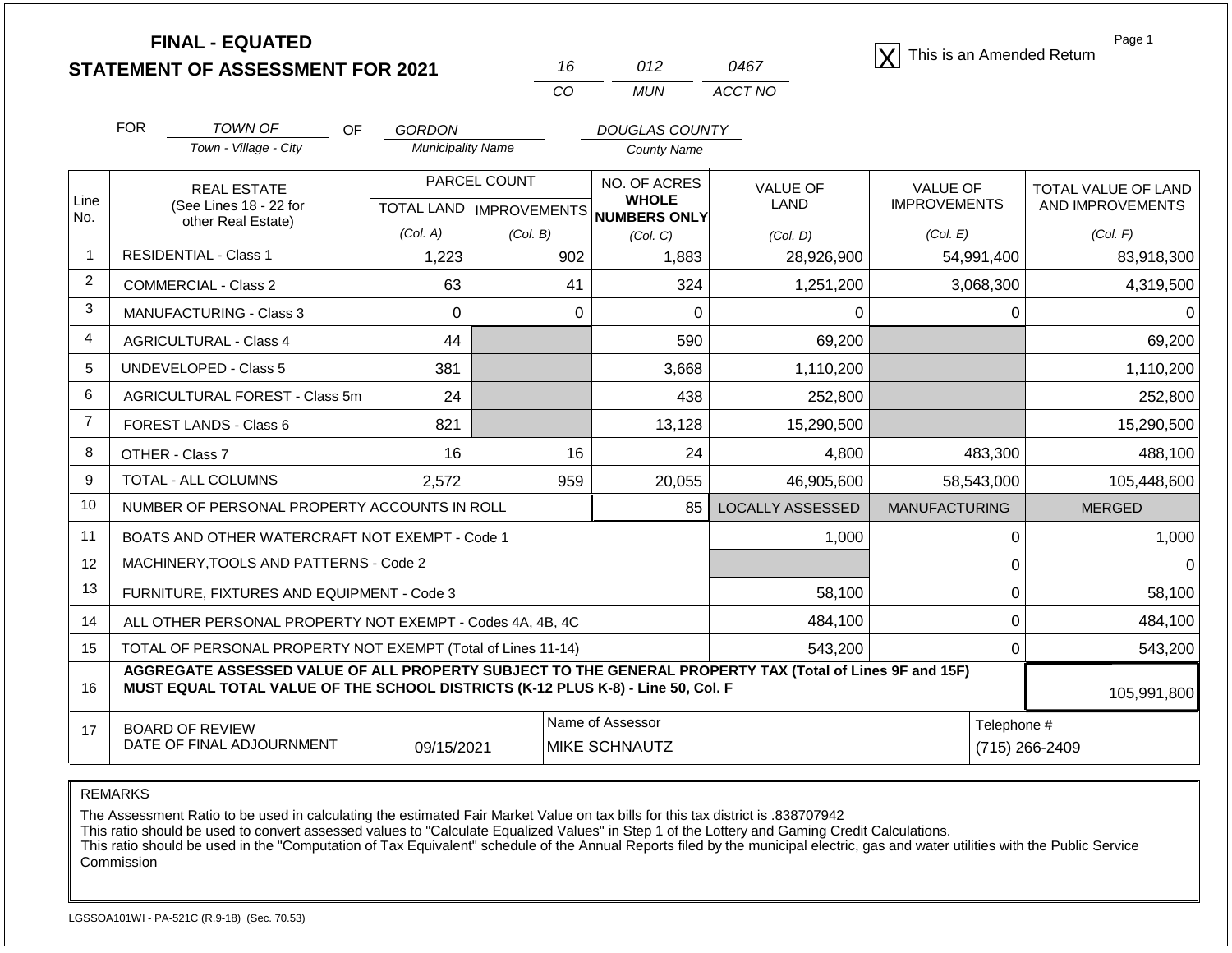FOREST LANDS (Line 7) and FOREST CROPS (in this section) - are NOT the same

| 2021 |
|------|
| YEAR |

|    | Private Forest Crop - Reg Class @ 10¢ per acre                                                    |                 |                                 |                                                                  |             | Private Forest Crop - Reg Class @ \$2.52 per acre                                      |           |                                               |                    |                                                                              |
|----|---------------------------------------------------------------------------------------------------|-----------------|---------------------------------|------------------------------------------------------------------|-------------|----------------------------------------------------------------------------------------|-----------|-----------------------------------------------|--------------------|------------------------------------------------------------------------------|
|    | (a) PARCELS                                                                                       |                 | (c) ASSESSED VALUE<br>(b) ACRES |                                                                  | (d) PARCELS |                                                                                        | (e) ACRES |                                               | (f) ASSESSED VALUE |                                                                              |
| 18 |                                                                                                   |                 |                                 |                                                                  |             | 6                                                                                      |           | 240                                           |                    | 266,000                                                                      |
|    |                                                                                                   |                 |                                 | Private Forest Crop - Special Class @ 20¢ per acre               |             |                                                                                        |           |                                               |                    | Entered Before 2005 Managed Forest - Ferrous Mining CLOSED @ \$7.87 per acre |
| 19 | (a) PARCELS                                                                                       | (b) ACRES       |                                 | (c) ASSESSED VALUE                                               |             | (d) PARCELS                                                                            |           | (e) ACRES                                     |                    | (f) ASSESSED VALUE                                                           |
|    |                                                                                                   |                 |                                 |                                                                  |             |                                                                                        |           |                                               |                    |                                                                              |
|    |                                                                                                   |                 |                                 | Entered Before 2005 Managed Forest - OPEN @ 74 ¢ per acre        |             |                                                                                        |           | Entered Before 2005 Managed Forest - CLOSED @ |                    | \$1.75 per acre                                                              |
| 20 | (a) PARCELS                                                                                       | (b) ACRES       |                                 | (c) ASSESSED VALUE                                               |             | (d) PARCELS                                                                            |           | (e) ACRES                                     |                    | (f) ASSESSED VALUE                                                           |
|    |                                                                                                   |                 |                                 |                                                                  |             |                                                                                        |           |                                               |                    |                                                                              |
|    | 84                                                                                                | 3.493.04        |                                 | 3,875,000                                                        |             | 42                                                                                     |           | 1.491.28                                      |                    | 1,526,200                                                                    |
|    | Entered After 2004 Managed Forest - OPEN @ \$2.04 per acre                                        |                 |                                 |                                                                  |             |                                                                                        |           | Entered After 2004 Managed Forest - CLOSED @  |                    | \$10.20 per acre                                                             |
| 21 | (a) PARCELS                                                                                       | (b) ACRES       |                                 | (c) ASSESSED VALUE                                               |             | (d) PARCELS<br>(e) ACRES                                                               |           | (f) ASSESSED VALUE                            |                    |                                                                              |
|    |                                                                                                   |                 |                                 |                                                                  |             |                                                                                        |           |                                               |                    |                                                                              |
|    | 413                                                                                               | 16,464.47       |                                 | 17,580,200                                                       |             | 31                                                                                     |           | 814.04                                        |                    | 1,023,200                                                                    |
| 22 | (a) County Forest Cropland Acres                                                                  |                 |                                 | (b) Federal Acres                                                |             | (d) County (NOT FOREST CROP) Acres<br>(c) State Acres                                  |           |                                               | (e) Other Acres    |                                                                              |
|    | 46,885.28                                                                                         |                 |                                 | 602.06                                                           |             | 1,035.28<br>6,536.51                                                                   |           |                                               | 2,478.7            |                                                                              |
|    |                                                                                                   |                 |                                 | Assessed Value of Omitted Property From Prior Years (Sec. 70.44) |             | Assessed Value of Sec. 70.43 Corrections of Errors by Assessors                        |           |                                               |                    |                                                                              |
|    |                                                                                                   | (a) REAL ESTATE |                                 | (b) PERSONAL                                                     |             | (c1) REAL ESTATE                                                                       |           |                                               |                    | (c2) PERSONAL                                                                |
| 23 |                                                                                                   |                 |                                 |                                                                  |             |                                                                                        |           |                                               |                    |                                                                              |
|    |                                                                                                   |                 |                                 |                                                                  |             |                                                                                        |           |                                               |                    |                                                                              |
|    |                                                                                                   |                 |                                 |                                                                  |             |                                                                                        |           |                                               |                    |                                                                              |
|    |                                                                                                   |                 |                                 |                                                                  |             |                                                                                        |           |                                               |                    |                                                                              |
|    |                                                                                                   |                 |                                 |                                                                  |             |                                                                                        |           |                                               |                    |                                                                              |
|    | Manufacturing Equated Value of Omitted Property From Prior Years (Sec. 70.995)<br>(d) REAL ESTATE |                 |                                 | (e) PERSONAL                                                     |             | Mfg. Equated Value of Sec.70.43 Corrections of Errors by Assessors<br>(f1) REAL ESTATE |           |                                               | (f2) PERSONAL      |                                                                              |

# **SPECIAL DISTRICTS**

| Line<br>No. | <b>Enter 6-digit</b><br>Special District<br>Code (Col. A) | <b>Account</b><br><b>Number</b><br>(Col. B) | <b>Special District Name</b><br>(Col. C) | <b>Locally Assessed Value</b><br>of Real Estate and<br>Personal Property (Col. D) | Mfg Value of Real Estate<br>and Personal Property<br>(Col. E) | <b>Merged Value of</b><br><b>Real Estate and</b><br>Personal Property (Col. F) |
|-------------|-----------------------------------------------------------|---------------------------------------------|------------------------------------------|-----------------------------------------------------------------------------------|---------------------------------------------------------------|--------------------------------------------------------------------------------|
| 24          | 167040                                                    | 0114                                        | <b>GORDON SANITARY DISTRICT #1</b>       | 6,102,600                                                                         |                                                               | 6,102,600                                                                      |
| 25          |                                                           |                                             |                                          |                                                                                   |                                                               |                                                                                |
| 26          |                                                           |                                             |                                          |                                                                                   |                                                               |                                                                                |
| 27          |                                                           |                                             |                                          |                                                                                   |                                                               |                                                                                |
| 28          |                                                           |                                             |                                          |                                                                                   |                                                               |                                                                                |
| 29          |                                                           |                                             |                                          |                                                                                   |                                                               |                                                                                |
| 30          |                                                           |                                             |                                          |                                                                                   |                                                               |                                                                                |
| 31          |                                                           |                                             |                                          |                                                                                   |                                                               |                                                                                |
| 32          |                                                           |                                             |                                          |                                                                                   |                                                               |                                                                                |
| 33          |                                                           |                                             |                                          |                                                                                   |                                                               |                                                                                |
| 34          |                                                           |                                             |                                          |                                                                                   |                                                               |                                                                                |
| 35          |                                                           |                                             |                                          |                                                                                   |                                                               |                                                                                |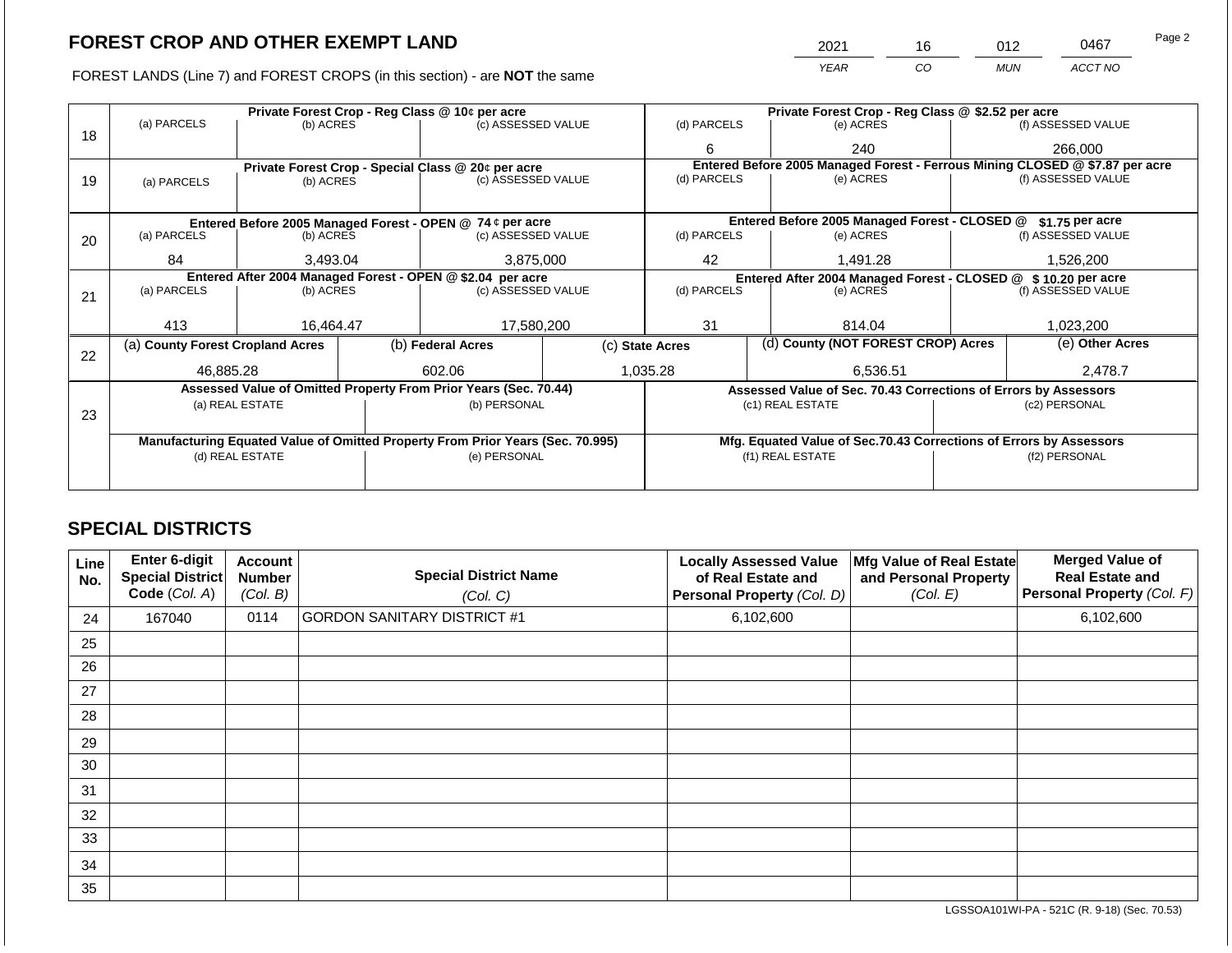| <b>SCHOOL DISTRICTS</b> |                                                          |                                             |                                                         | 2021                                                                              | 16                                                            | 012<br>0467                                                                    |
|-------------------------|----------------------------------------------------------|---------------------------------------------|---------------------------------------------------------|-----------------------------------------------------------------------------------|---------------------------------------------------------------|--------------------------------------------------------------------------------|
|                         |                                                          |                                             |                                                         | <b>YEAR</b>                                                                       | CO                                                            | <b>MUN</b><br>ACCT NO                                                          |
| Line<br>No.             | Enter 6-digit<br><b>School District</b><br>Code (Col. A) | <b>Account</b><br><b>Number</b><br>(Col. B) | <b>School District Name</b><br>(Col. C)                 | <b>Locally Assessed Value</b><br>of Real Estate and<br>Personal Property (Col. D) | Mfg Value of Real Estate<br>and Personal Property<br>(Col. E) | <b>Merged Value of</b><br><b>Real Estate and</b><br>Personal Property (Col. F) |
|                         | A. SCHOOL DISTRICTS (K-8 and K-12)                       |                                             |                                                         |                                                                                   |                                                               |                                                                                |
| 36                      | 165397                                                   | 0112                                        | SCH D OF SOLON SPRINGS                                  | 2,309,000                                                                         |                                                               | 2,309,000                                                                      |
| 37                      | 653654                                                   | 0391                                        | SCH D OF NORTHWOOD (MINONG)                             | 103,682,800                                                                       |                                                               | 103,682,800                                                                    |
| 38                      |                                                          |                                             |                                                         |                                                                                   |                                                               |                                                                                |
| 39                      |                                                          |                                             |                                                         |                                                                                   |                                                               |                                                                                |
| 40<br>41                |                                                          |                                             |                                                         |                                                                                   |                                                               |                                                                                |
| 42                      |                                                          |                                             |                                                         |                                                                                   |                                                               |                                                                                |
| 43                      |                                                          |                                             |                                                         |                                                                                   |                                                               |                                                                                |
| 44                      |                                                          |                                             |                                                         |                                                                                   |                                                               |                                                                                |
| 45                      |                                                          |                                             |                                                         |                                                                                   |                                                               |                                                                                |
| 46                      |                                                          |                                             |                                                         |                                                                                   |                                                               |                                                                                |
| 47                      |                                                          |                                             |                                                         |                                                                                   |                                                               |                                                                                |
| 48                      |                                                          |                                             |                                                         |                                                                                   |                                                               |                                                                                |
| 49<br>50                |                                                          |                                             | TOTAL ASSESSED VALUE OF SCHOOL DISTRICTS (K-8 and K-12) | 105,991,800                                                                       |                                                               | 105,991,800                                                                    |
|                         | <b>B. UNION HIGH SCHOOL DISTRICTS</b>                    |                                             |                                                         |                                                                                   |                                                               |                                                                                |
| 51                      |                                                          |                                             |                                                         |                                                                                   |                                                               |                                                                                |
| 52                      |                                                          |                                             |                                                         |                                                                                   |                                                               |                                                                                |
| 53                      |                                                          |                                             |                                                         |                                                                                   |                                                               |                                                                                |
| 54                      |                                                          |                                             |                                                         |                                                                                   |                                                               |                                                                                |
| 55                      |                                                          |                                             | TOTAL ASSESSED VALUE OF UNION HIGH SCHOOLS              |                                                                                   |                                                               |                                                                                |
|                         | C.<br><b>TECHNICAL COLLEGE DISTRICTS</b>                 |                                             |                                                         |                                                                                   |                                                               |                                                                                |
| 56                      | 001700                                                   | 0016                                        | NORTHWOOD TECHNICAL COLLEGE                             | 105,991,800                                                                       |                                                               | 105,991,800                                                                    |
| 57<br>58                |                                                          |                                             |                                                         |                                                                                   |                                                               |                                                                                |
| 59                      |                                                          |                                             | TOTAL ASSESSED VALUE OF TECHNICAL COLLEGES              | 105,991,800                                                                       |                                                               | 105,991,800                                                                    |

 *I hereby certify, to the best of my knowledge and belief, this form is complete and correct.*

| Name                   |                                    | Title | Submission date  |
|------------------------|------------------------------------|-------|------------------|
| MARISSA HANSON         |                                    |       | 15<br>2021<br>09 |
| Email address<br>Phone |                                    |       |                  |
| 715<br>395<br>1634     | MARISSA.HANSON@DOUGLASCOUNTYWI.ORG |       |                  |

Page 3

| <b>SCHOOL DISTRICTS</b> |  |
|-------------------------|--|
|-------------------------|--|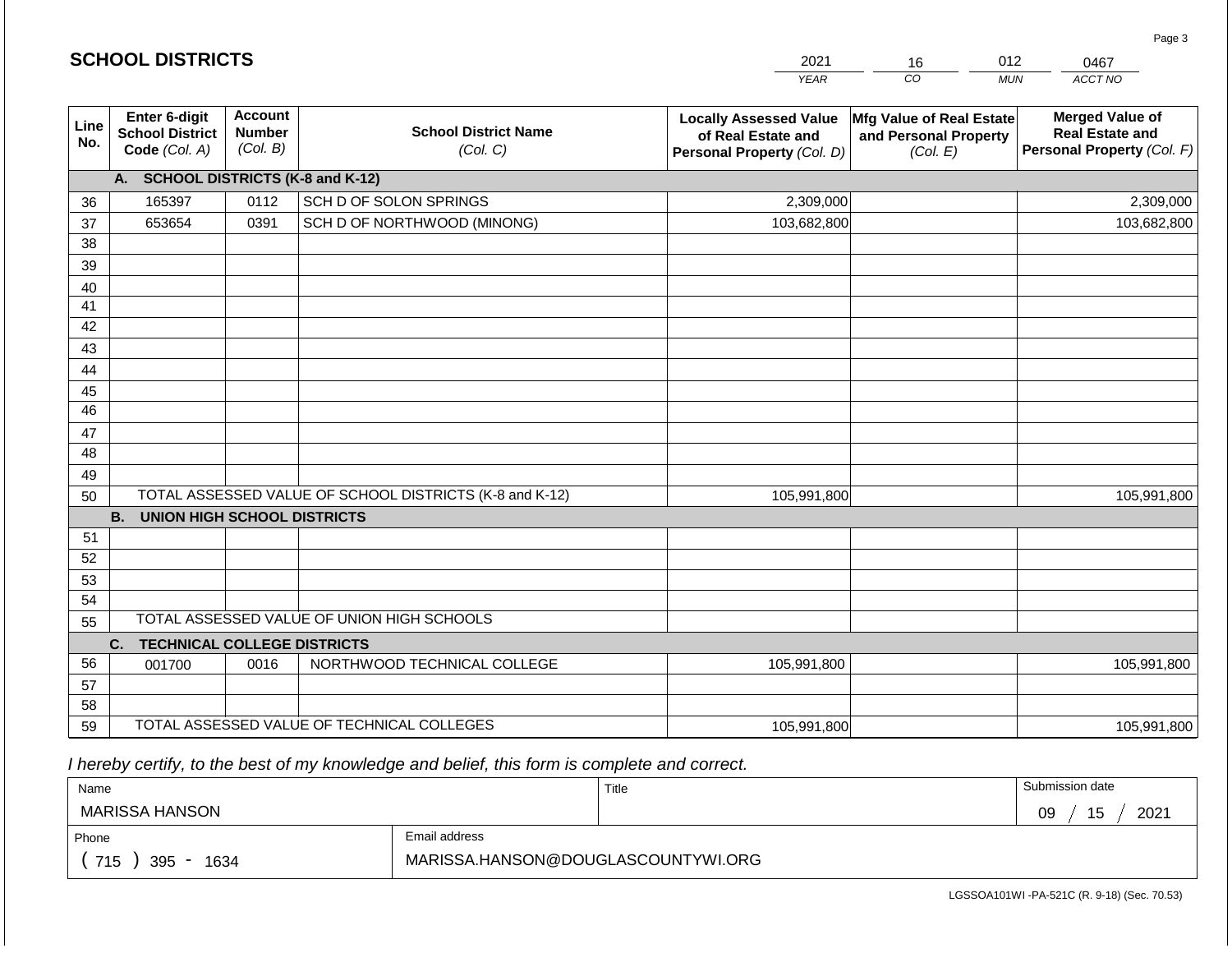- Each municipality's SOA is completed after the Board of Review and includes any changes made to the locally assessed values, under state law (sec. 70.53, Wis. Stats.)
- The Wisconsin Department of Revenue (DOR) merges the locally assessed values with the state assessed manufacturing values
- DOR provides the information regarding district names and codes. If a district is not listed, contact DOR.

Note: If you submit an amended SOA to DOR after your municipality's SOA is equated and posted to our website, we will process the SOA. However, DOR will not recalculate the *aggregate ratio or update the final SOA posted on our website. You should use the corrected values to calculate your tax rates.*

#### **Page 1: Real Estate and Personal Property**

- Lines 1-9 assessed real estate values, parcel counts and acres by classification
- Lines 10-15 assessed personal property values and number of accounts by class
- Line 16 aggregate assessed value of all property subject to general property; use to calculate tax rates. Note: This line equals the total assessed value of K-8 and K-12 school districts (Line 50) and total assessed value of technical colleges (Line 59).
- Remarks assessment ratio used to calculate estimated fair market value on property tax bills

#### **Page 2: Forest Crop, Other Exempt Land and Special Districts**

- Lines 18-21 private forest crop and managed forest lands assessed values
- Line  $22 -$  tax exempt land acres
- Line 23 prior years assessed value of omitted property under sec. 70.44 and correction of errors under sec. 70.43 shown by locally assessed or manufacturing real estate and personal property. Note: If there is an amount on this line, report the corresponding tax in the Statement of Taxes, Sections J or K.
- Lines 24-35 special district assessed values. These values are used to calculate tax rates for the special districts.

#### **Page 3: School Districts**

- Lines 36-50 school districts (K-8 and K-12) assessed values. These values are used to calculate tax rates for school districts.
- Lines 51-55 union high school district assessed values. These values are used to calculate tax rates for union high school districts.
- Lines 56-59 technical college assessed values. These values are used to calculate tax rates for technical colleges.

If you have questions: Email: lgs@wisconsin.gov

 Phone: (608) 266-2569 or (608) 264-6892 Fax: (608) 264-6887

**BOX68** 9709 E CTY RD Y PO BOX 68 0068 GORDON, WI 54838 - 0068CTY RD Y PO GORDON, WI 54838 -TOWN OF GORDON<br>9709 E CTY RD Y PO **NON OF GORDON** STEPHANIE JAMES STEPHANIE JAMES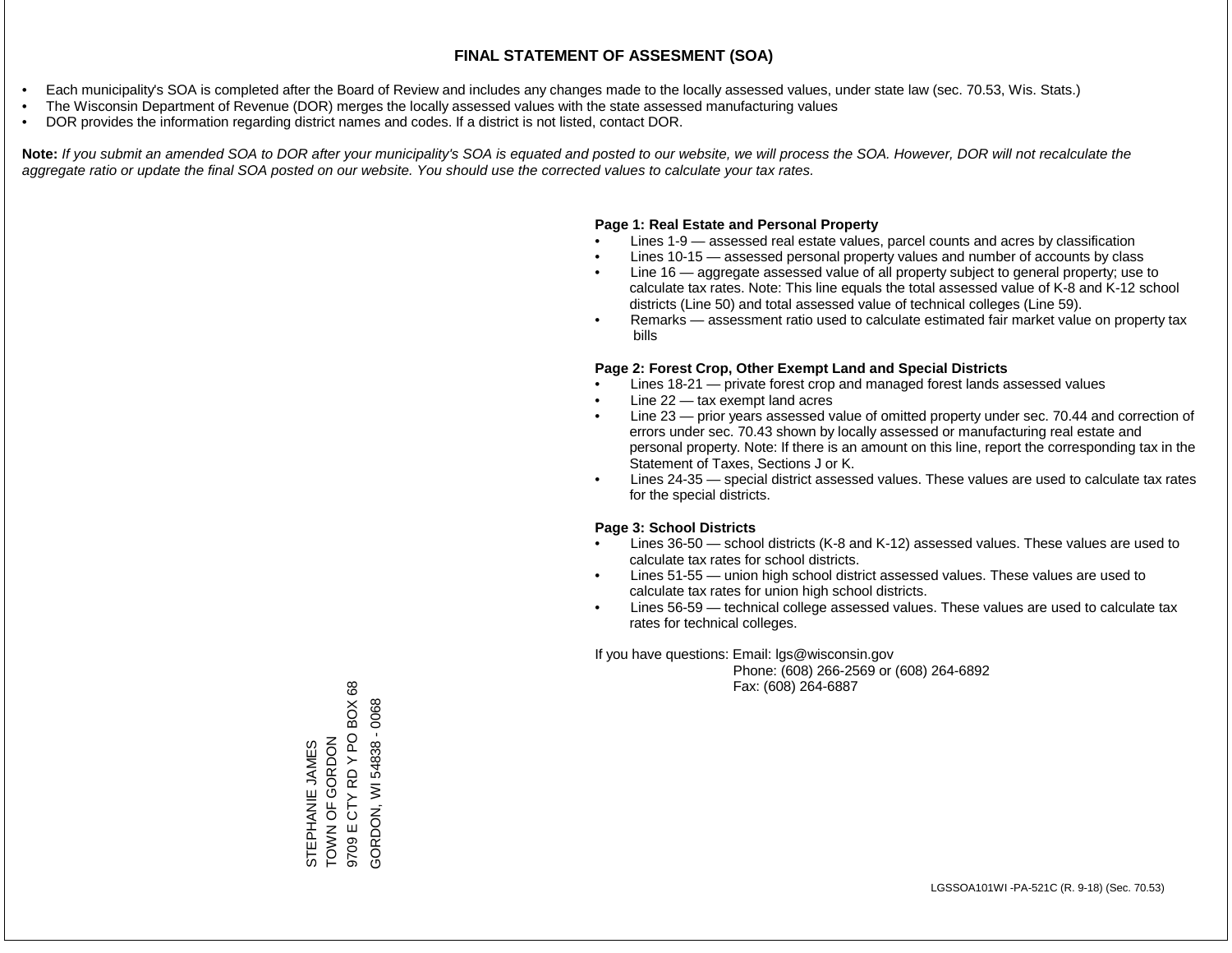| <b>STATEMENT OF ASSESSMENT FOR 2021</b> |  |
|-----------------------------------------|--|
|                                         |  |

|     | 014 | 0468    |
|-----|-----|---------|
| CO. | MUN | ACCT NO |

**FINAL - EQUATED**<br>  $\overline{X}$  This is an Amended Return

Page 1

|                | <b>FOR</b>                                                   | TOWN OF<br><b>OF</b><br>Town - Village - City                                                                                                                                                | <b>HAWTHORNE</b><br><b>Municipality Name</b> |                                           | <b>DOUGLAS COUNTY</b><br>County Name     |                                |                                 |                                         |
|----------------|--------------------------------------------------------------|----------------------------------------------------------------------------------------------------------------------------------------------------------------------------------------------|----------------------------------------------|-------------------------------------------|------------------------------------------|--------------------------------|---------------------------------|-----------------------------------------|
| Line           |                                                              | <b>REAL ESTATE</b><br>(See Lines 18 - 22 for                                                                                                                                                 |                                              | PARCEL COUNT<br>TOTAL LAND   IMPROVEMENTS | NO. OF ACRES<br><b>WHOLE</b>             | <b>VALUE OF</b><br><b>LAND</b> | VALUE OF<br><b>IMPROVEMENTS</b> | TOTAL VALUE OF LAND<br>AND IMPROVEMENTS |
| No.            |                                                              | other Real Estate)                                                                                                                                                                           | (Col. A)                                     | (Col. B)                                  | NUMBERS ONLY<br>(Col. C)                 | (Col. D)                       | (Col. E)                        | (Col. F)                                |
| $\mathbf 1$    |                                                              | <b>RESIDENTIAL - Class 1</b>                                                                                                                                                                 | 509                                          | 489                                       | 1,563                                    | 12,340,200                     | 53,937,800                      | 66,278,000                              |
| 2              |                                                              | <b>COMMERCIAL - Class 2</b>                                                                                                                                                                  | 17                                           | 14                                        | 107                                      | 372,100                        | 2,567,000                       | 2,939,100                               |
| 3              |                                                              | <b>MANUFACTURING - Class 3</b>                                                                                                                                                               | 0                                            | 0                                         | $\Omega$                                 | $\Omega$                       | 0                               |                                         |
| 4              |                                                              | <b>AGRICULTURAL - Class 4</b>                                                                                                                                                                | 57                                           |                                           | 992                                      | 80,350                         |                                 | 80,350                                  |
| 5              |                                                              | <b>UNDEVELOPED - Class 5</b>                                                                                                                                                                 | 750                                          |                                           | 10,139                                   | 3,035,900                      |                                 | 3,035,900                               |
| 6              |                                                              | AGRICULTURAL FOREST - Class 5m                                                                                                                                                               | 15                                           |                                           | 116                                      | 69,600                         |                                 | 69,600                                  |
| $\overline{7}$ |                                                              | FOREST LANDS - Class 6                                                                                                                                                                       | 707                                          |                                           | 8,701                                    | 10,427,200                     |                                 | 10,427,200                              |
| 8              |                                                              | OTHER - Class 7                                                                                                                                                                              | $\Omega$                                     | $\Omega$                                  | $\Omega$                                 | 0                              | $\Omega$                        |                                         |
| 9              |                                                              | TOTAL - ALL COLUMNS                                                                                                                                                                          | 2,055                                        | 503                                       | 21,618                                   | 26,325,350                     | 56,504,800                      | 82,830,150                              |
| 10             |                                                              | NUMBER OF PERSONAL PROPERTY ACCOUNTS IN ROLL                                                                                                                                                 |                                              |                                           | 49                                       | <b>LOCALLY ASSESSED</b>        | <b>MANUFACTURING</b>            | <b>MERGED</b>                           |
| 11             |                                                              | BOATS AND OTHER WATERCRAFT NOT EXEMPT - Code 1                                                                                                                                               |                                              |                                           |                                          | 0                              | $\Omega$                        |                                         |
| 12             |                                                              | MACHINERY, TOOLS AND PATTERNS - Code 2                                                                                                                                                       |                                              |                                           |                                          |                                | 0                               |                                         |
| 13             |                                                              | FURNITURE, FIXTURES AND EQUIPMENT - Code 3                                                                                                                                                   |                                              |                                           |                                          | 193,800                        | $\Omega$                        | 193,800                                 |
| 14             |                                                              | ALL OTHER PERSONAL PROPERTY NOT EXEMPT - Codes 4A, 4B, 4C                                                                                                                                    |                                              |                                           |                                          | 286,400                        | $\Omega$                        | 286,400                                 |
| 15             | TOTAL OF PERSONAL PROPERTY NOT EXEMPT (Total of Lines 11-14) |                                                                                                                                                                                              |                                              |                                           | 480,200                                  | 0                              | 480,200                         |                                         |
| 16             |                                                              | AGGREGATE ASSESSED VALUE OF ALL PROPERTY SUBJECT TO THE GENERAL PROPERTY TAX (Total of Lines 9F and 15F)<br>MUST EQUAL TOTAL VALUE OF THE SCHOOL DISTRICTS (K-12 PLUS K-8) - Line 50, Col. F |                                              |                                           |                                          |                                |                                 | 83,310,350                              |
| 17             |                                                              | <b>BOARD OF REVIEW</b><br>DATE OF FINAL ADJOURNMENT                                                                                                                                          | 11/05/2021                                   |                                           | Name of Assessor<br><b>KAYNE BRENNER</b> |                                | Telephone #                     | (715) 650-7947                          |

REMARKS

The Assessment Ratio to be used in calculating the estimated Fair Market Value on tax bills for this tax district is .998847212

This ratio should be used to convert assessed values to "Calculate Equalized Values" in Step 1 of the Lottery and Gaming Credit Calculations.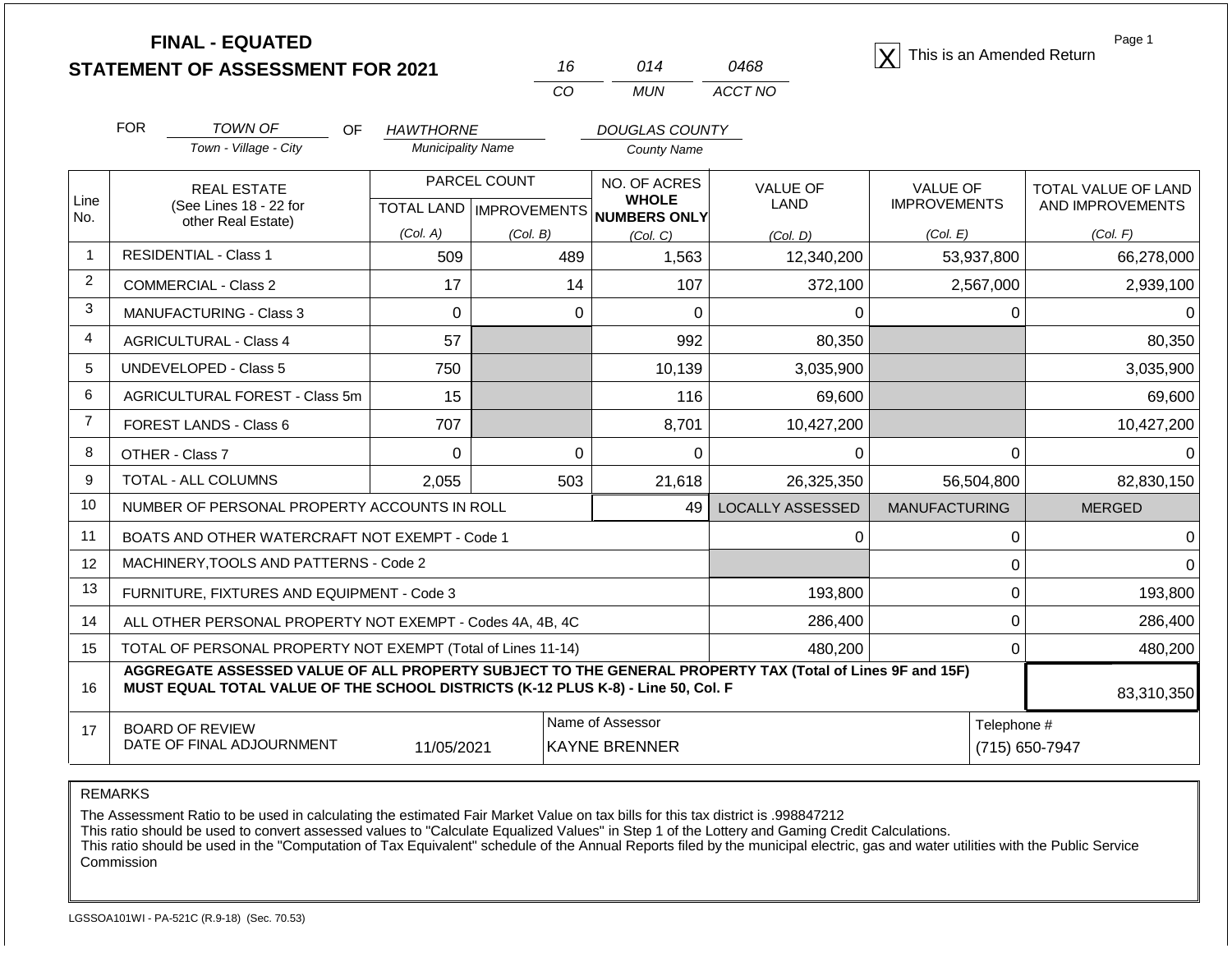2021 16 014 0468

FOREST LANDS (Line 7) and FOREST CROPS (in this section) - are **NOT** the same *YEAR CO MUN ACCT NO*

|    | Private Forest Crop - Reg Class @ 10¢ per acre                                                    |                 |              |                                                                  |         | Private Forest Crop - Reg Class @ \$2.52 per acre             |                                                                              |                                                                    |                    |                    |
|----|---------------------------------------------------------------------------------------------------|-----------------|--------------|------------------------------------------------------------------|---------|---------------------------------------------------------------|------------------------------------------------------------------------------|--------------------------------------------------------------------|--------------------|--------------------|
|    | (a) PARCELS                                                                                       | (b) ACRES       |              | (c) ASSESSED VALUE                                               |         | (d) PARCELS                                                   |                                                                              | (e) ACRES                                                          |                    | (f) ASSESSED VALUE |
| 18 |                                                                                                   |                 |              |                                                                  |         |                                                               |                                                                              |                                                                    |                    |                    |
|    |                                                                                                   |                 |              |                                                                  |         |                                                               | Entered Before 2005 Managed Forest - Ferrous Mining CLOSED @ \$7.87 per acre |                                                                    |                    |                    |
|    |                                                                                                   |                 |              | Private Forest Crop - Special Class @ 20¢ per acre               |         | (d) PARCELS                                                   |                                                                              | (e) ACRES                                                          |                    | (f) ASSESSED VALUE |
| 19 | (a) PARCELS                                                                                       | (b) ACRES       |              | (c) ASSESSED VALUE                                               |         |                                                               |                                                                              |                                                                    |                    |                    |
|    |                                                                                                   |                 |              |                                                                  |         |                                                               |                                                                              |                                                                    |                    |                    |
|    |                                                                                                   |                 |              | Entered Before 2005 Managed Forest - OPEN @ 74 ¢ per acre        |         |                                                               |                                                                              | Entered Before 2005 Managed Forest - CLOSED @                      |                    | \$1.75 per acre    |
| 20 | (a) PARCELS                                                                                       | (b) ACRES       |              | (c) ASSESSED VALUE                                               |         | (d) PARCELS                                                   |                                                                              | (e) ACRES                                                          |                    | (f) ASSESSED VALUE |
|    |                                                                                                   |                 |              |                                                                  |         |                                                               |                                                                              |                                                                    |                    |                    |
|    | 10                                                                                                | 377             |              | 265,800                                                          |         |                                                               |                                                                              | 160                                                                |                    | 153,300            |
|    |                                                                                                   |                 |              | Entered After 2004 Managed Forest - OPEN @ \$2.04 per acre       |         | Entered After 2004 Managed Forest - CLOSED @ \$10.20 per acre |                                                                              |                                                                    |                    |                    |
| 21 | (a) PARCELS                                                                                       | (b) ACRES       |              | (c) ASSESSED VALUE                                               |         | (d) PARCELS<br>(e) ACRES                                      |                                                                              |                                                                    | (f) ASSESSED VALUE |                    |
|    |                                                                                                   |                 |              |                                                                  |         |                                                               |                                                                              |                                                                    |                    |                    |
|    | 6                                                                                                 | 130.55          |              |                                                                  | 125,600 |                                                               |                                                                              | 65                                                                 |                    | 41,100             |
|    | (a) County Forest Cropland Acres                                                                  |                 |              | (b) Federal Acres                                                |         | (c) State Acres                                               |                                                                              | (d) County (NOT FOREST CROP) Acres                                 |                    | (e) Other Acres    |
| 22 |                                                                                                   |                 |              |                                                                  |         |                                                               |                                                                              |                                                                    |                    |                    |
|    | 5,741.3                                                                                           |                 |              |                                                                  |         | 402.16                                                        |                                                                              | 377.84                                                             |                    | 170.01             |
|    |                                                                                                   |                 |              | Assessed Value of Omitted Property From Prior Years (Sec. 70.44) |         |                                                               |                                                                              | Assessed Value of Sec. 70.43 Corrections of Errors by Assessors    |                    |                    |
|    |                                                                                                   | (a) REAL ESTATE |              | (b) PERSONAL                                                     |         |                                                               |                                                                              | (c1) REAL ESTATE                                                   |                    | (c2) PERSONAL      |
| 23 |                                                                                                   |                 |              |                                                                  |         |                                                               |                                                                              |                                                                    |                    |                    |
|    |                                                                                                   |                 |              |                                                                  |         |                                                               |                                                                              | Mfg. Equated Value of Sec.70.43 Corrections of Errors by Assessors |                    |                    |
|    | Manufacturing Equated Value of Omitted Property From Prior Years (Sec. 70.995)<br>(d) REAL ESTATE |                 | (e) PERSONAL |                                                                  |         |                                                               | (f1) REAL ESTATE                                                             | (f2) PERSONAL                                                      |                    |                    |
|    |                                                                                                   |                 |              |                                                                  |         |                                                               |                                                                              |                                                                    |                    |                    |
|    |                                                                                                   |                 |              |                                                                  |         |                                                               |                                                                              |                                                                    |                    |                    |

# **SPECIAL DISTRICTS**

| Line<br>No. | <b>Enter 6-digit</b><br>Special District<br>Code (Col. A) | <b>Account</b><br><b>Number</b><br>(Col. B) | <b>Special District Name</b><br>(Col. C) | <b>Locally Assessed Value</b><br>of Real Estate and<br>Personal Property (Col. D) | Mfg Value of Real Estate<br>and Personal Property<br>(Col. E) | <b>Merged Value of</b><br><b>Real Estate and</b><br>Personal Property (Col. F) |
|-------------|-----------------------------------------------------------|---------------------------------------------|------------------------------------------|-----------------------------------------------------------------------------------|---------------------------------------------------------------|--------------------------------------------------------------------------------|
| 24          | 167070                                                    | 0509                                        | LAKE MINNESUING SANITARY DISTRICT        | 9,021,300                                                                         |                                                               | 9,021,300                                                                      |
| 25          |                                                           |                                             |                                          |                                                                                   |                                                               |                                                                                |
| 26          |                                                           |                                             |                                          |                                                                                   |                                                               |                                                                                |
| 27          |                                                           |                                             |                                          |                                                                                   |                                                               |                                                                                |
| 28          |                                                           |                                             |                                          |                                                                                   |                                                               |                                                                                |
| 29          |                                                           |                                             |                                          |                                                                                   |                                                               |                                                                                |
| 30          |                                                           |                                             |                                          |                                                                                   |                                                               |                                                                                |
| 31          |                                                           |                                             |                                          |                                                                                   |                                                               |                                                                                |
| 32          |                                                           |                                             |                                          |                                                                                   |                                                               |                                                                                |
| 33          |                                                           |                                             |                                          |                                                                                   |                                                               |                                                                                |
| 34          |                                                           |                                             |                                          |                                                                                   |                                                               |                                                                                |
| 35          |                                                           |                                             |                                          |                                                                                   |                                                               |                                                                                |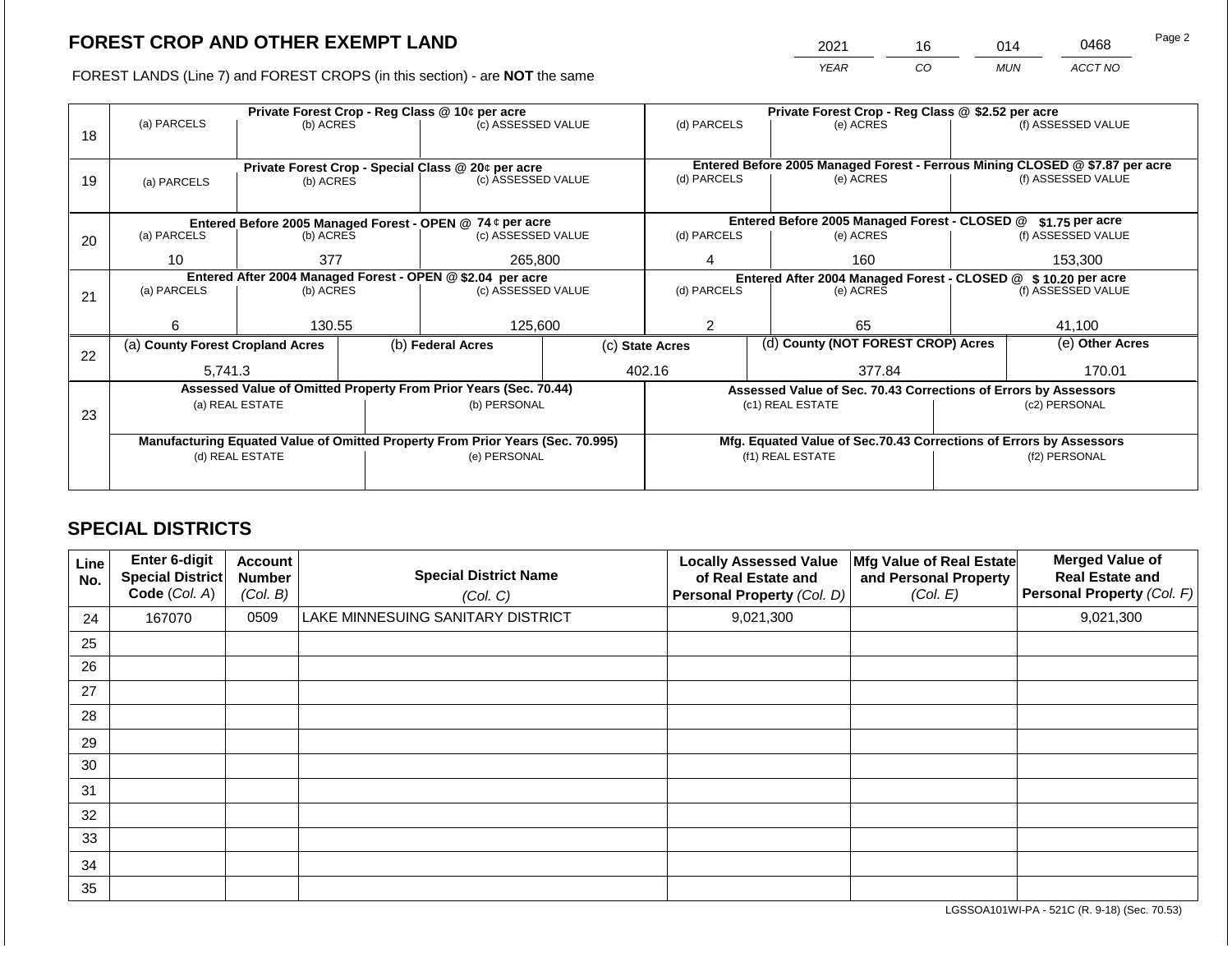#### *YEAR*  2021  $\overline{co}$ 16 *MUN*  014 *ACCT NO*  0468 **Line No. Enter 6-digit School District Code** *(Col. A)* **Account Number** *(Col. B)* **School District Name** *(Col. C)* **Locally Assessed Value of Real Estate and Personal Property** *(Col. D)* **Mfg Value of Real Estate and Personal Property** *(Col. E)* **Merged Value of Real Estate and Personal Property** *(Col. F)* **A. SCHOOL DISTRICTS (K-8 and K-12)** 36 37 38 39 40 41 42 43 44 45 46 47 48 49 50 TOTAL ASSESSED VALUE OF SCHOOL DISTRICTS (K-8 and K-12) **B. UNION HIGH SCHOOL DISTRICTS** 51 52 53 54 55 **C. TECHNICAL COLLEGE DISTRICTS** 56 57 58 59 TOTAL ASSESSED VALUE OF TECHNICAL COLLEGES TOTAL ASSESSED VALUE OF UNION HIGH SCHOOLS 163297 0111 SCH D OF MAPLE 83,310,350 83,310,350 001700 | 0016 | NORTHWOOD TECHNICAL COLLEGE 83,310,350 83,310,350 83,310,350 83,310,350 83,310,350 83,310,350

 *I hereby certify, to the best of my knowledge and belief, this form is complete and correct.*

**SCHOOL DISTRICTS**

| Name               |                                    | Title | Submission date |
|--------------------|------------------------------------|-------|-----------------|
| MARISSA HANSON     |                                    |       | 05<br>2021      |
| Phone              | Email address                      |       |                 |
| 715<br>395<br>1634 | MARISSA.HANSON@DOUGLASCOUNTYWI.ORG |       |                 |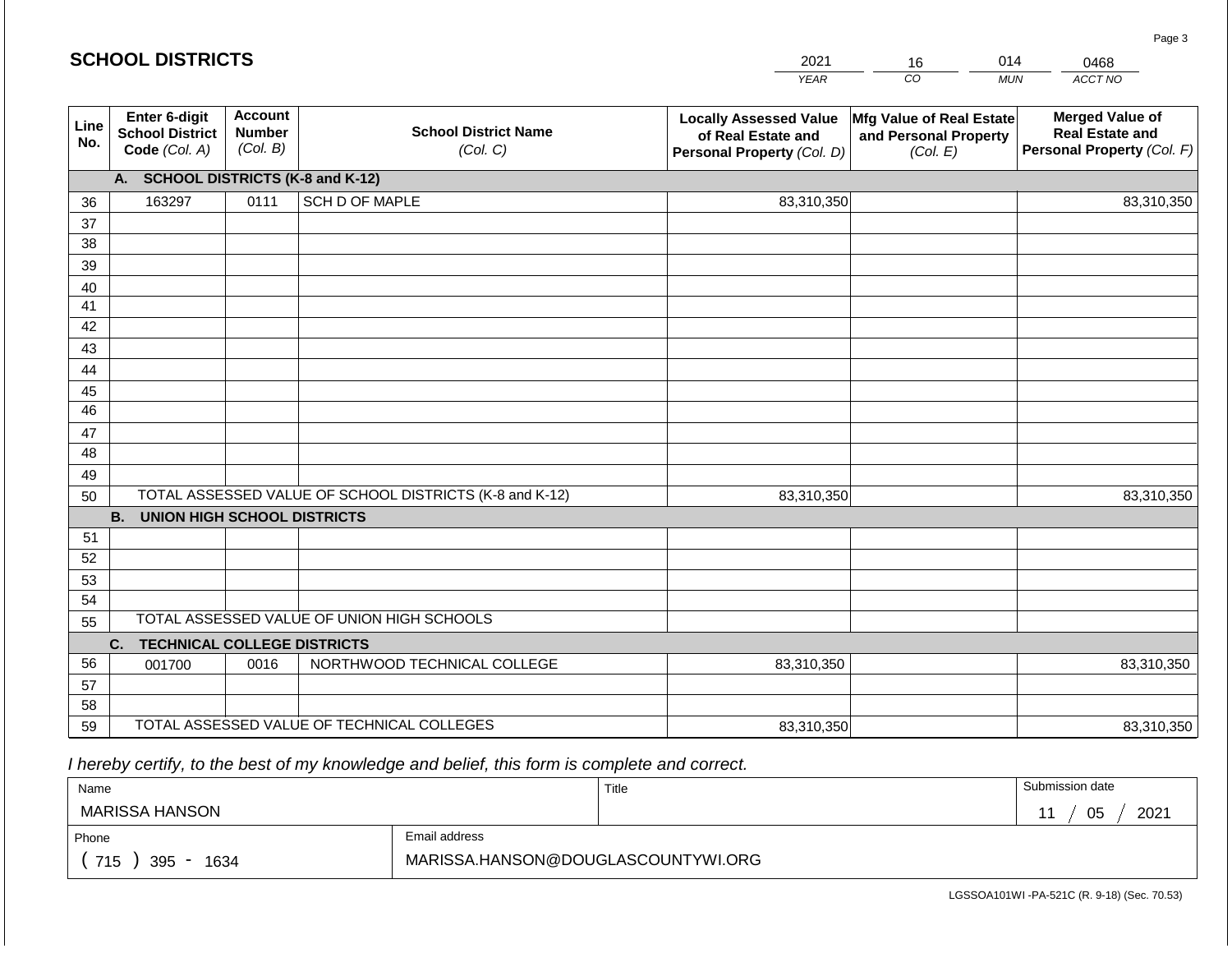- Each municipality's SOA is completed after the Board of Review and includes any changes made to the locally assessed values, under state law (sec. 70.53, Wis. Stats.)
- The Wisconsin Department of Revenue (DOR) merges the locally assessed values with the state assessed manufacturing values
- DOR provides the information regarding district names and codes. If a district is not listed, contact DOR.

Note: If you submit an amended SOA to DOR after your municipality's SOA is equated and posted to our website, we will process the SOA. However, DOR will not recalculate the *aggregate ratio or update the final SOA posted on our website. You should use the corrected values to calculate your tax rates.*

#### **Page 1: Real Estate and Personal Property**

- Lines 1-9 assessed real estate values, parcel counts and acres by classification
- Lines 10-15 assessed personal property values and number of accounts by class
- Line 16 aggregate assessed value of all property subject to general property; use to calculate tax rates. Note: This line equals the total assessed value of K-8 and K-12 school districts (Line 50) and total assessed value of technical colleges (Line 59).
- Remarks assessment ratio used to calculate estimated fair market value on property tax bills

#### **Page 2: Forest Crop, Other Exempt Land and Special Districts**

- Lines 18-21 private forest crop and managed forest lands assessed values
- Line  $22 -$  tax exempt land acres
- Line 23 prior years assessed value of omitted property under sec. 70.44 and correction of errors under sec. 70.43 shown by locally assessed or manufacturing real estate and personal property. Note: If there is an amount on this line, report the corresponding tax in the Statement of Taxes, Sections J or K.
- Lines 24-35 special district assessed values. These values are used to calculate tax rates for the special districts.

#### **Page 3: School Districts**

- Lines 36-50 school districts (K-8 and K-12) assessed values. These values are used to calculate tax rates for school districts.
- Lines 51-55 union high school district assessed values. These values are used to calculate tax rates for union high school districts.
- Lines 56-59 technical college assessed values. These values are used to calculate tax rates for technical colleges.

If you have questions: Email: lgs@wisconsin.gov

 Phone: (608) 266-2569 or (608) 264-6892 Fax: (608) 264-6887

WI 54842 - 0142 HAWTHORNE, WI 54842 - 0142DEBRA WERMTER<br>TOWN OF HAWTHORNE<br>P O BOX 142<br>HAWTHORNE, WI 54842 - ( TO AN OF HAW A HAMPLE DEBRA WERMTER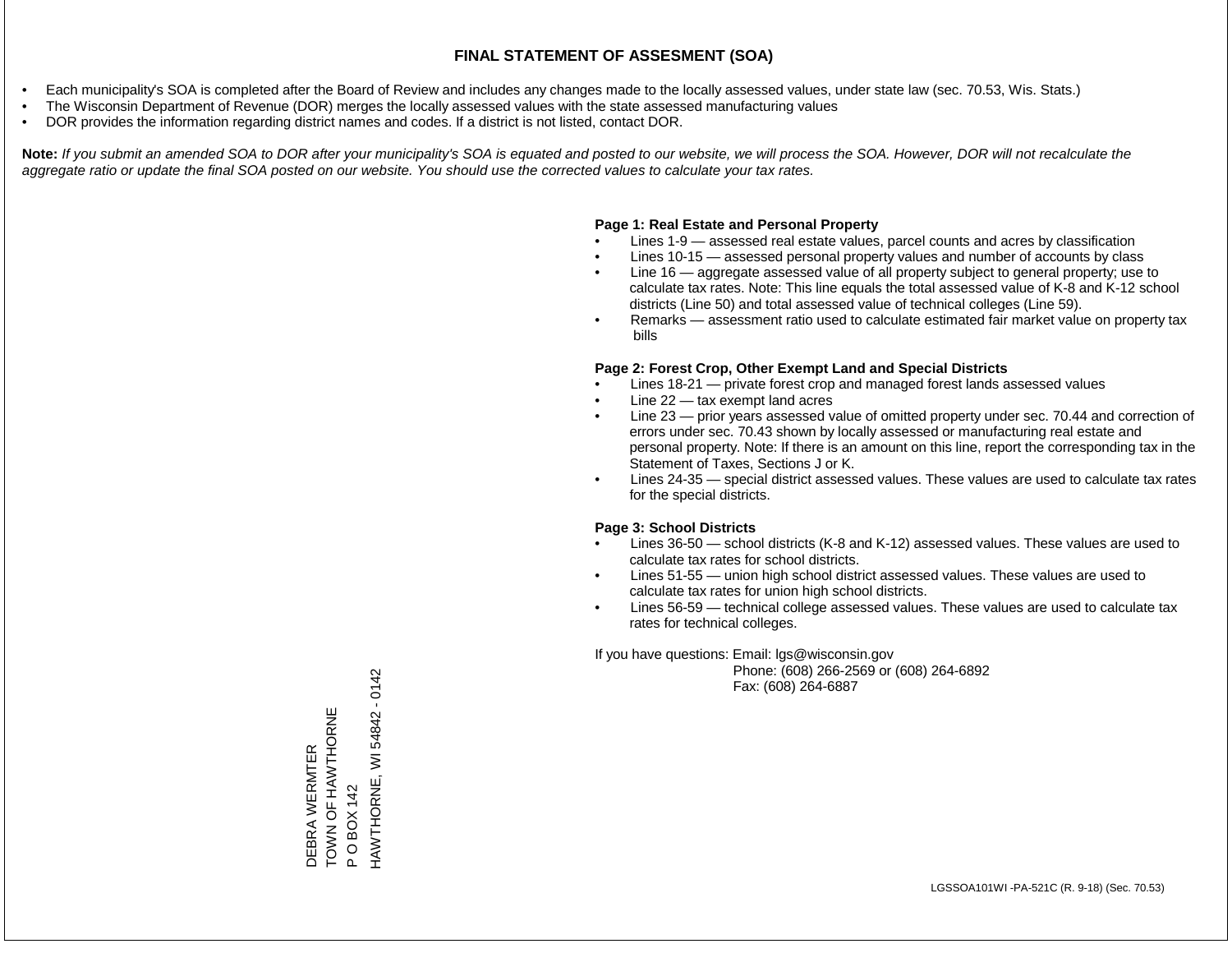|                |                                                                                                                                                                                              | <b>FINAL - EQUATED</b><br><b>STATEMENT OF ASSESSMENT FOR 2021</b> |                           |              | 16          | 016                                                 | 0469                    | This is an Amended Return              | Page 1                                         |
|----------------|----------------------------------------------------------------------------------------------------------------------------------------------------------------------------------------------|-------------------------------------------------------------------|---------------------------|--------------|-------------|-----------------------------------------------------|-------------------------|----------------------------------------|------------------------------------------------|
|                |                                                                                                                                                                                              |                                                                   |                           |              | CO          | <b>MUN</b>                                          | ACCT NO                 |                                        |                                                |
|                | <b>FOR</b>                                                                                                                                                                                   | <b>TOWN OF</b><br><b>OF</b>                                       | <b>HIGHLAND</b>           |              |             | <b>DOUGLAS COUNTY</b>                               |                         |                                        |                                                |
|                |                                                                                                                                                                                              | Town - Village - City                                             | <b>Municipality Name</b>  |              |             | <b>County Name</b>                                  |                         |                                        |                                                |
| Line<br>No.    |                                                                                                                                                                                              | <b>REAL ESTATE</b><br>(See Lines 18 - 22 for                      | TOTAL LAND   IMPROVEMENTS | PARCEL COUNT |             | NO. OF ACRES<br><b>WHOLE</b><br><b>NUMBERS ONLY</b> | <b>VALUE OF</b><br>LAND | <b>VALUE OF</b><br><b>IMPROVEMENTS</b> | <b>TOTAL VALUE OF LAND</b><br>AND IMPROVEMENTS |
|                |                                                                                                                                                                                              | other Real Estate)                                                | (Col. A)                  | (Col. B)     |             | (Col. C)                                            | (Col. D)                | (Col. E)                               | (Col. F)                                       |
| $\mathbf 1$    |                                                                                                                                                                                              | <b>RESIDENTIAL - Class 1</b>                                      | 422                       |              | 343         | 1,333                                               | 16,831,600              | 34,735,800                             | 51,567,400                                     |
| $\overline{2}$ |                                                                                                                                                                                              | <b>COMMERCIAL - Class 2</b>                                       | 11                        |              | 9           | 55                                                  | 158,000                 | 330,900                                | 488,900                                        |
| 3              |                                                                                                                                                                                              | MANUFACTURING - Class 3                                           | $\mathbf 0$               |              | $\mathbf 0$ | $\overline{0}$                                      | 0                       | 0                                      | $\Omega$                                       |
| 4              |                                                                                                                                                                                              | <b>AGRICULTURAL - Class 4</b>                                     | 23                        |              |             | 490                                                 | 35,000                  |                                        | 35,000                                         |
| 5              |                                                                                                                                                                                              | <b>UNDEVELOPED - Class 5</b>                                      | 251                       |              |             | 2,680                                               | 699,400                 |                                        | 699,400                                        |
| 6              |                                                                                                                                                                                              | AGRICULTURAL FOREST - Class 5m                                    | 11                        |              |             | 187                                                 | 103,000                 |                                        | 103,000                                        |
| $\overline{7}$ |                                                                                                                                                                                              | FOREST LANDS - Class 6                                            | 397                       |              |             | 7,140                                               | 8,715,100               |                                        | 8,715,100                                      |
| 8              |                                                                                                                                                                                              | OTHER - Class 7                                                   | 1                         |              | 1           | 5                                                   | 18,000                  | 124,600                                | 142,600                                        |
| 9              |                                                                                                                                                                                              | <b>TOTAL - ALL COLUMNS</b>                                        | 1,116                     |              | 353         | 11,890                                              | 26,560,100              | 35,191,300                             | 61,751,400                                     |
| 10             |                                                                                                                                                                                              | NUMBER OF PERSONAL PROPERTY ACCOUNTS IN ROLL                      |                           |              |             | 15                                                  | <b>LOCALLY ASSESSED</b> | <b>MANUFACTURING</b>                   | <b>MERGED</b>                                  |
| 11             |                                                                                                                                                                                              | BOATS AND OTHER WATERCRAFT NOT EXEMPT - Code 1                    |                           |              |             |                                                     | 0                       | $\pmb{0}$                              | $\Omega$                                       |
| 12             |                                                                                                                                                                                              | MACHINERY, TOOLS AND PATTERNS - Code 2                            |                           |              |             |                                                     |                         | $\mathbf 0$                            | $\Omega$                                       |
| 13             |                                                                                                                                                                                              | FURNITURE, FIXTURES AND EQUIPMENT - Code 3                        |                           |              |             |                                                     | 3,000                   | $\mathbf 0$                            | 3,000                                          |
| 14             | ALL OTHER PERSONAL PROPERTY NOT EXEMPT - Codes 4A, 4B, 4C                                                                                                                                    |                                                                   |                           |              |             |                                                     | 180,600                 | $\mathbf 0$                            | 180,600                                        |
| 15             | TOTAL OF PERSONAL PROPERTY NOT EXEMPT (Total of Lines 11-14)                                                                                                                                 |                                                                   |                           |              |             |                                                     | 183,600                 | $\mathbf 0$                            | 183,600                                        |
| 16             | AGGREGATE ASSESSED VALUE OF ALL PROPERTY SUBJECT TO THE GENERAL PROPERTY TAX (Total of Lines 9F and 15F)<br>MUST EQUAL TOTAL VALUE OF THE SCHOOL DISTRICTS (K-12 PLUS K-8) - Line 50, Col. F |                                                                   |                           |              |             |                                                     |                         |                                        | 61,935,000                                     |
| 17             |                                                                                                                                                                                              | <b>BOARD OF REVIEW</b><br>DATE OF FINAL ADJOURNMENT               | 10/21/2021                |              |             | Name of Assessor<br><b>BARRETT BRENNER</b>          |                         | Telephone #                            | (715) 926-3199                                 |

REMARKS

The Assessment Ratio to be used in calculating the estimated Fair Market Value on tax bills for this tax district is .99173117

This ratio should be used to convert assessed values to "Calculate Equalized Values" in Step 1 of the Lottery and Gaming Credit Calculations.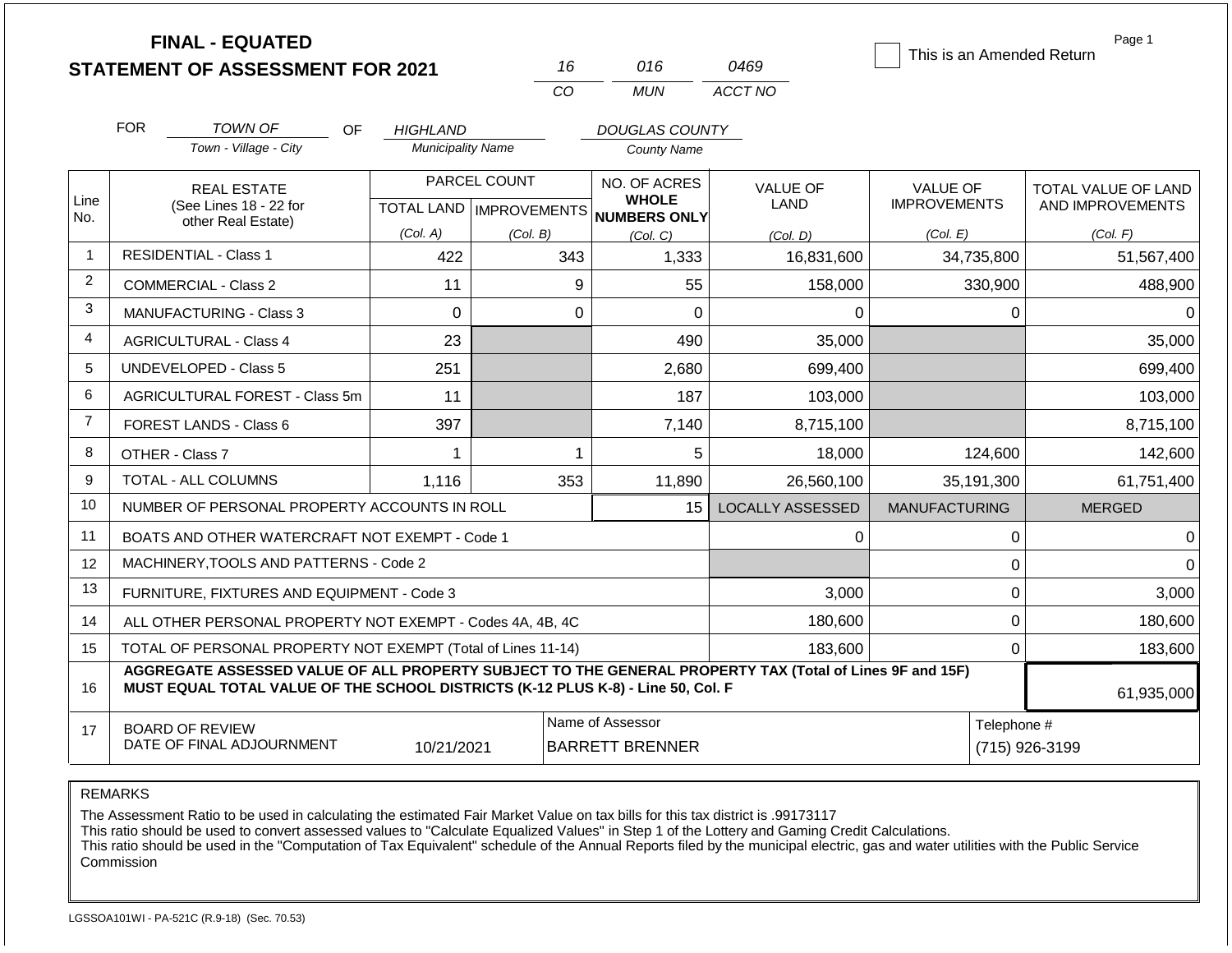2021 16 016 0469 Page 2

FOREST LANDS (Line 7) and FOREST CROPS (in this section) - are **NOT** the same *YEAR CO MUN ACCT NO*

|    | Private Forest Crop - Reg Class @ 10¢ per acre                                 |                 |  |                                                                  | Private Forest Crop - Reg Class @ \$2.52 per acre |                                                                    |                                                                 |  |                                                                              |  |
|----|--------------------------------------------------------------------------------|-----------------|--|------------------------------------------------------------------|---------------------------------------------------|--------------------------------------------------------------------|-----------------------------------------------------------------|--|------------------------------------------------------------------------------|--|
| 18 | (a) PARCELS                                                                    | (b) ACRES       |  | (c) ASSESSED VALUE                                               |                                                   | (d) PARCELS                                                        | (e) ACRES                                                       |  | (f) ASSESSED VALUE                                                           |  |
|    |                                                                                |                 |  |                                                                  |                                                   |                                                                    | 40                                                              |  | 44,000                                                                       |  |
|    |                                                                                |                 |  | Private Forest Crop - Special Class @ 20¢ per acre               |                                                   |                                                                    |                                                                 |  | Entered Before 2005 Managed Forest - Ferrous Mining CLOSED @ \$7.87 per acre |  |
| 19 | (a) PARCELS                                                                    | (b) ACRES       |  | (c) ASSESSED VALUE                                               |                                                   | (d) PARCELS                                                        | (e) ACRES                                                       |  | (f) ASSESSED VALUE                                                           |  |
|    |                                                                                |                 |  |                                                                  |                                                   |                                                                    |                                                                 |  |                                                                              |  |
|    |                                                                                |                 |  | Entered Before 2005 Managed Forest - OPEN @ 74 ¢ per acre        |                                                   |                                                                    | Entered Before 2005 Managed Forest - CLOSED @                   |  | \$1.75 per acre                                                              |  |
| 20 | (a) PARCELS                                                                    | (b) ACRES       |  | (c) ASSESSED VALUE                                               |                                                   | (d) PARCELS                                                        | (e) ACRES                                                       |  | (f) ASSESSED VALUE                                                           |  |
|    |                                                                                |                 |  |                                                                  |                                                   |                                                                    |                                                                 |  |                                                                              |  |
|    | 17                                                                             | 797.83          |  | 854,800                                                          |                                                   | 8                                                                  | 275.23                                                          |  | 298,700                                                                      |  |
|    |                                                                                |                 |  | Entered After 2004 Managed Forest - OPEN @ \$2.04 per acre       |                                                   |                                                                    | Entered After 2004 Managed Forest - CLOSED @ \$ 10.20 per acre  |  |                                                                              |  |
| 21 | (a) PARCELS                                                                    | (b) ACRES       |  | (c) ASSESSED VALUE                                               |                                                   | (d) PARCELS                                                        | (e) ACRES                                                       |  | (f) ASSESSED VALUE                                                           |  |
|    |                                                                                |                 |  |                                                                  |                                                   |                                                                    |                                                                 |  |                                                                              |  |
|    | 541                                                                            | 21,799.83       |  | 23,609,300                                                       |                                                   | 19<br>629.27                                                       |                                                                 |  | 635,900                                                                      |  |
| 22 | (a) County Forest Cropland Acres                                               |                 |  | (b) Federal Acres                                                |                                                   | (c) State Acres                                                    | (d) County (NOT FOREST CROP) Acres                              |  | (e) Other Acres                                                              |  |
|    | 2,909.31                                                                       |                 |  |                                                                  |                                                   | 11,520.18                                                          | 37.2                                                            |  | 55.04                                                                        |  |
|    |                                                                                |                 |  | Assessed Value of Omitted Property From Prior Years (Sec. 70.44) |                                                   |                                                                    | Assessed Value of Sec. 70.43 Corrections of Errors by Assessors |  |                                                                              |  |
|    |                                                                                | (a) REAL ESTATE |  | (b) PERSONAL                                                     |                                                   |                                                                    | (c1) REAL ESTATE                                                |  | (c2) PERSONAL                                                                |  |
| 23 |                                                                                |                 |  |                                                                  |                                                   |                                                                    |                                                                 |  |                                                                              |  |
|    | Manufacturing Equated Value of Omitted Property From Prior Years (Sec. 70.995) |                 |  |                                                                  |                                                   | Mfg. Equated Value of Sec.70.43 Corrections of Errors by Assessors |                                                                 |  |                                                                              |  |
|    |                                                                                | (d) REAL ESTATE |  | (e) PERSONAL                                                     |                                                   |                                                                    | (f1) REAL ESTATE                                                |  | (f2) PERSONAL                                                                |  |
|    |                                                                                |                 |  |                                                                  |                                                   |                                                                    |                                                                 |  |                                                                              |  |
|    |                                                                                |                 |  |                                                                  |                                                   |                                                                    |                                                                 |  |                                                                              |  |

# **SPECIAL DISTRICTS**

| Line<br>No. | <b>Enter 6-digit</b><br>Special District | <b>Account</b><br><b>Number</b> | <b>Special District Name</b> | <b>Locally Assessed Value</b><br>of Real Estate and | Mfg Value of Real Estate<br>and Personal Property | <b>Merged Value of</b><br><b>Real Estate and</b> |
|-------------|------------------------------------------|---------------------------------|------------------------------|-----------------------------------------------------|---------------------------------------------------|--------------------------------------------------|
|             | Code (Col. A)                            | (Col. B)                        | (Col. C)                     | Personal Property (Col. D)                          | (Col. E)                                          | <b>Personal Property (Col. F)</b>                |
| 24          |                                          |                                 |                              |                                                     |                                                   |                                                  |
| 25          |                                          |                                 |                              |                                                     |                                                   |                                                  |
| 26          |                                          |                                 |                              |                                                     |                                                   |                                                  |
| 27          |                                          |                                 |                              |                                                     |                                                   |                                                  |
| 28          |                                          |                                 |                              |                                                     |                                                   |                                                  |
| 29          |                                          |                                 |                              |                                                     |                                                   |                                                  |
| 30          |                                          |                                 |                              |                                                     |                                                   |                                                  |
| 31          |                                          |                                 |                              |                                                     |                                                   |                                                  |
| 32          |                                          |                                 |                              |                                                     |                                                   |                                                  |
| 33          |                                          |                                 |                              |                                                     |                                                   |                                                  |
| 34          |                                          |                                 |                              |                                                     |                                                   |                                                  |
| 35          |                                          |                                 |                              |                                                     |                                                   |                                                  |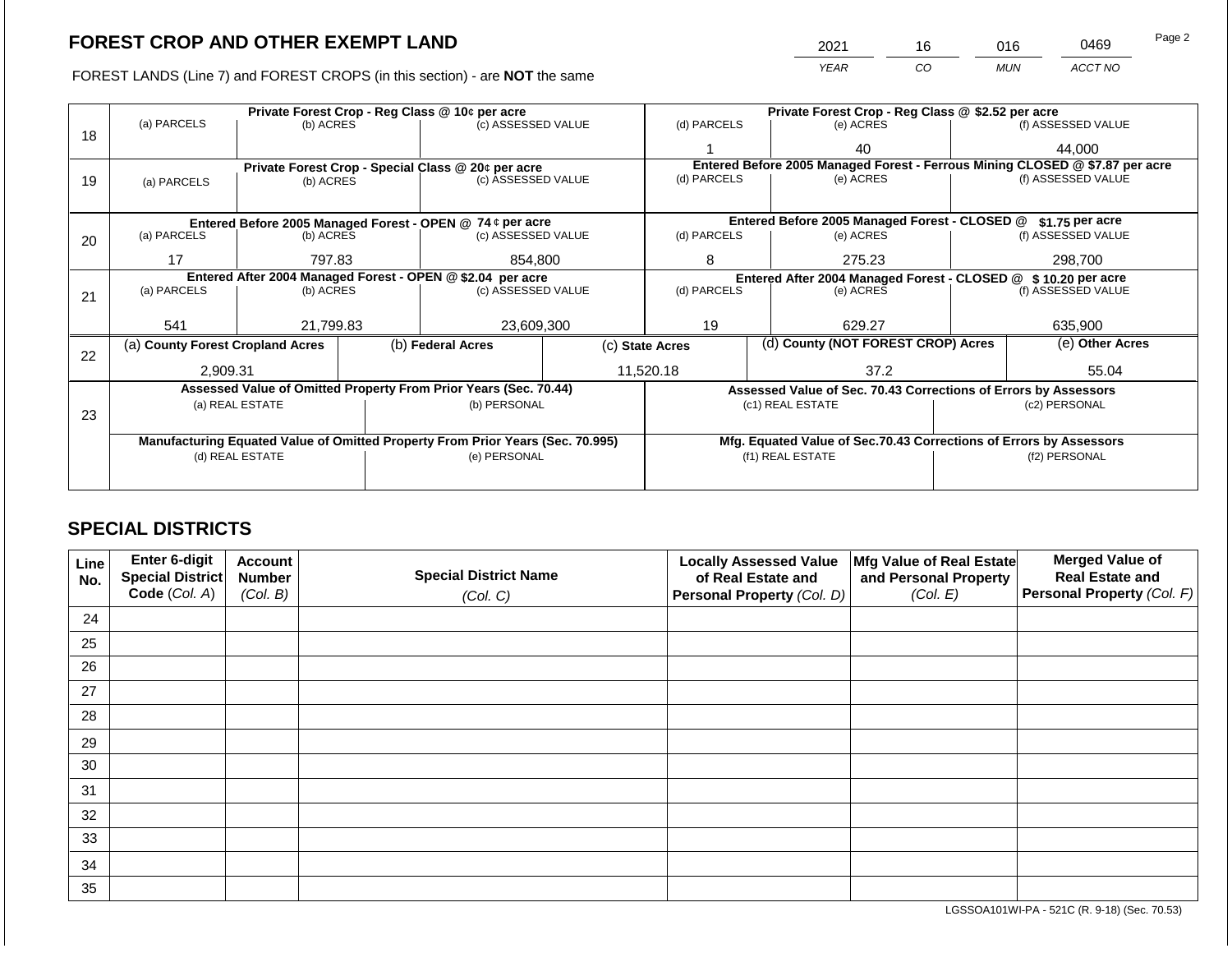|             | <b>SCHOOL DISTRICTS</b>                                  |                                             | 2021                                                    | 16                                                                                | 016<br>0469                                                   |                                                                                |
|-------------|----------------------------------------------------------|---------------------------------------------|---------------------------------------------------------|-----------------------------------------------------------------------------------|---------------------------------------------------------------|--------------------------------------------------------------------------------|
|             |                                                          |                                             |                                                         | <b>YEAR</b>                                                                       | CO                                                            | ACCT NO<br><b>MUN</b>                                                          |
| Line<br>No. | Enter 6-digit<br><b>School District</b><br>Code (Col. A) | <b>Account</b><br><b>Number</b><br>(Col. B) | <b>School District Name</b><br>(Col. C)                 | <b>Locally Assessed Value</b><br>of Real Estate and<br>Personal Property (Col. D) | Mfg Value of Real Estate<br>and Personal Property<br>(Col. E) | <b>Merged Value of</b><br><b>Real Estate and</b><br>Personal Property (Col. F) |
|             | A. SCHOOL DISTRICTS (K-8 and K-12)                       |                                             |                                                         |                                                                                   |                                                               |                                                                                |
| 36          | 041491                                                   | 0030                                        | SCH D OF DRUMMOND                                       | 21,245,500                                                                        |                                                               | 21,245,500                                                                     |
| 37          | 163297                                                   | 0111                                        | SCH D OF MAPLE                                          | 40,689,500                                                                        |                                                               | 40,689,500                                                                     |
| 38          |                                                          |                                             |                                                         |                                                                                   |                                                               |                                                                                |
| 39          |                                                          |                                             |                                                         |                                                                                   |                                                               |                                                                                |
| 40          |                                                          |                                             |                                                         |                                                                                   |                                                               |                                                                                |
| 41          |                                                          |                                             |                                                         |                                                                                   |                                                               |                                                                                |
| 42          |                                                          |                                             |                                                         |                                                                                   |                                                               |                                                                                |
| 43          |                                                          |                                             |                                                         |                                                                                   |                                                               |                                                                                |
| 44<br>45    |                                                          |                                             |                                                         |                                                                                   |                                                               |                                                                                |
| 46          |                                                          |                                             |                                                         |                                                                                   |                                                               |                                                                                |
| 47          |                                                          |                                             |                                                         |                                                                                   |                                                               |                                                                                |
| 48          |                                                          |                                             |                                                         |                                                                                   |                                                               |                                                                                |
| 49          |                                                          |                                             |                                                         |                                                                                   |                                                               |                                                                                |
| 50          |                                                          |                                             | TOTAL ASSESSED VALUE OF SCHOOL DISTRICTS (K-8 and K-12) | 61,935,000                                                                        |                                                               | 61,935,000                                                                     |
|             | <b>B. UNION HIGH SCHOOL DISTRICTS</b>                    |                                             |                                                         |                                                                                   |                                                               |                                                                                |
| 51          |                                                          |                                             |                                                         |                                                                                   |                                                               |                                                                                |
| 52          |                                                          |                                             |                                                         |                                                                                   |                                                               |                                                                                |
| 53          |                                                          |                                             |                                                         |                                                                                   |                                                               |                                                                                |
| 54          |                                                          |                                             |                                                         |                                                                                   |                                                               |                                                                                |
| 55          |                                                          |                                             | TOTAL ASSESSED VALUE OF UNION HIGH SCHOOLS              |                                                                                   |                                                               |                                                                                |
|             | C.<br><b>TECHNICAL COLLEGE DISTRICTS</b>                 |                                             |                                                         |                                                                                   |                                                               |                                                                                |
| 56          | 001700                                                   | 0016                                        | NORTHWOOD TECHNICAL COLLEGE                             | 61,935,000                                                                        |                                                               | 61,935,000                                                                     |
| 57          |                                                          |                                             |                                                         |                                                                                   |                                                               |                                                                                |
| 58          |                                                          |                                             | TOTAL ASSESSED VALUE OF TECHNICAL COLLEGES              |                                                                                   |                                                               |                                                                                |
| 59          |                                                          |                                             |                                                         | 61,935,000                                                                        |                                                               | 61,935,000                                                                     |

 *I hereby certify, to the best of my knowledge and belief, this form is complete and correct.*

**SCHOOL DISTRICTS**

| Name                  |                                    | Title | Submission date    |
|-----------------------|------------------------------------|-------|--------------------|
| <b>MARISSA HANSON</b> |                                    |       | 2021<br>ົດ 4<br>10 |
| Phone                 | Email address                      |       |                    |
| 715<br>395<br>1634    | MARISSA.HANSON@DOUGLASCOUNTYWI.ORG |       |                    |

Page 3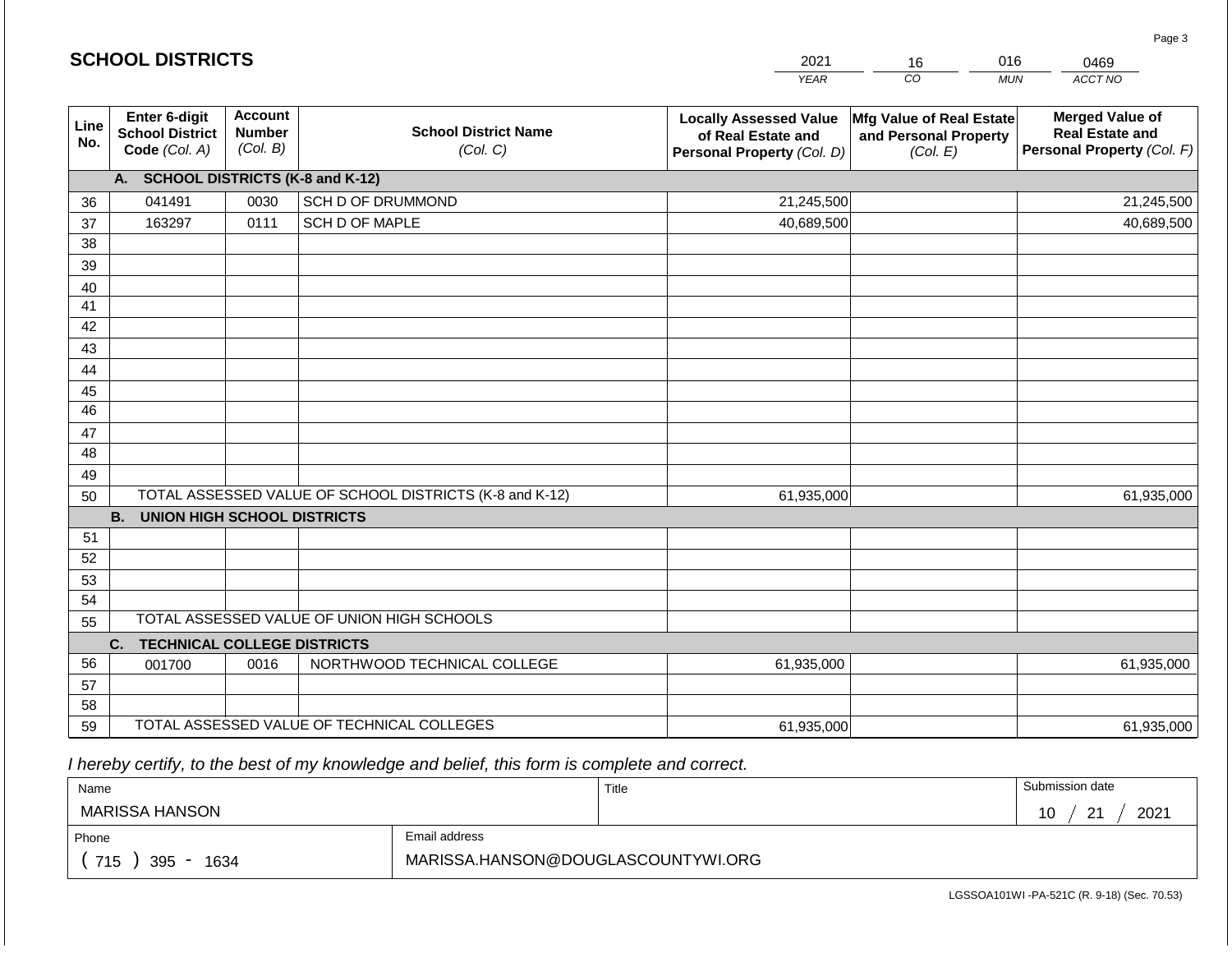- Each municipality's SOA is completed after the Board of Review and includes any changes made to the locally assessed values, under state law (sec. 70.53, Wis. Stats.)
- The Wisconsin Department of Revenue (DOR) merges the locally assessed values with the state assessed manufacturing values
- DOR provides the information regarding district names and codes. If a district is not listed, contact DOR.

Note: If you submit an amended SOA to DOR after your municipality's SOA is equated and posted to our website, we will process the SOA. However, DOR will not recalculate the *aggregate ratio or update the final SOA posted on our website. You should use the corrected values to calculate your tax rates.*

# **Page 1: Real Estate and Personal Property**

- Lines 1-9 assessed real estate values, parcel counts and acres by classification
- Lines 10-15 assessed personal property values and number of accounts by class
- Line 16 aggregate assessed value of all property subject to general property; use to calculate tax rates. Note: This line equals the total assessed value of K-8 and K-12 school districts (Line 50) and total assessed value of technical colleges (Line 59).
- Remarks assessment ratio used to calculate estimated fair market value on property tax bills

# **Page 2: Forest Crop, Other Exempt Land and Special Districts**

- Lines 18-21 private forest crop and managed forest lands assessed values
- Line  $22 -$  tax exempt land acres
- Line 23 prior years assessed value of omitted property under sec. 70.44 and correction of errors under sec. 70.43 shown by locally assessed or manufacturing real estate and personal property. Note: If there is an amount on this line, report the corresponding tax in the Statement of Taxes, Sections J or K.
- Lines 24-35 special district assessed values. These values are used to calculate tax rates for the special districts.

# **Page 3: School Districts**

- Lines 36-50 school districts (K-8 and K-12) assessed values. These values are used to calculate tax rates for school districts.
- Lines 51-55 union high school district assessed values. These values are used to calculate tax rates for union high school districts.
- Lines 56-59 technical college assessed values. These values are used to calculate tax rates for technical colleges.

If you have questions: Email: lgs@wisconsin.gov

 Phone: (608) 266-2569 or (608) 264-6892 Fax: (608) 264-6887

NORA ANNE MOSS TOWN OF HIGHLAND NORA ANNE MOSS<br>TOWN OF HIGHLAND<br>PO BOX 22<br>LAKE NEBAGAMON, WI 54849 LAKE NEBAGAMON, WI 54849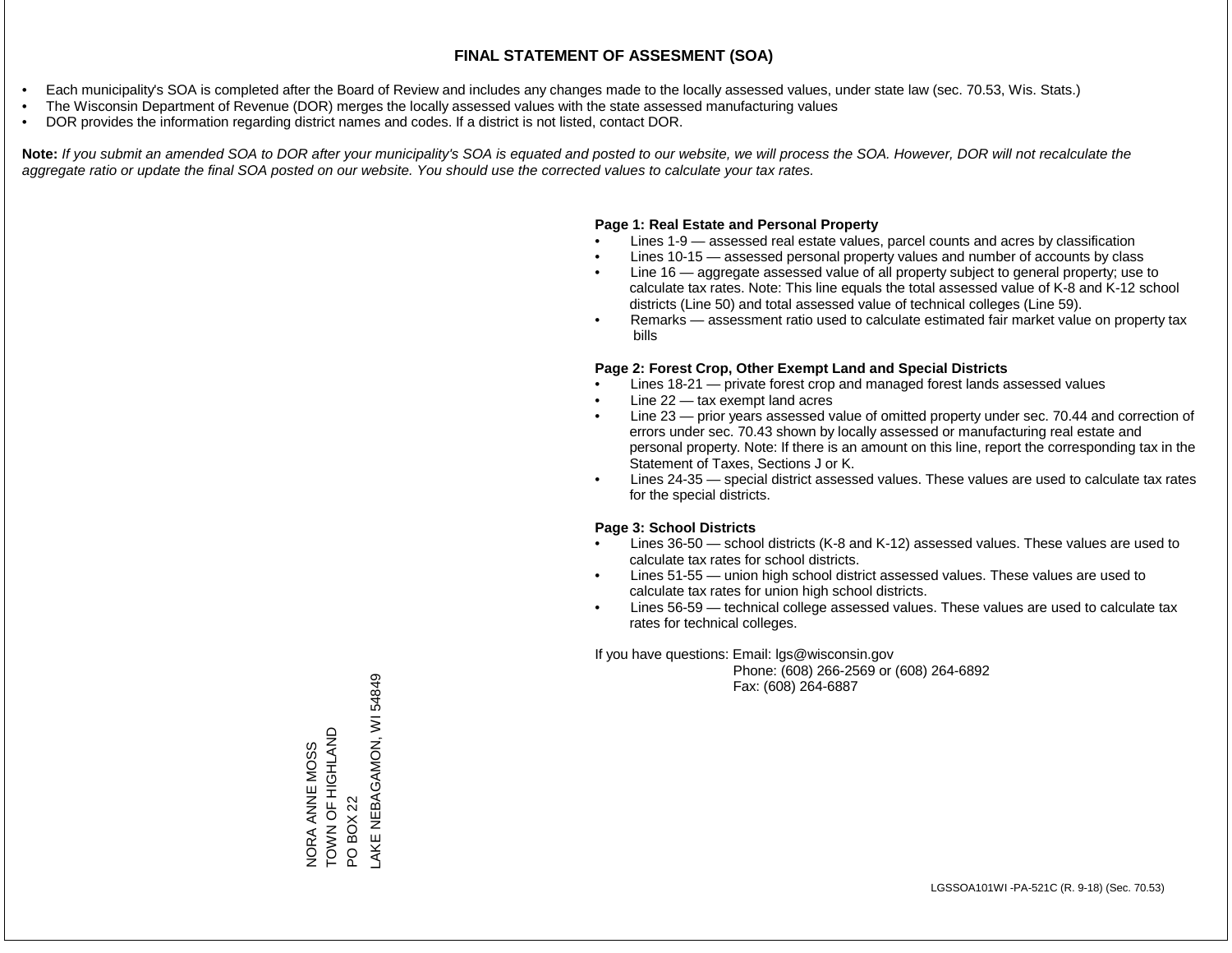**STATEMENT OF ASSESSMENT FOR 2021** 16 018 0470 18 This is an Amended Return<br> **STATEMENT OF ASSESSMENT FOR 2021** 16 018 0470 18

| 16 | 018 | <i>0470</i> |
|----|-----|-------------|
| CО | MUN | ACCT NO     |

Page 1

|                | <b>FOR</b><br>TOWN OF                                                                                                                                                                        | <b>OF</b><br><b>LAKESIDE</b> |                           | <b>DOUGLAS COUNTY</b>        |                         |                      |                            |
|----------------|----------------------------------------------------------------------------------------------------------------------------------------------------------------------------------------------|------------------------------|---------------------------|------------------------------|-------------------------|----------------------|----------------------------|
|                | Town - Village - City                                                                                                                                                                        |                              | <b>Municipality Name</b>  | <b>County Name</b>           |                         |                      |                            |
|                | <b>REAL ESTATE</b>                                                                                                                                                                           |                              | PARCEL COUNT              |                              | <b>VALUE OF</b>         | <b>VALUE OF</b>      | <b>TOTAL VALUE OF LAND</b> |
| Line<br>No.    | (See Lines 18 - 22 for<br>other Real Estate)                                                                                                                                                 |                              | TOTAL LAND   IMPROVEMENTS | <b>WHOLE</b><br>NUMBERS ONLY | <b>LAND</b>             | <b>IMPROVEMENTS</b>  | AND IMPROVEMENTS           |
|                |                                                                                                                                                                                              | (Col. A)                     | (Col. B)                  | (Col, C)                     | (Col. D)                | (Col. E)             | (Col. F)                   |
|                | <b>RESIDENTIAL - Class 1</b>                                                                                                                                                                 | 500                          | 364                       | 636                          | 5,766,100               | 35,322,300           | 41,088,400                 |
| $\overline{2}$ | <b>COMMERCIAL - Class 2</b>                                                                                                                                                                  |                              |                           | $\overline{2}$               | 2,900                   | 97,200               | 100,100                    |
| 3              | <b>MANUFACTURING - Class 3</b>                                                                                                                                                               | $\Omega$                     | 0                         | $\Omega$                     | 0                       | 0                    |                            |
| 4              | <b>AGRICULTURAL - Class 4</b>                                                                                                                                                                | 229                          |                           | 4,687                        | 588,900                 |                      | 588,900                    |
| 5              | <b>UNDEVELOPED - Class 5</b>                                                                                                                                                                 | 697                          |                           | 5,375                        | 1,807,800               |                      | 1,807,800                  |
| 6              | AGRICULTURAL FOREST - Class 5m                                                                                                                                                               | 116                          |                           | 1,484                        | 865,700                 |                      | 865,700                    |
| $\overline{7}$ | <b>FOREST LANDS - Class 6</b>                                                                                                                                                                | 611                          |                           | 11,180                       | 13,431,300              |                      | 13,431,300                 |
| 8              | OTHER - Class 7                                                                                                                                                                              | 9                            | 9                         | 22                           | 64,500                  | 559,800              | 624,300                    |
| 9              | TOTAL - ALL COLUMNS                                                                                                                                                                          | 2,163                        | 374                       | 23,386                       | 22,527,200              | 35,979,300           | 58,506,500                 |
| 10             | NUMBER OF PERSONAL PROPERTY ACCOUNTS IN ROLL                                                                                                                                                 |                              |                           | 6                            | <b>LOCALLY ASSESSED</b> | <b>MANUFACTURING</b> | <b>MERGED</b>              |
| 11             | BOATS AND OTHER WATERCRAFT NOT EXEMPT - Code 1                                                                                                                                               |                              |                           |                              | 0                       | ∩                    | 0                          |
| 12             | MACHINERY, TOOLS AND PATTERNS - Code 2                                                                                                                                                       |                              |                           |                              |                         | 0                    | 0                          |
| 13             | FURNITURE, FIXTURES AND EQUIPMENT - Code 3                                                                                                                                                   |                              |                           |                              | 3,100                   | 0                    | 3,100                      |
| 14             | ALL OTHER PERSONAL PROPERTY NOT EXEMPT - Codes 4A, 4B, 4C                                                                                                                                    |                              |                           |                              | 3,200                   | $\Omega$             | 3,200                      |
| 15             | TOTAL OF PERSONAL PROPERTY NOT EXEMPT (Total of Lines 11-14)                                                                                                                                 |                              |                           |                              | 6,300                   | $\Omega$             | 6,300                      |
| 16             | AGGREGATE ASSESSED VALUE OF ALL PROPERTY SUBJECT TO THE GENERAL PROPERTY TAX (Total of Lines 9F and 15F)<br>MUST EQUAL TOTAL VALUE OF THE SCHOOL DISTRICTS (K-12 PLUS K-8) - Line 50, Col. F |                              |                           |                              |                         |                      | 58.512.800                 |

| 16 | MUST EQUAL TOTAL VALUE OF THE SCHOOL DISTRICTS (K-12 PLUS K-8) - Line 50, Col. F |            |                       |             |                |
|----|----------------------------------------------------------------------------------|------------|-----------------------|-------------|----------------|
|    | <b>BOARD OF REVIEW</b>                                                           |            | l Name of Assessor    | Telephone # |                |
|    | DATE OF FINAL ADJOURNMENT                                                        | 09/15/2021 | <b>IMIKE SCHNAUTZ</b> |             | (715) 266-2409 |

REMARKS

The Assessment Ratio to be used in calculating the estimated Fair Market Value on tax bills for this tax district is .902799764

This ratio should be used to convert assessed values to "Calculate Equalized Values" in Step 1 of the Lottery and Gaming Credit Calculations.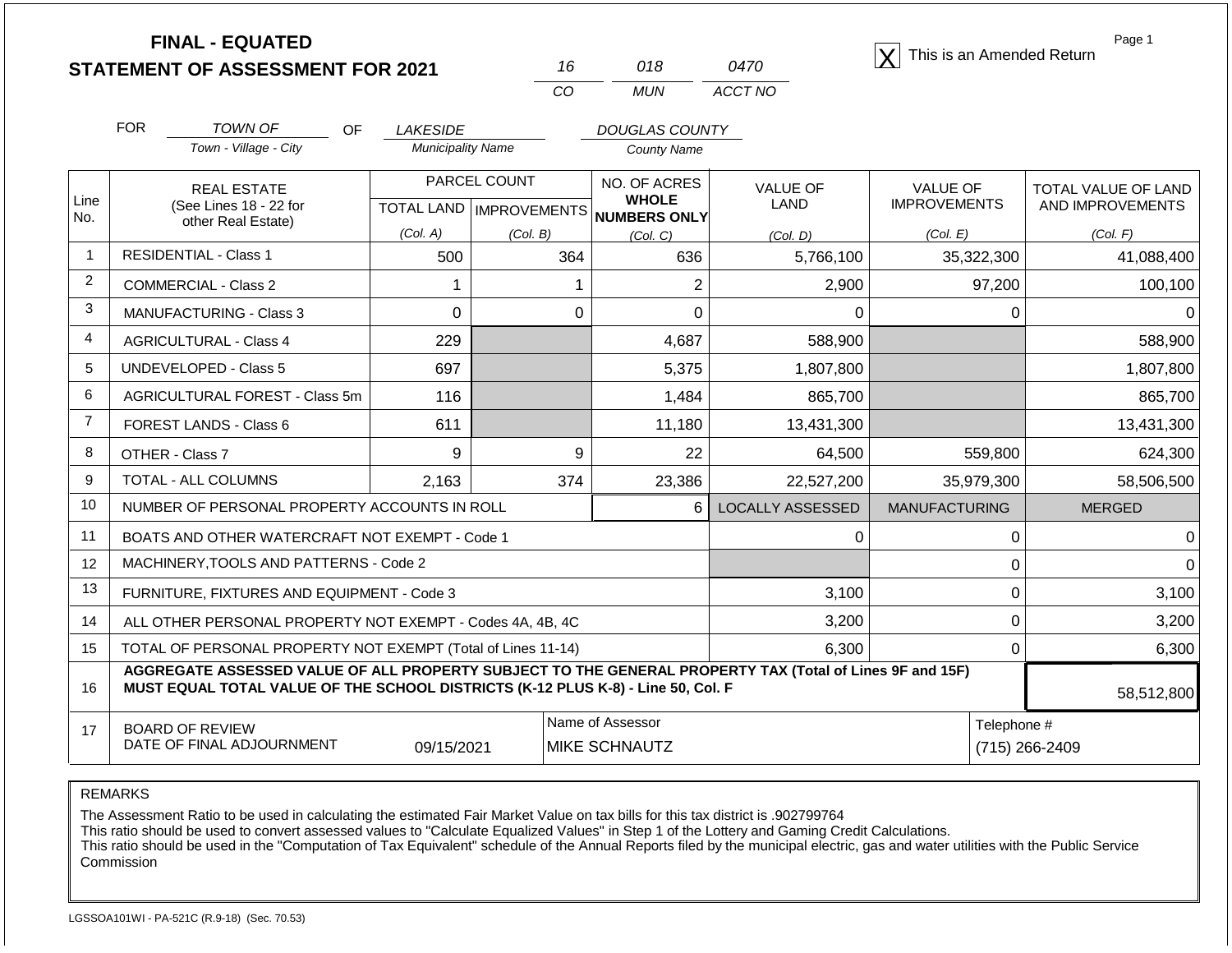FOREST LANDS (Line 7) and FOREST CROPS (in this section) - are NOT the same

| 2021 | 16 | 018        | 0470    | Page 2 |
|------|----|------------|---------|--------|
| YEAR | CO | <b>MUN</b> | ACCT NO |        |

|    |                                                                                | Private Forest Crop - Reg Class @ 10¢ per acre |                   |                                                                  | Private Forest Crop - Reg Class @ \$2.52 per acre                  |                                                                              |                                               |                    |                    |  |
|----|--------------------------------------------------------------------------------|------------------------------------------------|-------------------|------------------------------------------------------------------|--------------------------------------------------------------------|------------------------------------------------------------------------------|-----------------------------------------------|--------------------|--------------------|--|
|    | (a) PARCELS                                                                    | (b) ACRES                                      |                   | (c) ASSESSED VALUE                                               |                                                                    | (d) PARCELS                                                                  | (e) ACRES                                     |                    | (f) ASSESSED VALUE |  |
| 18 |                                                                                |                                                |                   |                                                                  |                                                                    |                                                                              | 40                                            |                    | 36,000             |  |
|    | Private Forest Crop - Special Class @ 20¢ per acre                             |                                                |                   |                                                                  |                                                                    | Entered Before 2005 Managed Forest - Ferrous Mining CLOSED @ \$7.87 per acre |                                               |                    |                    |  |
| 19 | (a) PARCELS                                                                    | (b) ACRES                                      |                   | (c) ASSESSED VALUE                                               |                                                                    | (d) PARCELS                                                                  | (e) ACRES                                     |                    | (f) ASSESSED VALUE |  |
|    |                                                                                |                                                |                   |                                                                  |                                                                    |                                                                              |                                               |                    |                    |  |
|    |                                                                                |                                                |                   | Entered Before 2005 Managed Forest - OPEN @ 74 ¢ per acre        |                                                                    |                                                                              | Entered Before 2005 Managed Forest - CLOSED @ |                    | \$1.75 per acre    |  |
| 20 | (a) PARCELS                                                                    | (b) ACRES                                      |                   | (c) ASSESSED VALUE                                               |                                                                    | (d) PARCELS                                                                  | (e) ACRES                                     |                    | (f) ASSESSED VALUE |  |
|    |                                                                                |                                                |                   |                                                                  |                                                                    |                                                                              |                                               |                    |                    |  |
|    |                                                                                | 260                                            |                   | 253,200                                                          |                                                                    | 5                                                                            | 186                                           | 191,500            |                    |  |
|    | Entered After 2004 Managed Forest - OPEN @ \$2.04 per acre                     |                                                |                   |                                                                  | Entered After 2004 Managed Forest - CLOSED @ \$10.20 per acre      |                                                                              |                                               |                    |                    |  |
| 21 | (a) PARCELS                                                                    | (b) ACRES                                      |                   | (c) ASSESSED VALUE                                               |                                                                    | (d) PARCELS<br>(e) ACRES                                                     |                                               | (f) ASSESSED VALUE |                    |  |
|    |                                                                                |                                                |                   |                                                                  |                                                                    |                                                                              |                                               |                    |                    |  |
|    |                                                                                | 100                                            |                   | 85,500                                                           |                                                                    | 10                                                                           | 364.84                                        |                    | 413,600            |  |
|    | (a) County Forest Cropland Acres                                               |                                                | (b) Federal Acres | (c) State Acres                                                  |                                                                    | (d) County (NOT FOREST CROP) Acres                                           |                                               | (e) Other Acres    |                    |  |
| 22 |                                                                                |                                                |                   |                                                                  |                                                                    |                                                                              |                                               |                    |                    |  |
|    | 40                                                                             |                                                |                   |                                                                  |                                                                    | 177.78<br>25.72                                                              |                                               |                    | 585.08             |  |
|    |                                                                                |                                                |                   | Assessed Value of Omitted Property From Prior Years (Sec. 70.44) |                                                                    | Assessed Value of Sec. 70.43 Corrections of Errors by Assessors              |                                               |                    |                    |  |
|    | (a) REAL ESTATE                                                                |                                                | (b) PERSONAL      |                                                                  |                                                                    | (c1) REAL ESTATE                                                             |                                               |                    |                    |  |
| 23 |                                                                                |                                                |                   |                                                                  |                                                                    |                                                                              |                                               |                    |                    |  |
|    |                                                                                |                                                |                   |                                                                  |                                                                    |                                                                              |                                               |                    |                    |  |
|    | Manufacturing Equated Value of Omitted Property From Prior Years (Sec. 70.995) |                                                |                   |                                                                  | Mfg. Equated Value of Sec.70.43 Corrections of Errors by Assessors |                                                                              |                                               |                    |                    |  |
|    | (d) REAL ESTATE                                                                |                                                |                   | (e) PERSONAL                                                     |                                                                    | (f1) REAL ESTATE                                                             |                                               | (f2) PERSONAL      |                    |  |
|    |                                                                                |                                                |                   |                                                                  |                                                                    |                                                                              |                                               |                    |                    |  |
|    |                                                                                |                                                |                   |                                                                  |                                                                    |                                                                              |                                               |                    |                    |  |

# **SPECIAL DISTRICTS**

| Line<br>No. | Enter 6-digit<br><b>Special District</b> | <b>Account</b><br><b>Number</b> | <b>Special District Name</b> | <b>Locally Assessed Value</b><br>of Real Estate and | Mfg Value of Real Estate<br>and Personal Property | <b>Merged Value of</b><br><b>Real Estate and</b> |
|-------------|------------------------------------------|---------------------------------|------------------------------|-----------------------------------------------------|---------------------------------------------------|--------------------------------------------------|
|             | Code (Col. A)                            | (Col. B)                        | (Col. C)                     | Personal Property (Col. D)                          | (Col. E)                                          | Personal Property (Col. F)                       |
| 24          |                                          |                                 |                              |                                                     |                                                   |                                                  |
| 25          |                                          |                                 |                              |                                                     |                                                   |                                                  |
| 26          |                                          |                                 |                              |                                                     |                                                   |                                                  |
| 27          |                                          |                                 |                              |                                                     |                                                   |                                                  |
| 28          |                                          |                                 |                              |                                                     |                                                   |                                                  |
| 29          |                                          |                                 |                              |                                                     |                                                   |                                                  |
| 30          |                                          |                                 |                              |                                                     |                                                   |                                                  |
| 31          |                                          |                                 |                              |                                                     |                                                   |                                                  |
| 32          |                                          |                                 |                              |                                                     |                                                   |                                                  |
| 33          |                                          |                                 |                              |                                                     |                                                   |                                                  |
| 34          |                                          |                                 |                              |                                                     |                                                   |                                                  |
| 35          |                                          |                                 |                              |                                                     |                                                   |                                                  |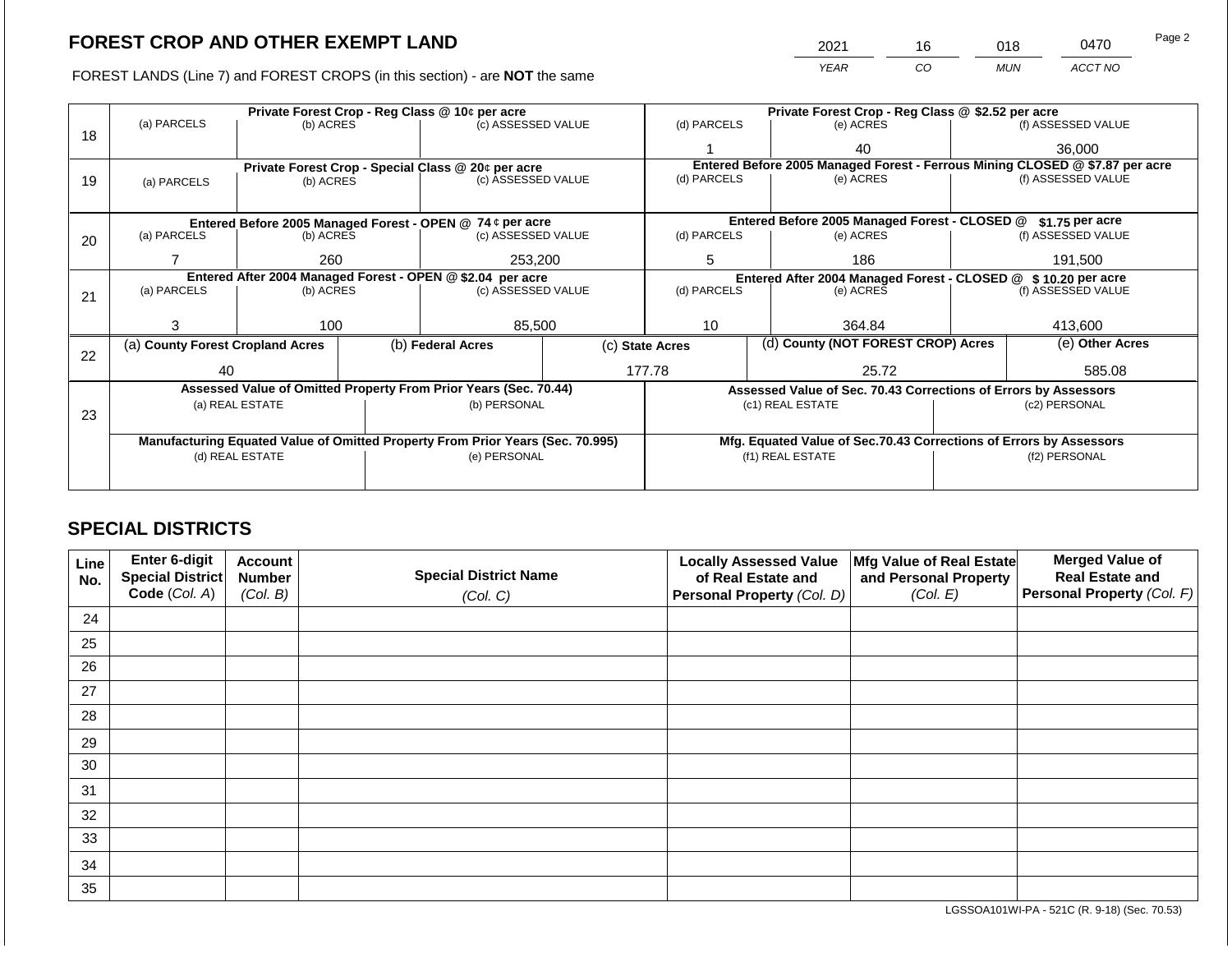#### *YEAR*  2021 *CO*  16 *MUN ACCT NO*  0470 **Line No. Enter 6-digit School District Code** *(Col. A)* **Account Number** *(Col. B)* **School District Name** *(Col. C)* **Locally Assessed Value of Real Estate and Personal Property** *(Col. D)* **Mfg Value of Real Estate and Personal Property** *(Col. E)* **Merged Value of Real Estate and Personal Property** *(Col. F)* **A. SCHOOL DISTRICTS (K-8 and K-12)** 36 37 38 39 40 41 42 43 44 45 46 47 48 49 50 TOTAL ASSESSED VALUE OF SCHOOL DISTRICTS (K-8 and K-12) **B. UNION HIGH SCHOOL DISTRICTS** 51 52 53 54 55 **C. TECHNICAL COLLEGE DISTRICTS** 56 57 58 59 TOTAL ASSESSED VALUE OF TECHNICAL COLLEGES TOTAL ASSESSED VALUE OF UNION HIGH SCHOOLS 163297 0111 SCH D OF MAPLE 58,512,800 58,512,800 001700 | 0016 | NORTHWOOD TECHNICAL COLLEGE 58,512,800 58,512,800 58,512,800 58,512,800 58,512,800 58,512,800

 *I hereby certify, to the best of my knowledge and belief, this form is complete and correct.*

| Name                   |                                    | Title | Submission date  |
|------------------------|------------------------------------|-------|------------------|
| MARISSA HANSON         |                                    |       | 15<br>2021<br>09 |
| Email address<br>Phone |                                    |       |                  |
| 715<br>395<br>1634     | MARISSA.HANSON@DOUGLASCOUNTYWI.ORG |       |                  |

Page 3

018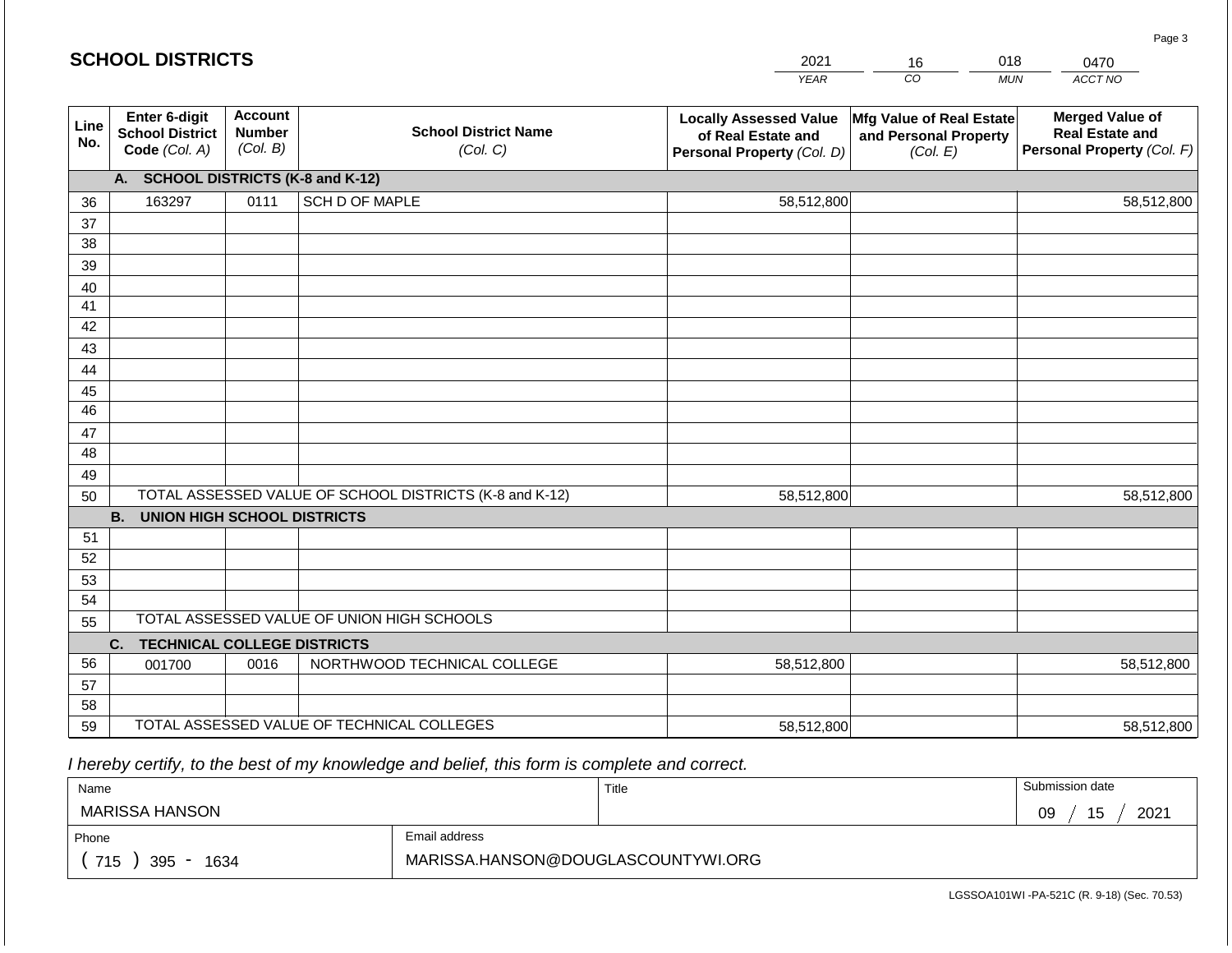- Each municipality's SOA is completed after the Board of Review and includes any changes made to the locally assessed values, under state law (sec. 70.53, Wis. Stats.)
- The Wisconsin Department of Revenue (DOR) merges the locally assessed values with the state assessed manufacturing values
- DOR provides the information regarding district names and codes. If a district is not listed, contact DOR.

Note: If you submit an amended SOA to DOR after your municipality's SOA is equated and posted to our website, we will process the SOA. However, DOR will not recalculate the *aggregate ratio or update the final SOA posted on our website. You should use the corrected values to calculate your tax rates.*

#### **Page 1: Real Estate and Personal Property**

- Lines 1-9 assessed real estate values, parcel counts and acres by classification
- Lines 10-15 assessed personal property values and number of accounts by class
- Line 16 aggregate assessed value of all property subject to general property; use to calculate tax rates. Note: This line equals the total assessed value of K-8 and K-12 school districts (Line 50) and total assessed value of technical colleges (Line 59).
- Remarks assessment ratio used to calculate estimated fair market value on property tax bills

#### **Page 2: Forest Crop, Other Exempt Land and Special Districts**

- Lines 18-21 private forest crop and managed forest lands assessed values
- Line  $22 -$  tax exempt land acres
- Line 23 prior years assessed value of omitted property under sec. 70.44 and correction of errors under sec. 70.43 shown by locally assessed or manufacturing real estate and personal property. Note: If there is an amount on this line, report the corresponding tax in the Statement of Taxes, Sections J or K.
- Lines 24-35 special district assessed values. These values are used to calculate tax rates for the special districts.

#### **Page 3: School Districts**

- Lines 36-50 school districts (K-8 and K-12) assessed values. These values are used to calculate tax rates for school districts.
- Lines 51-55 union high school district assessed values. These values are used to calculate tax rates for union high school districts.
- Lines 56-59 technical college assessed values. These values are used to calculate tax rates for technical colleges.

If you have questions: Email: lgs@wisconsin.gov

 Phone: (608) 266-2569 or (608) 264-6892 Fax: (608) 264-6887

RUTH ANN SCHNEPPER<br>TOWN OF LAKESIDE<br>3196 S POPLAR RIVER ROAD 3196 S POPLAR RIVER ROAD RUTH ANN SCHNEPPER TOWN OF LAKESIDE POPLAR, WI 54864 POPLAR, WI 54864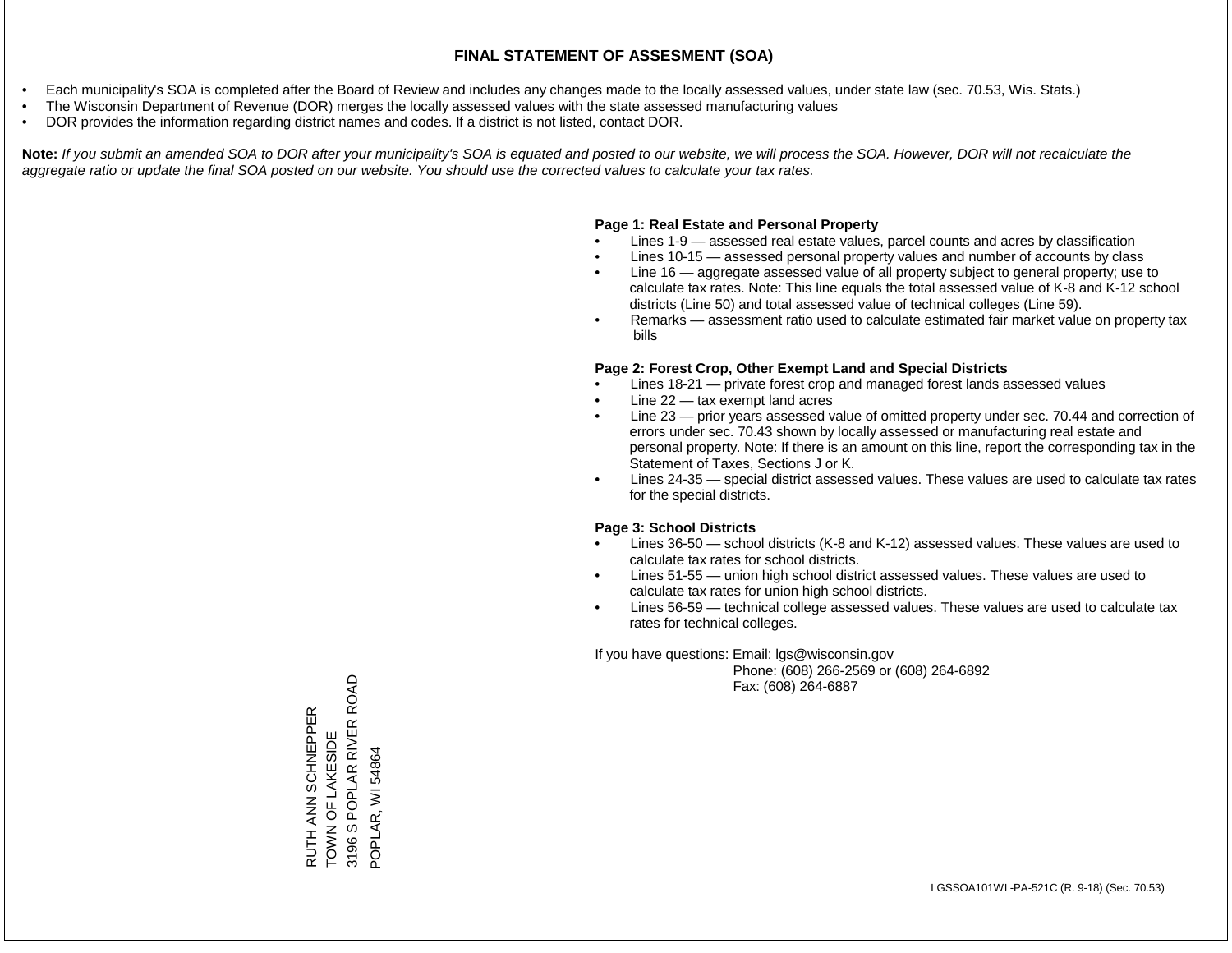**STATEMENT OF ASSESSMENT FOR 2021** 16 020 0471 2021<br> **STATEMENT OF ASSESSMENT FOR 2021** 16 020 0471 2021

| 16  | റാറ | 0471    |
|-----|-----|---------|
| CO. | MUN | ACCT NO |

Page 1

|                | <b>FOR</b>                                                                                                                                                                                   | <b>TOWN OF</b><br>OF                                         | <b>MAPLE</b>             |                     | <b>DOUGLAS COUNTY</b>               |                         |                      |                            |  |
|----------------|----------------------------------------------------------------------------------------------------------------------------------------------------------------------------------------------|--------------------------------------------------------------|--------------------------|---------------------|-------------------------------------|-------------------------|----------------------|----------------------------|--|
|                |                                                                                                                                                                                              | Town - Village - City                                        | <b>Municipality Name</b> |                     | <b>County Name</b>                  |                         |                      |                            |  |
|                |                                                                                                                                                                                              | <b>REAL ESTATE</b>                                           |                          | PARCEL COUNT        | <b>NO. OF ACRES</b>                 | <b>VALUE OF</b>         | <b>VALUE OF</b>      | <b>TOTAL VALUE OF LAND</b> |  |
| Line<br>No.    |                                                                                                                                                                                              | (See Lines 18 - 22 for<br>other Real Estate)                 | <b>TOTAL LAND</b>        | <b>IMPROVEMENTS</b> | <b>WHOLE</b><br><b>NUMBERS ONLY</b> | <b>LAND</b>             | <b>IMPROVEMENTS</b>  | AND IMPROVEMENTS           |  |
|                |                                                                                                                                                                                              |                                                              | (Col. A)                 | (Col. B)            | (Col, C)                            |                         | (Col. E)             | (Col. F)                   |  |
|                | <b>RESIDENTIAL - Class 1</b>                                                                                                                                                                 |                                                              | 357                      | 334                 | 447                                 | 1,653,400               | 27,826,900           | 29,480,300                 |  |
| $\overline{2}$ |                                                                                                                                                                                              | <b>COMMERCIAL - Class 2</b>                                  | 15                       | 11                  | 54                                  | 180,700                 | 548,500              | 729,200                    |  |
| 3              |                                                                                                                                                                                              | <b>MANUFACTURING - Class 3</b>                               | 0                        | $\Omega$            | 0                                   | 0                       | 0                    | 0                          |  |
| 4              |                                                                                                                                                                                              | <b>AGRICULTURAL - Class 4</b>                                | 269                      |                     | 5,592                               | 702,900                 |                      | 702,900                    |  |
| 5              |                                                                                                                                                                                              | <b>UNDEVELOPED - Class 5</b>                                 | 474                      |                     | 2,824                               | 890,200                 |                      | 890,200                    |  |
| 6              | AGRICULTURAL FOREST - Class 5m                                                                                                                                                               |                                                              | 111                      |                     | 1,244                               | 714,300                 |                      | 714,300                    |  |
| $\overline{7}$ |                                                                                                                                                                                              | FOREST LANDS - Class 6                                       | 394                      |                     | 5,807                               | 6,582,500               |                      | 6,582,500                  |  |
| 8              |                                                                                                                                                                                              | OTHER - Class 7                                              | 14                       | 14                  | 28                                  | 73,600                  | 626,400              | 700,000                    |  |
| 9              |                                                                                                                                                                                              | TOTAL - ALL COLUMNS                                          | 1,634                    | 359                 | 15,996                              | 10,797,600              | 29,001,800           | 39,799,400                 |  |
| 10             |                                                                                                                                                                                              | NUMBER OF PERSONAL PROPERTY ACCOUNTS IN ROLL                 |                          |                     | 31                                  | <b>LOCALLY ASSESSED</b> | <b>MANUFACTURING</b> | <b>MERGED</b>              |  |
| 11             |                                                                                                                                                                                              | BOATS AND OTHER WATERCRAFT NOT EXEMPT - Code 1               |                          |                     |                                     | 0                       | 0                    | 0                          |  |
| 12             |                                                                                                                                                                                              | MACHINERY, TOOLS AND PATTERNS - Code 2                       |                          |                     |                                     |                         | 0                    | $\Omega$                   |  |
| 13             |                                                                                                                                                                                              | FURNITURE, FIXTURES AND EQUIPMENT - Code 3                   |                          |                     |                                     | 4,700                   | 0                    | 4,700                      |  |
| 14             |                                                                                                                                                                                              | ALL OTHER PERSONAL PROPERTY NOT EXEMPT - Codes 4A, 4B, 4C    |                          |                     |                                     | 25,200                  | 0                    | 25,200                     |  |
| 15             |                                                                                                                                                                                              | TOTAL OF PERSONAL PROPERTY NOT EXEMPT (Total of Lines 11-14) |                          |                     |                                     | 29,900                  | 0                    | 29,900                     |  |
| 16             | AGGREGATE ASSESSED VALUE OF ALL PROPERTY SUBJECT TO THE GENERAL PROPERTY TAX (Total of Lines 9F and 15F)<br>MUST EQUAL TOTAL VALUE OF THE SCHOOL DISTRICTS (K-12 PLUS K-8) - Line 50, Col. F |                                                              |                          |                     |                                     |                         |                      |                            |  |

| <b>BOARD OF REVIEW</b>    |            | Name of Assessor      | l elephone #   |
|---------------------------|------------|-----------------------|----------------|
| DATE OF FINAL ADJOURNMENT | 09/15/2021 | <b>IMIKE SCHNAUTZ</b> | (715) 266-2409 |

REMARKS

The Assessment Ratio to be used in calculating the estimated Fair Market Value on tax bills for this tax district is .89582354

This ratio should be used to convert assessed values to "Calculate Equalized Values" in Step 1 of the Lottery and Gaming Credit Calculations.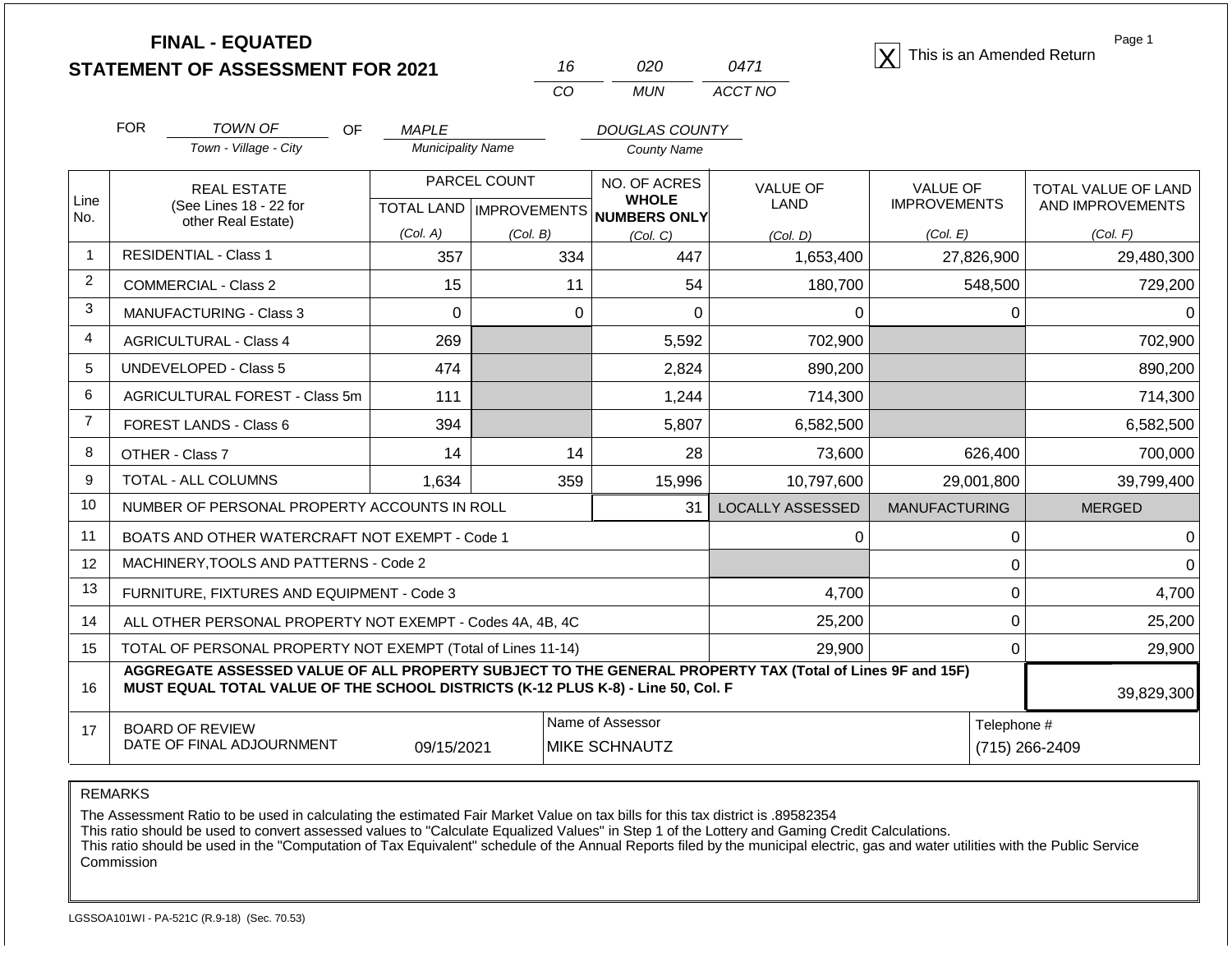2021 16 020 0471 Page 2

FOREST LANDS (Line 7) and FOREST CROPS (in this section) - are **NOT** the same *YEAR CO MUN ACCT NO*

|    |                                                            |                 | Private Forest Crop - Reg Class @ 10¢ per acre |                                                                                | Private Forest Crop - Reg Class @ \$2.52 per acre |                                                                              |                  |                                                                    |               |                    |  |
|----|------------------------------------------------------------|-----------------|------------------------------------------------|--------------------------------------------------------------------------------|---------------------------------------------------|------------------------------------------------------------------------------|------------------|--------------------------------------------------------------------|---------------|--------------------|--|
| 18 | (a) PARCELS                                                | (b) ACRES       |                                                | (c) ASSESSED VALUE                                                             |                                                   | (d) PARCELS                                                                  |                  | (e) ACRES                                                          |               | (f) ASSESSED VALUE |  |
|    |                                                            |                 |                                                | Private Forest Crop - Special Class @ 20¢ per acre                             |                                                   | Entered Before 2005 Managed Forest - Ferrous Mining CLOSED @ \$7.87 per acre |                  |                                                                    |               |                    |  |
| 19 | (b) ACRES<br>(a) PARCELS                                   |                 |                                                | (c) ASSESSED VALUE                                                             |                                                   | (d) PARCELS                                                                  |                  | (e) ACRES                                                          |               | (f) ASSESSED VALUE |  |
|    |                                                            |                 |                                                |                                                                                |                                                   |                                                                              |                  |                                                                    |               |                    |  |
|    | Entered Before 2005 Managed Forest - OPEN @ 74 ¢ per acre  |                 |                                                |                                                                                | Entered Before 2005 Managed Forest - CLOSED @     |                                                                              | $$1.75$ per acre |                                                                    |               |                    |  |
| 20 | (a) PARCELS                                                | (b) ACRES       |                                                | (c) ASSESSED VALUE                                                             |                                                   | (d) PARCELS                                                                  |                  | (e) ACRES                                                          |               | (f) ASSESSED VALUE |  |
|    |                                                            |                 |                                                |                                                                                |                                                   |                                                                              |                  | 40                                                                 |               | 35,500             |  |
|    | Entered After 2004 Managed Forest - OPEN @ \$2.04 per acre |                 |                                                |                                                                                |                                                   |                                                                              |                  | Entered After 2004 Managed Forest - CLOSED @ \$10.20 per acre      |               |                    |  |
| 21 | (a) PARCELS                                                | (b) ACRES       |                                                |                                                                                | (c) ASSESSED VALUE<br>(d) PARCELS                 |                                                                              |                  | (e) ACRES                                                          |               | (f) ASSESSED VALUE |  |
|    |                                                            |                 |                                                |                                                                                |                                                   |                                                                              |                  |                                                                    |               |                    |  |
|    |                                                            | 59              |                                                | 56,000                                                                         |                                                   | 8                                                                            |                  | 250.33                                                             |               | 242,100            |  |
| 22 | (a) County Forest Cropland Acres                           |                 |                                                | (b) Federal Acres                                                              |                                                   | (c) State Acres                                                              |                  | (d) County (NOT FOREST CROP) Acres                                 |               | (e) Other Acres    |  |
|    | 3,502.76                                                   |                 |                                                |                                                                                |                                                   | 43.79                                                                        |                  | 134.79                                                             |               | 394.31             |  |
|    |                                                            |                 |                                                | Assessed Value of Omitted Property From Prior Years (Sec. 70.44)               |                                                   |                                                                              |                  | Assessed Value of Sec. 70.43 Corrections of Errors by Assessors    |               |                    |  |
|    |                                                            | (a) REAL ESTATE |                                                | (b) PERSONAL                                                                   |                                                   |                                                                              |                  | (c1) REAL ESTATE                                                   |               | (c2) PERSONAL      |  |
| 23 |                                                            |                 |                                                |                                                                                |                                                   |                                                                              |                  |                                                                    |               |                    |  |
|    |                                                            |                 |                                                | Manufacturing Equated Value of Omitted Property From Prior Years (Sec. 70.995) |                                                   |                                                                              |                  | Mfg. Equated Value of Sec.70.43 Corrections of Errors by Assessors |               |                    |  |
|    |                                                            | (d) REAL ESTATE |                                                | (e) PERSONAL                                                                   |                                                   |                                                                              |                  | (f1) REAL ESTATE                                                   | (f2) PERSONAL |                    |  |
|    |                                                            |                 |                                                |                                                                                |                                                   |                                                                              |                  |                                                                    |               |                    |  |
|    |                                                            |                 |                                                |                                                                                |                                                   |                                                                              |                  |                                                                    |               |                    |  |

## **SPECIAL DISTRICTS**

| Line<br>No. | Enter 6-digit<br>Special District<br>Code (Col. A) | <b>Account</b><br><b>Number</b><br>(Col. B) | <b>Special District Name</b><br>(Col. C) | <b>Locally Assessed Value</b><br>of Real Estate and<br><b>Personal Property (Col. D)</b> | Mfg Value of Real Estate<br>and Personal Property<br>(Col. E) | <b>Merged Value of</b><br><b>Real Estate and</b><br>Personal Property (Col. F) |
|-------------|----------------------------------------------------|---------------------------------------------|------------------------------------------|------------------------------------------------------------------------------------------|---------------------------------------------------------------|--------------------------------------------------------------------------------|
| 24          |                                                    |                                             |                                          |                                                                                          |                                                               |                                                                                |
| 25          |                                                    |                                             |                                          |                                                                                          |                                                               |                                                                                |
| 26          |                                                    |                                             |                                          |                                                                                          |                                                               |                                                                                |
| 27          |                                                    |                                             |                                          |                                                                                          |                                                               |                                                                                |
| 28          |                                                    |                                             |                                          |                                                                                          |                                                               |                                                                                |
| 29          |                                                    |                                             |                                          |                                                                                          |                                                               |                                                                                |
| 30          |                                                    |                                             |                                          |                                                                                          |                                                               |                                                                                |
| 31          |                                                    |                                             |                                          |                                                                                          |                                                               |                                                                                |
| 32          |                                                    |                                             |                                          |                                                                                          |                                                               |                                                                                |
| 33          |                                                    |                                             |                                          |                                                                                          |                                                               |                                                                                |
| 34          |                                                    |                                             |                                          |                                                                                          |                                                               |                                                                                |
| 35          |                                                    |                                             |                                          |                                                                                          |                                                               |                                                                                |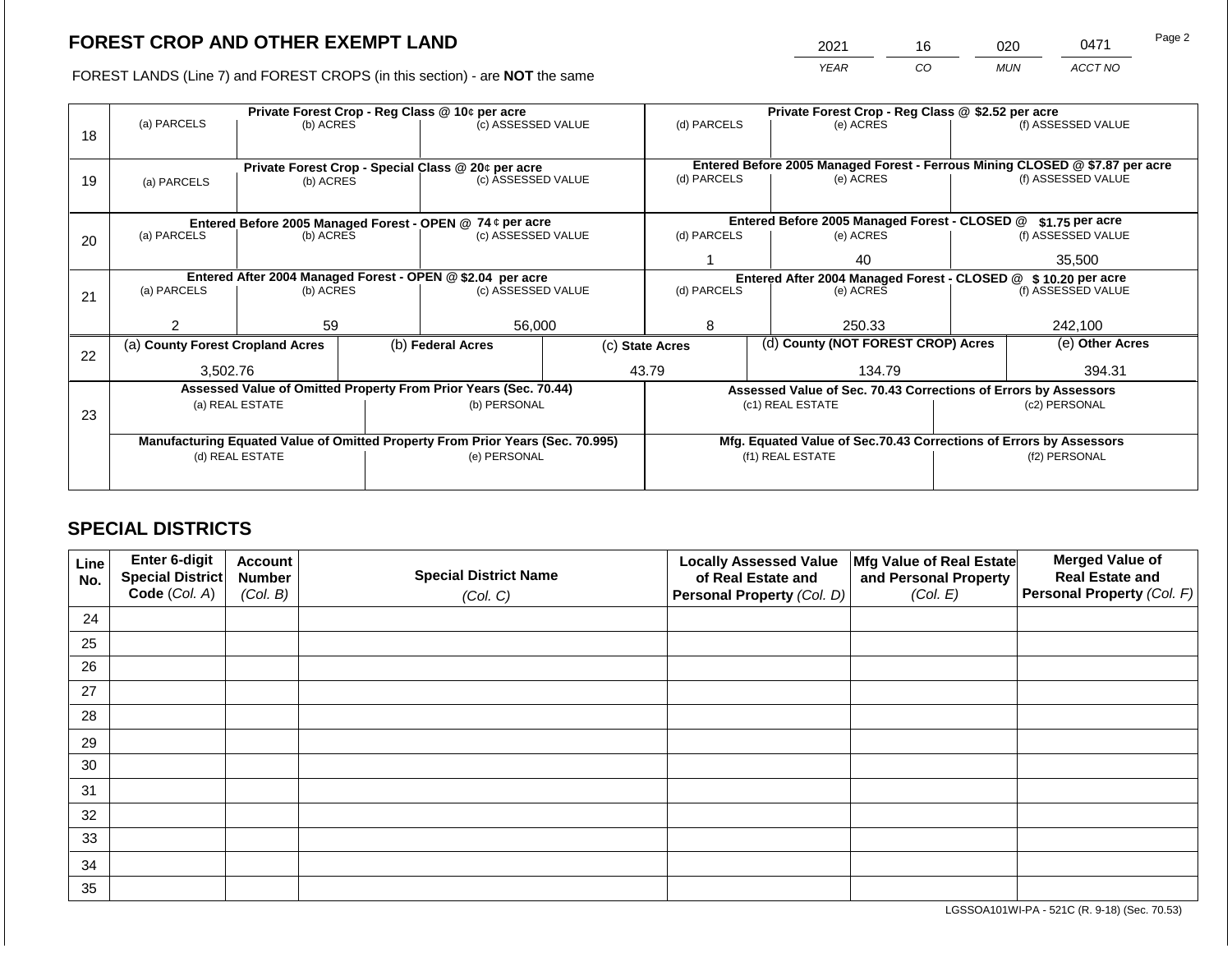|             | <b>SCHOOL DISTRICTS</b>                                  |                                             |                                                         | 2021                                                                              | 16                                                            | 020        | 0471                                                                           |
|-------------|----------------------------------------------------------|---------------------------------------------|---------------------------------------------------------|-----------------------------------------------------------------------------------|---------------------------------------------------------------|------------|--------------------------------------------------------------------------------|
|             |                                                          |                                             |                                                         | <b>YEAR</b>                                                                       | CO                                                            | <b>MUN</b> | ACCT NO                                                                        |
| Line<br>No. | Enter 6-digit<br><b>School District</b><br>Code (Col. A) | <b>Account</b><br><b>Number</b><br>(Col. B) | <b>School District Name</b><br>(Col. C)                 | <b>Locally Assessed Value</b><br>of Real Estate and<br>Personal Property (Col. D) | Mfg Value of Real Estate<br>and Personal Property<br>(Col. E) |            | <b>Merged Value of</b><br><b>Real Estate and</b><br>Personal Property (Col. F) |
|             | A. SCHOOL DISTRICTS (K-8 and K-12)                       |                                             |                                                         |                                                                                   |                                                               |            |                                                                                |
| 36          | 163297                                                   | 0111                                        | SCH D OF MAPLE                                          | 39,829,300                                                                        |                                                               |            | 39,829,300                                                                     |
| 37          |                                                          |                                             |                                                         |                                                                                   |                                                               |            |                                                                                |
| 38          |                                                          |                                             |                                                         |                                                                                   |                                                               |            |                                                                                |
| 39          |                                                          |                                             |                                                         |                                                                                   |                                                               |            |                                                                                |
| 40          |                                                          |                                             |                                                         |                                                                                   |                                                               |            |                                                                                |
| 41<br>42    |                                                          |                                             |                                                         |                                                                                   |                                                               |            |                                                                                |
| 43          |                                                          |                                             |                                                         |                                                                                   |                                                               |            |                                                                                |
| 44          |                                                          |                                             |                                                         |                                                                                   |                                                               |            |                                                                                |
| 45          |                                                          |                                             |                                                         |                                                                                   |                                                               |            |                                                                                |
| 46          |                                                          |                                             |                                                         |                                                                                   |                                                               |            |                                                                                |
| 47          |                                                          |                                             |                                                         |                                                                                   |                                                               |            |                                                                                |
| 48          |                                                          |                                             |                                                         |                                                                                   |                                                               |            |                                                                                |
| 49          |                                                          |                                             |                                                         |                                                                                   |                                                               |            |                                                                                |
| 50          |                                                          |                                             | TOTAL ASSESSED VALUE OF SCHOOL DISTRICTS (K-8 and K-12) | 39,829,300                                                                        |                                                               |            | 39,829,300                                                                     |
|             | <b>B. UNION HIGH SCHOOL DISTRICTS</b>                    |                                             |                                                         |                                                                                   |                                                               |            |                                                                                |
| 51          |                                                          |                                             |                                                         |                                                                                   |                                                               |            |                                                                                |
| 52          |                                                          |                                             |                                                         |                                                                                   |                                                               |            |                                                                                |
| 53          |                                                          |                                             |                                                         |                                                                                   |                                                               |            |                                                                                |
| 54          |                                                          |                                             | TOTAL ASSESSED VALUE OF UNION HIGH SCHOOLS              |                                                                                   |                                                               |            |                                                                                |
| 55          |                                                          |                                             |                                                         |                                                                                   |                                                               |            |                                                                                |
| 56          | C.<br><b>TECHNICAL COLLEGE DISTRICTS</b><br>001700       | 0016                                        | NORTHWOOD TECHNICAL COLLEGE                             | 39,829,300                                                                        |                                                               |            | 39,829,300                                                                     |
| 57          |                                                          |                                             |                                                         |                                                                                   |                                                               |            |                                                                                |
| 58          |                                                          |                                             |                                                         |                                                                                   |                                                               |            |                                                                                |
| 59          |                                                          |                                             | TOTAL ASSESSED VALUE OF TECHNICAL COLLEGES              | 39,829,300                                                                        |                                                               |            | 39,829,300                                                                     |

| Name                  |                                    | Title | Submission date   |
|-----------------------|------------------------------------|-------|-------------------|
| <b>MARISSA HANSON</b> |                                    |       | 2021<br>09<br>ن ا |
| Phone                 | Email address                      |       |                   |
| 715<br>395<br>1634    | MARISSA.HANSON@DOUGLASCOUNTYWI.ORG |       |                   |

LGSSOA101WI -PA-521C (R. 9-18) (Sec. 70.53)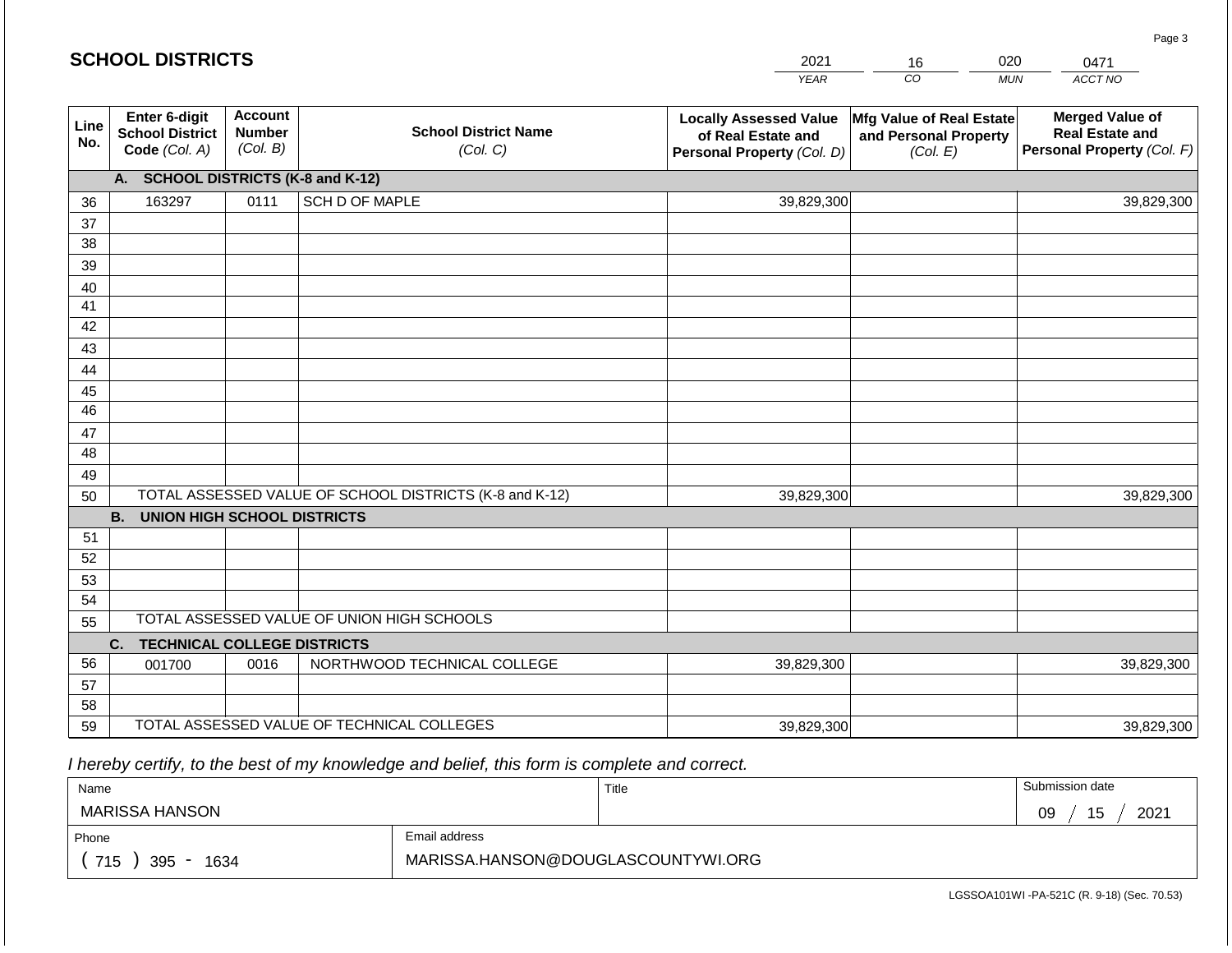- Each municipality's SOA is completed after the Board of Review and includes any changes made to the locally assessed values, under state law (sec. 70.53, Wis. Stats.)
- The Wisconsin Department of Revenue (DOR) merges the locally assessed values with the state assessed manufacturing values
- DOR provides the information regarding district names and codes. If a district is not listed, contact DOR.

Note: If you submit an amended SOA to DOR after your municipality's SOA is equated and posted to our website, we will process the SOA. However, DOR will not recalculate the *aggregate ratio or update the final SOA posted on our website. You should use the corrected values to calculate your tax rates.*

## **Page 1: Real Estate and Personal Property**

- Lines 1-9 assessed real estate values, parcel counts and acres by classification
- Lines 10-15 assessed personal property values and number of accounts by class
- Line 16 aggregate assessed value of all property subject to general property; use to calculate tax rates. Note: This line equals the total assessed value of K-8 and K-12 school districts (Line 50) and total assessed value of technical colleges (Line 59).
- Remarks assessment ratio used to calculate estimated fair market value on property tax bills

## **Page 2: Forest Crop, Other Exempt Land and Special Districts**

- Lines 18-21 private forest crop and managed forest lands assessed values
- Line  $22 -$  tax exempt land acres
- Line 23 prior years assessed value of omitted property under sec. 70.44 and correction of errors under sec. 70.43 shown by locally assessed or manufacturing real estate and personal property. Note: If there is an amount on this line, report the corresponding tax in the Statement of Taxes, Sections J or K.
- Lines 24-35 special district assessed values. These values are used to calculate tax rates for the special districts.

## **Page 3: School Districts**

- Lines 36-50 school districts (K-8 and K-12) assessed values. These values are used to calculate tax rates for school districts.
- Lines 51-55 union high school district assessed values. These values are used to calculate tax rates for union high school districts.
- Lines 56-59 technical college assessed values. These values are used to calculate tax rates for technical colleges.

If you have questions: Email: lgs@wisconsin.gov

 Phone: (608) 266-2569 or (608) 264-6892 Fax: (608) 264-6887

DAVID GRAPENTINE<br>TOWN OF MAPLE DAVID GRAPENTINE TOWN OF MAPLE 4649S WUORI RD 4649S WUORI RD **MAPLE, WI 54854** MAPLE, WI 54854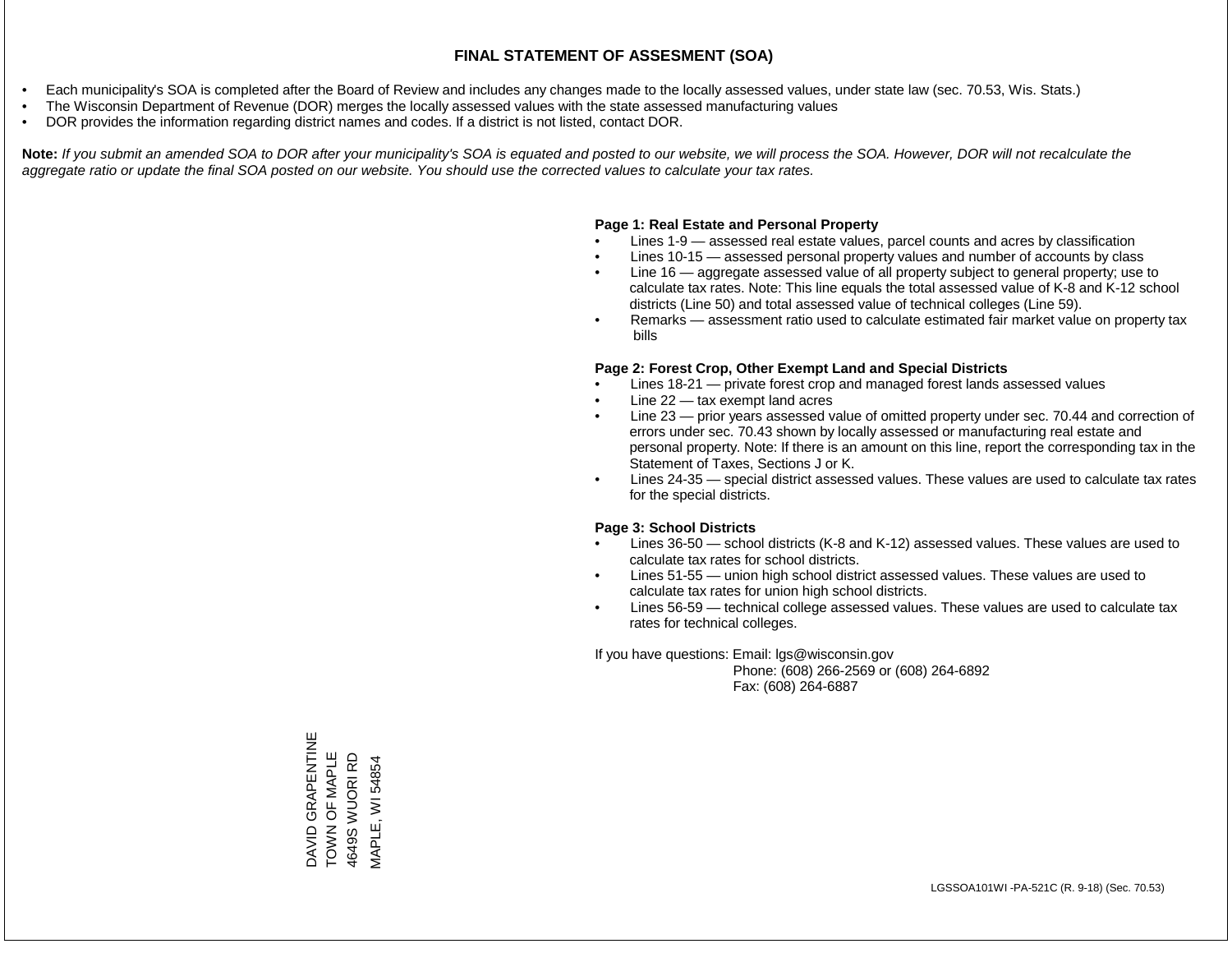**STATEMENT OF ASSESSMENT FOR 2021** 16 022 0472 2 This is an Amended Return<br> **STATEMENT OF ASSESSMENT FOR 2021** 16 022 0472

| 16. | 022  | 0472    |
|-----|------|---------|
| Γn  | MUN. | ACCT NO |

Page 1

|                                                                                                                                                                                                    | <b>FOR</b> | <b>TOWN OF</b><br>OF                                         | <b>OAKLAND</b>           |                              | <b>DOUGLAS COUNTY</b>           |                         |                                        |                                                |
|----------------------------------------------------------------------------------------------------------------------------------------------------------------------------------------------------|------------|--------------------------------------------------------------|--------------------------|------------------------------|---------------------------------|-------------------------|----------------------------------------|------------------------------------------------|
|                                                                                                                                                                                                    |            | Town - Village - City                                        | <b>Municipality Name</b> |                              | County Name                     |                         |                                        |                                                |
| Line                                                                                                                                                                                               |            | <b>REAL ESTATE</b><br>(See Lines 18 - 22 for                 | <b>TOTAL LAND</b>        | PARCEL COUNT<br>IMPROVEMENTS | NO. OF ACRES<br><b>WHOLE</b>    | <b>VALUE OF</b><br>LAND | <b>VALUE OF</b><br><b>IMPROVEMENTS</b> | <b>TOTAL VALUE OF LAND</b><br>AND IMPROVEMENTS |
| No.                                                                                                                                                                                                |            | other Real Estate)                                           | (Col. A)                 | (Col. B)                     | <b>NUMBERS ONLY</b><br>(Col. C) | (Col, D)                | (Col. E)                               | (Col. F)                                       |
| $\mathbf{1}$                                                                                                                                                                                       |            | <b>RESIDENTIAL - Class 1</b>                                 | 801                      | 659                          | 1,829                           | 14,624,700              | 59,694,400                             | 74,319,100                                     |
| $\overline{2}$                                                                                                                                                                                     |            | <b>COMMERCIAL - Class 2</b>                                  | $\overline{7}$           | 4                            | 21                              | 92,600                  | 535,600                                | 628,200                                        |
| 3                                                                                                                                                                                                  |            | <b>MANUFACTURING - Class 3</b>                               | $\Omega$                 | $\Omega$                     | $\Omega$                        | $\Omega$                | $\Omega$                               | $\Omega$                                       |
| 4                                                                                                                                                                                                  |            | <b>AGRICULTURAL - Class 4</b>                                | 207                      |                              | 3,979                           | 319,300                 |                                        | 319,300                                        |
| 5                                                                                                                                                                                                  |            | <b>UNDEVELOPED - Class 5</b>                                 | 728                      |                              | 7,258                           | 2,235,750               |                                        | 2,235,750                                      |
| 6                                                                                                                                                                                                  |            | AGRICULTURAL FOREST - Class 5m                               | 69                       |                              | 876                             | 482,700                 |                                        | 482,700                                        |
| $\overline{7}$                                                                                                                                                                                     |            | FOREST LANDS - Class 6                                       | 636                      |                              | 9,605                           | 9,604,900               |                                        | 9,604,900                                      |
| 8                                                                                                                                                                                                  |            | OTHER - Class 7                                              | 12                       | 12                           | 23                              | 133,000                 | 1,024,400                              | 1,157,400                                      |
| 9                                                                                                                                                                                                  |            | TOTAL - ALL COLUMNS                                          | 2,460                    | 675                          | 23,591                          | 27,492,950              | 61,254,400                             | 88,747,350                                     |
| 10                                                                                                                                                                                                 |            | NUMBER OF PERSONAL PROPERTY ACCOUNTS IN ROLL                 |                          |                              | 16 <sup>1</sup>                 | <b>LOCALLY ASSESSED</b> | <b>MANUFACTURING</b>                   | <b>MERGED</b>                                  |
| 11                                                                                                                                                                                                 |            | BOATS AND OTHER WATERCRAFT NOT EXEMPT - Code 1               |                          |                              |                                 | 0                       | $\Omega$                               | 0                                              |
| 12                                                                                                                                                                                                 |            | MACHINERY, TOOLS AND PATTERNS - Code 2                       |                          |                              |                                 |                         | $\Omega$                               | $\Omega$                                       |
| 13                                                                                                                                                                                                 |            | FURNITURE, FIXTURES AND EQUIPMENT - Code 3                   |                          |                              |                                 | 7,400                   | 0                                      | 7,400                                          |
| 14                                                                                                                                                                                                 |            | ALL OTHER PERSONAL PROPERTY NOT EXEMPT - Codes 4A, 4B, 4C    |                          |                              |                                 | 6,300                   | 0                                      | 6,300                                          |
| 15                                                                                                                                                                                                 |            | TOTAL OF PERSONAL PROPERTY NOT EXEMPT (Total of Lines 11-14) |                          |                              |                                 | 13,700                  | $\Omega$                               | 13,700                                         |
| AGGREGATE ASSESSED VALUE OF ALL PROPERTY SUBJECT TO THE GENERAL PROPERTY TAX (Total of Lines 9F and 15F)<br>MUST EQUAL TOTAL VALUE OF THE SCHOOL DISTRICTS (K-12 PLUS K-8) - Line 50, Col. F<br>16 |            |                                                              |                          |                              |                                 |                         |                                        |                                                |
| 17                                                                                                                                                                                                 |            | <b>BOARD OF REVIEW</b>                                       |                          | Name of Assessor             |                                 | Telephone #             |                                        |                                                |

REMARKS

The Assessment Ratio to be used in calculating the estimated Fair Market Value on tax bills for this tax district is .919865587

This ratio should be used to convert assessed values to "Calculate Equalized Values" in Step 1 of the Lottery and Gaming Credit Calculations.

 This ratio should be used in the "Computation of Tax Equivalent" schedule of the Annual Reports filed by the municipal electric, gas and water utilities with the Public Service Commission

09/15/2021 BARRETT BRENNER (715) 926-3199

DATE OF FINAL ADJOURNMENT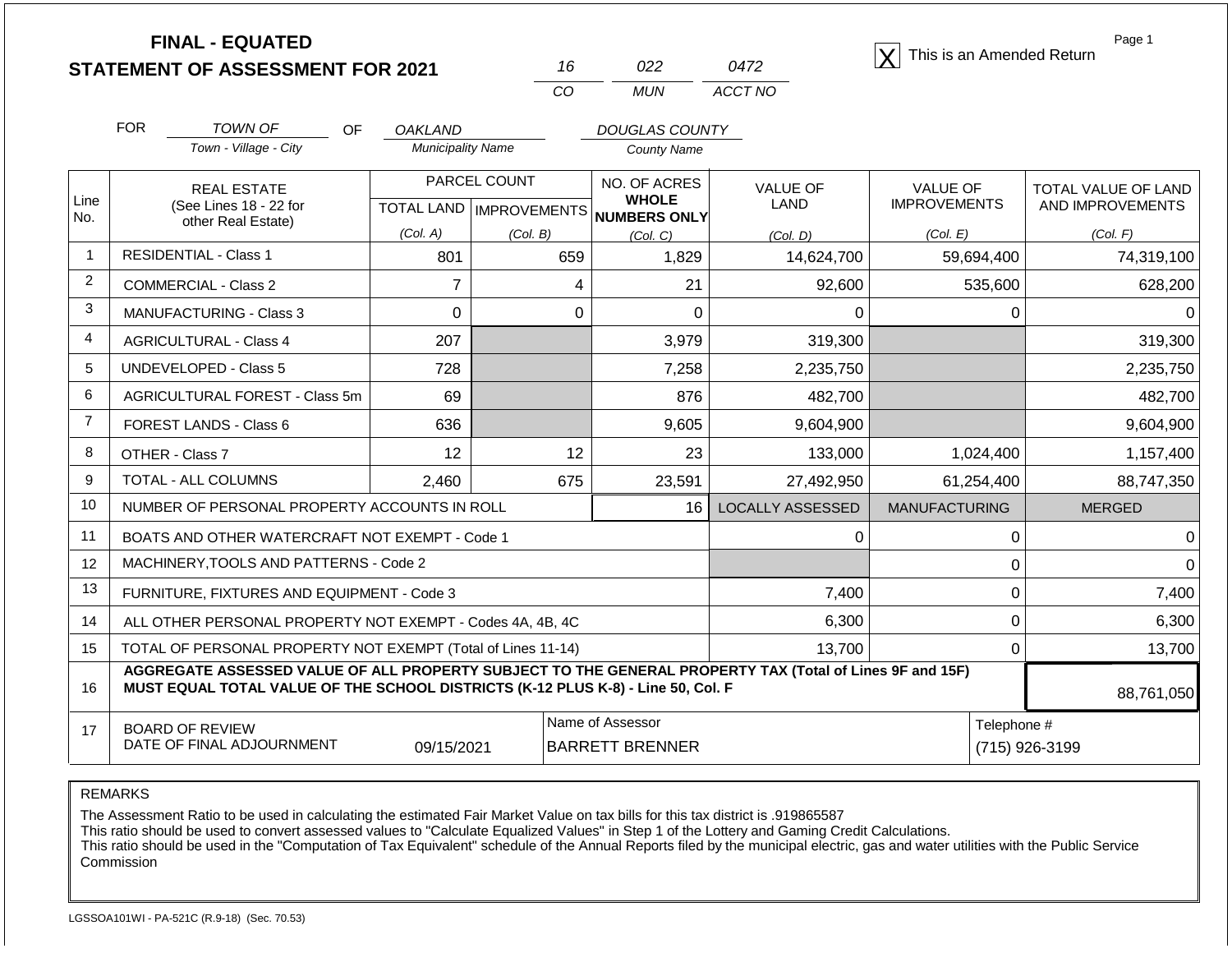2021 16 022 0472

FOREST LANDS (Line 7) and FOREST CROPS (in this section) - are **NOT** the same *YEAR CO MUN ACCT NO*

|    |                                                            | Private Forest Crop - Reg Class @ 10¢ per acre     |  | Private Forest Crop - Reg Class @ \$2.52 per acre                              |  |                 |                                                                                           |                                                                    |               |                    |
|----|------------------------------------------------------------|----------------------------------------------------|--|--------------------------------------------------------------------------------|--|-----------------|-------------------------------------------------------------------------------------------|--------------------------------------------------------------------|---------------|--------------------|
|    | (a) PARCELS                                                | (b) ACRES                                          |  | (c) ASSESSED VALUE                                                             |  | (d) PARCELS     |                                                                                           | (e) ACRES                                                          |               | (f) ASSESSED VALUE |
| 18 |                                                            |                                                    |  |                                                                                |  |                 |                                                                                           |                                                                    |               |                    |
|    |                                                            |                                                    |  |                                                                                |  |                 |                                                                                           |                                                                    |               |                    |
|    |                                                            | Private Forest Crop - Special Class @ 20¢ per acre |  | (c) ASSESSED VALUE                                                             |  | (d) PARCELS     | Entered Before 2005 Managed Forest - Ferrous Mining CLOSED @ \$7.87 per acre<br>(e) ACRES |                                                                    |               | (f) ASSESSED VALUE |
| 19 | (a) PARCELS                                                | (b) ACRES                                          |  |                                                                                |  |                 |                                                                                           |                                                                    |               |                    |
|    |                                                            |                                                    |  |                                                                                |  |                 |                                                                                           |                                                                    |               |                    |
|    |                                                            |                                                    |  | Entered Before 2005 Managed Forest - OPEN @ 74 ¢ per acre                      |  |                 |                                                                                           | Entered Before 2005 Managed Forest - CLOSED @                      |               | \$1.75 per acre    |
| 20 | (a) PARCELS                                                | (b) ACRES                                          |  | (c) ASSESSED VALUE                                                             |  | (d) PARCELS     |                                                                                           | (e) ACRES                                                          |               | (f) ASSESSED VALUE |
|    |                                                            |                                                    |  |                                                                                |  |                 |                                                                                           |                                                                    |               |                    |
|    |                                                            | 49<br>1.882.31                                     |  | 1,626,000                                                                      |  | 21<br>807.61    |                                                                                           | 667,600                                                            |               |                    |
|    | Entered After 2004 Managed Forest - OPEN @ \$2.04 per acre |                                                    |  |                                                                                |  |                 | Entered After 2004 Managed Forest - CLOSED @ \$10.20 per acre                             |                                                                    |               |                    |
| 21 | (a) PARCELS                                                | (b) ACRES                                          |  | (c) ASSESSED VALUE                                                             |  | (d) PARCELS     |                                                                                           | (e) ACRES                                                          |               | (f) ASSESSED VALUE |
|    |                                                            |                                                    |  |                                                                                |  |                 |                                                                                           |                                                                    |               |                    |
|    | 17                                                         | 727.83                                             |  | 618,500                                                                        |  | 12              |                                                                                           | 457.46                                                             |               | 354,900            |
|    | (a) County Forest Cropland Acres                           |                                                    |  | (b) Federal Acres                                                              |  | (c) State Acres |                                                                                           | (d) County (NOT FOREST CROP) Acres                                 |               | (e) Other Acres    |
| 22 |                                                            |                                                    |  |                                                                                |  |                 |                                                                                           |                                                                    |               |                    |
|    | 12,968.95                                                  |                                                    |  |                                                                                |  |                 |                                                                                           | 241.79                                                             |               | 688.6              |
|    |                                                            |                                                    |  | Assessed Value of Omitted Property From Prior Years (Sec. 70.44)               |  |                 |                                                                                           | Assessed Value of Sec. 70.43 Corrections of Errors by Assessors    |               |                    |
|    |                                                            | (a) REAL ESTATE                                    |  | (b) PERSONAL                                                                   |  |                 |                                                                                           | (c1) REAL ESTATE                                                   |               | (c2) PERSONAL      |
| 23 |                                                            |                                                    |  |                                                                                |  |                 |                                                                                           |                                                                    |               |                    |
|    |                                                            |                                                    |  | Manufacturing Equated Value of Omitted Property From Prior Years (Sec. 70.995) |  |                 |                                                                                           | Mfg. Equated Value of Sec.70.43 Corrections of Errors by Assessors |               |                    |
|    |                                                            | (d) REAL ESTATE                                    |  | (e) PERSONAL                                                                   |  |                 |                                                                                           | (f1) REAL ESTATE                                                   | (f2) PERSONAL |                    |
|    |                                                            |                                                    |  |                                                                                |  |                 |                                                                                           |                                                                    |               |                    |
|    |                                                            |                                                    |  |                                                                                |  |                 |                                                                                           |                                                                    |               |                    |

## **SPECIAL DISTRICTS**

| Line<br>No. | <b>Enter 6-digit</b><br><b>Special District</b><br>Code (Col. A) | <b>Account</b><br><b>Number</b><br>(Col. B) | <b>Special District Name</b><br>(Col. C)     | <b>Locally Assessed Value</b><br>of Real Estate and<br>Personal Property (Col. D) | Mfg Value of Real Estate<br>and Personal Property<br>(Col. E) | <b>Merged Value of</b><br><b>Real Estate and</b><br>Personal Property (Col. F) |
|-------------|------------------------------------------------------------------|---------------------------------------------|----------------------------------------------|-----------------------------------------------------------------------------------|---------------------------------------------------------------|--------------------------------------------------------------------------------|
| 24          | 168020                                                           | 0117                                        | AMNICON-DOWLING LAKE MANAGEMENT & REHAB DIST | 13,343,800                                                                        |                                                               | 13,343,800                                                                     |
| 25          |                                                                  |                                             |                                              |                                                                                   |                                                               |                                                                                |
| 26          |                                                                  |                                             |                                              |                                                                                   |                                                               |                                                                                |
| 27          |                                                                  |                                             |                                              |                                                                                   |                                                               |                                                                                |
| 28          |                                                                  |                                             |                                              |                                                                                   |                                                               |                                                                                |
| 29          |                                                                  |                                             |                                              |                                                                                   |                                                               |                                                                                |
| 30          |                                                                  |                                             |                                              |                                                                                   |                                                               |                                                                                |
| 31          |                                                                  |                                             |                                              |                                                                                   |                                                               |                                                                                |
| 32          |                                                                  |                                             |                                              |                                                                                   |                                                               |                                                                                |
| 33          |                                                                  |                                             |                                              |                                                                                   |                                                               |                                                                                |
| 34          |                                                                  |                                             |                                              |                                                                                   |                                                               |                                                                                |
| 35          |                                                                  |                                             |                                              |                                                                                   |                                                               |                                                                                |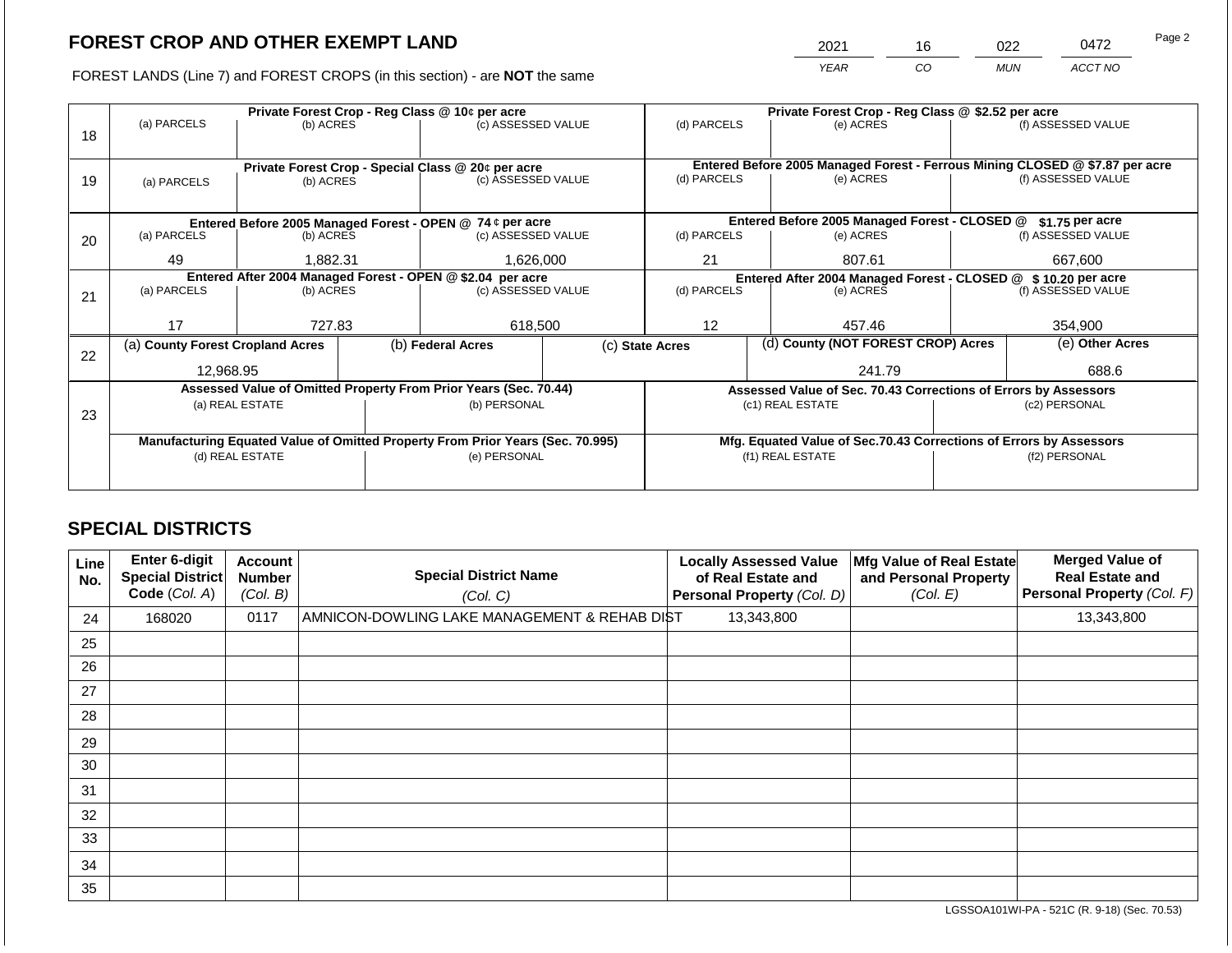|             | <b>SCHOOL DISTRICTS</b>                                  |                                             |                                                         | 2021                                                                              | 16                                                            | 022        | 0472                                                                           |  |  |  |
|-------------|----------------------------------------------------------|---------------------------------------------|---------------------------------------------------------|-----------------------------------------------------------------------------------|---------------------------------------------------------------|------------|--------------------------------------------------------------------------------|--|--|--|
|             |                                                          |                                             |                                                         | <b>YEAR</b>                                                                       | CO <sub>.</sub>                                               | <b>MUN</b> | ACCT NO                                                                        |  |  |  |
| Line<br>No. | Enter 6-digit<br><b>School District</b><br>Code (Col. A) | <b>Account</b><br><b>Number</b><br>(Col. B) | <b>School District Name</b><br>(Col. C)                 | <b>Locally Assessed Value</b><br>of Real Estate and<br>Personal Property (Col. D) | Mfg Value of Real Estate<br>and Personal Property<br>(Col. E) |            | <b>Merged Value of</b><br><b>Real Estate and</b><br>Personal Property (Col. F) |  |  |  |
|             | A. SCHOOL DISTRICTS (K-8 and K-12)                       |                                             |                                                         |                                                                                   |                                                               |            |                                                                                |  |  |  |
| 36          | 165663                                                   | 0113                                        | <b>SCH D OF SUPERIOR</b>                                | 88,761,050                                                                        |                                                               |            | 88,761,050                                                                     |  |  |  |
| 37          |                                                          |                                             |                                                         |                                                                                   |                                                               |            |                                                                                |  |  |  |
| 38          |                                                          |                                             |                                                         |                                                                                   |                                                               |            |                                                                                |  |  |  |
| 39          |                                                          |                                             |                                                         |                                                                                   |                                                               |            |                                                                                |  |  |  |
| 40          |                                                          |                                             |                                                         |                                                                                   |                                                               |            |                                                                                |  |  |  |
| 41<br>42    |                                                          |                                             |                                                         |                                                                                   |                                                               |            |                                                                                |  |  |  |
| 43          |                                                          |                                             |                                                         |                                                                                   |                                                               |            |                                                                                |  |  |  |
| 44          |                                                          |                                             |                                                         |                                                                                   |                                                               |            |                                                                                |  |  |  |
| 45          |                                                          |                                             |                                                         |                                                                                   |                                                               |            |                                                                                |  |  |  |
| 46          |                                                          |                                             |                                                         |                                                                                   |                                                               |            |                                                                                |  |  |  |
| 47          |                                                          |                                             |                                                         |                                                                                   |                                                               |            |                                                                                |  |  |  |
| 48          |                                                          |                                             |                                                         |                                                                                   |                                                               |            |                                                                                |  |  |  |
| 49          |                                                          |                                             |                                                         |                                                                                   |                                                               |            |                                                                                |  |  |  |
| 50          |                                                          |                                             | TOTAL ASSESSED VALUE OF SCHOOL DISTRICTS (K-8 and K-12) | 88,761,050                                                                        |                                                               |            | 88,761,050                                                                     |  |  |  |
|             | <b>B. UNION HIGH SCHOOL DISTRICTS</b>                    |                                             |                                                         |                                                                                   |                                                               |            |                                                                                |  |  |  |
| 51          |                                                          |                                             |                                                         |                                                                                   |                                                               |            |                                                                                |  |  |  |
| 52<br>53    |                                                          |                                             |                                                         |                                                                                   |                                                               |            |                                                                                |  |  |  |
| 54          |                                                          |                                             |                                                         |                                                                                   |                                                               |            |                                                                                |  |  |  |
| 55          |                                                          |                                             | TOTAL ASSESSED VALUE OF UNION HIGH SCHOOLS              |                                                                                   |                                                               |            |                                                                                |  |  |  |
|             | C.<br><b>TECHNICAL COLLEGE DISTRICTS</b>                 |                                             |                                                         |                                                                                   |                                                               |            |                                                                                |  |  |  |
| 56          | 001700                                                   | 0016                                        | NORTHWOOD TECHNICAL COLLEGE                             | 88,761,050                                                                        |                                                               |            | 88,761,050                                                                     |  |  |  |
| 57          |                                                          |                                             |                                                         |                                                                                   |                                                               |            |                                                                                |  |  |  |
| 58          |                                                          |                                             |                                                         |                                                                                   |                                                               |            |                                                                                |  |  |  |
| 59          |                                                          |                                             | TOTAL ASSESSED VALUE OF TECHNICAL COLLEGES              | 88,761,050                                                                        |                                                               |            | 88,761,050                                                                     |  |  |  |

| Name               |                                    | Title | Submission date  |
|--------------------|------------------------------------|-------|------------------|
| MARISSA HANSON     |                                    |       | 15<br>2021<br>09 |
| Phone              | Email address                      |       |                  |
| 715<br>395<br>1634 | MARISSA.HANSON@DOUGLASCOUNTYWI.ORG |       |                  |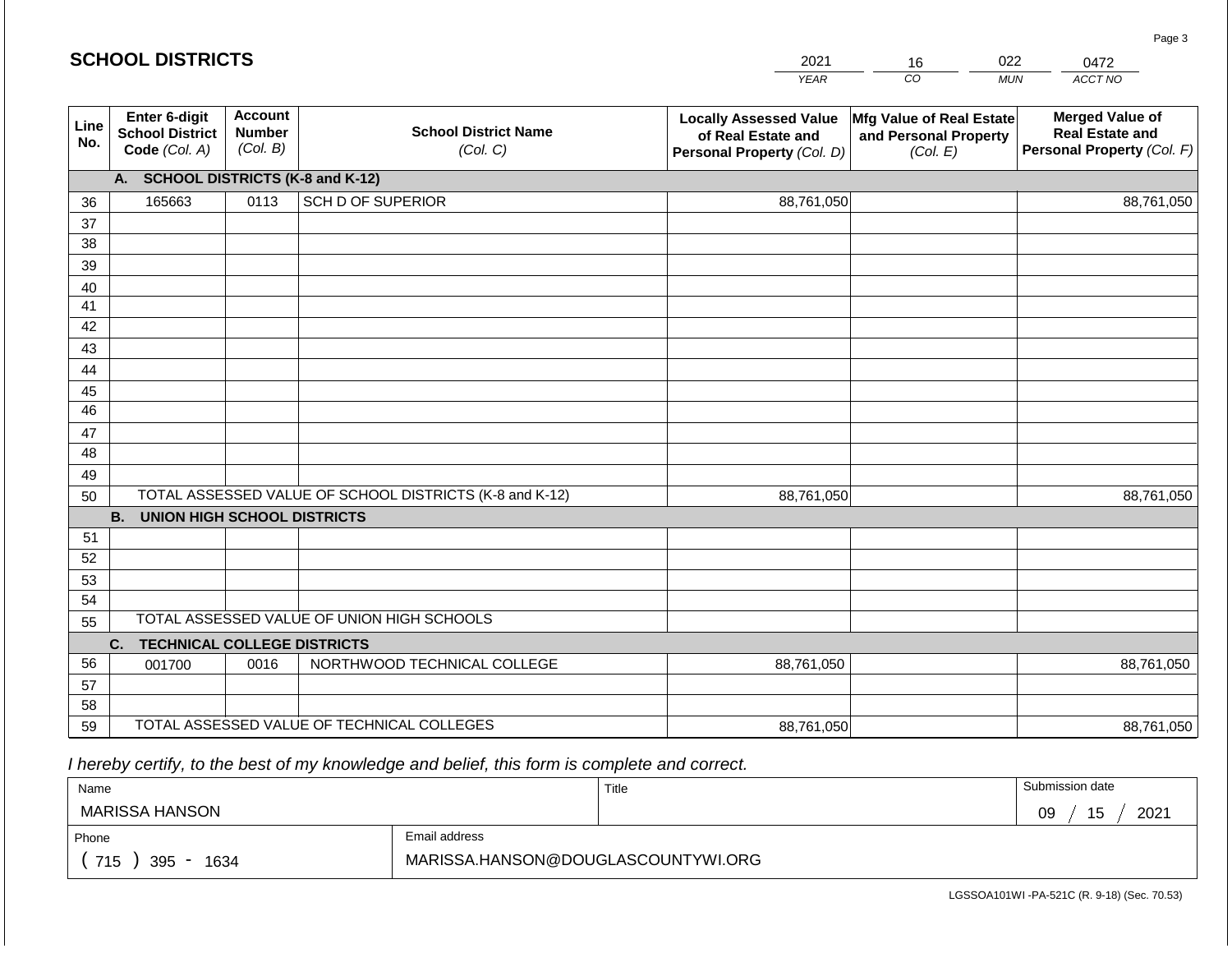- Each municipality's SOA is completed after the Board of Review and includes any changes made to the locally assessed values, under state law (sec. 70.53, Wis. Stats.)
- The Wisconsin Department of Revenue (DOR) merges the locally assessed values with the state assessed manufacturing values
- DOR provides the information regarding district names and codes. If a district is not listed, contact DOR.

Note: If you submit an amended SOA to DOR after your municipality's SOA is equated and posted to our website, we will process the SOA. However, DOR will not recalculate the *aggregate ratio or update the final SOA posted on our website. You should use the corrected values to calculate your tax rates.*

## **Page 1: Real Estate and Personal Property**

- Lines 1-9 assessed real estate values, parcel counts and acres by classification
- Lines 10-15 assessed personal property values and number of accounts by class
- Line 16 aggregate assessed value of all property subject to general property; use to calculate tax rates. Note: This line equals the total assessed value of K-8 and K-12 school districts (Line 50) and total assessed value of technical colleges (Line 59).
- Remarks assessment ratio used to calculate estimated fair market value on property tax bills

## **Page 2: Forest Crop, Other Exempt Land and Special Districts**

- Lines 18-21 private forest crop and managed forest lands assessed values
- Line  $22 -$  tax exempt land acres
- Line 23 prior years assessed value of omitted property under sec. 70.44 and correction of errors under sec. 70.43 shown by locally assessed or manufacturing real estate and personal property. Note: If there is an amount on this line, report the corresponding tax in the Statement of Taxes, Sections J or K.
- Lines 24-35 special district assessed values. These values are used to calculate tax rates for the special districts.

## **Page 3: School Districts**

- Lines 36-50 school districts (K-8 and K-12) assessed values. These values are used to calculate tax rates for school districts.
- Lines 51-55 union high school district assessed values. These values are used to calculate tax rates for union high school districts.
- Lines 56-59 technical college assessed values. These values are used to calculate tax rates for technical colleges.

If you have questions: Email: lgs@wisconsin.gov

 Phone: (608) 266-2569 or (608) 264-6892 Fax: (608) 264-6887

SOUTH RANGE, WI 54874 SOUTH RANGE, WI 548746152S COUNTY ROAD K 6152S COUNTY ROAD K TOWN OF OAKLAND TOWN OF OAKLAND AURIE DOLSEN LAURIE DOLSEN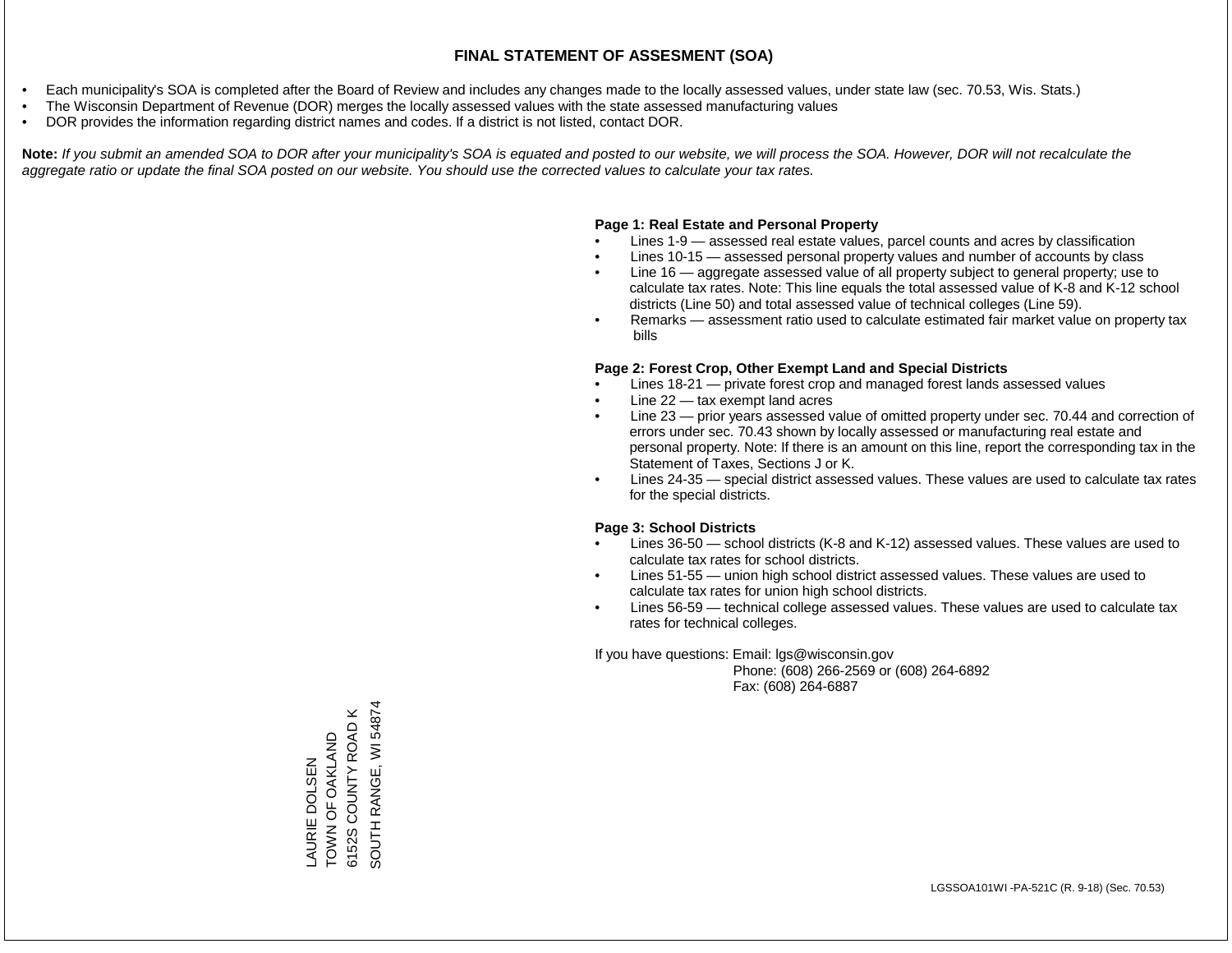| <b>FINAL - EQUATED</b>                  |  |      |                                          |
|-----------------------------------------|--|------|------------------------------------------|
| <b>STATEMENT OF ASSESSMENT FOR 2021</b> |  | 0473 | $ \mathsf{X} $ This is an Amended Return |

| 16  | በ24 | 0473    |
|-----|-----|---------|
| CO. | MUN | ACCT NO |

Page 1

|                | <b>FOR</b>                     | <b>TOWN OF</b><br><b>OF</b>                                                                                                                                                                  | PARKLAND                 |              | <b>DOUGLAS COUNTY</b>                               |                         |                      |                     |
|----------------|--------------------------------|----------------------------------------------------------------------------------------------------------------------------------------------------------------------------------------------|--------------------------|--------------|-----------------------------------------------------|-------------------------|----------------------|---------------------|
|                |                                | Town - Village - City                                                                                                                                                                        | <b>Municipality Name</b> |              | <b>County Name</b>                                  |                         |                      |                     |
|                |                                | <b>REAL ESTATE</b>                                                                                                                                                                           |                          | PARCEL COUNT | NO. OF ACRES                                        | <b>VALUE OF</b>         | <b>VALUE OF</b>      | TOTAL VALUE OF LAND |
| Line<br>No.    |                                | (See Lines 18 - 22 for<br>other Real Estate)                                                                                                                                                 |                          |              | <b>WHOLE</b><br>TOTAL LAND MPROVEMENTS NUMBERS ONLY | <b>LAND</b>             | <b>IMPROVEMENTS</b>  | AND IMPROVEMENTS    |
|                |                                |                                                                                                                                                                                              | (Col. A)                 | (Col, B)     | (Col. C)                                            | (Col. D)                | (Col. E)             | (Col. F)            |
| $\overline{1}$ |                                | <b>RESIDENTIAL - Class 1</b>                                                                                                                                                                 | 1,028                    | 552          | 2,698                                               | 7,163,600               | 56,481,700           | 63,645,300          |
| $\overline{2}$ |                                | <b>COMMERCIAL - Class 2</b>                                                                                                                                                                  | 32                       | 20           | 192                                                 | 453,400                 | 1,613,700            | 2,067,100           |
| 3              |                                | <b>MANUFACTURING - Class 3</b>                                                                                                                                                               | $\Omega$                 | 0            | 0                                                   | 0                       | $\Omega$             |                     |
| $\overline{4}$ |                                | <b>AGRICULTURAL - Class 4</b>                                                                                                                                                                | 153                      |              | 2,781                                               | 227,100                 |                      | 227,100             |
| 5              | <b>UNDEVELOPED - Class 5</b>   |                                                                                                                                                                                              | 234                      |              | 2,956                                               | 1,191,800               |                      | 1,191,800           |
| 6              | AGRICULTURAL FOREST - Class 5m |                                                                                                                                                                                              | 53                       |              | 927                                                 | 503,900                 |                      | 503,900             |
| $\overline{7}$ | FOREST LANDS - Class 6         |                                                                                                                                                                                              | 443                      |              | 7,641                                               | 7,841,700               |                      | 7,841,700           |
| 8              |                                | OTHER - Class 7                                                                                                                                                                              | 9                        | 9            | 33                                                  | 64,100                  | 680,800              | 744,900             |
| 9              |                                | <b>TOTAL - ALL COLUMNS</b>                                                                                                                                                                   | 1,952                    | 581          | 17,228                                              | 17,445,600              | 58,776,200           | 76,221,800          |
| 10             |                                | NUMBER OF PERSONAL PROPERTY ACCOUNTS IN ROLL                                                                                                                                                 |                          |              | 33                                                  | <b>LOCALLY ASSESSED</b> | <b>MANUFACTURING</b> | <b>MERGED</b>       |
| 11             |                                | BOATS AND OTHER WATERCRAFT NOT EXEMPT - Code 1                                                                                                                                               |                          |              |                                                     | 0                       | $\Omega$             |                     |
| 12             |                                | MACHINERY, TOOLS AND PATTERNS - Code 2                                                                                                                                                       |                          |              |                                                     |                         | 105,000              | 105,000             |
| 13             |                                | FURNITURE, FIXTURES AND EQUIPMENT - Code 3                                                                                                                                                   |                          |              |                                                     | 25,300                  | 0                    | 25,300              |
| 14             |                                | ALL OTHER PERSONAL PROPERTY NOT EXEMPT - Codes 4A, 4B, 4C                                                                                                                                    |                          |              |                                                     | 27,300                  | 57,400               | 84,700              |
| 15             |                                | TOTAL OF PERSONAL PROPERTY NOT EXEMPT (Total of Lines 11-14)                                                                                                                                 |                          |              |                                                     | 52,600                  | 162,400<br>215,000   |                     |
| 16             |                                | AGGREGATE ASSESSED VALUE OF ALL PROPERTY SUBJECT TO THE GENERAL PROPERTY TAX (Total of Lines 9F and 15F)<br>MUST EQUAL TOTAL VALUE OF THE SCHOOL DISTRICTS (K-12 PLUS K-8) - Line 50, Col. F |                          |              |                                                     |                         |                      | 76,436,800          |
| 17             |                                | <b>BOARD OF REVIEW</b>                                                                                                                                                                       |                          |              | Name of Assessor                                    |                         | Telephone #          |                     |
|                |                                | DATE OF FINAL ADJOURNMENT                                                                                                                                                                    | 09/15/2021               |              | <b>BARRETT BRENNER</b>                              |                         | (715) 926-3199       |                     |

REMARKS

The Assessment Ratio to be used in calculating the estimated Fair Market Value on tax bills for this tax district is .794288368

This ratio should be used to convert assessed values to "Calculate Equalized Values" in Step 1 of the Lottery and Gaming Credit Calculations.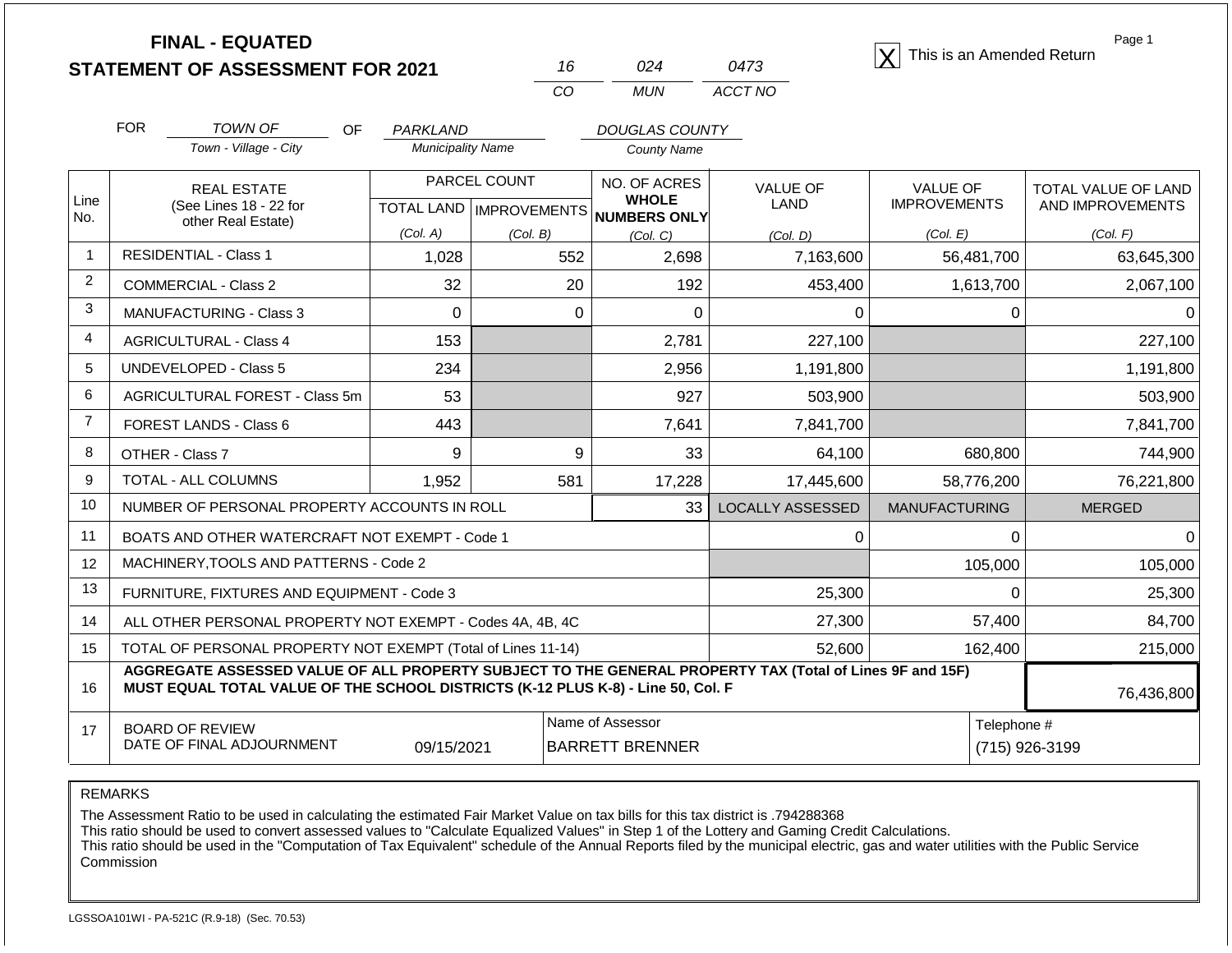2021 16 024 0473

FOREST LANDS (Line 7) and FOREST CROPS (in this section) - are **NOT** the same *YEAR CO MUN ACCT NO*

|    |                                                            |                                                                 |  | Private Forest Crop - Reg Class @ 10¢ per acre                                 |  | Private Forest Crop - Reg Class @ \$2.52 per acre |  |                                                                              |                    |                    |
|----|------------------------------------------------------------|-----------------------------------------------------------------|--|--------------------------------------------------------------------------------|--|---------------------------------------------------|--|------------------------------------------------------------------------------|--------------------|--------------------|
| 18 | (a) PARCELS                                                | (b) ACRES                                                       |  | (c) ASSESSED VALUE                                                             |  | (d) PARCELS                                       |  | (e) ACRES                                                                    |                    | (f) ASSESSED VALUE |
|    |                                                            |                                                                 |  |                                                                                |  |                                                   |  |                                                                              |                    |                    |
|    |                                                            |                                                                 |  |                                                                                |  |                                                   |  | Entered Before 2005 Managed Forest - Ferrous Mining CLOSED @ \$7.87 per acre |                    |                    |
| 19 | (a) PARCELS                                                | Private Forest Crop - Special Class @ 20¢ per acre<br>(b) ACRES |  | (c) ASSESSED VALUE                                                             |  | (d) PARCELS                                       |  | (e) ACRES                                                                    |                    | (f) ASSESSED VALUE |
|    |                                                            |                                                                 |  |                                                                                |  |                                                   |  |                                                                              |                    |                    |
|    |                                                            |                                                                 |  |                                                                                |  |                                                   |  |                                                                              |                    |                    |
|    |                                                            |                                                                 |  | Entered Before 2005 Managed Forest - OPEN @ 74 ¢ per acre                      |  |                                                   |  | Entered Before 2005 Managed Forest - CLOSED @                                |                    | $$1.75$ per acre   |
| 20 | (a) PARCELS                                                | (b) ACRES                                                       |  | (c) ASSESSED VALUE                                                             |  | (d) PARCELS                                       |  | (e) ACRES                                                                    |                    | (f) ASSESSED VALUE |
|    | 18                                                         | 677.49                                                          |  | 662,700                                                                        |  | 3                                                 |  | 120                                                                          | 118,000            |                    |
|    | Entered After 2004 Managed Forest - OPEN @ \$2.04 per acre |                                                                 |  |                                                                                |  |                                                   |  | Entered After 2004 Managed Forest - CLOSED @ \$ 10.20 per acre               |                    |                    |
| 21 | (a) PARCELS                                                | (b) ACRES                                                       |  | (c) ASSESSED VALUE                                                             |  | (d) PARCELS<br>(e) ACRES                          |  |                                                                              | (f) ASSESSED VALUE |                    |
|    |                                                            |                                                                 |  |                                                                                |  |                                                   |  |                                                                              |                    |                    |
|    | 3                                                          | 60                                                              |  | 56,000                                                                         |  |                                                   |  |                                                                              |                    |                    |
|    | (a) County Forest Cropland Acres                           |                                                                 |  | (b) Federal Acres                                                              |  | (c) State Acres                                   |  | (d) County (NOT FOREST CROP) Acres                                           |                    | (e) Other Acres    |
| 22 |                                                            |                                                                 |  |                                                                                |  |                                                   |  |                                                                              |                    |                    |
|    |                                                            |                                                                 |  | 20                                                                             |  | 941.85                                            |  | 2,066.53                                                                     |                    | 483.17             |
|    |                                                            |                                                                 |  | Assessed Value of Omitted Property From Prior Years (Sec. 70.44)               |  |                                                   |  | Assessed Value of Sec. 70.43 Corrections of Errors by Assessors              |                    |                    |
|    |                                                            | (a) REAL ESTATE                                                 |  | (b) PERSONAL                                                                   |  |                                                   |  | (c1) REAL ESTATE                                                             |                    | (c2) PERSONAL      |
| 23 |                                                            |                                                                 |  |                                                                                |  |                                                   |  |                                                                              |                    |                    |
|    |                                                            |                                                                 |  | Manufacturing Equated Value of Omitted Property From Prior Years (Sec. 70.995) |  |                                                   |  | Mfg. Equated Value of Sec.70.43 Corrections of Errors by Assessors           |                    |                    |
|    |                                                            | (d) REAL ESTATE                                                 |  | (e) PERSONAL                                                                   |  |                                                   |  | (f1) REAL ESTATE                                                             | (f2) PERSONAL      |                    |
|    |                                                            |                                                                 |  |                                                                                |  |                                                   |  |                                                                              |                    |                    |
|    |                                                            |                                                                 |  |                                                                                |  |                                                   |  |                                                                              |                    |                    |

## **SPECIAL DISTRICTS**

| Line<br>No. | <b>Enter 6-digit</b><br><b>Special District</b><br>Code (Col. A) | <b>Account</b><br><b>Number</b><br>(Col. B) | <b>Special District Name</b><br>(Col. C) | <b>Locally Assessed Value</b><br>of Real Estate and<br>Personal Property (Col. D) | Mfg Value of Real Estate<br>and Personal Property<br>(Col. E) | <b>Merged Value of</b><br><b>Real Estate and</b><br>Personal Property (Col. F) |
|-------------|------------------------------------------------------------------|---------------------------------------------|------------------------------------------|-----------------------------------------------------------------------------------|---------------------------------------------------------------|--------------------------------------------------------------------------------|
| 24          | 167050                                                           | 0115                                        | PARKLAND SANITARY DISTRICT #1            | 35,121,400                                                                        | 162,400                                                       | 35,283,800                                                                     |
| 25          |                                                                  |                                             |                                          |                                                                                   |                                                               |                                                                                |
| 26          |                                                                  |                                             |                                          |                                                                                   |                                                               |                                                                                |
| 27          |                                                                  |                                             |                                          |                                                                                   |                                                               |                                                                                |
| 28          |                                                                  |                                             |                                          |                                                                                   |                                                               |                                                                                |
| 29          |                                                                  |                                             |                                          |                                                                                   |                                                               |                                                                                |
| 30          |                                                                  |                                             |                                          |                                                                                   |                                                               |                                                                                |
| 31          |                                                                  |                                             |                                          |                                                                                   |                                                               |                                                                                |
| 32          |                                                                  |                                             |                                          |                                                                                   |                                                               |                                                                                |
| 33          |                                                                  |                                             |                                          |                                                                                   |                                                               |                                                                                |
| 34          |                                                                  |                                             |                                          |                                                                                   |                                                               |                                                                                |
| 35          |                                                                  |                                             |                                          |                                                                                   |                                                               |                                                                                |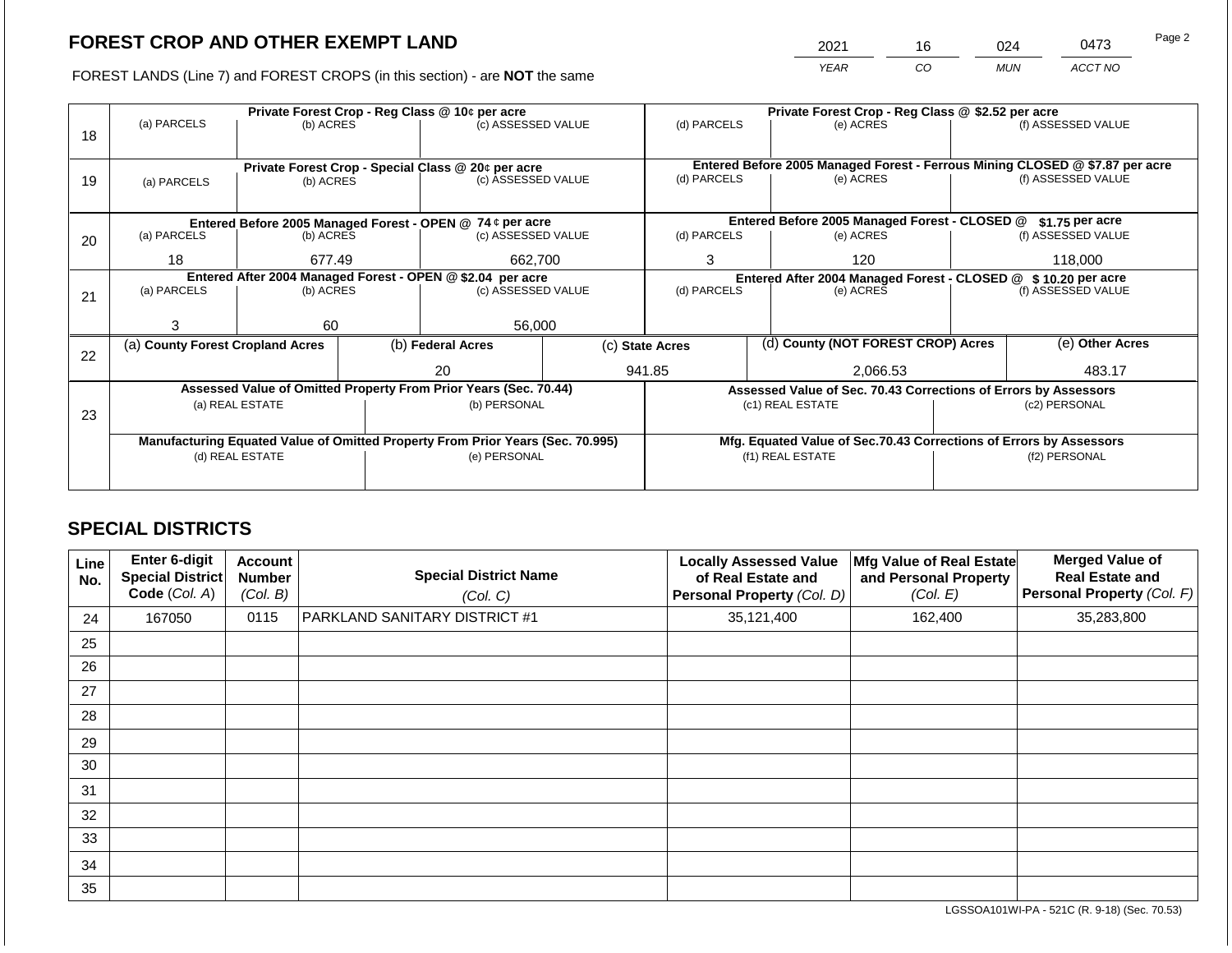| <b>SCHOOL DISTRICTS</b> |                                                          |                                             |                                                         | 2021                                                                              | 024<br>16                                                     | 0473                                                                           |
|-------------------------|----------------------------------------------------------|---------------------------------------------|---------------------------------------------------------|-----------------------------------------------------------------------------------|---------------------------------------------------------------|--------------------------------------------------------------------------------|
|                         |                                                          |                                             |                                                         | <b>YEAR</b>                                                                       | CO<br><b>MUN</b>                                              | ACCT NO                                                                        |
| Line<br>No.             | Enter 6-digit<br><b>School District</b><br>Code (Col. A) | <b>Account</b><br><b>Number</b><br>(Col. B) | <b>School District Name</b><br>(Col. C)                 | <b>Locally Assessed Value</b><br>of Real Estate and<br>Personal Property (Col. D) | Mfg Value of Real Estate<br>and Personal Property<br>(Col. E) | <b>Merged Value of</b><br><b>Real Estate and</b><br>Personal Property (Col. F) |
|                         | A. SCHOOL DISTRICTS (K-8 and K-12)                       |                                             |                                                         |                                                                                   |                                                               |                                                                                |
| 36                      | 165663                                                   | 0113                                        | <b>SCH D OF SUPERIOR</b>                                | 76,274,400                                                                        | 162,400                                                       | 76,436,800                                                                     |
| 37                      |                                                          |                                             |                                                         |                                                                                   |                                                               |                                                                                |
| 38                      |                                                          |                                             |                                                         |                                                                                   |                                                               |                                                                                |
| 39                      |                                                          |                                             |                                                         |                                                                                   |                                                               |                                                                                |
| 40                      |                                                          |                                             |                                                         |                                                                                   |                                                               |                                                                                |
| 41                      |                                                          |                                             |                                                         |                                                                                   |                                                               |                                                                                |
| 42                      |                                                          |                                             |                                                         |                                                                                   |                                                               |                                                                                |
| 43                      |                                                          |                                             |                                                         |                                                                                   |                                                               |                                                                                |
| 44<br>45                |                                                          |                                             |                                                         |                                                                                   |                                                               |                                                                                |
| 46                      |                                                          |                                             |                                                         |                                                                                   |                                                               |                                                                                |
| 47                      |                                                          |                                             |                                                         |                                                                                   |                                                               |                                                                                |
| 48                      |                                                          |                                             |                                                         |                                                                                   |                                                               |                                                                                |
| 49                      |                                                          |                                             |                                                         |                                                                                   |                                                               |                                                                                |
| 50                      |                                                          |                                             | TOTAL ASSESSED VALUE OF SCHOOL DISTRICTS (K-8 and K-12) | 76,274,400                                                                        | 162,400                                                       | 76,436,800                                                                     |
|                         | <b>B.</b><br><b>UNION HIGH SCHOOL DISTRICTS</b>          |                                             |                                                         |                                                                                   |                                                               |                                                                                |
| 51                      |                                                          |                                             |                                                         |                                                                                   |                                                               |                                                                                |
| 52                      |                                                          |                                             |                                                         |                                                                                   |                                                               |                                                                                |
| 53                      |                                                          |                                             |                                                         |                                                                                   |                                                               |                                                                                |
| 54                      |                                                          |                                             |                                                         |                                                                                   |                                                               |                                                                                |
| 55                      |                                                          |                                             | TOTAL ASSESSED VALUE OF UNION HIGH SCHOOLS              |                                                                                   |                                                               |                                                                                |
|                         | <b>TECHNICAL COLLEGE DISTRICTS</b><br>C.                 |                                             |                                                         |                                                                                   |                                                               |                                                                                |
| 56                      | 001700                                                   | 0016                                        | NORTHWOOD TECHNICAL COLLEGE                             | 76,274,400                                                                        | 162,400                                                       | 76,436,800                                                                     |
| 57                      |                                                          |                                             |                                                         |                                                                                   |                                                               |                                                                                |
| 58<br>59                |                                                          |                                             | TOTAL ASSESSED VALUE OF TECHNICAL COLLEGES              |                                                                                   |                                                               |                                                                                |
|                         |                                                          |                                             |                                                         | 76,274,400                                                                        | 162,400                                                       | 76,436,800                                                                     |

**SCHOOL DISTRICTS**

| Name               |                                    | Title | Submission date                               |
|--------------------|------------------------------------|-------|-----------------------------------------------|
| MARISSA HANSON     |                                    |       | 2021<br>$\overline{\phantom{0}}$<br>09<br>ن ا |
| Phone              | Email address                      |       |                                               |
| 715<br>395<br>1634 | MARISSA.HANSON@DOUGLASCOUNTYWI.ORG |       |                                               |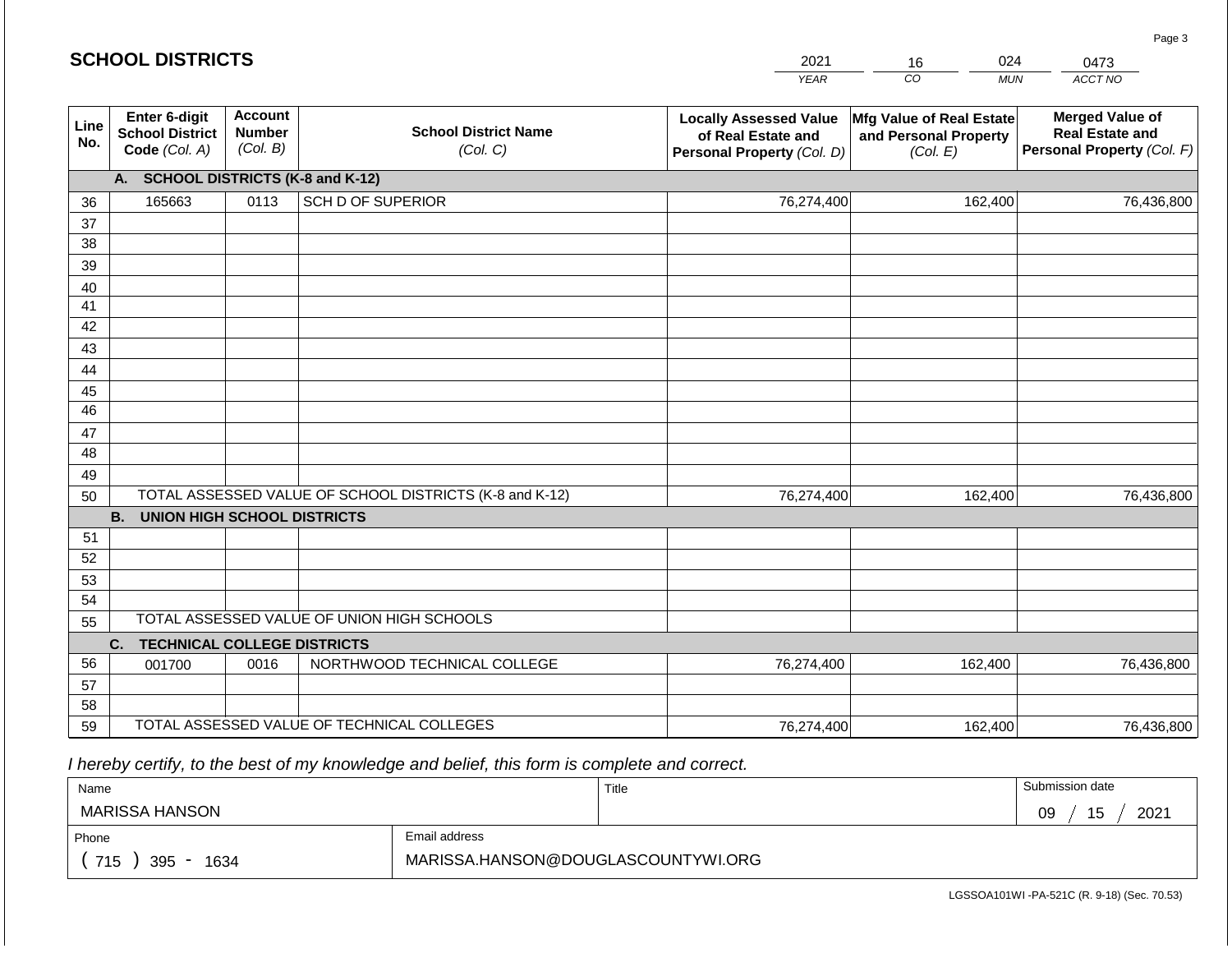- Each municipality's SOA is completed after the Board of Review and includes any changes made to the locally assessed values, under state law (sec. 70.53, Wis. Stats.)
- The Wisconsin Department of Revenue (DOR) merges the locally assessed values with the state assessed manufacturing values
- DOR provides the information regarding district names and codes. If a district is not listed, contact DOR.

Note: If you submit an amended SOA to DOR after your municipality's SOA is equated and posted to our website, we will process the SOA. However, DOR will not recalculate the *aggregate ratio or update the final SOA posted on our website. You should use the corrected values to calculate your tax rates.*

## **Page 1: Real Estate and Personal Property**

- Lines 1-9 assessed real estate values, parcel counts and acres by classification
- Lines 10-15 assessed personal property values and number of accounts by class
- Line 16 aggregate assessed value of all property subject to general property; use to calculate tax rates. Note: This line equals the total assessed value of K-8 and K-12 school districts (Line 50) and total assessed value of technical colleges (Line 59).
- Remarks assessment ratio used to calculate estimated fair market value on property tax bills

## **Page 2: Forest Crop, Other Exempt Land and Special Districts**

- Lines 18-21 private forest crop and managed forest lands assessed values
- Line  $22 -$  tax exempt land acres
- Line 23 prior years assessed value of omitted property under sec. 70.44 and correction of errors under sec. 70.43 shown by locally assessed or manufacturing real estate and personal property. Note: If there is an amount on this line, report the corresponding tax in the Statement of Taxes, Sections J or K.
- Lines 24-35 special district assessed values. These values are used to calculate tax rates for the special districts.

## **Page 3: School Districts**

- Lines 36-50 school districts (K-8 and K-12) assessed values. These values are used to calculate tax rates for school districts.
- Lines 51-55 union high school district assessed values. These values are used to calculate tax rates for union high school districts.
- Lines 56-59 technical college assessed values. These values are used to calculate tax rates for technical colleges.

If you have questions: Email: lgs@wisconsin.gov

 Phone: (608) 266-2569 or (608) 264-6892 Fax: (608) 264-6887

SOUTH RANGE, WI 54874 - 0098 SOUTH RANGE, WI 54874 - 0098SUZY ST MARIE<br>TOWN OF PARKLAND<br>PO BOX 98 TOWN OF PARKLAND SUZY ST MARIE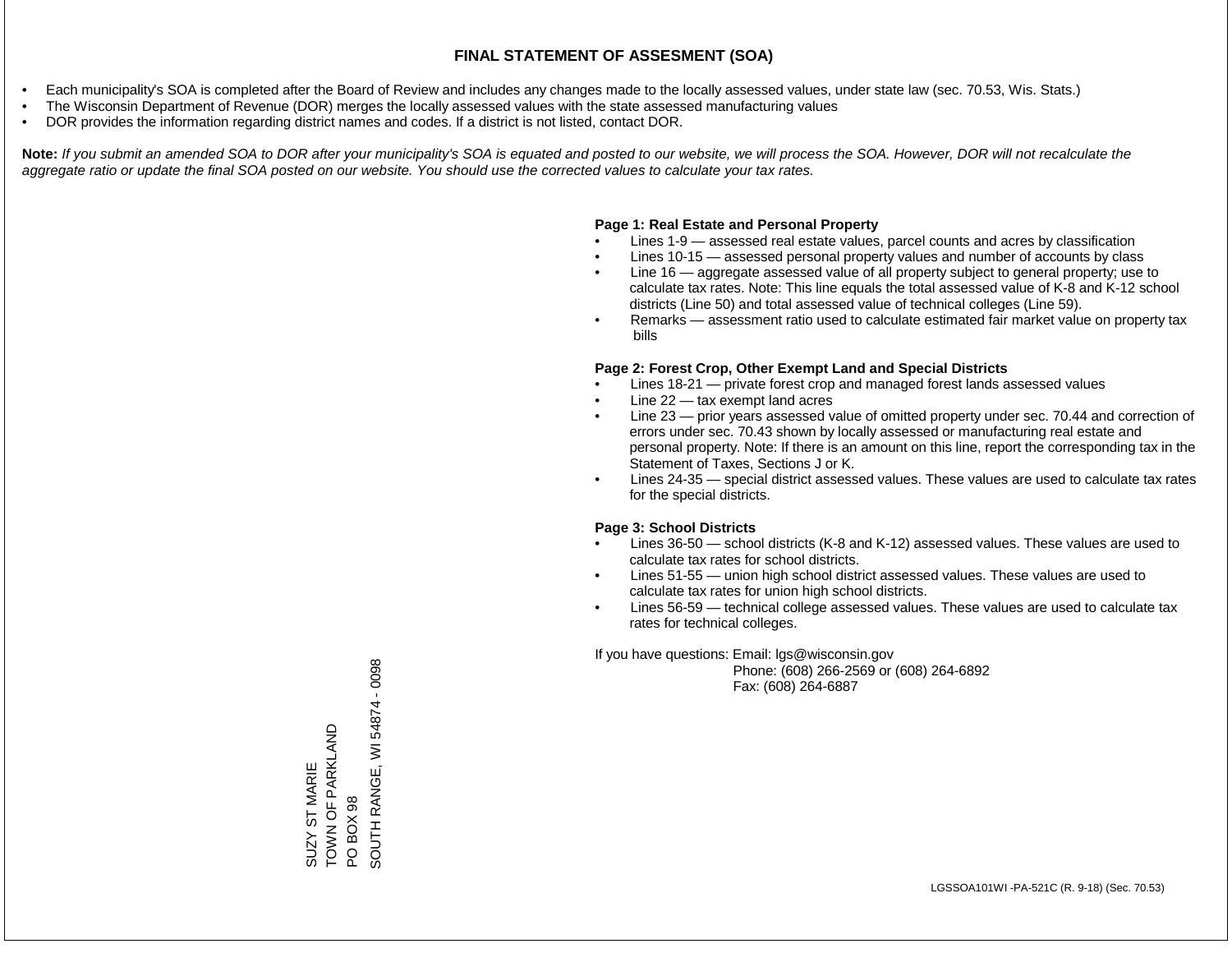|                | <b>FINAL - EQUATED</b><br><b>STATEMENT OF ASSESSMENT FOR 2021</b>                                                                                                                            |            |                                  |              | 16                                     | 026                                                 | 0474                           | This is an Amended Return              | Page 1                                  |  |
|----------------|----------------------------------------------------------------------------------------------------------------------------------------------------------------------------------------------|------------|----------------------------------|--------------|----------------------------------------|-----------------------------------------------------|--------------------------------|----------------------------------------|-----------------------------------------|--|
|                |                                                                                                                                                                                              |            |                                  |              | CO                                     | <b>MUN</b>                                          | ACCT NO                        |                                        |                                         |  |
|                | <b>FOR</b><br><b>TOWN OF</b><br>OF.<br><b>SOLON SPRINGS</b>                                                                                                                                  |            |                                  |              |                                        | <b>DOUGLAS COUNTY</b>                               |                                |                                        |                                         |  |
|                | Town - Village - City                                                                                                                                                                        |            | <b>Municipality Name</b>         |              |                                        | <b>County Name</b>                                  |                                |                                        |                                         |  |
| Line<br>No.    | <b>REAL ESTATE</b><br>(See Lines 18 - 22 for                                                                                                                                                 |            | <b>TOTAL LAND   IMPROVEMENTS</b> | PARCEL COUNT |                                        | NO. OF ACRES<br><b>WHOLE</b><br><b>NUMBERS ONLY</b> | <b>VALUE OF</b><br><b>LAND</b> | <b>VALUE OF</b><br><b>IMPROVEMENTS</b> | TOTAL VALUE OF LAND<br>AND IMPROVEMENTS |  |
|                | other Real Estate)                                                                                                                                                                           |            | (Col. A)                         | (Col. B)     |                                        | (Col. C)                                            | (Col, D)                       | (Col. E)                               | (Col. F)                                |  |
| $\mathbf{1}$   | <b>RESIDENTIAL - Class 1</b>                                                                                                                                                                 |            | 1,074                            |              | 767                                    | 5,137                                               | 36,590,200                     | 78,635,700                             | 115,225,900                             |  |
| 2              | <b>COMMERCIAL - Class 2</b>                                                                                                                                                                  |            | 32                               |              | 18                                     | 433                                                 | 1,002,900                      | 2,917,600                              | 3,920,500                               |  |
| 3              | <b>MANUFACTURING - Class 3</b><br>$\Omega$                                                                                                                                                   |            |                                  | $\Omega$     | $\Omega$                               | 0                                                   | 0                              | 0                                      |                                         |  |
| 4              | 40<br><b>AGRICULTURAL - Class 4</b>                                                                                                                                                          |            |                                  |              | 517                                    | 95,200                                              |                                | 95,200                                 |                                         |  |
| 5              | <b>UNDEVELOPED - Class 5</b>                                                                                                                                                                 |            | 196                              |              |                                        | 2,558                                               | 983,100                        |                                        | 983,100                                 |  |
| 6              | AGRICULTURAL FOREST - Class 5m                                                                                                                                                               |            | 6                                |              |                                        | 129                                                 | 46.900                         |                                        | 46,900                                  |  |
| $\overline{7}$ | FOREST LANDS - Class 6                                                                                                                                                                       |            | 404                              |              |                                        | 8,999                                               | 8,604,600                      |                                        | 8,604,600                               |  |
| 8              | OTHER - Class 7                                                                                                                                                                              |            | 4                                |              | 5                                      | 15                                                  | 47,500                         | 350,900                                | 398,400                                 |  |
| 9              | <b>TOTAL - ALL COLUMNS</b>                                                                                                                                                                   |            | 1,756                            |              | 790                                    | 17,788                                              | 47,370,400                     | 81,904,200                             | 129,274,600                             |  |
| 10             | NUMBER OF PERSONAL PROPERTY ACCOUNTS IN ROLL                                                                                                                                                 |            |                                  |              |                                        | 41                                                  | <b>LOCALLY ASSESSED</b>        | <b>MANUFACTURING</b>                   | <b>MERGED</b>                           |  |
| 11             | BOATS AND OTHER WATERCRAFT NOT EXEMPT - Code 1                                                                                                                                               |            |                                  |              |                                        |                                                     | 0                              | 0                                      | $\Omega$                                |  |
| 12             | MACHINERY, TOOLS AND PATTERNS - Code 2                                                                                                                                                       |            |                                  |              |                                        |                                                     |                                | 0                                      | $\Omega$                                |  |
| 13             | FURNITURE, FIXTURES AND EQUIPMENT - Code 3                                                                                                                                                   |            |                                  |              |                                        |                                                     | 89,300                         | 0                                      | 89,300                                  |  |
| 14             | ALL OTHER PERSONAL PROPERTY NOT EXEMPT - Codes 4A, 4B, 4C                                                                                                                                    |            |                                  |              |                                        |                                                     | 752,600                        | 0                                      | 752,600                                 |  |
| 15             | TOTAL OF PERSONAL PROPERTY NOT EXEMPT (Total of Lines 11-14)                                                                                                                                 |            |                                  |              |                                        |                                                     | 841,900                        | 0                                      | 841,900                                 |  |
| 16             | AGGREGATE ASSESSED VALUE OF ALL PROPERTY SUBJECT TO THE GENERAL PROPERTY TAX (Total of Lines 9F and 15F)<br>MUST EQUAL TOTAL VALUE OF THE SCHOOL DISTRICTS (K-12 PLUS K-8) - Line 50, Col. F |            |                                  |              |                                        |                                                     |                                |                                        | 130,116,500                             |  |
| 17             | <b>BOARD OF REVIEW</b><br>DATE OF FINAL ADJOURNMENT                                                                                                                                          | 09/22/2021 |                                  |              | Name of Assessor<br><b>BRAD THEIEN</b> |                                                     |                                | Telephone #<br>(218) 390-3294          |                                         |  |

REMARKS

The Assessment Ratio to be used in calculating the estimated Fair Market Value on tax bills for this tax district is .862133739

This ratio should be used to convert assessed values to "Calculate Equalized Values" in Step 1 of the Lottery and Gaming Credit Calculations.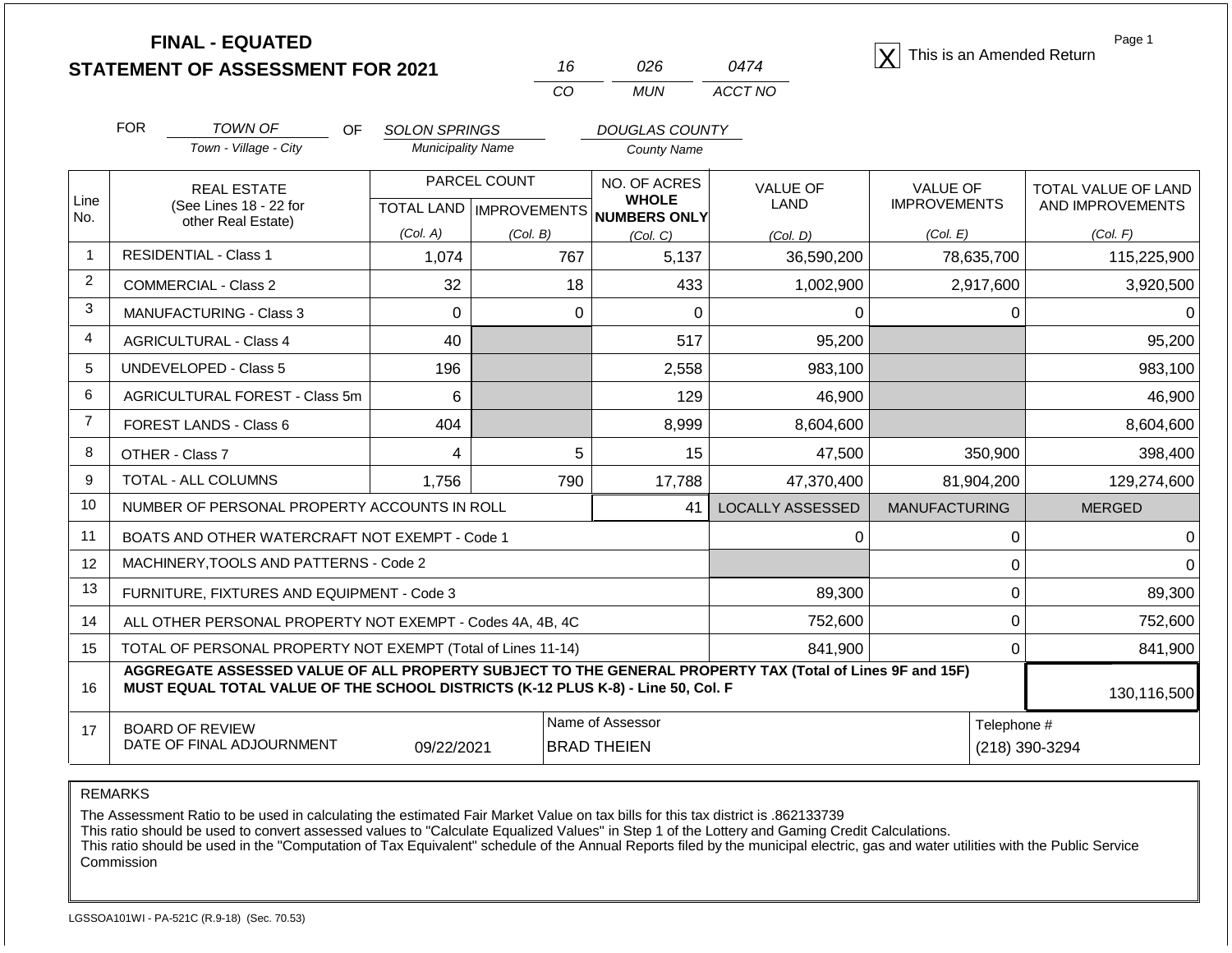FOREST LANDS (Line 7) and FOREST CROPS (in this section) - are **NOT** the same

|                                                   | 2021 | 16 | 026        | 0474    | raye z |  |  |  |  |
|---------------------------------------------------|------|----|------------|---------|--------|--|--|--|--|
|                                                   | YFAR | CО | <b>MUN</b> | ACCT NO |        |  |  |  |  |
|                                                   |      |    |            |         |        |  |  |  |  |
| Private Forest Crop - Reg Class @ \$2.52 per acre |      |    |            |         |        |  |  |  |  |

|    |                                                            |                 |  | Private Forest Crop - Reg Class @ 10¢ per acre                                 |                 | Private Forest Crop - Reg Class @ \$2.52 per acre |  |                                                                              |               |                    |
|----|------------------------------------------------------------|-----------------|--|--------------------------------------------------------------------------------|-----------------|---------------------------------------------------|--|------------------------------------------------------------------------------|---------------|--------------------|
| 18 | (a) PARCELS                                                | (b) ACRES       |  | (c) ASSESSED VALUE                                                             |                 | (d) PARCELS                                       |  | (e) ACRES                                                                    |               | (f) ASSESSED VALUE |
|    |                                                            |                 |  |                                                                                |                 | 3                                                 |  | 120                                                                          |               | 96,000             |
|    |                                                            |                 |  | Private Forest Crop - Special Class @ 20¢ per acre                             |                 |                                                   |  | Entered Before 2005 Managed Forest - Ferrous Mining CLOSED @ \$7.87 per acre |               |                    |
| 19 | (a) PARCELS                                                | (b) ACRES       |  | (c) ASSESSED VALUE                                                             |                 | (d) PARCELS                                       |  | (e) ACRES                                                                    |               | (f) ASSESSED VALUE |
|    |                                                            |                 |  |                                                                                |                 |                                                   |  |                                                                              |               |                    |
|    |                                                            |                 |  | Entered Before 2005 Managed Forest - OPEN @ 74 ¢ per acre                      |                 |                                                   |  | Entered Before 2005 Managed Forest - CLOSED @ \$1.75 per acre                |               |                    |
| 20 | (a) PARCELS                                                | (b) ACRES       |  | (c) ASSESSED VALUE                                                             |                 | (d) PARCELS                                       |  | (e) ACRES                                                                    |               | (f) ASSESSED VALUE |
|    | 40                                                         | 1,563.11        |  | 1,420,800                                                                      |                 | 19                                                |  | 746.66                                                                       | 667.900       |                    |
|    | Entered After 2004 Managed Forest - OPEN @ \$2.04 per acre |                 |  |                                                                                |                 |                                                   |  | Entered After 2004 Managed Forest - CLOSED @ \$ 10.20 per acre               |               |                    |
| 21 | (a) PARCELS                                                | (b) ACRES       |  | (c) ASSESSED VALUE                                                             |                 | (d) PARCELS                                       |  | (e) ACRES                                                                    |               | (f) ASSESSED VALUE |
|    |                                                            |                 |  |                                                                                |                 |                                                   |  |                                                                              |               |                    |
|    | 232                                                        | 9.215.25        |  | 7,317,400                                                                      |                 | 17                                                |  | 625.65                                                                       |               | 618,400            |
| 22 | (a) County Forest Cropland Acres                           |                 |  | (b) Federal Acres                                                              | (c) State Acres |                                                   |  | (d) County (NOT FOREST CROP) Acres                                           |               | (e) Other Acres    |
|    | 14.038.19                                                  |                 |  |                                                                                |                 | 6,437.65                                          |  | 1.512.11                                                                     |               | 1,150.14           |
|    |                                                            |                 |  | Assessed Value of Omitted Property From Prior Years (Sec. 70.44)               |                 |                                                   |  | Assessed Value of Sec. 70.43 Corrections of Errors by Assessors              |               |                    |
| 23 |                                                            | (a) REAL ESTATE |  | (b) PERSONAL                                                                   |                 |                                                   |  | (c1) REAL ESTATE                                                             |               | (c2) PERSONAL      |
|    |                                                            |                 |  |                                                                                |                 |                                                   |  |                                                                              |               |                    |
|    |                                                            |                 |  | Manufacturing Equated Value of Omitted Property From Prior Years (Sec. 70.995) |                 |                                                   |  | Mfg. Equated Value of Sec.70.43 Corrections of Errors by Assessors           |               |                    |
|    | (d) REAL ESTATE                                            |                 |  | (e) PERSONAL                                                                   |                 | (f1) REAL ESTATE                                  |  |                                                                              | (f2) PERSONAL |                    |
|    |                                                            |                 |  |                                                                                |                 |                                                   |  |                                                                              |               |                    |
|    |                                                            |                 |  |                                                                                |                 |                                                   |  |                                                                              |               |                    |

## **SPECIAL DISTRICTS**

 $\Box$ 

| <b>Line</b><br>No. | <b>Enter 6-digit</b><br><b>Special District</b><br>Code (Col. A) | <b>Account</b><br><b>Number</b><br>(Col. B) | <b>Special District Name</b><br>(Col. C) | <b>Locally Assessed Value</b><br>of Real Estate and<br>Personal Property (Col. D) | Mfg Value of Real Estate<br>and Personal Property<br>(Col. E) | <b>Merged Value of</b><br><b>Real Estate and</b><br>Personal Property (Col. F) |
|--------------------|------------------------------------------------------------------|---------------------------------------------|------------------------------------------|-----------------------------------------------------------------------------------|---------------------------------------------------------------|--------------------------------------------------------------------------------|
| 24                 | 167030                                                           | 0113                                        | UPPER ST CROIX LAKE SANITARY DISTRICT    | 53,771,200                                                                        |                                                               | 53,771,200                                                                     |
| 25                 |                                                                  |                                             |                                          |                                                                                   |                                                               |                                                                                |
| 26                 |                                                                  |                                             |                                          |                                                                                   |                                                               |                                                                                |
| 27                 |                                                                  |                                             |                                          |                                                                                   |                                                               |                                                                                |
| 28                 |                                                                  |                                             |                                          |                                                                                   |                                                               |                                                                                |
| 29                 |                                                                  |                                             |                                          |                                                                                   |                                                               |                                                                                |
| 30                 |                                                                  |                                             |                                          |                                                                                   |                                                               |                                                                                |
| 31                 |                                                                  |                                             |                                          |                                                                                   |                                                               |                                                                                |
| 32                 |                                                                  |                                             |                                          |                                                                                   |                                                               |                                                                                |
| 33                 |                                                                  |                                             |                                          |                                                                                   |                                                               |                                                                                |
| 34                 |                                                                  |                                             |                                          |                                                                                   |                                                               |                                                                                |
| 35                 |                                                                  |                                             |                                          |                                                                                   |                                                               |                                                                                |

LGSSOA101WI-PA - 521C (R. 9-18) (Sec. 70.53)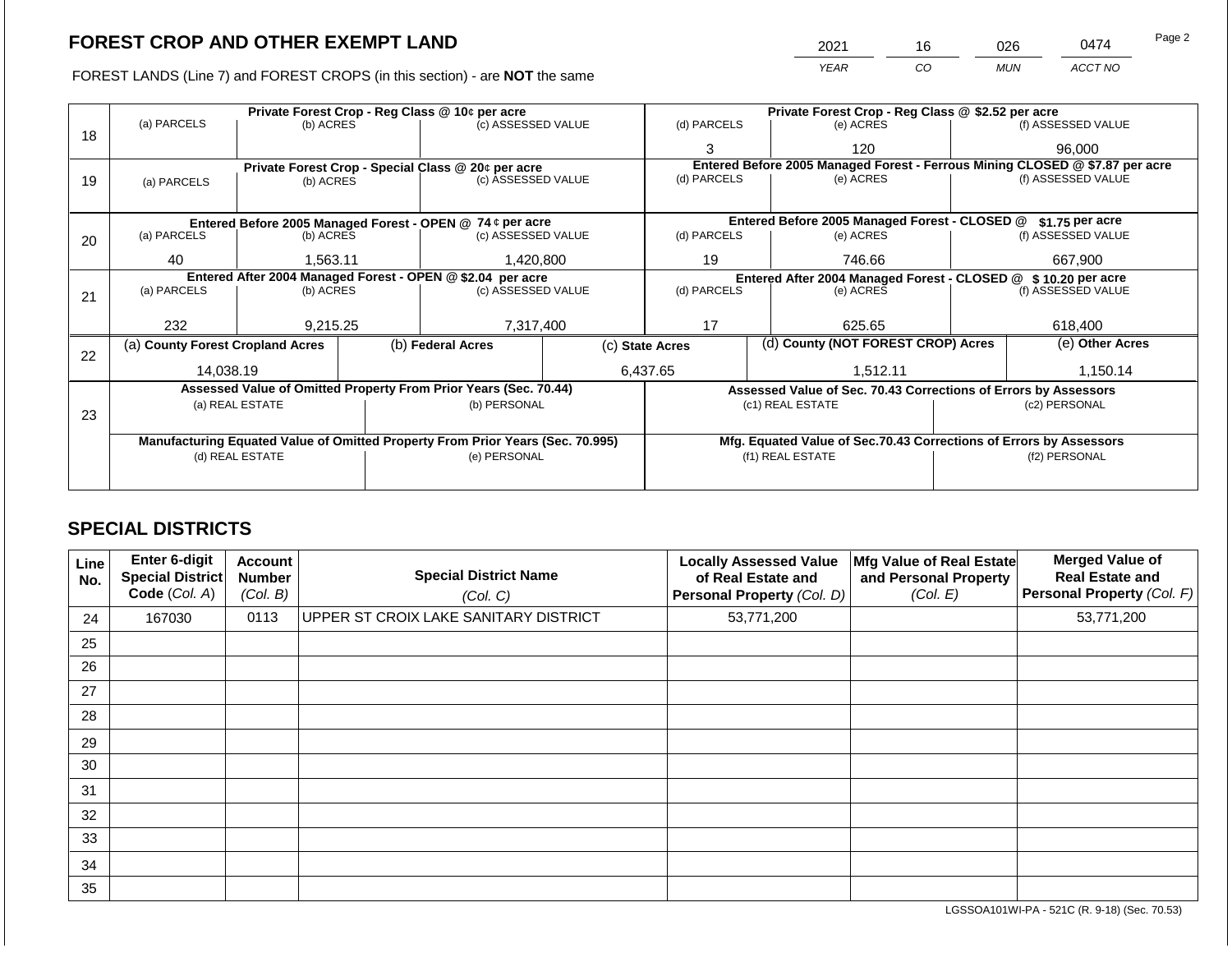|             | <b>SCHOOL DISTRICTS</b>                                  |                                             |                                                         | 2021                                                                              | 16                                                            | 026<br>0474                                                                    |
|-------------|----------------------------------------------------------|---------------------------------------------|---------------------------------------------------------|-----------------------------------------------------------------------------------|---------------------------------------------------------------|--------------------------------------------------------------------------------|
|             |                                                          |                                             |                                                         | <b>YEAR</b>                                                                       | CO <sub>.</sub>                                               | ACCT NO<br><b>MUN</b>                                                          |
| Line<br>No. | Enter 6-digit<br><b>School District</b><br>Code (Col. A) | <b>Account</b><br><b>Number</b><br>(Col. B) | <b>School District Name</b><br>(Col. C)                 | <b>Locally Assessed Value</b><br>of Real Estate and<br>Personal Property (Col. D) | Mfg Value of Real Estate<br>and Personal Property<br>(Col. E) | <b>Merged Value of</b><br><b>Real Estate and</b><br>Personal Property (Col. F) |
|             | A. SCHOOL DISTRICTS (K-8 and K-12)                       |                                             |                                                         |                                                                                   |                                                               |                                                                                |
| 36          | 163297                                                   | 0111                                        | SCH D OF MAPLE                                          |                                                                                   |                                                               |                                                                                |
| 37          | 165397                                                   | 0112                                        | SCH D OF SOLON SPRINGS                                  | 130,116,500                                                                       |                                                               | 130,116,500                                                                    |
| 38          |                                                          |                                             |                                                         |                                                                                   |                                                               |                                                                                |
| 39          |                                                          |                                             |                                                         |                                                                                   |                                                               |                                                                                |
| 40          |                                                          |                                             |                                                         |                                                                                   |                                                               |                                                                                |
| 41          |                                                          |                                             |                                                         |                                                                                   |                                                               |                                                                                |
| 42          |                                                          |                                             |                                                         |                                                                                   |                                                               |                                                                                |
| 43<br>44    |                                                          |                                             |                                                         |                                                                                   |                                                               |                                                                                |
| 45          |                                                          |                                             |                                                         |                                                                                   |                                                               |                                                                                |
| 46          |                                                          |                                             |                                                         |                                                                                   |                                                               |                                                                                |
| 47          |                                                          |                                             |                                                         |                                                                                   |                                                               |                                                                                |
| 48          |                                                          |                                             |                                                         |                                                                                   |                                                               |                                                                                |
| 49          |                                                          |                                             |                                                         |                                                                                   |                                                               |                                                                                |
| 50          |                                                          |                                             | TOTAL ASSESSED VALUE OF SCHOOL DISTRICTS (K-8 and K-12) | 130,116,500                                                                       |                                                               | 130,116,500                                                                    |
|             | <b>B. UNION HIGH SCHOOL DISTRICTS</b>                    |                                             |                                                         |                                                                                   |                                                               |                                                                                |
| 51          |                                                          |                                             |                                                         |                                                                                   |                                                               |                                                                                |
| 52          |                                                          |                                             |                                                         |                                                                                   |                                                               |                                                                                |
| 53          |                                                          |                                             |                                                         |                                                                                   |                                                               |                                                                                |
| 54          |                                                          |                                             |                                                         |                                                                                   |                                                               |                                                                                |
| 55          |                                                          |                                             | TOTAL ASSESSED VALUE OF UNION HIGH SCHOOLS              |                                                                                   |                                                               |                                                                                |
|             | C.<br><b>TECHNICAL COLLEGE DISTRICTS</b>                 |                                             |                                                         |                                                                                   |                                                               |                                                                                |
| 56          | 001700                                                   | 0016                                        | NORTHWOOD TECHNICAL COLLEGE                             | 130,116,500                                                                       |                                                               | 130,116,500                                                                    |
| 57          |                                                          |                                             |                                                         |                                                                                   |                                                               |                                                                                |
| 58<br>59    |                                                          |                                             | TOTAL ASSESSED VALUE OF TECHNICAL COLLEGES              |                                                                                   |                                                               |                                                                                |
|             |                                                          |                                             |                                                         | 130,116,500                                                                       |                                                               | 130,116,500                                                                    |

| Name               |                                    | Title | Submission date  |
|--------------------|------------------------------------|-------|------------------|
| MARISSA HANSON     |                                    |       | 2021<br>ററ<br>09 |
| Phone              | Email address                      |       |                  |
| 715<br>395<br>1634 | MARISSA.HANSON@DOUGLASCOUNTYWI.ORG |       |                  |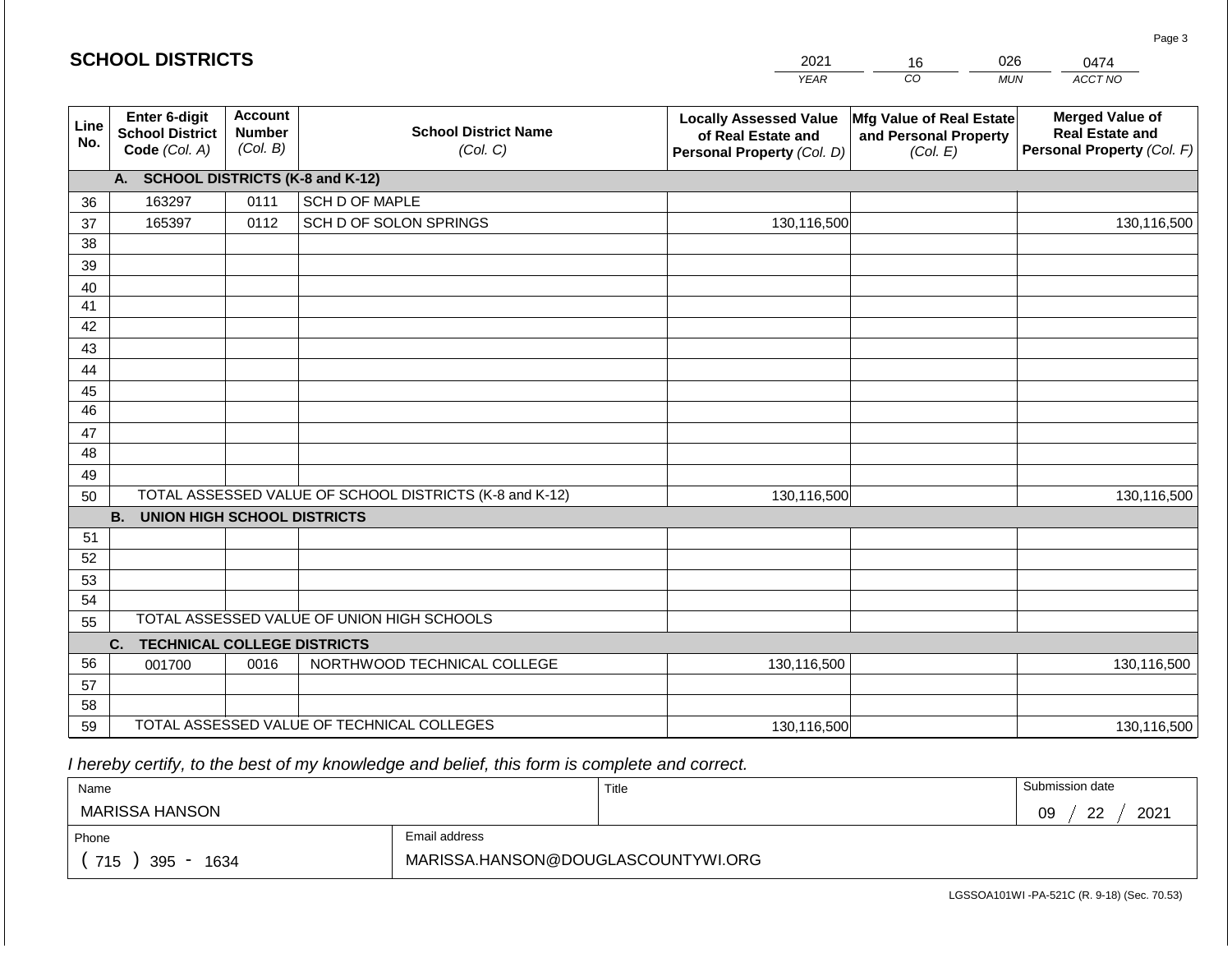- Each municipality's SOA is completed after the Board of Review and includes any changes made to the locally assessed values, under state law (sec. 70.53, Wis. Stats.)
- The Wisconsin Department of Revenue (DOR) merges the locally assessed values with the state assessed manufacturing values
- DOR provides the information regarding district names and codes. If a district is not listed, contact DOR.

Note: If you submit an amended SOA to DOR after your municipality's SOA is equated and posted to our website, we will process the SOA. However, DOR will not recalculate the *aggregate ratio or update the final SOA posted on our website. You should use the corrected values to calculate your tax rates.*

## **Page 1: Real Estate and Personal Property**

- Lines 1-9 assessed real estate values, parcel counts and acres by classification
- Lines 10-15 assessed personal property values and number of accounts by class
- Line 16 aggregate assessed value of all property subject to general property; use to calculate tax rates. Note: This line equals the total assessed value of K-8 and K-12 school districts (Line 50) and total assessed value of technical colleges (Line 59).
- Remarks assessment ratio used to calculate estimated fair market value on property tax bills

## **Page 2: Forest Crop, Other Exempt Land and Special Districts**

- Lines 18-21 private forest crop and managed forest lands assessed values
- Line  $22 -$  tax exempt land acres
- Line 23 prior years assessed value of omitted property under sec. 70.44 and correction of errors under sec. 70.43 shown by locally assessed or manufacturing real estate and personal property. Note: If there is an amount on this line, report the corresponding tax in the Statement of Taxes, Sections J or K.
- Lines 24-35 special district assessed values. These values are used to calculate tax rates for the special districts.

## **Page 3: School Districts**

- Lines 36-50 school districts (K-8 and K-12) assessed values. These values are used to calculate tax rates for school districts.
- Lines 51-55 union high school district assessed values. These values are used to calculate tax rates for union high school districts.
- Lines 56-59 technical college assessed values. These values are used to calculate tax rates for technical colleges.

If you have questions: Email: lgs@wisconsin.gov

 Phone: (608) 266-2569 or (608) 264-6892 Fax: (608) 264-6887

MICK SALMEN SON SOLOS LO NANO TOWN OF SOLON SPRINGS<br>PO BOX 275<br>SOLON SPRINGS, WI 54873 - 0275 SOLON SPRINGS, WI 54873 - 0275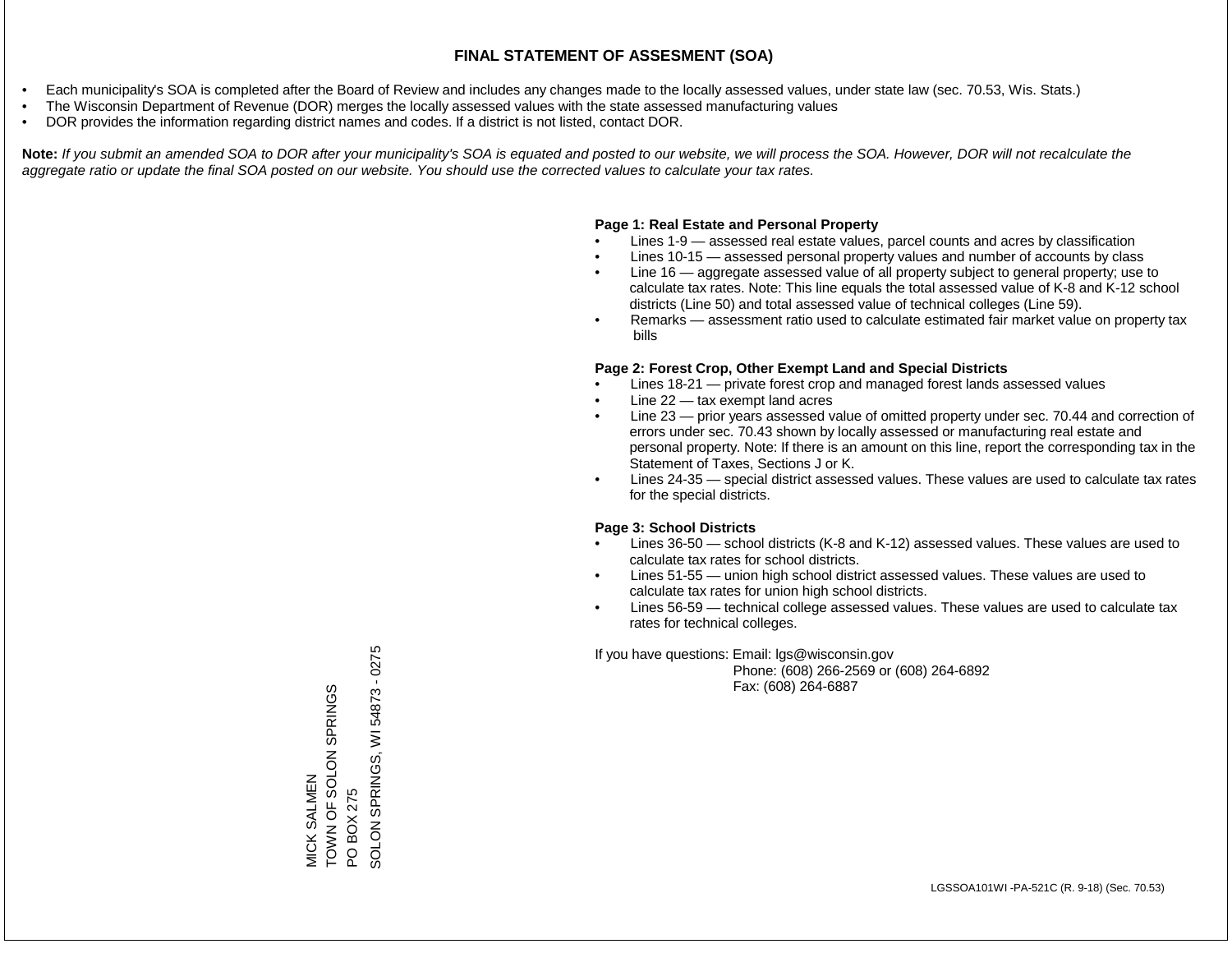|                |                                                              | <b>FINAL - EQUATED</b><br><b>STATEMENT OF ASSESSMENT FOR 2021</b>                                                                                                                            |                                           | 16              | 028                                  | 0475                    | This is an Amended Return              | Page 1                                  |
|----------------|--------------------------------------------------------------|----------------------------------------------------------------------------------------------------------------------------------------------------------------------------------------------|-------------------------------------------|-----------------|--------------------------------------|-------------------------|----------------------------------------|-----------------------------------------|
|                |                                                              |                                                                                                                                                                                              |                                           | CO              | <b>MUN</b>                           | ACCT NO                 |                                        |                                         |
|                | <b>FOR</b>                                                   |                                                                                                                                                                                              |                                           |                 |                                      |                         |                                        |                                         |
|                |                                                              | <b>TOWN OF</b><br>OF.<br>Town - Village - City                                                                                                                                               | <b>SUMMIT</b><br><b>Municipality Name</b> |                 | DOUGLAS COUNTY<br><b>County Name</b> |                         |                                        |                                         |
|                |                                                              |                                                                                                                                                                                              |                                           |                 |                                      |                         |                                        |                                         |
| Line           |                                                              | <b>REAL ESTATE</b>                                                                                                                                                                           |                                           | PARCEL COUNT    | NO. OF ACRES<br><b>WHOLE</b>         | <b>VALUE OF</b><br>LAND | <b>VALUE OF</b><br><b>IMPROVEMENTS</b> | TOTAL VALUE OF LAND<br>AND IMPROVEMENTS |
| No.            |                                                              | (See Lines 18 - 22 for<br>other Real Estate)                                                                                                                                                 |                                           |                 | TOTAL LAND MPROVEMENTS NUMBERS ONLY  |                         |                                        |                                         |
| $\mathbf{1}$   |                                                              | <b>RESIDENTIAL - Class 1</b>                                                                                                                                                                 | (Col. A)<br>917                           | (Col. B)<br>712 | (Col. C)<br>1,426                    | (Col. D)<br>13,972,500  | (Col. E)<br>62,601,500                 | (Col. F)<br>76,574,000                  |
| 2              |                                                              |                                                                                                                                                                                              |                                           |                 |                                      |                         |                                        |                                         |
| 3              |                                                              | <b>COMMERCIAL - Class 2</b>                                                                                                                                                                  | 18                                        | 15              | 93                                   | 396,500                 | 1,451,400                              | 1,847,900                               |
|                |                                                              | <b>MANUFACTURING - Class 3</b>                                                                                                                                                               | $\Omega$                                  | $\Omega$        | $\Omega$                             | $\Omega$                | $\Omega$                               | $\Omega$                                |
| $\overline{4}$ |                                                              | <b>AGRICULTURAL - Class 4</b>                                                                                                                                                                | 163                                       |                 | 2,790                                | 351,500                 |                                        | 351,500                                 |
| 5              |                                                              | <b>UNDEVELOPED - Class 5</b>                                                                                                                                                                 | 786                                       |                 | 8,354                                | 2,699,600               |                                        | 2,699,600                               |
| 6              |                                                              | AGRICULTURAL FOREST - Class 5m                                                                                                                                                               | 82                                        |                 | 1,078                                | 584,200                 |                                        | 584,200                                 |
| $\overline{7}$ |                                                              | FOREST LANDS - Class 6                                                                                                                                                                       | 816                                       |                 | 13,862                               | 14,344,700              |                                        | 14,344,700                              |
| 8              |                                                              | OTHER - Class 7                                                                                                                                                                              | 12                                        | 11              | 28                                   | 81,000                  | 788,900                                | 869,900                                 |
| 9              |                                                              | <b>TOTAL - ALL COLUMNS</b>                                                                                                                                                                   | 2,794                                     | 738             | 27,631                               | 32,430,000              | 64,841,800                             | 97,271,800                              |
| 10             |                                                              | NUMBER OF PERSONAL PROPERTY ACCOUNTS IN ROLL                                                                                                                                                 |                                           |                 | 32                                   | <b>LOCALLY ASSESSED</b> | <b>MANUFACTURING</b>                   | <b>MERGED</b>                           |
| 11             |                                                              | BOATS AND OTHER WATERCRAFT NOT EXEMPT - Code 1                                                                                                                                               |                                           |                 |                                      | 0                       | 0                                      | $\Omega$                                |
| 12             |                                                              | MACHINERY, TOOLS AND PATTERNS - Code 2                                                                                                                                                       |                                           |                 |                                      |                         | $\mathbf 0$                            | $\Omega$                                |
| 13             |                                                              | FURNITURE, FIXTURES AND EQUIPMENT - Code 3                                                                                                                                                   |                                           |                 |                                      | 31,000                  | $\mathbf 0$                            | 31,000                                  |
| 14             |                                                              | ALL OTHER PERSONAL PROPERTY NOT EXEMPT - Codes 4A, 4B, 4C                                                                                                                                    |                                           |                 |                                      | 118,900                 | $\overline{0}$                         | 118,900                                 |
| 15             | TOTAL OF PERSONAL PROPERTY NOT EXEMPT (Total of Lines 11-14) |                                                                                                                                                                                              |                                           |                 |                                      | 149,900                 | $\mathbf 0$                            | 149,900                                 |
| 16             |                                                              | AGGREGATE ASSESSED VALUE OF ALL PROPERTY SUBJECT TO THE GENERAL PROPERTY TAX (Total of Lines 9F and 15F)<br>MUST EQUAL TOTAL VALUE OF THE SCHOOL DISTRICTS (K-12 PLUS K-8) - Line 50, Col. F |                                           |                 |                                      |                         |                                        | 97,421,700                              |
| 17             |                                                              | <b>BOARD OF REVIEW</b>                                                                                                                                                                       |                                           |                 | Name of Assessor                     |                         | Telephone #                            |                                         |
|                |                                                              | DATE OF FINAL ADJOURNMENT                                                                                                                                                                    | 11/05/2021                                |                 | <b>WALT HUGHES</b>                   |                         |                                        | (920) 749-1995                          |

REMARKS

The Assessment Ratio to be used in calculating the estimated Fair Market Value on tax bills for this tax district is 1.004849848

This ratio should be used to convert assessed values to "Calculate Equalized Values" in Step 1 of the Lottery and Gaming Credit Calculations.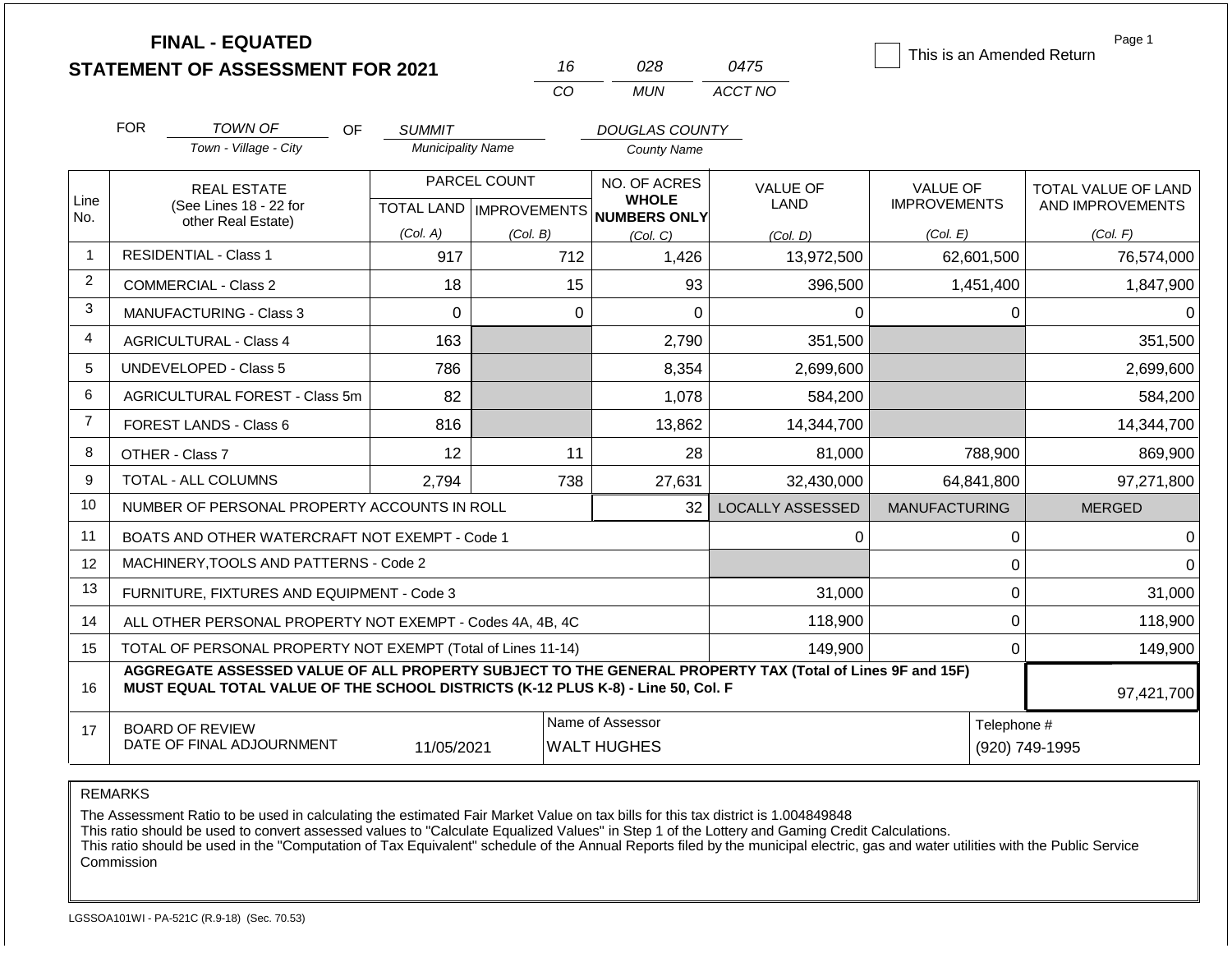2021 16 028 0475

FOREST LANDS (Line 7) and FOREST CROPS (in this section) - are **NOT** the same *YEAR CO MUN ACCT NO*

|    |                                  |                 |  | Private Forest Crop - Reg Class @ 10¢ per acre                                 |  |                 | Private Forest Crop - Reg Class @ \$2.52 per acre                  |                                                                              |                                          |  |
|----|----------------------------------|-----------------|--|--------------------------------------------------------------------------------|--|-----------------|--------------------------------------------------------------------|------------------------------------------------------------------------------|------------------------------------------|--|
| 18 | (a) PARCELS                      | (b) ACRES       |  | (c) ASSESSED VALUE                                                             |  | (d) PARCELS     | (e) ACRES                                                          |                                                                              | (f) ASSESSED VALUE                       |  |
|    |                                  |                 |  | Private Forest Crop - Special Class @ 20¢ per acre                             |  |                 |                                                                    | Entered Before 2005 Managed Forest - Ferrous Mining CLOSED @ \$7.87 per acre |                                          |  |
| 19 | (a) PARCELS                      | (b) ACRES       |  | (c) ASSESSED VALUE                                                             |  | (d) PARCELS     | (e) ACRES                                                          |                                                                              | (f) ASSESSED VALUE                       |  |
|    |                                  |                 |  |                                                                                |  |                 |                                                                    |                                                                              |                                          |  |
|    |                                  |                 |  | Entered Before 2005 Managed Forest - OPEN @ 74 ¢ per acre                      |  |                 | Entered Before 2005 Managed Forest - CLOSED @                      |                                                                              | \$1.75 per acre                          |  |
| 20 | (a) PARCELS                      | (b) ACRES       |  | (c) ASSESSED VALUE                                                             |  | (d) PARCELS     | (e) ACRES                                                          |                                                                              | (f) ASSESSED VALUE                       |  |
|    | 2                                | 60.37           |  | 62,200                                                                         |  | 10              | 286.69                                                             |                                                                              | 291,700<br>(f) ASSESSED VALUE<br>566,900 |  |
|    |                                  |                 |  | Entered After 2004 Managed Forest - OPEN @ \$2.04 per acre                     |  |                 | Entered After 2004 Managed Forest - CLOSED @ \$10.20 per acre      |                                                                              |                                          |  |
| 21 | (a) PARCELS                      | (b) ACRES       |  | (c) ASSESSED VALUE                                                             |  | (d) PARCELS     | (e) ACRES                                                          |                                                                              |                                          |  |
|    |                                  |                 |  |                                                                                |  |                 |                                                                    |                                                                              |                                          |  |
|    | 6                                | 201.5           |  | 158.800                                                                        |  | 16              | 528                                                                |                                                                              |                                          |  |
| 22 | (a) County Forest Cropland Acres |                 |  | (b) Federal Acres                                                              |  | (c) State Acres | (d) County (NOT FOREST CROP) Acres                                 |                                                                              | (e) Other Acres                          |  |
|    | 65.144.31                        |                 |  | 80                                                                             |  | 442.86          | 115.17                                                             |                                                                              | 652.97                                   |  |
|    |                                  |                 |  | Assessed Value of Omitted Property From Prior Years (Sec. 70.44)               |  |                 | Assessed Value of Sec. 70.43 Corrections of Errors by Assessors    |                                                                              |                                          |  |
| 23 |                                  | (a) REAL ESTATE |  | (b) PERSONAL                                                                   |  |                 | (c1) REAL ESTATE                                                   |                                                                              | (c2) PERSONAL                            |  |
|    |                                  |                 |  |                                                                                |  |                 |                                                                    |                                                                              |                                          |  |
|    |                                  |                 |  | Manufacturing Equated Value of Omitted Property From Prior Years (Sec. 70.995) |  |                 | Mfg. Equated Value of Sec.70.43 Corrections of Errors by Assessors |                                                                              |                                          |  |
|    |                                  | (d) REAL ESTATE |  | (e) PERSONAL                                                                   |  |                 | (f1) REAL ESTATE                                                   |                                                                              | (f2) PERSONAL                            |  |
|    |                                  |                 |  |                                                                                |  |                 |                                                                    |                                                                              |                                          |  |
|    |                                  |                 |  |                                                                                |  |                 |                                                                    |                                                                              |                                          |  |

## **SPECIAL DISTRICTS**

| Line<br>No. | <b>Enter 6-digit</b><br>Special District<br>Code (Col. A) | <b>Account</b><br><b>Number</b><br>(Col. B) | <b>Special District Name</b><br>(Col. C)     | <b>Locally Assessed Value</b><br>of Real Estate and<br>Personal Property (Col. D) | Mfg Value of Real Estate<br>and Personal Property<br>(Col. E) | <b>Merged Value of</b><br><b>Real Estate and</b><br><b>Personal Property (Col. F)</b> |
|-------------|-----------------------------------------------------------|---------------------------------------------|----------------------------------------------|-----------------------------------------------------------------------------------|---------------------------------------------------------------|---------------------------------------------------------------------------------------|
| 24          | 168020                                                    | 0117                                        | AMNICON-DOWLING LAKE MANAGEMENT & REHAB DIST | 28,485,000                                                                        |                                                               | 28,485,000                                                                            |
| 25          |                                                           |                                             |                                              |                                                                                   |                                                               |                                                                                       |
| 26          |                                                           |                                             |                                              |                                                                                   |                                                               |                                                                                       |
| 27          |                                                           |                                             |                                              |                                                                                   |                                                               |                                                                                       |
| 28          |                                                           |                                             |                                              |                                                                                   |                                                               |                                                                                       |
| 29          |                                                           |                                             |                                              |                                                                                   |                                                               |                                                                                       |
| 30          |                                                           |                                             |                                              |                                                                                   |                                                               |                                                                                       |
| 31          |                                                           |                                             |                                              |                                                                                   |                                                               |                                                                                       |
| 32          |                                                           |                                             |                                              |                                                                                   |                                                               |                                                                                       |
| 33          |                                                           |                                             |                                              |                                                                                   |                                                               |                                                                                       |
| 34          |                                                           |                                             |                                              |                                                                                   |                                                               |                                                                                       |
| 35          |                                                           |                                             |                                              |                                                                                   |                                                               |                                                                                       |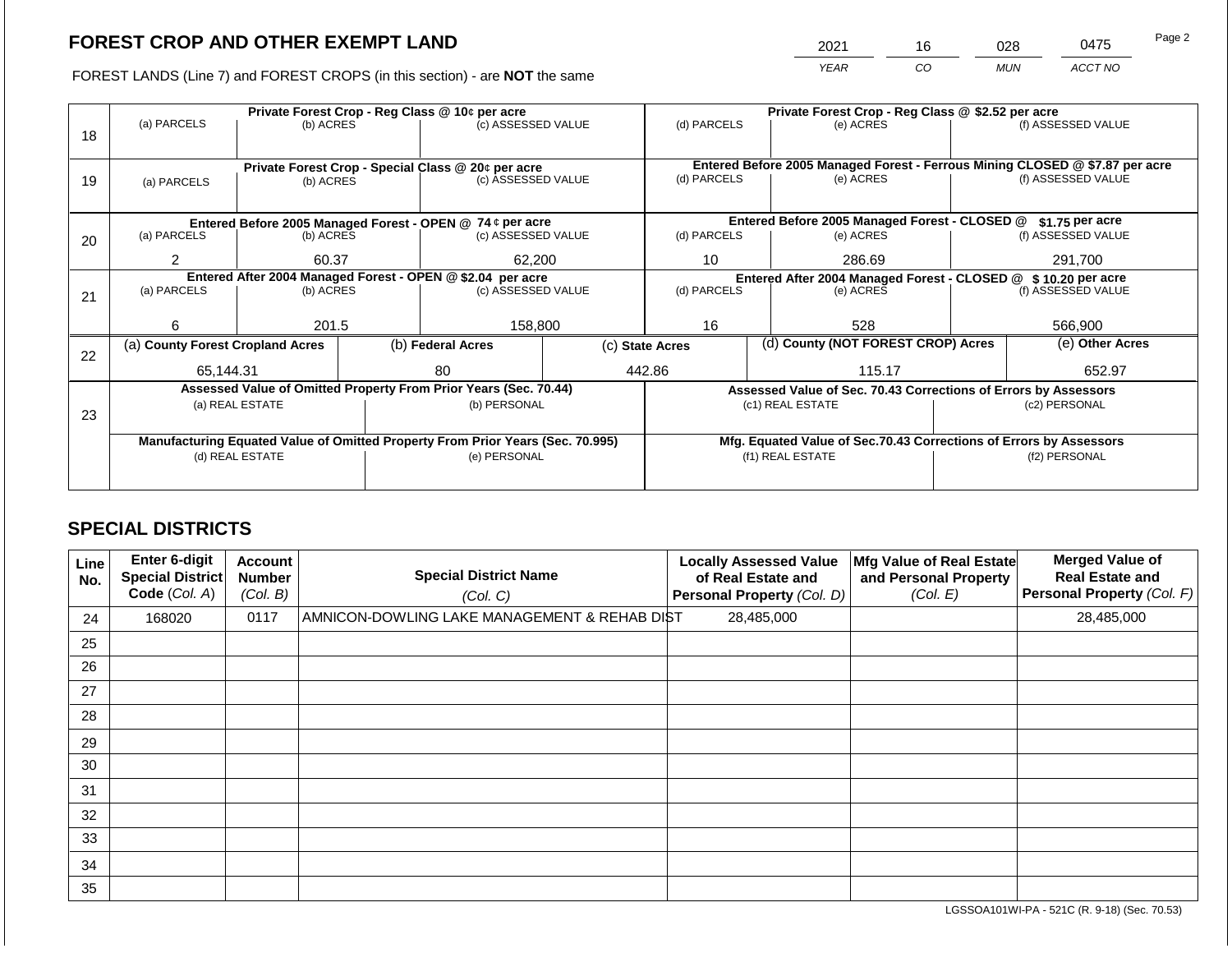|             | <b>SCHOOL DISTRICTS</b>                                  |                                             |                                                         | 2021                                                                              | 16                                                            | 028        | 0475                                                                           |
|-------------|----------------------------------------------------------|---------------------------------------------|---------------------------------------------------------|-----------------------------------------------------------------------------------|---------------------------------------------------------------|------------|--------------------------------------------------------------------------------|
|             |                                                          |                                             |                                                         | <b>YEAR</b>                                                                       | CO                                                            | <b>MUN</b> | ACCT NO                                                                        |
| Line<br>No. | Enter 6-digit<br><b>School District</b><br>Code (Col. A) | <b>Account</b><br><b>Number</b><br>(Col. B) | <b>School District Name</b><br>(Col. C)                 | <b>Locally Assessed Value</b><br>of Real Estate and<br>Personal Property (Col. D) | Mfg Value of Real Estate<br>and Personal Property<br>(Col. E) |            | <b>Merged Value of</b><br><b>Real Estate and</b><br>Personal Property (Col. F) |
|             | A. SCHOOL DISTRICTS (K-8 and K-12)                       |                                             |                                                         |                                                                                   |                                                               |            |                                                                                |
| 36          | 165663                                                   | 0113                                        | <b>SCH D OF SUPERIOR</b>                                | 97,421,700                                                                        |                                                               |            | 97,421,700                                                                     |
| 37          |                                                          |                                             |                                                         |                                                                                   |                                                               |            |                                                                                |
| 38          |                                                          |                                             |                                                         |                                                                                   |                                                               |            |                                                                                |
| 39          |                                                          |                                             |                                                         |                                                                                   |                                                               |            |                                                                                |
| 40          |                                                          |                                             |                                                         |                                                                                   |                                                               |            |                                                                                |
| 41<br>42    |                                                          |                                             |                                                         |                                                                                   |                                                               |            |                                                                                |
| 43          |                                                          |                                             |                                                         |                                                                                   |                                                               |            |                                                                                |
| 44          |                                                          |                                             |                                                         |                                                                                   |                                                               |            |                                                                                |
| 45          |                                                          |                                             |                                                         |                                                                                   |                                                               |            |                                                                                |
| 46          |                                                          |                                             |                                                         |                                                                                   |                                                               |            |                                                                                |
| 47          |                                                          |                                             |                                                         |                                                                                   |                                                               |            |                                                                                |
| 48          |                                                          |                                             |                                                         |                                                                                   |                                                               |            |                                                                                |
| 49          |                                                          |                                             |                                                         |                                                                                   |                                                               |            |                                                                                |
| 50          |                                                          |                                             | TOTAL ASSESSED VALUE OF SCHOOL DISTRICTS (K-8 and K-12) | 97,421,700                                                                        |                                                               |            | 97,421,700                                                                     |
|             | <b>B.</b><br><b>UNION HIGH SCHOOL DISTRICTS</b>          |                                             |                                                         |                                                                                   |                                                               |            |                                                                                |
| 51          |                                                          |                                             |                                                         |                                                                                   |                                                               |            |                                                                                |
| 52<br>53    |                                                          |                                             |                                                         |                                                                                   |                                                               |            |                                                                                |
| 54          |                                                          |                                             |                                                         |                                                                                   |                                                               |            |                                                                                |
| 55          |                                                          |                                             | TOTAL ASSESSED VALUE OF UNION HIGH SCHOOLS              |                                                                                   |                                                               |            |                                                                                |
|             | <b>TECHNICAL COLLEGE DISTRICTS</b><br>C.                 |                                             |                                                         |                                                                                   |                                                               |            |                                                                                |
| 56          | 001700                                                   | 0016                                        | NORTHWOOD TECHNICAL COLLEGE                             | 97,421,700                                                                        |                                                               |            | 97,421,700                                                                     |
| 57          |                                                          |                                             |                                                         |                                                                                   |                                                               |            |                                                                                |
| 58          |                                                          |                                             |                                                         |                                                                                   |                                                               |            |                                                                                |
| 59          |                                                          |                                             | TOTAL ASSESSED VALUE OF TECHNICAL COLLEGES              | 97,421,700                                                                        |                                                               |            | 97,421,700                                                                     |

**SCHOOL DISTRICTS**

| Name                                           |                                    | Title | Submission date |
|------------------------------------------------|------------------------------------|-------|-----------------|
| MARISSA HANSON                                 |                                    |       | 05<br>2021      |
| Phone                                          | Email address                      |       |                 |
| 715<br>395<br>1634<br>$\overline{\phantom{a}}$ | MARISSA.HANSON@DOUGLASCOUNTYWI.ORG |       |                 |

LGSSOA101WI -PA-521C (R. 9-18) (Sec. 70.53)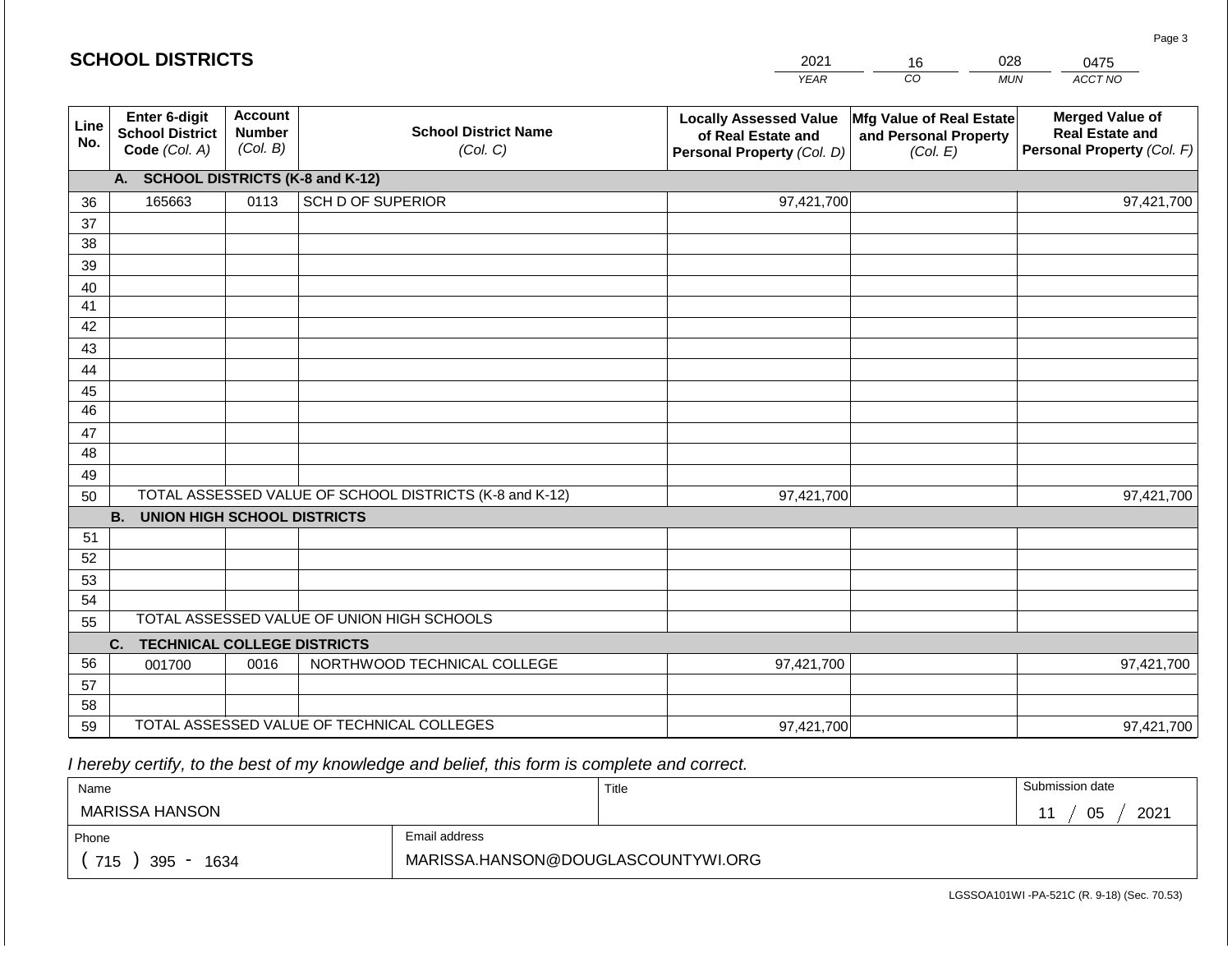- Each municipality's SOA is completed after the Board of Review and includes any changes made to the locally assessed values, under state law (sec. 70.53, Wis. Stats.)
- The Wisconsin Department of Revenue (DOR) merges the locally assessed values with the state assessed manufacturing values
- DOR provides the information regarding district names and codes. If a district is not listed, contact DOR.

Note: If you submit an amended SOA to DOR after your municipality's SOA is equated and posted to our website, we will process the SOA. However, DOR will not recalculate the *aggregate ratio or update the final SOA posted on our website. You should use the corrected values to calculate your tax rates.*

#### **Page 1: Real Estate and Personal Property**

- Lines 1-9 assessed real estate values, parcel counts and acres by classification
- Lines 10-15 assessed personal property values and number of accounts by class
- Line 16 aggregate assessed value of all property subject to general property; use to calculate tax rates. Note: This line equals the total assessed value of K-8 and K-12 school districts (Line 50) and total assessed value of technical colleges (Line 59).
- Remarks assessment ratio used to calculate estimated fair market value on property tax bills

#### **Page 2: Forest Crop, Other Exempt Land and Special Districts**

- Lines 18-21 private forest crop and managed forest lands assessed values
- Line  $22 -$  tax exempt land acres
- Line 23 prior years assessed value of omitted property under sec. 70.44 and correction of errors under sec. 70.43 shown by locally assessed or manufacturing real estate and personal property. Note: If there is an amount on this line, report the corresponding tax in the Statement of Taxes, Sections J or K.
- Lines 24-35 special district assessed values. These values are used to calculate tax rates for the special districts.

#### **Page 3: School Districts**

- Lines 36-50 school districts (K-8 and K-12) assessed values. These values are used to calculate tax rates for school districts.
- Lines 51-55 union high school district assessed values. These values are used to calculate tax rates for union high school districts.
- Lines 56-59 technical college assessed values. These values are used to calculate tax rates for technical colleges.

If you have questions: Email: lgs@wisconsin.gov

 Phone: (608) 266-2569 or (608) 264-6892 Fax: (608) 264-6887

MARIE ZUCHOWSKI<br>TOWN OF SUMMIT<br>2731 E MILCHESKY RD 2731 E MILCHESKY RD FOXBORO, WI 54836 FOXBORO, WI 54836MARIE ZUCHOWSKI TOWN OF SUMMIT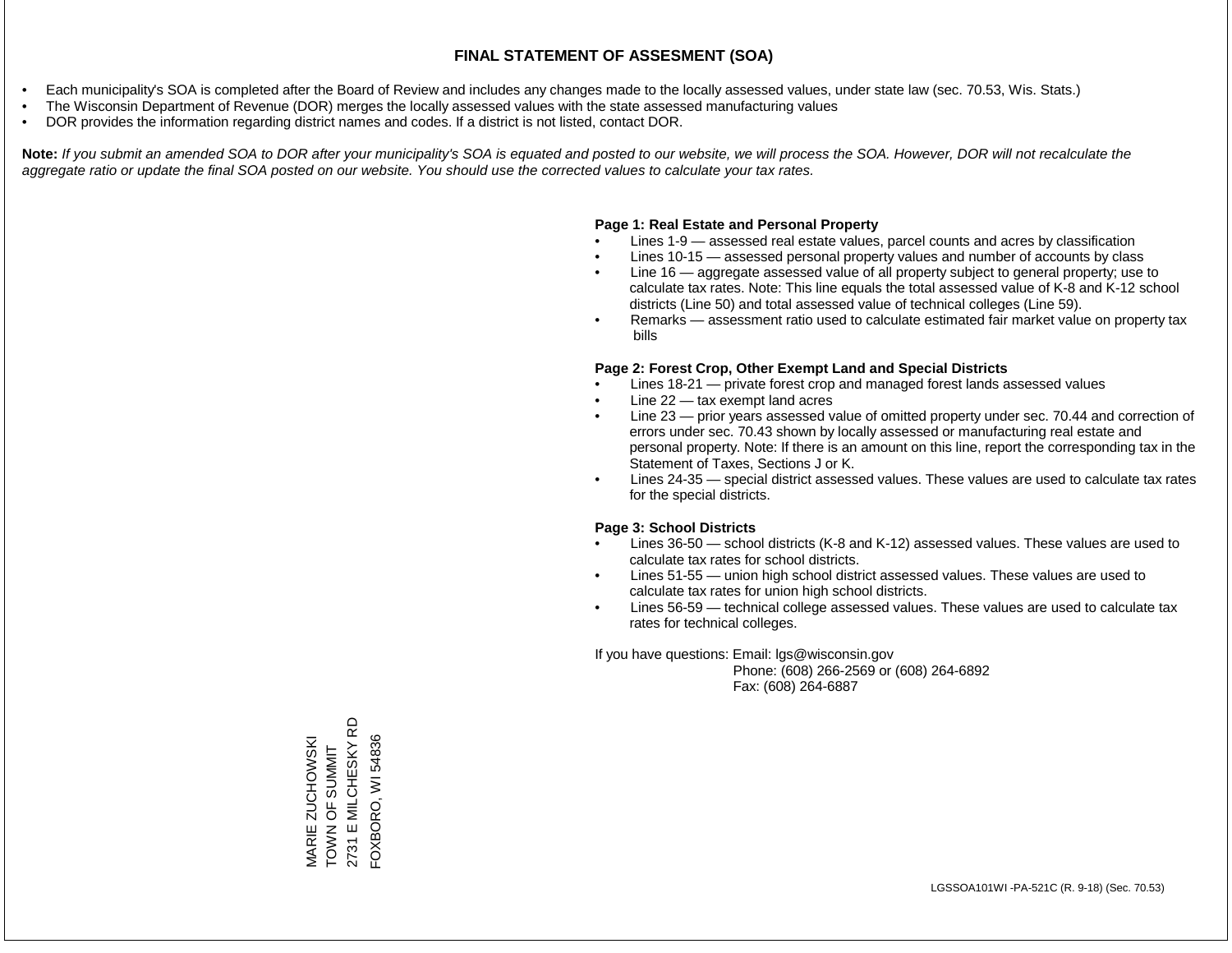| <b>STATEMENT OF ASSESSMENT FOR 2021</b> |  |
|-----------------------------------------|--|
|                                         |  |

| 16  | റദറ | 0476    |
|-----|-----|---------|
| CO. | MUN | ACCT NO |

**FINAL - EQUATED**<br> **FINAL - EQUATED X** This is an Amended Return

Page 1

|                | <b>FOR</b>                                                | TOWN OF<br>OF                                                                                                                                                                                | <b>SUPERIOR</b>                           |          | <b>DOUGLAS COUNTY</b>           |                                |                                        |                                                |
|----------------|-----------------------------------------------------------|----------------------------------------------------------------------------------------------------------------------------------------------------------------------------------------------|-------------------------------------------|----------|---------------------------------|--------------------------------|----------------------------------------|------------------------------------------------|
|                |                                                           | Town - Village - City                                                                                                                                                                        | <b>Municipality Name</b>                  |          | <b>County Name</b>              |                                |                                        |                                                |
| Line           |                                                           | <b>REAL ESTATE</b><br>(See Lines 18 - 22 for                                                                                                                                                 | PARCEL COUNT<br>TOTAL LAND   IMPROVEMENTS |          | NO. OF ACRES<br><b>WHOLE</b>    | <b>VALUE OF</b><br><b>LAND</b> | <b>VALUE OF</b><br><b>IMPROVEMENTS</b> | <b>TOTAL VALUE OF LAND</b><br>AND IMPROVEMENTS |
| No.            |                                                           | other Real Estate)                                                                                                                                                                           | (Col. A)                                  | (Col. B) | <b>NUMBERS ONLY</b><br>(Col. C) | (Col. D)                       | (Col. E)                               | (Col. F)                                       |
| $\mathbf{1}$   |                                                           | <b>RESIDENTIAL - Class 1</b>                                                                                                                                                                 | 1,394                                     | 1,028    | 3,697                           | 21,603,200                     | 149,210,600                            | 170,813,800                                    |
| $\overline{2}$ |                                                           | <b>COMMERCIAL - Class 2</b>                                                                                                                                                                  | 65                                        | 35       | 548                             | 2,667,700                      | 6,531,900                              | 9,199,600                                      |
| 3              |                                                           | MANUFACTURING - Class 3                                                                                                                                                                      | $\Omega$                                  | 0        | 0                               | 0                              | 0                                      | 0                                              |
| $\overline{4}$ |                                                           | <b>AGRICULTURAL - Class 4</b>                                                                                                                                                                | 397                                       |          | 7,800                           | 908,100                        |                                        | 908,100                                        |
| 5              |                                                           | <b>UNDEVELOPED - Class 5</b>                                                                                                                                                                 | 449                                       |          | 4,352                           | 1,990,900                      |                                        | 1,990,900                                      |
| 6              |                                                           | AGRICULTURAL FOREST - Class 5m                                                                                                                                                               | 188                                       |          | 2,463                           | 1,420,800                      |                                        | 1,420,800                                      |
| $\overline{7}$ |                                                           | FOREST LANDS - Class 6                                                                                                                                                                       | 1,261                                     |          | 23,629                          | 26,170,300                     |                                        | 26,170,300                                     |
| 8              |                                                           | OTHER - Class 7                                                                                                                                                                              | 13                                        | 13       | 43                              | 122,700                        | 1,201,900                              | 1,324,600                                      |
| 9              |                                                           | TOTAL - ALL COLUMNS                                                                                                                                                                          | 3,767                                     | 1,076    | 42,532                          | 54,883,700                     | 156,944,400                            | 211,828,100                                    |
| 10             |                                                           | NUMBER OF PERSONAL PROPERTY ACCOUNTS IN ROLL                                                                                                                                                 |                                           |          | 43                              | <b>LOCALLY ASSESSED</b>        | <b>MANUFACTURING</b>                   | <b>MERGED</b>                                  |
| 11             |                                                           | BOATS AND OTHER WATERCRAFT NOT EXEMPT - Code 1                                                                                                                                               |                                           |          |                                 | 0                              | $\Omega$                               | 0                                              |
| 12             |                                                           | MACHINERY, TOOLS AND PATTERNS - Code 2                                                                                                                                                       |                                           |          |                                 |                                | 624,700                                | 624,700                                        |
| 13             |                                                           | FURNITURE, FIXTURES AND EQUIPMENT - Code 3                                                                                                                                                   |                                           |          |                                 | 89,800                         | $\Omega$                               | 89,800                                         |
| 14             | ALL OTHER PERSONAL PROPERTY NOT EXEMPT - Codes 4A, 4B, 4C |                                                                                                                                                                                              |                                           | 333,000  | 926,000                         | 1,259,000                      |                                        |                                                |
| 15             |                                                           | TOTAL OF PERSONAL PROPERTY NOT EXEMPT (Total of Lines 11-14)                                                                                                                                 |                                           |          |                                 | 422,800                        | 1,550,700                              | 1,973,500                                      |
| 16             |                                                           | AGGREGATE ASSESSED VALUE OF ALL PROPERTY SUBJECT TO THE GENERAL PROPERTY TAX (Total of Lines 9F and 15F)<br>MUST EQUAL TOTAL VALUE OF THE SCHOOL DISTRICTS (K-12 PLUS K-8) - Line 50, Col. F |                                           |          |                                 |                                |                                        | 213,801,600                                    |
|                |                                                           |                                                                                                                                                                                              |                                           |          |                                 |                                |                                        |                                                |

17 BOARD OF REVIEW DATE OF FINAL ADJOURNMENT Name of Assessor **Name of Assessor Name of Assessor** 09/15/2021 BARRETT BRENNER (715) 926-3199

REMARKS

The Assessment Ratio to be used in calculating the estimated Fair Market Value on tax bills for this tax district is .960682999

This ratio should be used to convert assessed values to "Calculate Equalized Values" in Step 1 of the Lottery and Gaming Credit Calculations.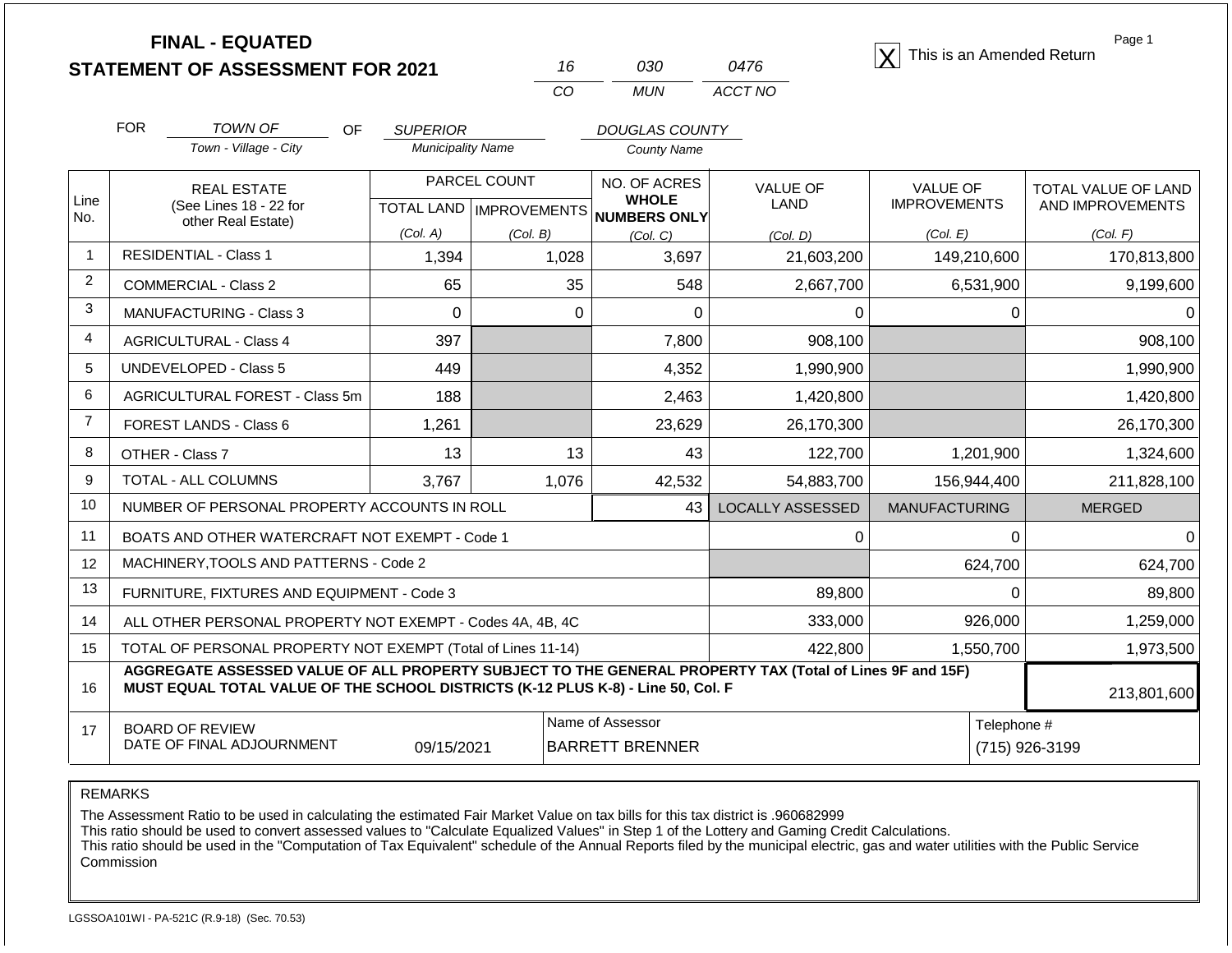FOREST LANDS (Line 7) and FOREST CROPS (in this section) - are **NOT** the same

| 2021 | 16 | ევი | 0476    | Page 2 |
|------|----|-----|---------|--------|
| YFAR | CO | MUN | ACCT NO |        |

|    |                                                            |                                  |  | Private Forest Crop - Reg Class @ 10¢ per acre                                 |  | Private Forest Crop - Reg Class @ \$2.52 per acre                |                                                                    |                    |                    |  |
|----|------------------------------------------------------------|----------------------------------|--|--------------------------------------------------------------------------------|--|------------------------------------------------------------------|--------------------------------------------------------------------|--------------------|--------------------|--|
| 18 | (a) PARCELS                                                | (b) ACRES                        |  | (c) ASSESSED VALUE                                                             |  | (d) PARCELS                                                      | (e) ACRES                                                          |                    | (f) ASSESSED VALUE |  |
|    |                                                            |                                  |  |                                                                                |  | 11                                                               | 407.89                                                             |                    | 447,200            |  |
|    | Private Forest Crop - Special Class @ 20¢ per acre         |                                  |  | Entered Before 2005 Managed Forest - Ferrous Mining CLOSED @ \$7.87 per acre   |  |                                                                  |                                                                    |                    |                    |  |
| 19 | (a) PARCELS                                                | (b) ACRES                        |  | (c) ASSESSED VALUE                                                             |  | (d) PARCELS                                                      | (e) ACRES                                                          |                    | (f) ASSESSED VALUE |  |
|    |                                                            |                                  |  |                                                                                |  |                                                                  |                                                                    |                    |                    |  |
|    |                                                            |                                  |  | Entered Before 2005 Managed Forest - OPEN @ 74 ¢ per acre                      |  | Entered Before 2005 Managed Forest - CLOSED @<br>\$1.75 per acre |                                                                    |                    |                    |  |
| 20 | (a) PARCELS                                                | (b) ACRES                        |  | (c) ASSESSED VALUE                                                             |  | (d) PARCELS                                                      | (e) ACRES                                                          |                    | (f) ASSESSED VALUE |  |
|    |                                                            |                                  |  |                                                                                |  |                                                                  |                                                                    |                    |                    |  |
|    | 13                                                         | 511.48                           |  | 646,100                                                                        |  | 11                                                               | 387.47                                                             |                    | 469.800            |  |
|    | Entered After 2004 Managed Forest - OPEN @ \$2.04 per acre |                                  |  |                                                                                |  | Entered After 2004 Managed Forest - CLOSED @ \$10.20 per acre    |                                                                    |                    |                    |  |
| 21 | (a) PARCELS                                                | (b) ACRES                        |  | (c) ASSESSED VALUE                                                             |  | (d) PARCELS<br>(e) ACRES                                         |                                                                    | (f) ASSESSED VALUE |                    |  |
|    |                                                            |                                  |  |                                                                                |  |                                                                  |                                                                    |                    |                    |  |
|    | 12                                                         | 400.45                           |  | 463,400                                                                        |  | 21                                                               | 599.37                                                             |                    |                    |  |
|    |                                                            | (a) County Forest Cropland Acres |  | (b) Federal Acres                                                              |  | (c) State Acres                                                  | (d) County (NOT FOREST CROP) Acres                                 |                    | (e) Other Acres    |  |
| 22 |                                                            |                                  |  |                                                                                |  |                                                                  |                                                                    |                    | 2,264.72           |  |
|    | 5,068.53                                                   |                                  |  |                                                                                |  | 9,793.24                                                         |                                                                    | 6,451.29           |                    |  |
|    |                                                            |                                  |  | Assessed Value of Omitted Property From Prior Years (Sec. 70.44)               |  |                                                                  | Assessed Value of Sec. 70.43 Corrections of Errors by Assessors    |                    |                    |  |
|    |                                                            | (a) REAL ESTATE                  |  | (b) PERSONAL                                                                   |  |                                                                  | (c1) REAL ESTATE                                                   |                    | (c2) PERSONAL      |  |
| 23 |                                                            |                                  |  |                                                                                |  |                                                                  |                                                                    |                    |                    |  |
|    |                                                            |                                  |  | Manufacturing Equated Value of Omitted Property From Prior Years (Sec. 70.995) |  |                                                                  | Mfg. Equated Value of Sec.70.43 Corrections of Errors by Assessors |                    |                    |  |
|    |                                                            | (d) REAL ESTATE                  |  | (e) PERSONAL                                                                   |  |                                                                  | (f1) REAL ESTATE                                                   |                    | (f2) PERSONAL      |  |
|    |                                                            |                                  |  |                                                                                |  |                                                                  |                                                                    |                    |                    |  |
|    |                                                            |                                  |  |                                                                                |  |                                                                  |                                                                    |                    |                    |  |

## **SPECIAL DISTRICTS**

| Line<br>No. | <b>Enter 6-digit</b><br>Special District<br>Code (Col. A) | <b>Account</b><br><b>Number</b><br>(Col. B) | <b>Special District Name</b><br>(Col. C) | <b>Locally Assessed Value</b><br>of Real Estate and<br>Personal Property (Col. D) | Mfg Value of Real Estate<br>and Personal Property<br>(Col. E) | <b>Merged Value of</b><br><b>Real Estate and</b><br><b>Personal Property (Col. F)</b> |
|-------------|-----------------------------------------------------------|---------------------------------------------|------------------------------------------|-----------------------------------------------------------------------------------|---------------------------------------------------------------|---------------------------------------------------------------------------------------|
| 24          | 167060                                                    | 0116                                        | MANITOU FALLS SANITARY DISTRICT          | 3,922,000                                                                         |                                                               | 3,922,000                                                                             |
| 25          |                                                           |                                             |                                          |                                                                                   |                                                               |                                                                                       |
| 26          |                                                           |                                             |                                          |                                                                                   |                                                               |                                                                                       |
| 27          |                                                           |                                             |                                          |                                                                                   |                                                               |                                                                                       |
| 28          |                                                           |                                             |                                          |                                                                                   |                                                               |                                                                                       |
| 29          |                                                           |                                             |                                          |                                                                                   |                                                               |                                                                                       |
| 30          |                                                           |                                             |                                          |                                                                                   |                                                               |                                                                                       |
| 31          |                                                           |                                             |                                          |                                                                                   |                                                               |                                                                                       |
| 32          |                                                           |                                             |                                          |                                                                                   |                                                               |                                                                                       |
| 33          |                                                           |                                             |                                          |                                                                                   |                                                               |                                                                                       |
| 34          |                                                           |                                             |                                          |                                                                                   |                                                               |                                                                                       |
| 35          |                                                           |                                             |                                          |                                                                                   |                                                               |                                                                                       |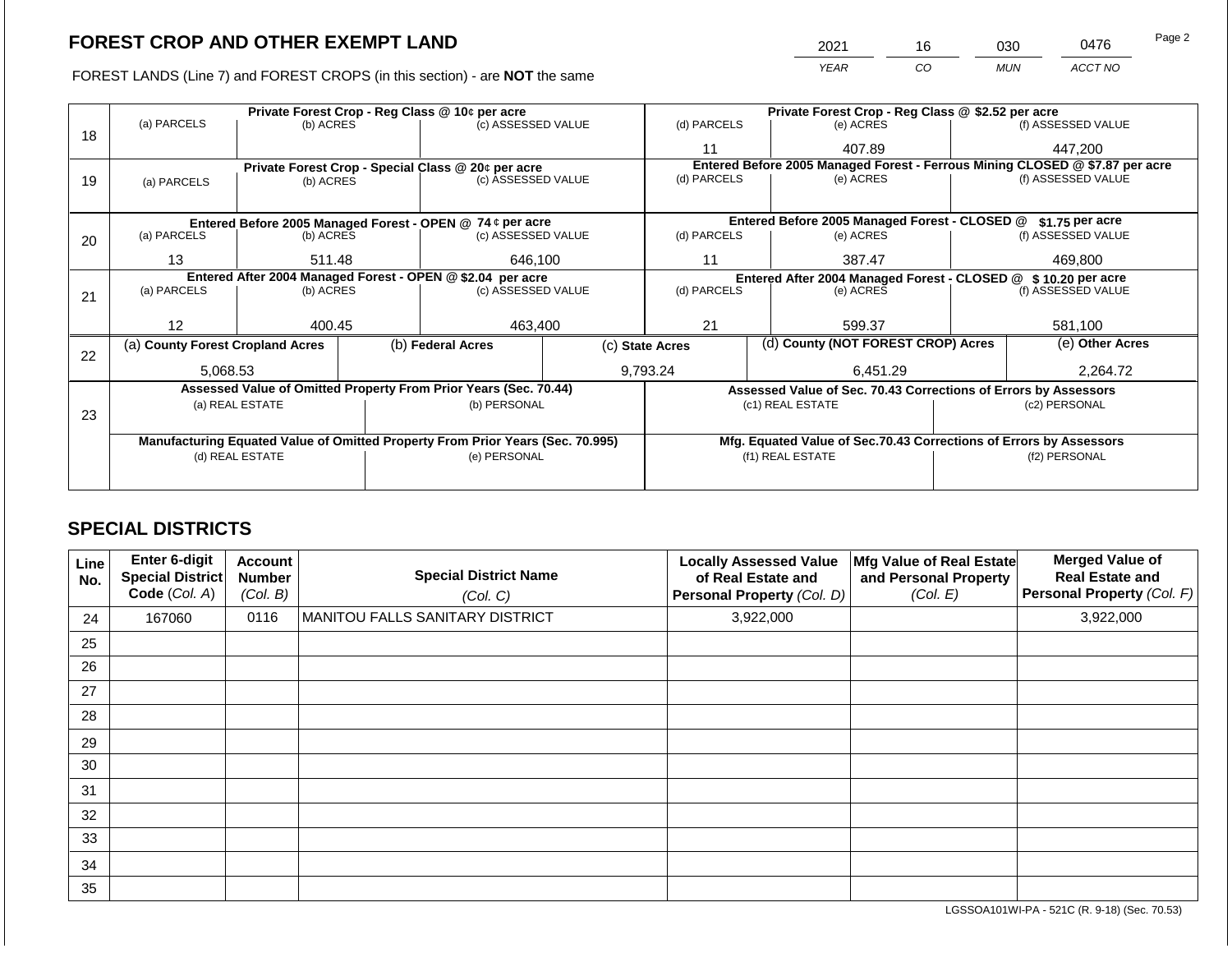|             | <b>SCHOOL DISTRICTS</b>                                  |                                             |                                                         | 2021                                                                              | 030<br>16                                                     | 0476                                                                           |
|-------------|----------------------------------------------------------|---------------------------------------------|---------------------------------------------------------|-----------------------------------------------------------------------------------|---------------------------------------------------------------|--------------------------------------------------------------------------------|
|             |                                                          |                                             |                                                         | <b>YEAR</b>                                                                       | CO<br><b>MUN</b>                                              | ACCT NO                                                                        |
| Line<br>No. | Enter 6-digit<br><b>School District</b><br>Code (Col. A) | <b>Account</b><br><b>Number</b><br>(Col. B) | <b>School District Name</b><br>(Col. C)                 | <b>Locally Assessed Value</b><br>of Real Estate and<br>Personal Property (Col. D) | Mfg Value of Real Estate<br>and Personal Property<br>(Col. E) | <b>Merged Value of</b><br><b>Real Estate and</b><br>Personal Property (Col. F) |
|             | A.                                                       |                                             | <b>SCHOOL DISTRICTS (K-8 and K-12)</b>                  |                                                                                   |                                                               |                                                                                |
| 36          | 165663                                                   | 0113                                        | <b>SCH D OF SUPERIOR</b>                                | 212,250,900                                                                       | 1,550,700                                                     | 213,801,600                                                                    |
| 37          |                                                          |                                             |                                                         |                                                                                   |                                                               |                                                                                |
| 38          |                                                          |                                             |                                                         |                                                                                   |                                                               |                                                                                |
| 39          |                                                          |                                             |                                                         |                                                                                   |                                                               |                                                                                |
| 40          |                                                          |                                             |                                                         |                                                                                   |                                                               |                                                                                |
| 41<br>42    |                                                          |                                             |                                                         |                                                                                   |                                                               |                                                                                |
| 43          |                                                          |                                             |                                                         |                                                                                   |                                                               |                                                                                |
| 44          |                                                          |                                             |                                                         |                                                                                   |                                                               |                                                                                |
| 45          |                                                          |                                             |                                                         |                                                                                   |                                                               |                                                                                |
| 46          |                                                          |                                             |                                                         |                                                                                   |                                                               |                                                                                |
| 47          |                                                          |                                             |                                                         |                                                                                   |                                                               |                                                                                |
| 48          |                                                          |                                             |                                                         |                                                                                   |                                                               |                                                                                |
| 49          |                                                          |                                             |                                                         |                                                                                   |                                                               |                                                                                |
| 50          |                                                          |                                             | TOTAL ASSESSED VALUE OF SCHOOL DISTRICTS (K-8 and K-12) | 212,250,900                                                                       | 1,550,700                                                     | 213,801,600                                                                    |
|             | <b>B.</b><br><b>UNION HIGH SCHOOL DISTRICTS</b>          |                                             |                                                         |                                                                                   |                                                               |                                                                                |
| 51          |                                                          |                                             |                                                         |                                                                                   |                                                               |                                                                                |
| 52          |                                                          |                                             |                                                         |                                                                                   |                                                               |                                                                                |
| 53<br>54    |                                                          |                                             |                                                         |                                                                                   |                                                               |                                                                                |
| 55          |                                                          |                                             | TOTAL ASSESSED VALUE OF UNION HIGH SCHOOLS              |                                                                                   |                                                               |                                                                                |
|             | <b>TECHNICAL COLLEGE DISTRICTS</b><br>C.                 |                                             |                                                         |                                                                                   |                                                               |                                                                                |
| 56          | 001700                                                   | 0016                                        | NORTHWOOD TECHNICAL COLLEGE                             | 212,250,900                                                                       | 1,550,700                                                     | 213,801,600                                                                    |
| 57          |                                                          |                                             |                                                         |                                                                                   |                                                               |                                                                                |
| 58          |                                                          |                                             |                                                         |                                                                                   |                                                               |                                                                                |
| 59          |                                                          |                                             | TOTAL ASSESSED VALUE OF TECHNICAL COLLEGES              | 212,250,900                                                                       | 1,550,700                                                     | 213,801,600                                                                    |

| Name               |                                    | Title | Submission date  |
|--------------------|------------------------------------|-------|------------------|
| MARISSA HANSON     |                                    |       | 15<br>2021<br>09 |
| Phone              | Email address                      |       |                  |
| 715<br>395<br>1634 | MARISSA.HANSON@DOUGLASCOUNTYWI.ORG |       |                  |

LGSSOA101WI -PA-521C (R. 9-18) (Sec. 70.53)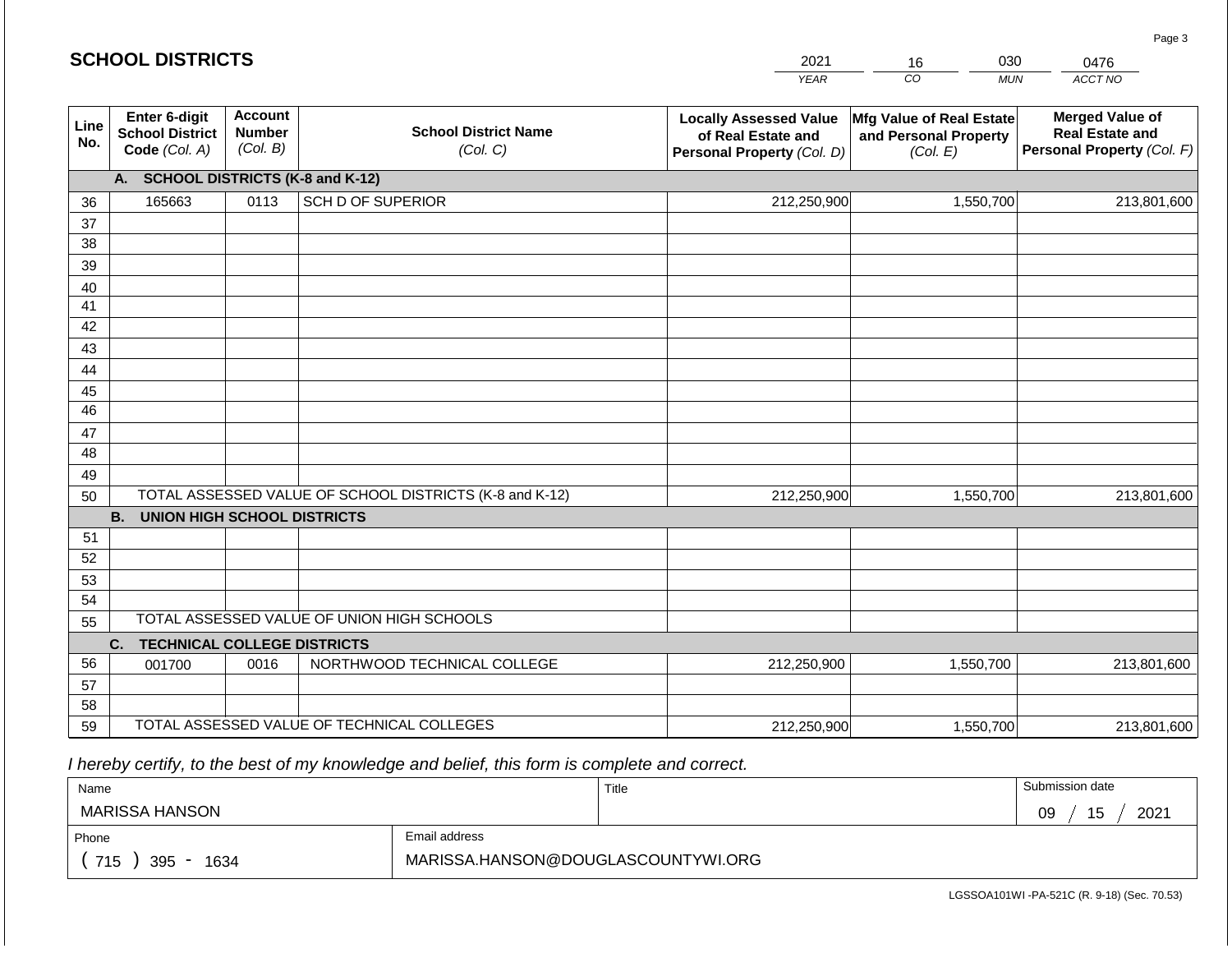- Each municipality's SOA is completed after the Board of Review and includes any changes made to the locally assessed values, under state law (sec. 70.53, Wis. Stats.)
- The Wisconsin Department of Revenue (DOR) merges the locally assessed values with the state assessed manufacturing values
- DOR provides the information regarding district names and codes. If a district is not listed, contact DOR.

Note: If you submit an amended SOA to DOR after your municipality's SOA is equated and posted to our website, we will process the SOA. However, DOR will not recalculate the *aggregate ratio or update the final SOA posted on our website. You should use the corrected values to calculate your tax rates.*

#### **Page 1: Real Estate and Personal Property**

- Lines 1-9 assessed real estate values, parcel counts and acres by classification
- Lines 10-15 assessed personal property values and number of accounts by class
- Line 16 aggregate assessed value of all property subject to general property; use to calculate tax rates. Note: This line equals the total assessed value of K-8 and K-12 school districts (Line 50) and total assessed value of technical colleges (Line 59).
- Remarks assessment ratio used to calculate estimated fair market value on property tax bills

#### **Page 2: Forest Crop, Other Exempt Land and Special Districts**

- Lines 18-21 private forest crop and managed forest lands assessed values
- Line  $22 -$  tax exempt land acres
- Line 23 prior years assessed value of omitted property under sec. 70.44 and correction of errors under sec. 70.43 shown by locally assessed or manufacturing real estate and personal property. Note: If there is an amount on this line, report the corresponding tax in the Statement of Taxes, Sections J or K.
- Lines 24-35 special district assessed values. These values are used to calculate tax rates for the special districts.

#### **Page 3: School Districts**

- Lines 36-50 school districts (K-8 and K-12) assessed values. These values are used to calculate tax rates for school districts.
- Lines 51-55 union high school district assessed values. These values are used to calculate tax rates for union high school districts.
- Lines 56-59 technical college assessed values. These values are used to calculate tax rates for technical colleges.

If you have questions: Email: lgs@wisconsin.gov

 Phone: (608) 266-2569 or (608) 264-6892 Fax: (608) 264-6887

SUPERIOR, WI 54880 - 9622 SUPERIOR, WI 54880 - 9622CAROLYN JONES<br>TOWN OF SUPERIOR<br>4917 S STATE RD 35 TOWN OF SUPERIOR 4917 S STATE RD 35 CAROLYN JONES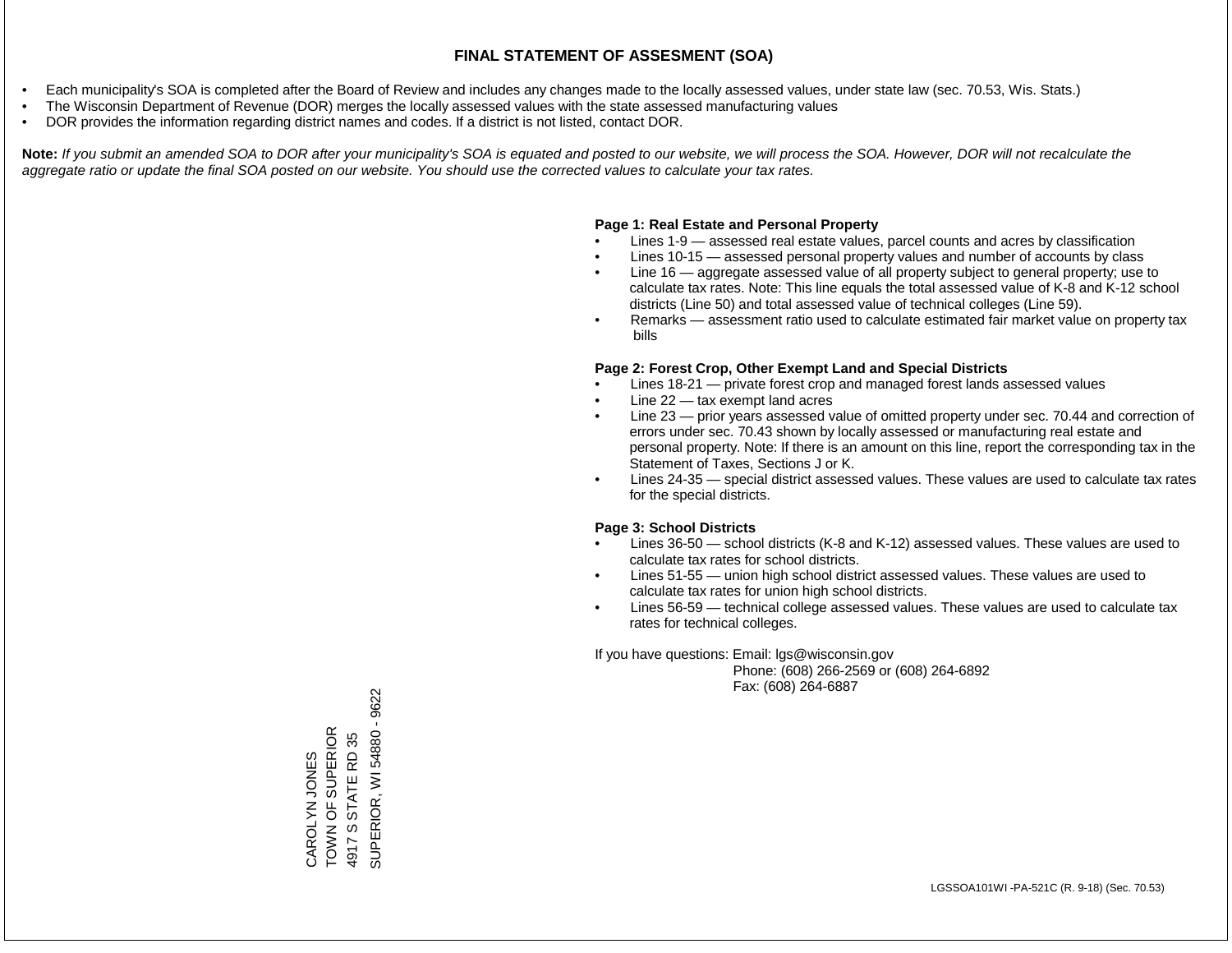| <b>FINAL - EQUATED</b>                  |  |      | This is an Amended Return |
|-----------------------------------------|--|------|---------------------------|
| <b>STATEMENT OF ASSESSMENT FOR 2021</b> |  | 0477 |                           |

| 16. | 7132 | 0477    |
|-----|------|---------|
| CO. | MUN  | ACCT NO |

Page 1

|                | <b>FOR</b> | <b>TOWN OF</b><br><b>OF</b>                                                                                                                                                                  | <b>WASCOTT</b>           |                                  | <b>DOUGLAS COUNTY</b>        |                         |                                        |                                         |
|----------------|------------|----------------------------------------------------------------------------------------------------------------------------------------------------------------------------------------------|--------------------------|----------------------------------|------------------------------|-------------------------|----------------------------------------|-----------------------------------------|
|                |            | Town - Village - City                                                                                                                                                                        | <b>Municipality Name</b> |                                  | <b>County Name</b>           |                         |                                        |                                         |
| Line           |            | <b>REAL ESTATE</b><br>(See Lines 18 - 22 for                                                                                                                                                 |                          | PARCEL COUNT                     | NO. OF ACRES<br><b>WHOLE</b> | <b>VALUE OF</b><br>LAND | <b>VALUE OF</b><br><b>IMPROVEMENTS</b> | TOTAL VALUE OF LAND<br>AND IMPROVEMENTS |
| No.            |            | other Real Estate)                                                                                                                                                                           |                          | <b>TOTAL LAND   IMPROVEMENTS</b> | NUMBERS ONLY                 |                         |                                        |                                         |
|                |            |                                                                                                                                                                                              | (Col. A)                 | (Col. B)                         | (Col, C)                     | (Col, D)                | (Col. E)                               | (Col. F)                                |
| $\mathbf{1}$   |            | <b>RESIDENTIAL - Class 1</b>                                                                                                                                                                 | 1,684                    | 1,288                            | 5,964                        | 121,101,500             | 143,191,900                            | 264,293,400                             |
| $\overline{2}$ |            | <b>COMMERCIAL - Class 2</b>                                                                                                                                                                  | 34                       | 30                               | 265                          | 2,723,900               | 6,287,700                              | 9,011,600                               |
| 3              |            | <b>MANUFACTURING - Class 3</b>                                                                                                                                                               | 0                        | 0                                | 0                            | 0                       | 0                                      |                                         |
| $\overline{4}$ |            | <b>AGRICULTURAL - Class 4</b>                                                                                                                                                                | 14                       |                                  | 168                          | 23,500                  |                                        | 23,500                                  |
| 5              |            | <b>UNDEVELOPED - Class 5</b>                                                                                                                                                                 | 368                      |                                  | 4,621                        | 883,000                 |                                        | 883,000                                 |
| 6              |            | AGRICULTURAL FOREST - Class 5m                                                                                                                                                               | 6                        |                                  | 144                          | 79,300                  |                                        | 79,300                                  |
| $\overline{7}$ |            | FOREST LANDS - Class 6                                                                                                                                                                       | 458                      |                                  | 10,334                       | 20,205,200              |                                        | 20,205,200                              |
| 8              |            | OTHER - Class 7                                                                                                                                                                              | 5                        | 5                                | 14                           | 1,700                   | 228,100                                | 229,800                                 |
| 9              |            | TOTAL - ALL COLUMNS                                                                                                                                                                          | 2,569                    | 1,323                            | 21,510                       | 145,018,100             | 149,707,700                            | 294,725,800                             |
| 10             |            | NUMBER OF PERSONAL PROPERTY ACCOUNTS IN ROLL                                                                                                                                                 |                          |                                  | 66                           | <b>LOCALLY ASSESSED</b> | <b>MANUFACTURING</b>                   | <b>MERGED</b>                           |
| 11             |            | BOATS AND OTHER WATERCRAFT NOT EXEMPT - Code 1                                                                                                                                               |                          |                                  |                              | 4,700                   | $\Omega$                               | 4,700                                   |
| 12             |            | MACHINERY, TOOLS AND PATTERNS - Code 2                                                                                                                                                       |                          |                                  |                              |                         | $\Omega$                               | n                                       |
| 13             |            | FURNITURE, FIXTURES AND EQUIPMENT - Code 3                                                                                                                                                   |                          |                                  |                              | 118,700                 | $\Omega$                               | 118,700                                 |
| 14             |            | ALL OTHER PERSONAL PROPERTY NOT EXEMPT - Codes 4A, 4B, 4C                                                                                                                                    |                          |                                  |                              | 714,300                 | $\Omega$                               | 714,300                                 |
| 15             |            | TOTAL OF PERSONAL PROPERTY NOT EXEMPT (Total of Lines 11-14)                                                                                                                                 |                          |                                  |                              | 837,700                 | $\Omega$                               | 837,700                                 |
| 16             |            | AGGREGATE ASSESSED VALUE OF ALL PROPERTY SUBJECT TO THE GENERAL PROPERTY TAX (Total of Lines 9F and 15F)<br>MUST EQUAL TOTAL VALUE OF THE SCHOOL DISTRICTS (K-12 PLUS K-8) - Line 50, Col. F |                          |                                  |                              |                         |                                        | 295,563,500                             |
| 17             |            | <b>BOARD OF REVIEW</b>                                                                                                                                                                       |                          |                                  | Name of Assessor             |                         | Telephone #                            |                                         |
|                |            | DATE OF FINAL ADJOURNMENT                                                                                                                                                                    | 09/15/2021               |                                  | <b>ROGER KOSKI</b>           |                         |                                        | (715) 835-1141                          |

REMARKS

The Assessment Ratio to be used in calculating the estimated Fair Market Value on tax bills for this tax district is .828182241

This ratio should be used to convert assessed values to "Calculate Equalized Values" in Step 1 of the Lottery and Gaming Credit Calculations.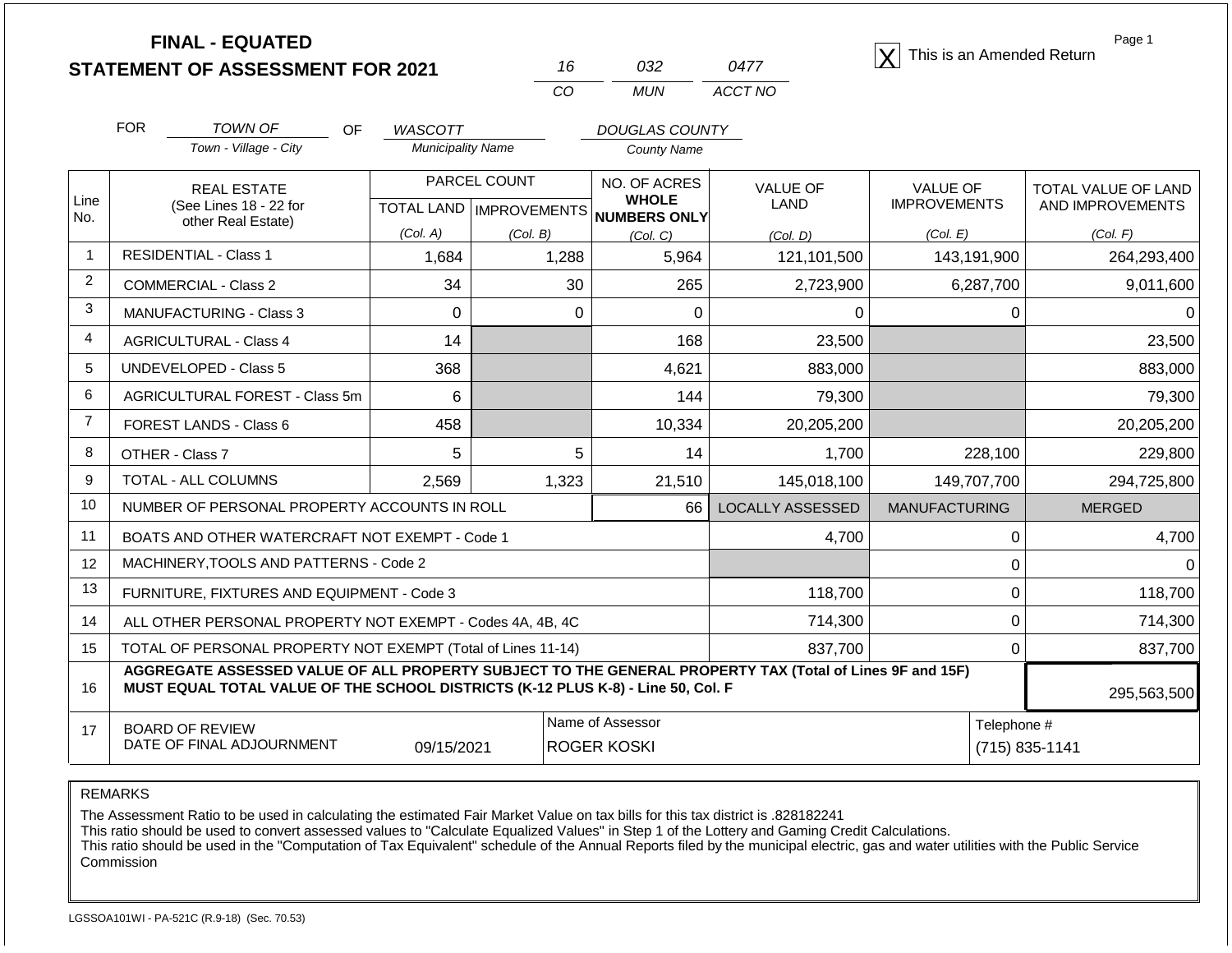FOREST LANDS (Line 7) and FOREST CROPS (in this section) - are **NOT** the same

| 2021 | 16  | 032        | 0477    | Page 2 |
|------|-----|------------|---------|--------|
| YEAR | CO. | <b>MUN</b> | ACCT NO |        |

|    |                                  |                                |  | Private Forest Crop - Reg Class @ 10¢ per acre                                 |             |                                                                              | Private Forest Crop - Reg Class @ \$2.52 per acre                  |           |                    |  |
|----|----------------------------------|--------------------------------|--|--------------------------------------------------------------------------------|-------------|------------------------------------------------------------------------------|--------------------------------------------------------------------|-----------|--------------------|--|
| 18 | (a) PARCELS                      | (b) ACRES                      |  | (c) ASSESSED VALUE                                                             |             | (d) PARCELS                                                                  | (e) ACRES                                                          |           | (f) ASSESSED VALUE |  |
|    |                                  |                                |  |                                                                                |             | 18                                                                           | 813.8                                                              |           | 1,932,600          |  |
|    |                                  |                                |  | Private Forest Crop - Special Class @ 20¢ per acre                             |             | Entered Before 2005 Managed Forest - Ferrous Mining CLOSED @ \$7.87 per acre |                                                                    |           |                    |  |
| 19 | (a) PARCELS                      | (b) ACRES                      |  | (c) ASSESSED VALUE                                                             |             | (d) PARCELS                                                                  | (e) ACRES                                                          |           | (f) ASSESSED VALUE |  |
|    |                                  |                                |  |                                                                                |             |                                                                              |                                                                    |           |                    |  |
|    |                                  |                                |  | Entered Before 2005 Managed Forest - OPEN @ 74 ¢ per acre                      |             |                                                                              | Entered Before 2005 Managed Forest - CLOSED @                      |           | \$1.75 per acre    |  |
| 20 | (a) PARCELS                      | (b) ACRES                      |  | (c) ASSESSED VALUE                                                             |             | (d) PARCELS                                                                  | (e) ACRES                                                          |           | (f) ASSESSED VALUE |  |
|    |                                  |                                |  |                                                                                |             |                                                                              |                                                                    |           |                    |  |
|    |                                  | 21,730,800<br>310<br>12,137.49 |  |                                                                                | 43          | 1,557.74                                                                     |                                                                    | 2,817,800 |                    |  |
|    |                                  |                                |  | Entered After 2004 Managed Forest - OPEN @ \$2.04 per acre                     |             |                                                                              | Entered After 2004 Managed Forest - CLOSED @ \$10.20 per acre      |           |                    |  |
| 21 | (a) PARCELS                      | (b) ACRES                      |  | (c) ASSESSED VALUE                                                             | (d) PARCELS |                                                                              | (e) ACRES                                                          |           | (f) ASSESSED VALUE |  |
|    |                                  |                                |  |                                                                                |             |                                                                              |                                                                    |           |                    |  |
|    | 46                               | 1,690.89                       |  | 3,065,300                                                                      |             | 87                                                                           | 2,340.33                                                           |           | 7,375,700          |  |
|    | (a) County Forest Cropland Acres |                                |  | (b) Federal Acres                                                              |             | (c) State Acres                                                              | (d) County (NOT FOREST CROP) Acres                                 |           | (e) Other Acres    |  |
| 22 |                                  |                                |  |                                                                                |             |                                                                              |                                                                    |           |                    |  |
|    |                                  |                                |  | 182.21                                                                         |             | 1,716.05                                                                     | 44,059.72                                                          |           | 449.67             |  |
|    |                                  |                                |  | Assessed Value of Omitted Property From Prior Years (Sec. 70.44)               |             |                                                                              | Assessed Value of Sec. 70.43 Corrections of Errors by Assessors    |           |                    |  |
|    |                                  | (a) REAL ESTATE                |  | (b) PERSONAL                                                                   |             |                                                                              | (c1) REAL ESTATE                                                   |           | (c2) PERSONAL      |  |
| 23 |                                  |                                |  |                                                                                |             |                                                                              |                                                                    |           |                    |  |
|    |                                  |                                |  | Manufacturing Equated Value of Omitted Property From Prior Years (Sec. 70.995) |             |                                                                              | Mfg. Equated Value of Sec.70.43 Corrections of Errors by Assessors |           |                    |  |
|    |                                  | (d) REAL ESTATE                |  | (e) PERSONAL                                                                   |             |                                                                              | (f1) REAL ESTATE                                                   |           | (f2) PERSONAL      |  |
|    |                                  |                                |  |                                                                                |             |                                                                              |                                                                    |           |                    |  |
|    |                                  |                                |  |                                                                                |             |                                                                              |                                                                    |           |                    |  |

## **SPECIAL DISTRICTS**

| Line<br>No. | Enter 6-digit<br>Special District | <b>Account</b><br><b>Number</b> | <b>Special District Name</b> | <b>Locally Assessed Value</b><br>of Real Estate and | Mfg Value of Real Estate<br>and Personal Property | <b>Merged Value of</b><br><b>Real Estate and</b> |
|-------------|-----------------------------------|---------------------------------|------------------------------|-----------------------------------------------------|---------------------------------------------------|--------------------------------------------------|
|             | Code (Col. A)                     | (Col. B)                        | (Col. C)                     | Personal Property (Col. D)                          | (Col. E)                                          | Personal Property (Col. F)                       |
| 24          |                                   |                                 |                              |                                                     |                                                   |                                                  |
| 25          |                                   |                                 |                              |                                                     |                                                   |                                                  |
| 26          |                                   |                                 |                              |                                                     |                                                   |                                                  |
| 27          |                                   |                                 |                              |                                                     |                                                   |                                                  |
| 28          |                                   |                                 |                              |                                                     |                                                   |                                                  |
| 29          |                                   |                                 |                              |                                                     |                                                   |                                                  |
| 30          |                                   |                                 |                              |                                                     |                                                   |                                                  |
| 31          |                                   |                                 |                              |                                                     |                                                   |                                                  |
| 32          |                                   |                                 |                              |                                                     |                                                   |                                                  |
| 33          |                                   |                                 |                              |                                                     |                                                   |                                                  |
| 34          |                                   |                                 |                              |                                                     |                                                   |                                                  |
| 35          |                                   |                                 |                              |                                                     |                                                   |                                                  |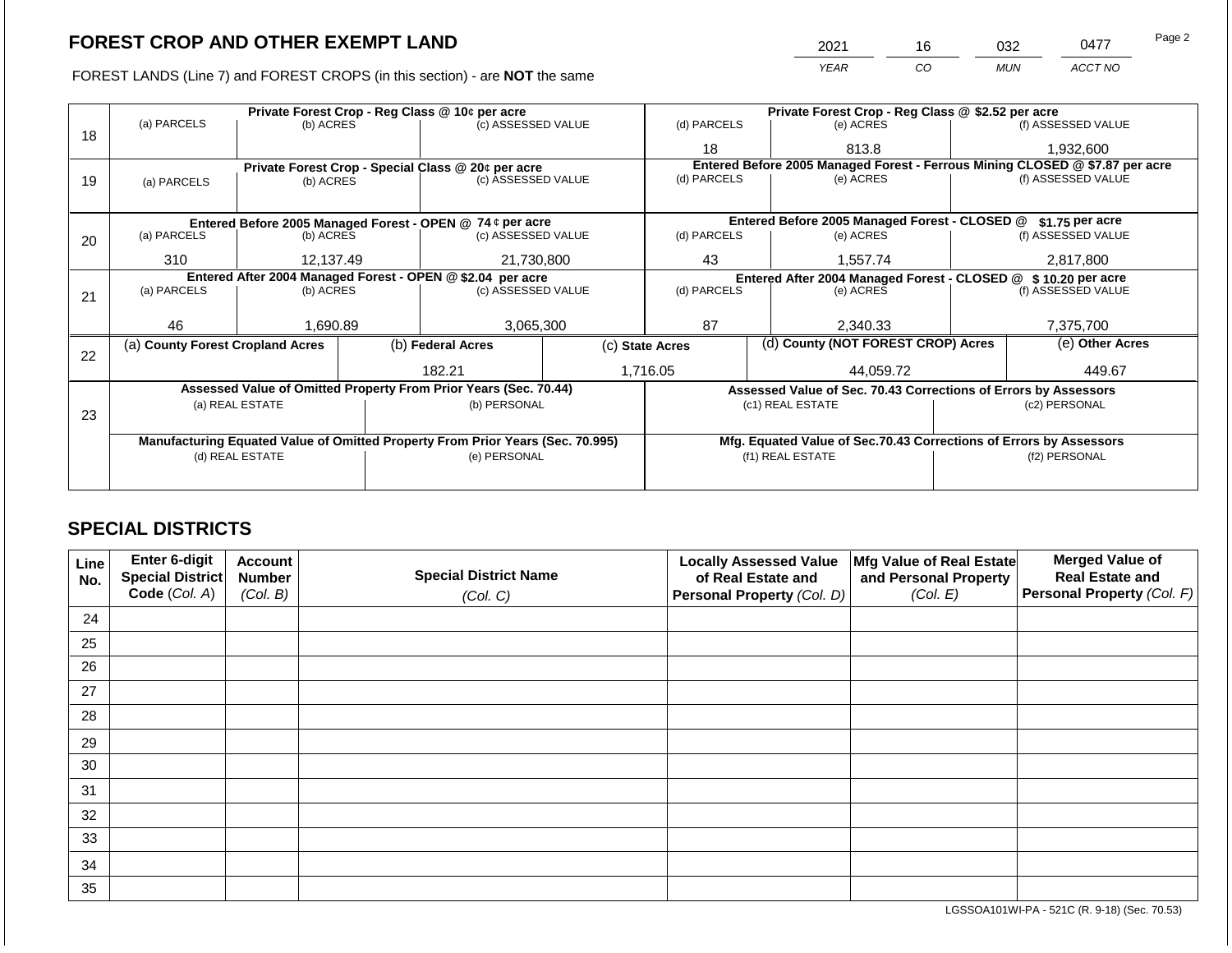|             | <b>SCHOOL DISTRICTS</b>                                  |                                             |                                                         | 2021                                                                              | 16                                                                   | 032        | 0477                                                                           |
|-------------|----------------------------------------------------------|---------------------------------------------|---------------------------------------------------------|-----------------------------------------------------------------------------------|----------------------------------------------------------------------|------------|--------------------------------------------------------------------------------|
|             |                                                          |                                             |                                                         | <b>YEAR</b>                                                                       | CO                                                                   | <b>MUN</b> | ACCT NO                                                                        |
| Line<br>No. | Enter 6-digit<br><b>School District</b><br>Code (Col. A) | <b>Account</b><br><b>Number</b><br>(Col. B) | <b>School District Name</b><br>(Col. C)                 | <b>Locally Assessed Value</b><br>of Real Estate and<br>Personal Property (Col. D) | <b>Mfg Value of Real Estate</b><br>and Personal Property<br>(Col. E) |            | <b>Merged Value of</b><br><b>Real Estate and</b><br>Personal Property (Col. F) |
|             | A.                                                       |                                             | <b>SCHOOL DISTRICTS (K-8 and K-12)</b>                  |                                                                                   |                                                                      |            |                                                                                |
| 36          | 653654                                                   | 0391                                        | SCH D OF NORTHWOOD (MINONG)                             | 295,563,500                                                                       |                                                                      |            | 295,563,500                                                                    |
| 37          |                                                          |                                             |                                                         |                                                                                   |                                                                      |            |                                                                                |
| 38          |                                                          |                                             |                                                         |                                                                                   |                                                                      |            |                                                                                |
| 39          |                                                          |                                             |                                                         |                                                                                   |                                                                      |            |                                                                                |
| 40          |                                                          |                                             |                                                         |                                                                                   |                                                                      |            |                                                                                |
| 41          |                                                          |                                             |                                                         |                                                                                   |                                                                      |            |                                                                                |
| 42          |                                                          |                                             |                                                         |                                                                                   |                                                                      |            |                                                                                |
| 43          |                                                          |                                             |                                                         |                                                                                   |                                                                      |            |                                                                                |
| 44          |                                                          |                                             |                                                         |                                                                                   |                                                                      |            |                                                                                |
| 45<br>46    |                                                          |                                             |                                                         |                                                                                   |                                                                      |            |                                                                                |
| 47          |                                                          |                                             |                                                         |                                                                                   |                                                                      |            |                                                                                |
| 48          |                                                          |                                             |                                                         |                                                                                   |                                                                      |            |                                                                                |
| 49          |                                                          |                                             |                                                         |                                                                                   |                                                                      |            |                                                                                |
| 50          |                                                          |                                             | TOTAL ASSESSED VALUE OF SCHOOL DISTRICTS (K-8 and K-12) | 295,563,500                                                                       |                                                                      |            | 295,563,500                                                                    |
|             | <b>B.</b><br><b>UNION HIGH SCHOOL DISTRICTS</b>          |                                             |                                                         |                                                                                   |                                                                      |            |                                                                                |
| 51          |                                                          |                                             |                                                         |                                                                                   |                                                                      |            |                                                                                |
| 52          |                                                          |                                             |                                                         |                                                                                   |                                                                      |            |                                                                                |
| 53          |                                                          |                                             |                                                         |                                                                                   |                                                                      |            |                                                                                |
| 54          |                                                          |                                             |                                                         |                                                                                   |                                                                      |            |                                                                                |
| 55          |                                                          |                                             | TOTAL ASSESSED VALUE OF UNION HIGH SCHOOLS              |                                                                                   |                                                                      |            |                                                                                |
|             | C.<br><b>TECHNICAL COLLEGE DISTRICTS</b>                 |                                             |                                                         |                                                                                   |                                                                      |            |                                                                                |
| 56          | 001700                                                   | 0016                                        | NORTHWOOD TECHNICAL COLLEGE                             | 295,563,500                                                                       |                                                                      |            | 295,563,500                                                                    |
| 57          |                                                          |                                             |                                                         |                                                                                   |                                                                      |            |                                                                                |
| 58          |                                                          |                                             |                                                         |                                                                                   |                                                                      |            |                                                                                |
| 59          |                                                          |                                             | TOTAL ASSESSED VALUE OF TECHNICAL COLLEGES              | 295,563,500                                                                       |                                                                      |            | 295,563,500                                                                    |

| Name               |                                    | Title | Submission date  |
|--------------------|------------------------------------|-------|------------------|
| MARISSA HANSON     |                                    |       | 15<br>2021<br>09 |
| Phone              | Email address                      |       |                  |
| 715<br>395<br>1634 | MARISSA.HANSON@DOUGLASCOUNTYWI.ORG |       |                  |

LGSSOA101WI -PA-521C (R. 9-18) (Sec. 70.53)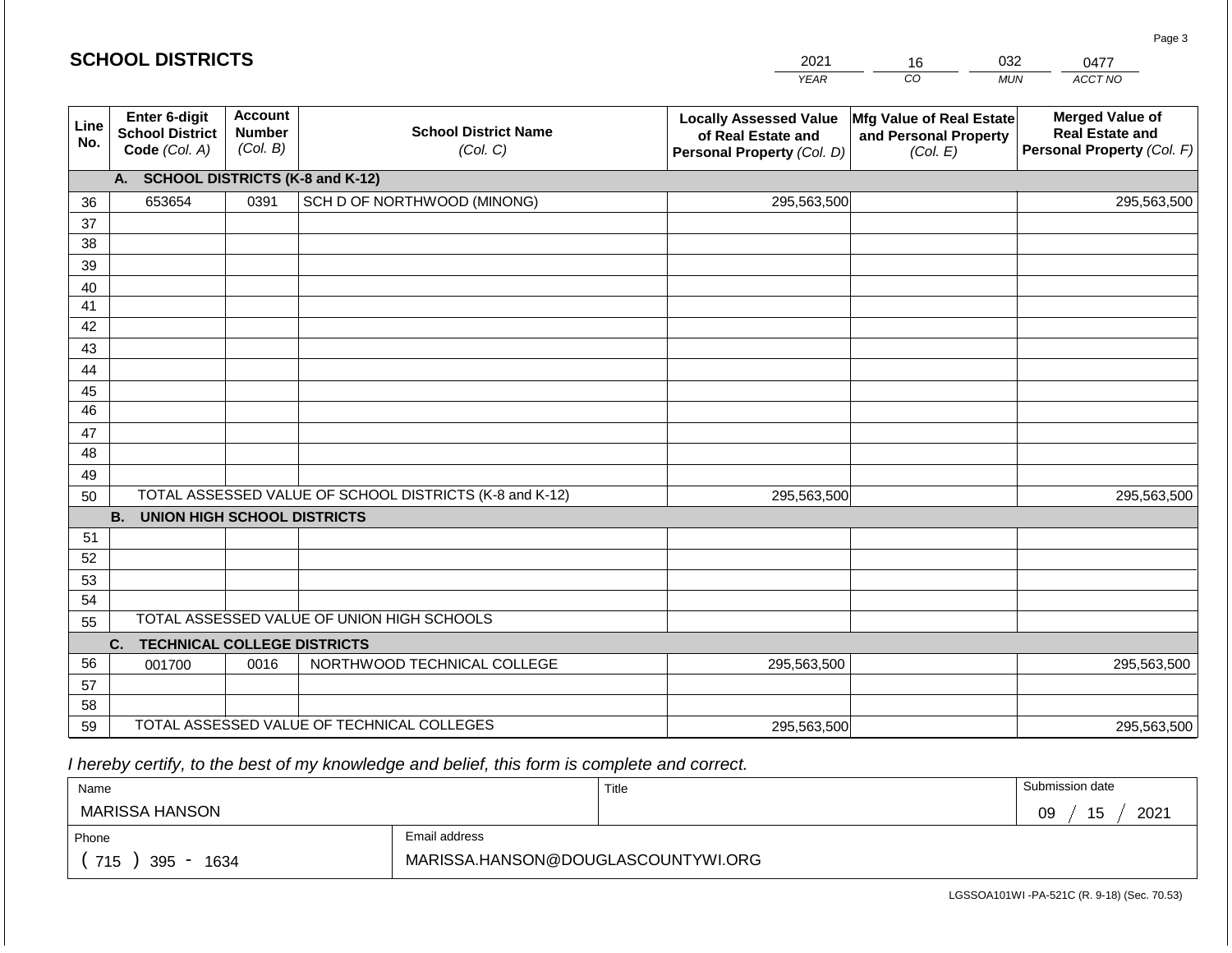- Each municipality's SOA is completed after the Board of Review and includes any changes made to the locally assessed values, under state law (sec. 70.53, Wis. Stats.)
- The Wisconsin Department of Revenue (DOR) merges the locally assessed values with the state assessed manufacturing values
- DOR provides the information regarding district names and codes. If a district is not listed, contact DOR.

Note: If you submit an amended SOA to DOR after your municipality's SOA is equated and posted to our website, we will process the SOA. However, DOR will not recalculate the *aggregate ratio or update the final SOA posted on our website. You should use the corrected values to calculate your tax rates.*

## **Page 1: Real Estate and Personal Property**

- Lines 1-9 assessed real estate values, parcel counts and acres by classification
- Lines 10-15 assessed personal property values and number of accounts by class
- Line 16 aggregate assessed value of all property subject to general property; use to calculate tax rates. Note: This line equals the total assessed value of K-8 and K-12 school districts (Line 50) and total assessed value of technical colleges (Line 59).
- Remarks assessment ratio used to calculate estimated fair market value on property tax bills

## **Page 2: Forest Crop, Other Exempt Land and Special Districts**

- Lines 18-21 private forest crop and managed forest lands assessed values
- Line  $22 -$  tax exempt land acres
- Line 23 prior years assessed value of omitted property under sec. 70.44 and correction of errors under sec. 70.43 shown by locally assessed or manufacturing real estate and personal property. Note: If there is an amount on this line, report the corresponding tax in the Statement of Taxes, Sections J or K.
- Lines 24-35 special district assessed values. These values are used to calculate tax rates for the special districts.

## **Page 3: School Districts**

- Lines 36-50 school districts (K-8 and K-12) assessed values. These values are used to calculate tax rates for school districts.
- Lines 51-55 union high school district assessed values. These values are used to calculate tax rates for union high school districts.
- Lines 56-59 technical college assessed values. These values are used to calculate tax rates for technical colleges.

If you have questions: Email: lgs@wisconsin.gov

 Phone: (608) 266-2569 or (608) 264-6892 Fax: (608) 264-6887

PO BOX 159<br>WASCOTT, WI 54890 - 0159 WASCOTT, WI 54890 - 0159JEANNETTE ATKINSON<br>TOWN OF WASCOTT JEANNETTE ATKINSON TOWN OF WAS LO Z NOT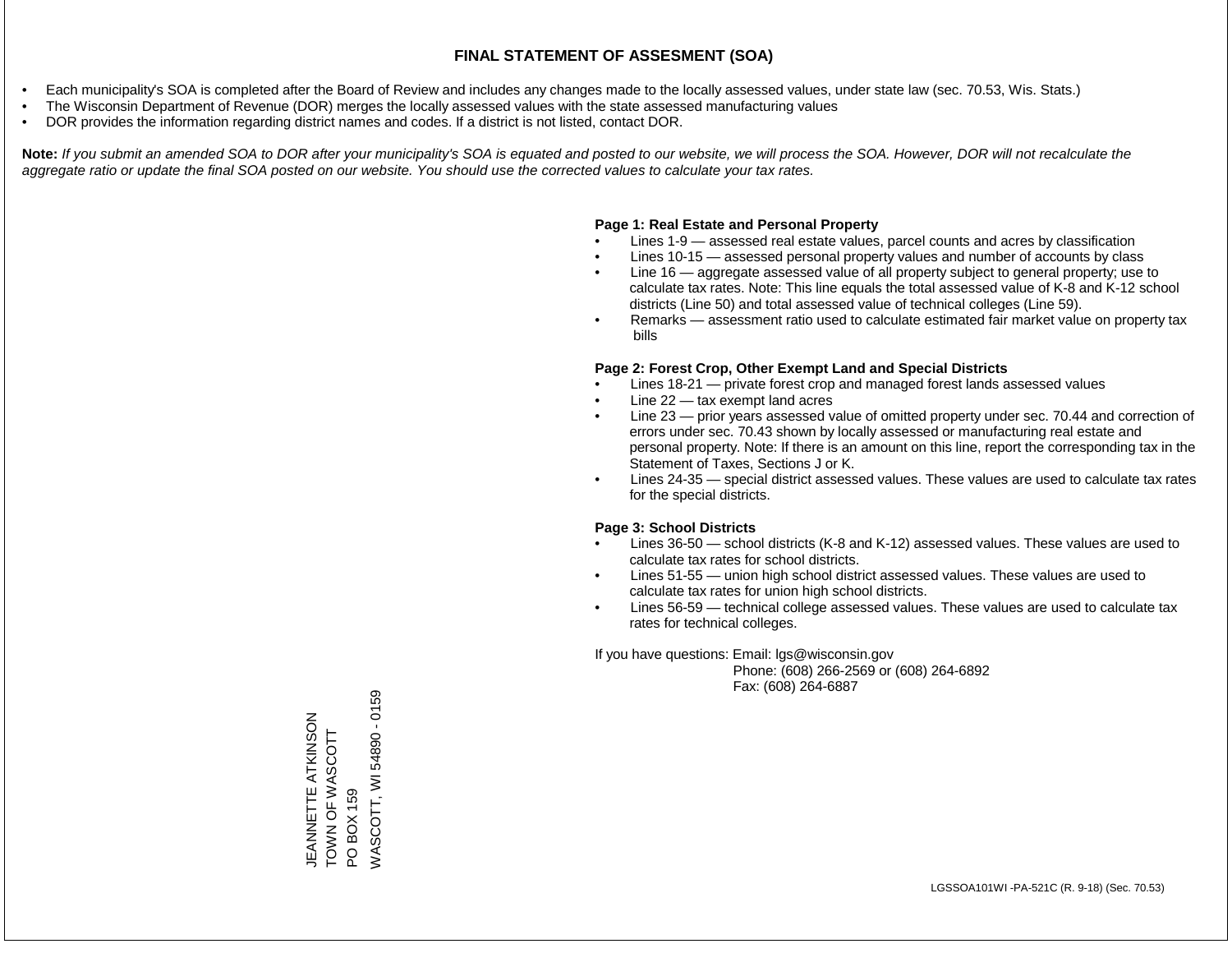|                | <b>FINAL - EQUATED</b><br><b>STATEMENT OF ASSESSMENT FOR 2021</b>                                                                                                                            |                          | 16                        | 146                                    | 0478                    | This is an Amended Return | Page 1              |
|----------------|----------------------------------------------------------------------------------------------------------------------------------------------------------------------------------------------|--------------------------|---------------------------|----------------------------------------|-------------------------|---------------------------|---------------------|
|                |                                                                                                                                                                                              |                          | CO                        | <b>MUN</b>                             | ACCT NO                 |                           |                     |
|                | <b>FOR</b><br><b>VILLAGE OF</b><br>OF.                                                                                                                                                       | LAKE NEBAGAMON           |                           | <b>DOUGLAS COUNTY</b>                  |                         |                           |                     |
|                | Town - Village - City                                                                                                                                                                        | <b>Municipality Name</b> |                           | <b>County Name</b>                     |                         |                           |                     |
|                | <b>REAL ESTATE</b>                                                                                                                                                                           |                          | PARCEL COUNT              | NO. OF ACRES                           | <b>VALUE OF</b>         | <b>VALUE OF</b>           | TOTAL VALUE OF LAND |
| Line<br>No.    | (See Lines 18 - 22 for<br>other Real Estate)                                                                                                                                                 |                          | TOTAL LAND   IMPROVEMENTS | <b>WHOLE</b><br><b>NUMBERS ONLY</b>    | LAND                    | <b>IMPROVEMENTS</b>       | AND IMPROVEMENTS    |
|                |                                                                                                                                                                                              | (Col. A)                 | (Col. B)                  | (Col. C)                               | (Col, D)                | (Col. E)                  | (Col. F)            |
| $\mathbf{1}$   | <b>RESIDENTIAL - Class 1</b>                                                                                                                                                                 | 982                      | 755                       | 1,587                                  | 66,619,400              | 112,682,400               | 179,301,800         |
| 2              | <b>COMMERCIAL - Class 2</b>                                                                                                                                                                  | 53                       | 33                        | 239                                    | 2,517,600               | 4,635,100                 | 7,152,700           |
| 3              | <b>MANUFACTURING - Class 3</b>                                                                                                                                                               | $\mathbf 0$              | $\mathbf{0}$              | 0                                      | 0                       | 0                         | $\Omega$            |
| 4              | <b>AGRICULTURAL - Class 4</b>                                                                                                                                                                | $\overline{2}$           |                           | 17                                     | 1,300                   |                           | 1,300               |
| 5              | <b>UNDEVELOPED - Class 5</b>                                                                                                                                                                 | 193                      |                           | 2,032                                  | 629,500                 |                           | 629,500             |
| 6              | AGRICULTURAL FOREST - Class 5m                                                                                                                                                               | $\Omega$                 |                           | $\Omega$                               | $\Omega$                |                           | $\Omega$            |
| $\overline{7}$ | FOREST LANDS - Class 6                                                                                                                                                                       | 169                      |                           | 2,422                                  | 3,116,300               |                           | 3,116,300           |
| 8              | OTHER - Class 7                                                                                                                                                                              | $\Omega$                 | $\mathbf{0}$              | 0                                      | 0                       | 0                         | 0                   |
| 9              | TOTAL - ALL COLUMNS                                                                                                                                                                          | 1,399                    | 788                       | 6,297                                  | 72,884,100              | 117,317,500               | 190,201,600         |
| 10             | NUMBER OF PERSONAL PROPERTY ACCOUNTS IN ROLL                                                                                                                                                 |                          |                           | 74                                     | <b>LOCALLY ASSESSED</b> | <b>MANUFACTURING</b>      | <b>MERGED</b>       |
| 11             | BOATS AND OTHER WATERCRAFT NOT EXEMPT - Code 1                                                                                                                                               |                          |                           |                                        | 41,895                  | 0                         | 41,895              |
| 12             | MACHINERY, TOOLS AND PATTERNS - Code 2                                                                                                                                                       |                          |                           |                                        |                         | $\mathbf 0$               | $\Omega$            |
| 13             | FURNITURE, FIXTURES AND EQUIPMENT - Code 3                                                                                                                                                   |                          |                           |                                        | 157,618                 | $\mathbf 0$               | 157,618             |
| 14             | ALL OTHER PERSONAL PROPERTY NOT EXEMPT - Codes 4A, 4B, 4C                                                                                                                                    |                          |                           |                                        | 241,279                 | $\mathbf 0$               | 241,279             |
| 15             | TOTAL OF PERSONAL PROPERTY NOT EXEMPT (Total of Lines 11-14)                                                                                                                                 |                          |                           |                                        | 440,792                 | $\mathbf 0$               | 440,792             |
| 16             | AGGREGATE ASSESSED VALUE OF ALL PROPERTY SUBJECT TO THE GENERAL PROPERTY TAX (Total of Lines 9F and 15F)<br>MUST EQUAL TOTAL VALUE OF THE SCHOOL DISTRICTS (K-12 PLUS K-8) - Line 50, Col. F |                          |                           |                                        |                         |                           | 190,642,392         |
| 17             | <b>BOARD OF REVIEW</b><br>DATE OF FINAL ADJOURNMENT                                                                                                                                          | 09/15/2021               |                           | Name of Assessor<br><b>MARK GARLIC</b> |                         | Telephone #               | (715) 287-3376      |

REMARKS

The Assessment Ratio to be used in calculating the estimated Fair Market Value on tax bills for this tax district is .966372014

This ratio should be used to convert assessed values to "Calculate Equalized Values" in Step 1 of the Lottery and Gaming Credit Calculations.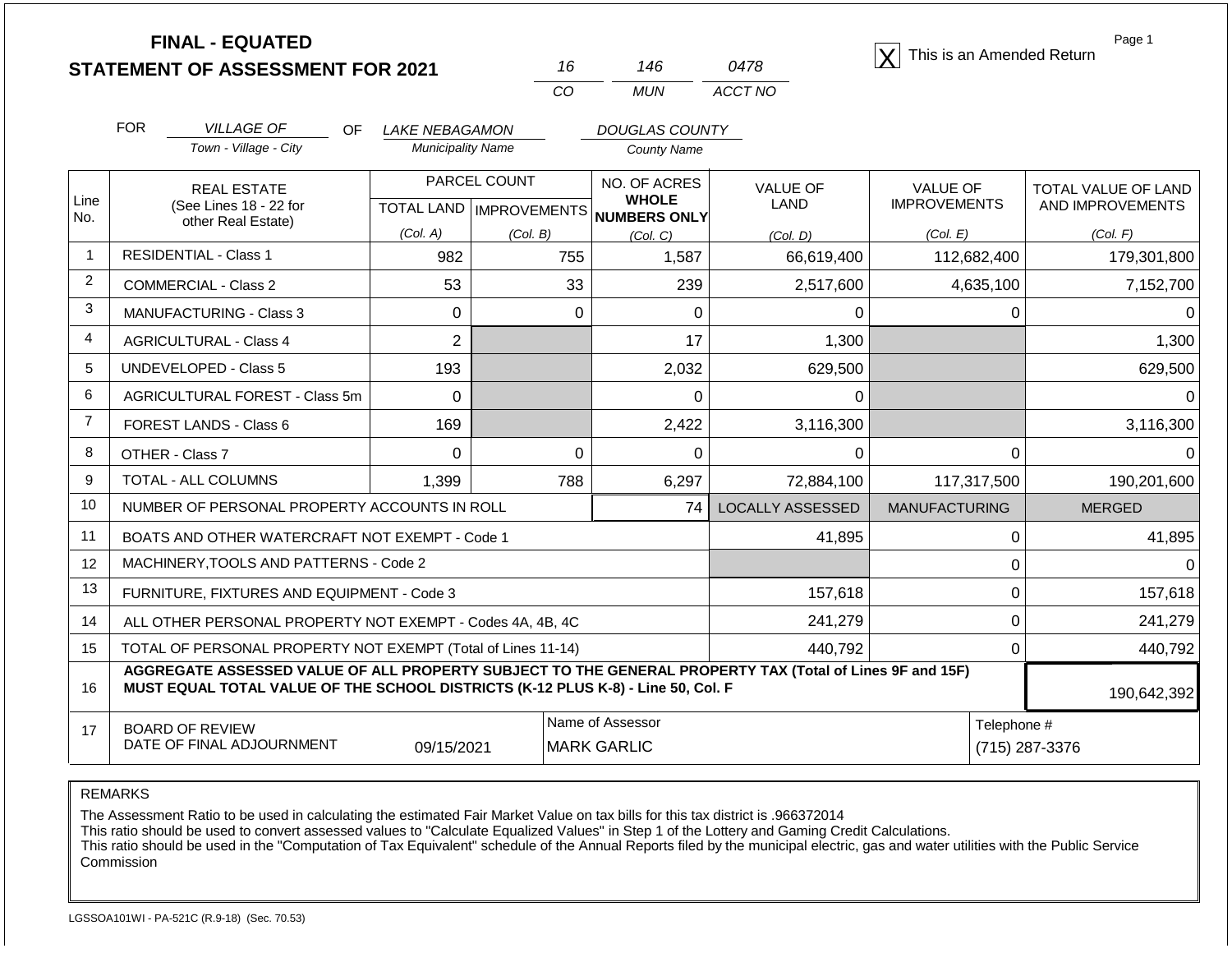2021 16 146 0478

FOREST LANDS (Line 7) and FOREST CROPS (in this section) - are **NOT** the same *YEAR CO MUN ACCT NO*

| 18 | (a) PARCELS<br>(b) ACRES                                                       |           |                                                                    | Private Forest Crop - Reg Class @ 10¢ per acre<br>(c) ASSESSED VALUE     |  | (d) PARCELS                                                     |  | Private Forest Crop - Reg Class @ \$2.52 per acre<br>(e) ACRES |                                                                                                    | (f) ASSESSED VALUE |  |
|----|--------------------------------------------------------------------------------|-----------|--------------------------------------------------------------------|--------------------------------------------------------------------------|--|-----------------------------------------------------------------|--|----------------------------------------------------------------|----------------------------------------------------------------------------------------------------|--------------------|--|
| 19 | (a) PARCELS                                                                    | (b) ACRES |                                                                    | Private Forest Crop - Special Class @ 20¢ per acre<br>(c) ASSESSED VALUE |  | (d) PARCELS<br>(e) ACRES                                        |  |                                                                | Entered Before 2005 Managed Forest - Ferrous Mining CLOSED @ \$7.87 per acre<br>(f) ASSESSED VALUE |                    |  |
|    |                                                                                |           |                                                                    | Entered Before 2005 Managed Forest - OPEN @ 74 ¢ per acre                |  |                                                                 |  | Entered Before 2005 Managed Forest - CLOSED @                  |                                                                                                    | $$1.75$ per acre   |  |
| 20 | (a) PARCELS<br>(b) ACRES                                                       |           |                                                                    | (c) ASSESSED VALUE                                                       |  | (d) PARCELS                                                     |  | (e) ACRES                                                      |                                                                                                    | (f) ASSESSED VALUE |  |
|    | Entered After 2004 Managed Forest - OPEN @ \$2.04 per acre                     |           |                                                                    |                                                                          |  |                                                                 |  |                                                                | Entered After 2004 Managed Forest - CLOSED @ \$10.20 per acre                                      |                    |  |
| 21 | (a) PARCELS                                                                    | (b) ACRES |                                                                    | (c) ASSESSED VALUE                                                       |  | (d) PARCELS                                                     |  | (e) ACRES                                                      |                                                                                                    | (f) ASSESSED VALUE |  |
|    |                                                                                | 40        |                                                                    | 32,000                                                                   |  | 16                                                              |  | 396.45                                                         |                                                                                                    | 429,300            |  |
| 22 | (a) County Forest Cropland Acres                                               |           |                                                                    | (b) Federal Acres                                                        |  | (c) State Acres                                                 |  | (d) County (NOT FOREST CROP) Acres                             |                                                                                                    | (e) Other Acres    |  |
|    | 840                                                                            |           |                                                                    |                                                                          |  | 37                                                              |  |                                                                | 152.11                                                                                             |                    |  |
|    |                                                                                |           |                                                                    | Assessed Value of Omitted Property From Prior Years (Sec. 70.44)         |  | Assessed Value of Sec. 70.43 Corrections of Errors by Assessors |  |                                                                |                                                                                                    |                    |  |
| 23 | (a) REAL ESTATE                                                                |           |                                                                    | (b) PERSONAL                                                             |  | (c1) REAL ESTATE                                                |  | (c2) PERSONAL                                                  |                                                                                                    |                    |  |
|    | Manufacturing Equated Value of Omitted Property From Prior Years (Sec. 70.995) |           | Mfg. Equated Value of Sec.70.43 Corrections of Errors by Assessors |                                                                          |  |                                                                 |  |                                                                |                                                                                                    |                    |  |
|    | (d) REAL ESTATE                                                                |           |                                                                    | (e) PERSONAL                                                             |  | (f1) REAL ESTATE                                                |  | (f2) PERSONAL                                                  |                                                                                                    |                    |  |
|    |                                                                                |           |                                                                    |                                                                          |  |                                                                 |  |                                                                |                                                                                                    |                    |  |

## **SPECIAL DISTRICTS**

| Line<br>No. | <b>Enter 6-digit</b><br>Special District | <b>Account</b><br><b>Number</b> | <b>Special District Name</b> | <b>Locally Assessed Value</b><br>of Real Estate and | Mfg Value of Real Estate<br>and Personal Property | <b>Merged Value of</b><br><b>Real Estate and</b> |
|-------------|------------------------------------------|---------------------------------|------------------------------|-----------------------------------------------------|---------------------------------------------------|--------------------------------------------------|
|             | Code (Col. A)                            | (Col. B)                        | (Col. C)                     | Personal Property (Col. D)                          | (Col. E)                                          | <b>Personal Property (Col. F)</b>                |
| 24          |                                          |                                 |                              |                                                     |                                                   |                                                  |
| 25          |                                          |                                 |                              |                                                     |                                                   |                                                  |
| 26          |                                          |                                 |                              |                                                     |                                                   |                                                  |
| 27          |                                          |                                 |                              |                                                     |                                                   |                                                  |
| 28          |                                          |                                 |                              |                                                     |                                                   |                                                  |
| 29          |                                          |                                 |                              |                                                     |                                                   |                                                  |
| 30          |                                          |                                 |                              |                                                     |                                                   |                                                  |
| 31          |                                          |                                 |                              |                                                     |                                                   |                                                  |
| 32          |                                          |                                 |                              |                                                     |                                                   |                                                  |
| 33          |                                          |                                 |                              |                                                     |                                                   |                                                  |
| 34          |                                          |                                 |                              |                                                     |                                                   |                                                  |
| 35          |                                          |                                 |                              |                                                     |                                                   |                                                  |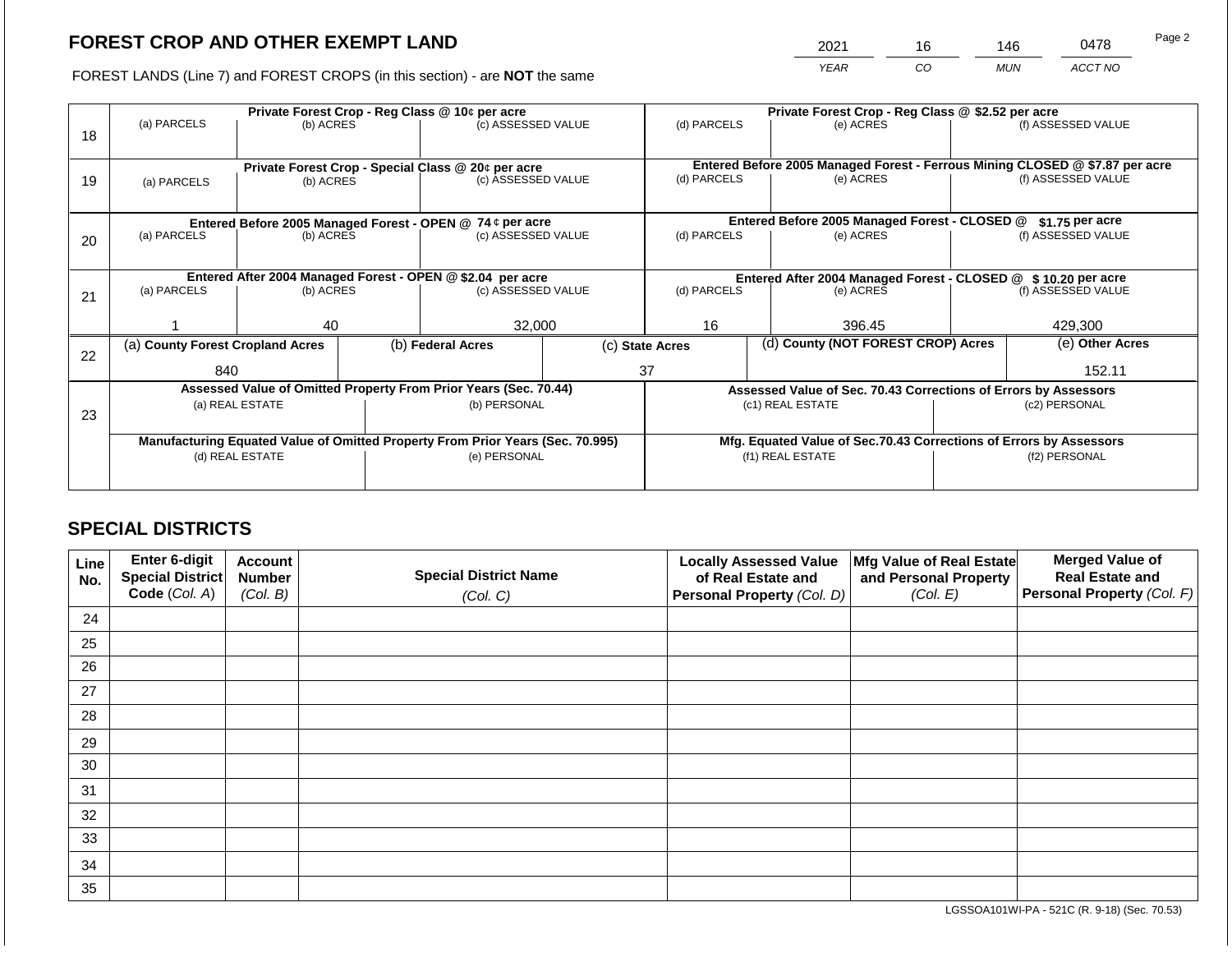#### **YEA** 2021 *CO MUN ACCT NO*  0478 **Line No. Enter 6-digit School District Code** *(Col. A)* **Account Number** *(Col. B)* **School District Name** *(Col. C)* **Locally Assessed Value of Real Estate and Personal Property** *(Col. D)* **Mfg Value of Real Estate and Personal Property** *(Col. E)* **Merged Value of Real Estate and Personal Property** *(Col. F)* **A. SCHOOL DISTRICTS (K-8 and K-12)** 36 37 38 39 40 41 42 43 44 45 46 47 48 49 50 TOTAL ASSESSED VALUE OF SCHOOL DISTRICTS (K-8 and K-12) **B. UNION HIGH SCHOOL DISTRICTS** 51 52 53 54 55 **C. TECHNICAL COLLEGE DISTRICTS** 56 57 58 59 TOTAL ASSESSED VALUE OF TECHNICAL COLLEGES TOTAL ASSESSED VALUE OF UNION HIGH SCHOOLS 163297 0111 SCH D OF MAPLE 190,642,392 190,642,392 001700 | 0016 | NORTHWOOD TECHNICAL COLLEGE 190,642,392 190,642,392 190,642,392 190,642,392 190,642,392 190,642,392

 *I hereby certify, to the best of my knowledge and belief, this form is complete and correct.*

| Name               |                                    | Title | Submission date  |
|--------------------|------------------------------------|-------|------------------|
| MARISSA HANSON     |                                    |       | 15<br>2021<br>09 |
| Phone              | Email address                      |       |                  |
| 715<br>395<br>1634 | MARISSA.HANSON@DOUGLASCOUNTYWI.ORG |       |                  |

| м<br>ä. |         | 146            |
|---------|---------|----------------|
| ⋻       | $\cdot$ | MI IN<br><br>. |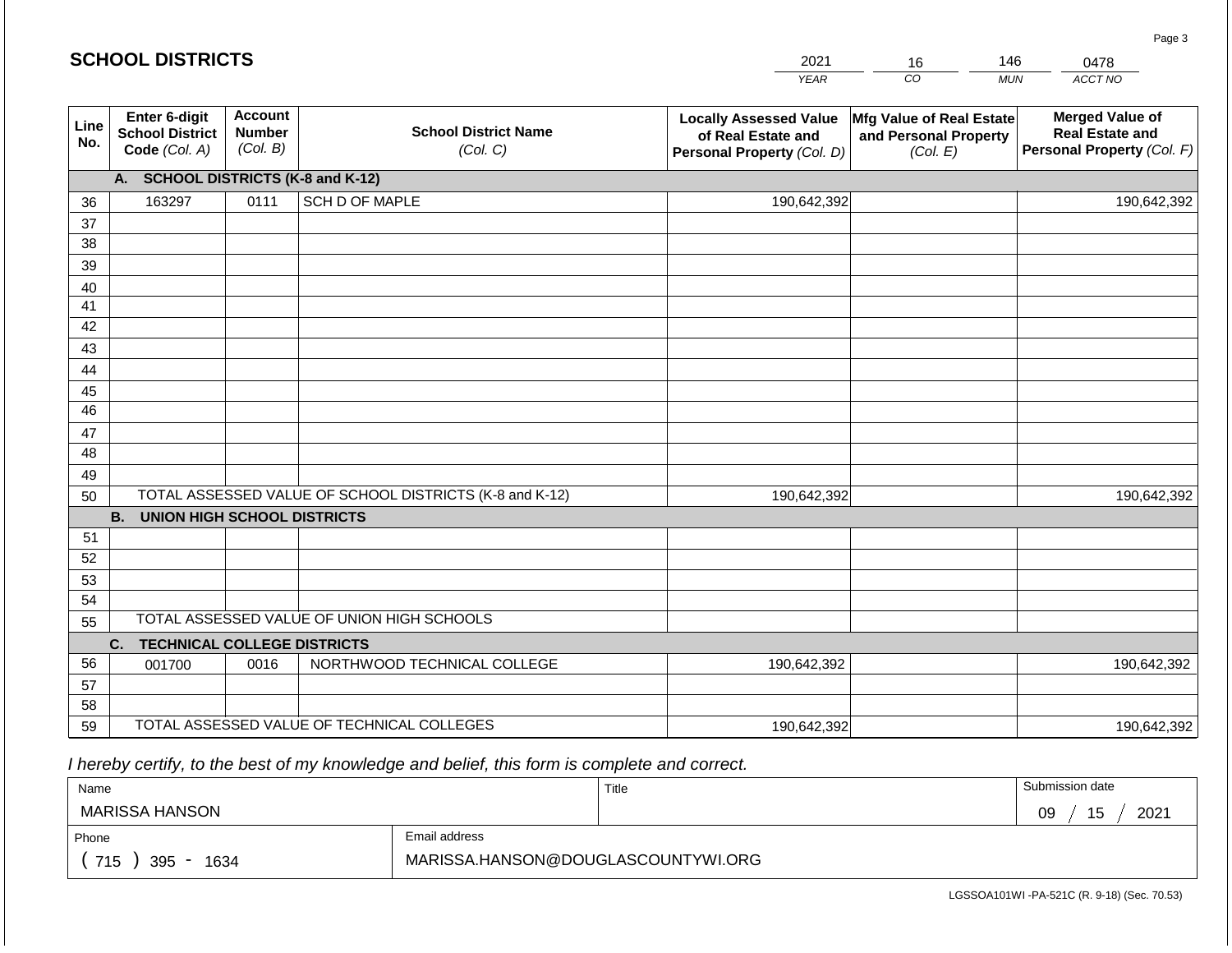- Each municipality's SOA is completed after the Board of Review and includes any changes made to the locally assessed values, under state law (sec. 70.53, Wis. Stats.)
- The Wisconsin Department of Revenue (DOR) merges the locally assessed values with the state assessed manufacturing values
- DOR provides the information regarding district names and codes. If a district is not listed, contact DOR.

Note: If you submit an amended SOA to DOR after your municipality's SOA is equated and posted to our website, we will process the SOA. However, DOR will not recalculate the *aggregate ratio or update the final SOA posted on our website. You should use the corrected values to calculate your tax rates.*

## **Page 1: Real Estate and Personal Property**

- Lines 1-9 assessed real estate values, parcel counts and acres by classification
- Lines 10-15 assessed personal property values and number of accounts by class
- Line 16 aggregate assessed value of all property subject to general property; use to calculate tax rates. Note: This line equals the total assessed value of K-8 and K-12 school districts (Line 50) and total assessed value of technical colleges (Line 59).
- Remarks assessment ratio used to calculate estimated fair market value on property tax bills

## **Page 2: Forest Crop, Other Exempt Land and Special Districts**

- Lines 18-21 private forest crop and managed forest lands assessed values
- Line  $22 -$  tax exempt land acres
- Line 23 prior years assessed value of omitted property under sec. 70.44 and correction of errors under sec. 70.43 shown by locally assessed or manufacturing real estate and personal property. Note: If there is an amount on this line, report the corresponding tax in the Statement of Taxes, Sections J or K.
- Lines 24-35 special district assessed values. These values are used to calculate tax rates for the special districts.

## **Page 3: School Districts**

- Lines 36-50 school districts (K-8 and K-12) assessed values. These values are used to calculate tax rates for school districts.
- Lines 51-55 union high school district assessed values. These values are used to calculate tax rates for union high school districts.
- Lines 56-59 technical college assessed values. These values are used to calculate tax rates for technical colleges.

If you have questions: Email: lgs@wisconsin.gov

 Phone: (608) 266-2569 or (608) 264-6892 Fax: (608) 264-6887

VILLAGE OF LAKE NEBAGAMON DAISHA NOLAN<br>VILLAGE OF LAKE NEBAGAMON AKE NEBAGAMON, WI 54849 LAKE NEBAGAMON, WI 54849E WATERFRONT DR 11596 E WATERFRONT DR 11596 B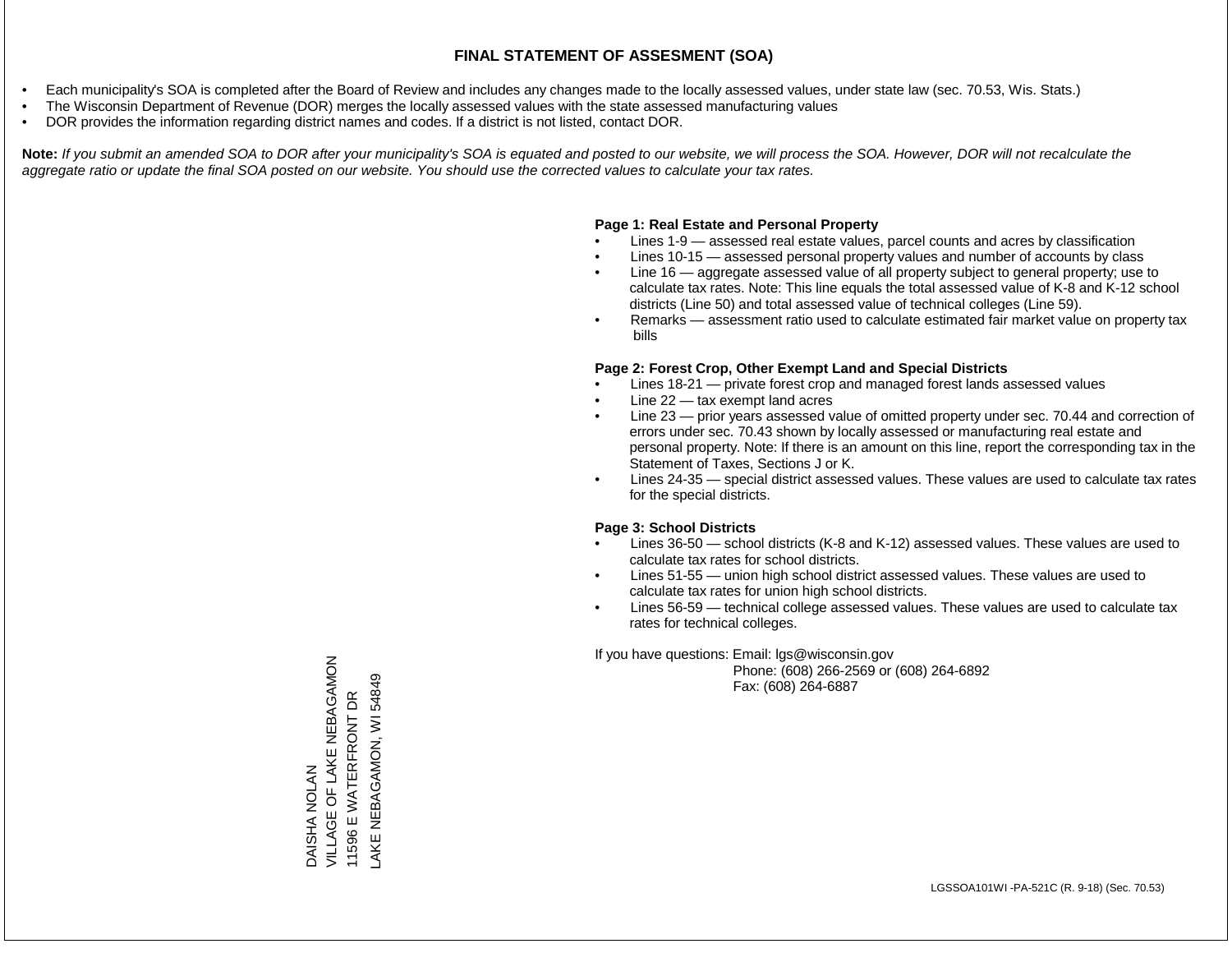|                | <b>FINAL - EQUATED</b><br><b>STATEMENT OF ASSESSMENT FOR 2021</b>                                                                                                                                          |                          | 16                                     | 165                          | 0479                          | This is an Amended Return | Page 1              |  |
|----------------|------------------------------------------------------------------------------------------------------------------------------------------------------------------------------------------------------------|--------------------------|----------------------------------------|------------------------------|-------------------------------|---------------------------|---------------------|--|
|                |                                                                                                                                                                                                            |                          | CO                                     | <b>MUN</b>                   | ACCT NO                       |                           |                     |  |
|                | <b>FOR</b><br><b>VILLAGE OF</b><br><b>OF</b>                                                                                                                                                               | <b>OLIVER</b>            |                                        | <b>DOUGLAS COUNTY</b>        |                               |                           |                     |  |
|                | Town - Village - City                                                                                                                                                                                      | <b>Municipality Name</b> |                                        | <b>County Name</b>           |                               |                           |                     |  |
| Line           | <b>REAL ESTATE</b>                                                                                                                                                                                         |                          | PARCEL COUNT                           | NO. OF ACRES<br><b>WHOLE</b> | <b>VALUE OF</b>               | <b>VALUE OF</b>           | TOTAL VALUE OF LAND |  |
| No.            | (See Lines 18 - 22 for<br>other Real Estate)                                                                                                                                                               |                          | TOTAL LAND   IMPROVEMENTS              | NUMBERS ONLY                 | LAND                          | <b>IMPROVEMENTS</b>       | AND IMPROVEMENTS    |  |
|                |                                                                                                                                                                                                            | (Col. A)                 | (Col. B)                               | (Col. C)                     | (Col. D)                      | (Col. E)                  | (Col. F)            |  |
| $\overline{1}$ | <b>RESIDENTIAL - Class 1</b>                                                                                                                                                                               | 425                      | 169                                    | 210                          | 4,164,500                     | 19,356,400                | 23,520,900          |  |
| 2              | <b>COMMERCIAL - Class 2</b>                                                                                                                                                                                | 14                       | 12                                     | 11                           | 300,300                       | 1,425,600                 | 1,725,900           |  |
| 3              | <b>MANUFACTURING - Class 3</b>                                                                                                                                                                             | 1                        | $\mathbf 1$                            | 1                            | 16,800                        | 108,200                   | 125,000             |  |
| 4              | <b>AGRICULTURAL - Class 4</b>                                                                                                                                                                              | $\Omega$                 |                                        | 0                            | $\mathbf 0$                   |                           | $\Omega$            |  |
| 5              | <b>UNDEVELOPED - Class 5</b>                                                                                                                                                                               | 0                        |                                        | $\boldsymbol{0}$             | $\mathbf 0$                   |                           | $\Omega$            |  |
| 6              | <b>AGRICULTURAL FOREST - Class 5m</b>                                                                                                                                                                      | 0                        |                                        | $\boldsymbol{0}$             | $\mathbf 0$                   |                           | $\Omega$            |  |
| $\overline{7}$ | FOREST LANDS - Class 6                                                                                                                                                                                     | $\Omega$                 |                                        | $\mathbf 0$                  | $\mathbf 0$                   |                           | $\Omega$            |  |
| 8              | OTHER - Class 7                                                                                                                                                                                            | 0                        | $\mathbf 0$                            | $\mathbf 0$                  | 0                             | 0                         | $\Omega$            |  |
| 9              | <b>TOTAL - ALL COLUMNS</b>                                                                                                                                                                                 | 440                      |                                        | 222                          | 4,481,600                     | 20,890,200                | 25,371,800          |  |
| 10             | NUMBER OF PERSONAL PROPERTY ACCOUNTS IN ROLL                                                                                                                                                               |                          |                                        | 11                           | <b>LOCALLY ASSESSED</b>       | <b>MANUFACTURING</b>      | <b>MERGED</b>       |  |
| 11             | BOATS AND OTHER WATERCRAFT NOT EXEMPT - Code 1                                                                                                                                                             |                          |                                        |                              | $\Omega$                      | 0                         | 0                   |  |
| 12             | MACHINERY, TOOLS AND PATTERNS - Code 2                                                                                                                                                                     |                          |                                        |                              |                               | 3,800                     | 3,800               |  |
| 13             | FURNITURE, FIXTURES AND EQUIPMENT - Code 3                                                                                                                                                                 |                          |                                        | 4,000                        |                               | 3,000                     | 7,000               |  |
| 14             | ALL OTHER PERSONAL PROPERTY NOT EXEMPT - Codes 4A, 4B, 4C                                                                                                                                                  |                          |                                        |                              | 23,800                        | 100                       | 23,900              |  |
| 15             | TOTAL OF PERSONAL PROPERTY NOT EXEMPT (Total of Lines 11-14)                                                                                                                                               |                          |                                        |                              | 6,900                         | 34,700                    |                     |  |
| 16             | AGGREGATE ASSESSED VALUE OF ALL PROPERTY SUBJECT TO THE GENERAL PROPERTY TAX (Total of Lines 9F and 15F)<br>MUST EQUAL TOTAL VALUE OF THE SCHOOL DISTRICTS (K-12 PLUS K-8) - Line 50, Col. F<br>25,406,500 |                          |                                        |                              |                               |                           |                     |  |
| 17             | <b>BOARD OF REVIEW</b><br>DATE OF FINAL ADJOURNMENT                                                                                                                                                        | 09/15/2021               | Name of Assessor<br><b>MARK GARLIC</b> |                              | Telephone #<br>(715) 287-3376 |                           |                     |  |

REMARKS

The Assessment Ratio to be used in calculating the estimated Fair Market Value on tax bills for this tax district is .798724549

This ratio should be used to convert assessed values to "Calculate Equalized Values" in Step 1 of the Lottery and Gaming Credit Calculations.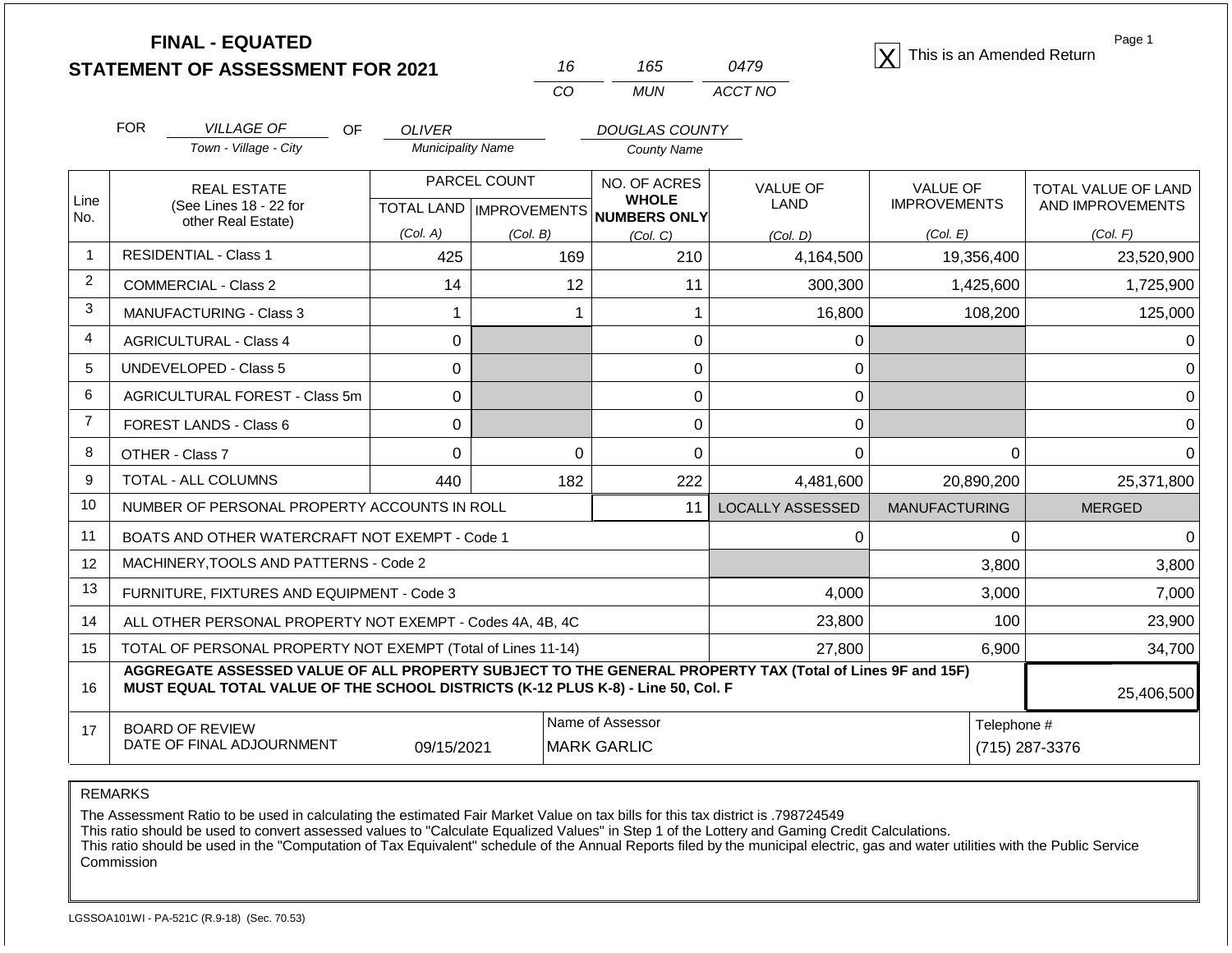2021 16 165 0479

FOREST LANDS (Line 7) and FOREST CROPS (in this section) - are **NOT** the same *YEAR CO MUN ACCT NO*

| 18 | (a) PARCELS                                                      | (b) ACRES                       |                   | Private Forest Crop - Reg Class @ 10¢ per acre<br>(c) ASSESSED VALUE           |  | (d) PARCELS                                                        |  | Private Forest Crop - Reg Class @ \$2.52 per acre<br>(e) ACRES |                                                                                                    | (f) ASSESSED VALUE |
|----|------------------------------------------------------------------|---------------------------------|-------------------|--------------------------------------------------------------------------------|--|--------------------------------------------------------------------|--|----------------------------------------------------------------|----------------------------------------------------------------------------------------------------|--------------------|
| 19 | (a) PARCELS                                                      | (b) ACRES                       |                   | Private Forest Crop - Special Class @ 20¢ per acre<br>(c) ASSESSED VALUE       |  | (d) PARCELS<br>(e) ACRES                                           |  |                                                                | Entered Before 2005 Managed Forest - Ferrous Mining CLOSED @ \$7.87 per acre<br>(f) ASSESSED VALUE |                    |
|    |                                                                  |                                 |                   | Entered Before 2005 Managed Forest - OPEN @ 74 ¢ per acre                      |  |                                                                    |  | Entered Before 2005 Managed Forest - CLOSED @                  |                                                                                                    | $$1.75$ per acre   |
| 20 | (a) PARCELS                                                      | (b) ACRES                       |                   | (c) ASSESSED VALUE                                                             |  | (d) PARCELS<br>(e) ACRES                                           |  | (f) ASSESSED VALUE                                             |                                                                                                    |                    |
|    | Entered After 2004 Managed Forest - OPEN @ \$2.04 per acre       |                                 |                   |                                                                                |  |                                                                    |  |                                                                | Entered After 2004 Managed Forest - CLOSED @ \$10.20 per acre                                      |                    |
| 21 | (a) PARCELS                                                      | (b) ACRES                       |                   | (c) ASSESSED VALUE                                                             |  | (d) PARCELS                                                        |  | (e) ACRES                                                      |                                                                                                    | (f) ASSESSED VALUE |
|    |                                                                  |                                 |                   |                                                                                |  |                                                                    |  |                                                                |                                                                                                    |                    |
| 22 | (a) County Forest Cropland Acres                                 |                                 | (b) Federal Acres |                                                                                |  | (c) State Acres                                                    |  | (d) County (NOT FOREST CROP) Acres                             |                                                                                                    | (e) Other Acres    |
|    |                                                                  |                                 |                   |                                                                                |  | 1.59                                                               |  |                                                                |                                                                                                    | 10.74              |
|    | Assessed Value of Omitted Property From Prior Years (Sec. 70.44) |                                 |                   |                                                                                |  | Assessed Value of Sec. 70.43 Corrections of Errors by Assessors    |  |                                                                |                                                                                                    |                    |
| 23 |                                                                  | (a) REAL ESTATE<br>(b) PERSONAL |                   | (c1) REAL ESTATE                                                               |  | (c2) PERSONAL                                                      |  |                                                                |                                                                                                    |                    |
|    |                                                                  |                                 |                   |                                                                                |  |                                                                    |  |                                                                |                                                                                                    |                    |
|    |                                                                  |                                 |                   | Manufacturing Equated Value of Omitted Property From Prior Years (Sec. 70.995) |  | Mfg. Equated Value of Sec.70.43 Corrections of Errors by Assessors |  |                                                                |                                                                                                    |                    |
|    |                                                                  | (d) REAL ESTATE                 |                   | (e) PERSONAL                                                                   |  |                                                                    |  | (f1) REAL ESTATE                                               | (f2) PERSONAL                                                                                      |                    |
|    |                                                                  |                                 |                   |                                                                                |  |                                                                    |  |                                                                |                                                                                                    |                    |

## **SPECIAL DISTRICTS**

| Line<br>No. | <b>Enter 6-digit</b><br>Special District | <b>Account</b><br><b>Number</b> | <b>Special District Name</b> | <b>Locally Assessed Value</b><br>of Real Estate and | Mfg Value of Real Estate<br>and Personal Property | <b>Merged Value of</b><br><b>Real Estate and</b> |
|-------------|------------------------------------------|---------------------------------|------------------------------|-----------------------------------------------------|---------------------------------------------------|--------------------------------------------------|
|             | Code (Col. A)                            | (Col. B)                        | (Col. C)                     | Personal Property (Col. D)                          | (Col. E)                                          | <b>Personal Property (Col. F)</b>                |
| 24          |                                          |                                 |                              |                                                     |                                                   |                                                  |
| 25          |                                          |                                 |                              |                                                     |                                                   |                                                  |
| 26          |                                          |                                 |                              |                                                     |                                                   |                                                  |
| 27          |                                          |                                 |                              |                                                     |                                                   |                                                  |
| 28          |                                          |                                 |                              |                                                     |                                                   |                                                  |
| 29          |                                          |                                 |                              |                                                     |                                                   |                                                  |
| 30          |                                          |                                 |                              |                                                     |                                                   |                                                  |
| 31          |                                          |                                 |                              |                                                     |                                                   |                                                  |
| 32          |                                          |                                 |                              |                                                     |                                                   |                                                  |
| 33          |                                          |                                 |                              |                                                     |                                                   |                                                  |
| 34          |                                          |                                 |                              |                                                     |                                                   |                                                  |
| 35          |                                          |                                 |                              |                                                     |                                                   |                                                  |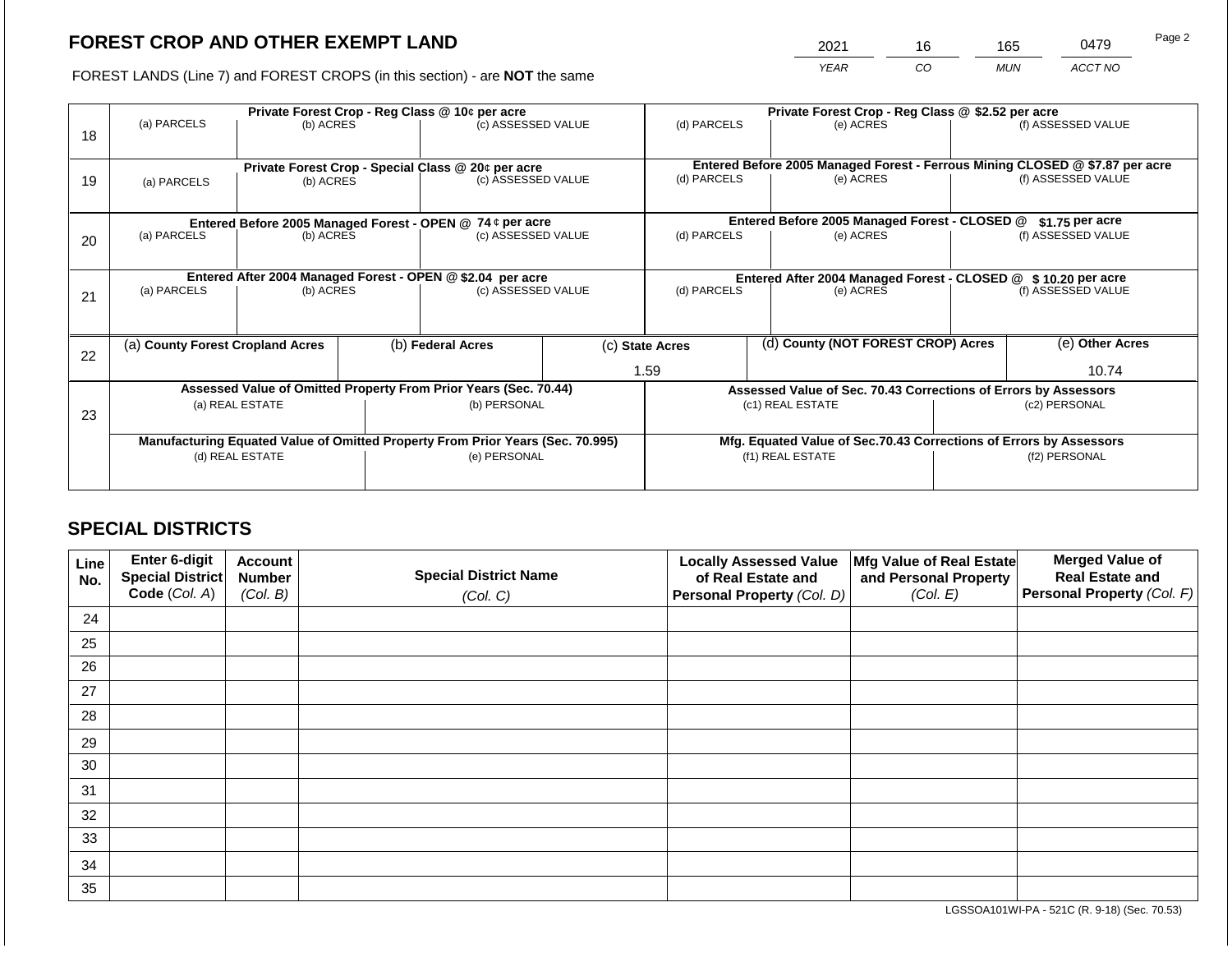| <b>SCHOOL DISTRICTS</b> |                                                          |                                             |                                                         | 2021                                                                              | 165<br>16                                                            | 0479                                                                           |
|-------------------------|----------------------------------------------------------|---------------------------------------------|---------------------------------------------------------|-----------------------------------------------------------------------------------|----------------------------------------------------------------------|--------------------------------------------------------------------------------|
|                         |                                                          |                                             |                                                         | <b>YEAR</b>                                                                       | CO<br><b>MUN</b>                                                     | ACCT NO                                                                        |
| Line<br>No.             | Enter 6-digit<br><b>School District</b><br>Code (Col. A) | <b>Account</b><br><b>Number</b><br>(Col. B) | <b>School District Name</b><br>(Col. C)                 | <b>Locally Assessed Value</b><br>of Real Estate and<br>Personal Property (Col. D) | <b>Mfg Value of Real Estate</b><br>and Personal Property<br>(Col. E) | <b>Merged Value of</b><br><b>Real Estate and</b><br>Personal Property (Col. F) |
|                         | A. SCHOOL DISTRICTS (K-8 and K-12)                       |                                             |                                                         |                                                                                   |                                                                      |                                                                                |
| 36                      | 165663                                                   | 0113                                        | <b>SCH D OF SUPERIOR</b>                                | 25,274,600                                                                        | 131,900                                                              | 25,406,500                                                                     |
| 37                      |                                                          |                                             |                                                         |                                                                                   |                                                                      |                                                                                |
| 38                      |                                                          |                                             |                                                         |                                                                                   |                                                                      |                                                                                |
| 39                      |                                                          |                                             |                                                         |                                                                                   |                                                                      |                                                                                |
| 40                      |                                                          |                                             |                                                         |                                                                                   |                                                                      |                                                                                |
| 41                      |                                                          |                                             |                                                         |                                                                                   |                                                                      |                                                                                |
| 42                      |                                                          |                                             |                                                         |                                                                                   |                                                                      |                                                                                |
| 43                      |                                                          |                                             |                                                         |                                                                                   |                                                                      |                                                                                |
| 44                      |                                                          |                                             |                                                         |                                                                                   |                                                                      |                                                                                |
| 45<br>46                |                                                          |                                             |                                                         |                                                                                   |                                                                      |                                                                                |
| 47                      |                                                          |                                             |                                                         |                                                                                   |                                                                      |                                                                                |
| 48                      |                                                          |                                             |                                                         |                                                                                   |                                                                      |                                                                                |
| 49                      |                                                          |                                             |                                                         |                                                                                   |                                                                      |                                                                                |
| 50                      |                                                          |                                             | TOTAL ASSESSED VALUE OF SCHOOL DISTRICTS (K-8 and K-12) | 25,274,600                                                                        | 131,900                                                              | 25,406,500                                                                     |
|                         | <b>B.</b><br><b>UNION HIGH SCHOOL DISTRICTS</b>          |                                             |                                                         |                                                                                   |                                                                      |                                                                                |
| 51                      |                                                          |                                             |                                                         |                                                                                   |                                                                      |                                                                                |
| 52                      |                                                          |                                             |                                                         |                                                                                   |                                                                      |                                                                                |
| 53                      |                                                          |                                             |                                                         |                                                                                   |                                                                      |                                                                                |
| 54                      |                                                          |                                             |                                                         |                                                                                   |                                                                      |                                                                                |
| 55                      |                                                          |                                             | TOTAL ASSESSED VALUE OF UNION HIGH SCHOOLS              |                                                                                   |                                                                      |                                                                                |
|                         | <b>TECHNICAL COLLEGE DISTRICTS</b><br>C.                 |                                             |                                                         |                                                                                   |                                                                      |                                                                                |
| 56                      | 001700                                                   | 0016                                        | NORTHWOOD TECHNICAL COLLEGE                             | 25,274,600                                                                        | 131,900                                                              | 25,406,500                                                                     |
| 57                      |                                                          |                                             |                                                         |                                                                                   |                                                                      |                                                                                |
| 58                      |                                                          |                                             |                                                         |                                                                                   |                                                                      |                                                                                |
| 59                      |                                                          |                                             | TOTAL ASSESSED VALUE OF TECHNICAL COLLEGES              | 25,274,600                                                                        | 131,900                                                              | 25,406,500                                                                     |

**SCHOOL DISTRICTS**

| Name               |                                    | Title | Submission date   |
|--------------------|------------------------------------|-------|-------------------|
| MARISSA HANSON     |                                    |       | 2021<br>09<br>ن ا |
| Phone              | Email address                      |       |                   |
| 715<br>395<br>1634 | MARISSA.HANSON@DOUGLASCOUNTYWI.ORG |       |                   |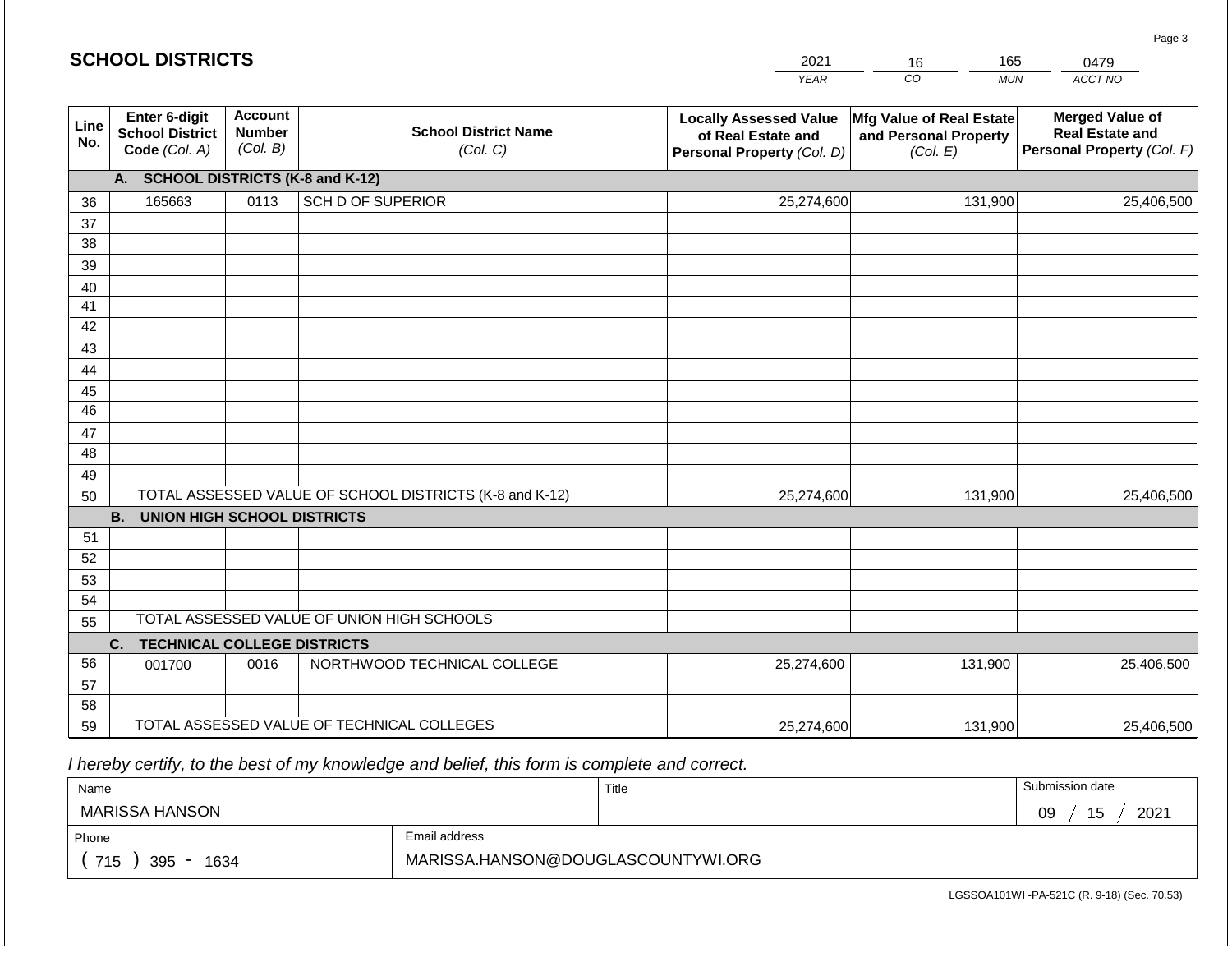- Each municipality's SOA is completed after the Board of Review and includes any changes made to the locally assessed values, under state law (sec. 70.53, Wis. Stats.)
- The Wisconsin Department of Revenue (DOR) merges the locally assessed values with the state assessed manufacturing values
- DOR provides the information regarding district names and codes. If a district is not listed, contact DOR.

Note: If you submit an amended SOA to DOR after your municipality's SOA is equated and posted to our website, we will process the SOA. However, DOR will not recalculate the *aggregate ratio or update the final SOA posted on our website. You should use the corrected values to calculate your tax rates.*

## **Page 1: Real Estate and Personal Property**

- Lines 1-9 assessed real estate values, parcel counts and acres by classification
- Lines 10-15 assessed personal property values and number of accounts by class
- Line 16 aggregate assessed value of all property subject to general property; use to calculate tax rates. Note: This line equals the total assessed value of K-8 and K-12 school districts (Line 50) and total assessed value of technical colleges (Line 59).
- Remarks assessment ratio used to calculate estimated fair market value on property tax bills

## **Page 2: Forest Crop, Other Exempt Land and Special Districts**

- Lines 18-21 private forest crop and managed forest lands assessed values
- Line  $22 -$  tax exempt land acres
- Line 23 prior years assessed value of omitted property under sec. 70.44 and correction of errors under sec. 70.43 shown by locally assessed or manufacturing real estate and personal property. Note: If there is an amount on this line, report the corresponding tax in the Statement of Taxes, Sections J or K.
- Lines 24-35 special district assessed values. These values are used to calculate tax rates for the special districts.

## **Page 3: School Districts**

- Lines 36-50 school districts (K-8 and K-12) assessed values. These values are used to calculate tax rates for school districts.
- Lines 51-55 union high school district assessed values. These values are used to calculate tax rates for union high school districts.
- Lines 56-59 technical college assessed values. These values are used to calculate tax rates for technical colleges.

If you have questions: Email: lgs@wisconsin.gov

 Phone: (608) 266-2569 or (608) 264-6892 Fax: (608) 264-6887

JULIE ABRAHAM<br>VILLAGE OF OLIVER<br>2125 E STATE STREET 2125 E STATE STREET VILLAGE OF OLIVER SUPERIOR, WI 54880 SUPERIOR, WI 54880JULIE ABRAHAM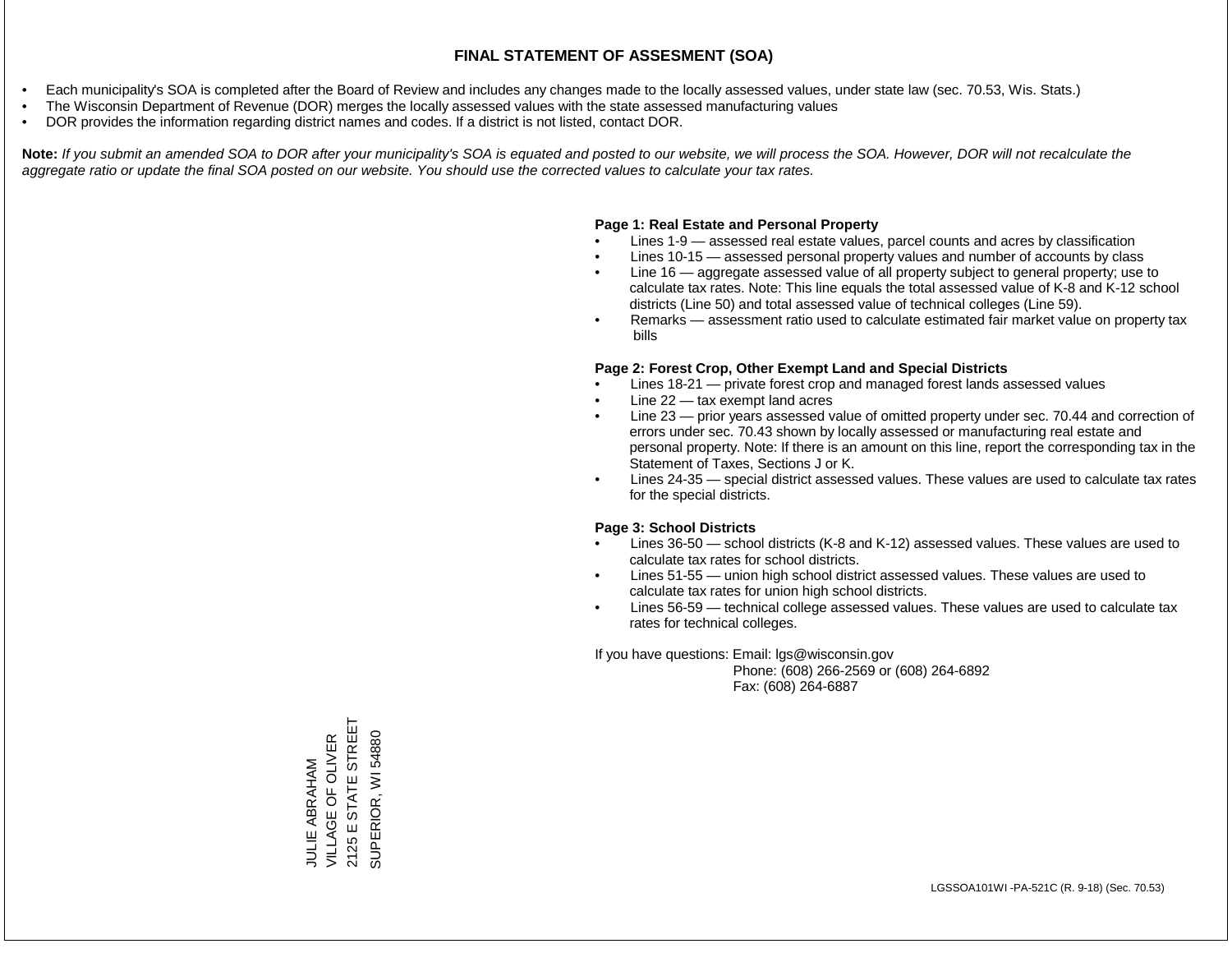| <b>FINAL - EQUATED</b>                  |  |             | This is an Amended Return |
|-----------------------------------------|--|-------------|---------------------------|
| <b>STATEMENT OF ASSESSMENT FOR 2021</b> |  | <i>0480</i> |                           |

| 16       | 171 | 0480    |
|----------|-----|---------|
| $\alpha$ | MUN | ACCT NO |

Page 1

|                | <b>FOR</b>                                                                                                                                                                                   | <b>VILLAGE OF</b><br>OF                                      | POPLAR                   |          | <b>DOUGLAS COUNTY</b>               |                         |                                        |                                         |
|----------------|----------------------------------------------------------------------------------------------------------------------------------------------------------------------------------------------|--------------------------------------------------------------|--------------------------|----------|-------------------------------------|-------------------------|----------------------------------------|-----------------------------------------|
|                |                                                                                                                                                                                              | Town - Village - City                                        | <b>Municipality Name</b> |          | County Name                         |                         |                                        |                                         |
| Line           |                                                                                                                                                                                              | <b>REAL ESTATE</b><br>(See Lines 18 - 22 for                 | PARCEL COUNT             |          | NO. OF ACRES<br><b>WHOLE</b>        | <b>VALUE OF</b><br>LAND | <b>VALUE OF</b><br><b>IMPROVEMENTS</b> | TOTAL VALUE OF LAND<br>AND IMPROVEMENTS |
| No.            | other Real Estate)                                                                                                                                                                           |                                                              |                          |          | TOTAL LAND MPROVEMENTS NUMBERS ONLY |                         |                                        |                                         |
|                |                                                                                                                                                                                              |                                                              | (Col. A)                 | (Col. B) | (Col. C)                            | (Col, D)                | (Col. E)                               | (Col. F)                                |
| $\mathbf{1}$   |                                                                                                                                                                                              | <b>RESIDENTIAL - Class 1</b>                                 | 290                      | 237      | 1,406                               | 4,895,700               | 32,199,300                             | 37,095,000                              |
| 2              |                                                                                                                                                                                              | <b>COMMERCIAL - Class 2</b>                                  | 38                       | 30       | 156                                 | 812,600                 | 5,320,800                              | 6,133,400                               |
| 3              |                                                                                                                                                                                              | <b>MANUFACTURING - Class 3</b>                               | 0                        | 0        | 0                                   | $\Omega$                | 0                                      |                                         |
| 4              |                                                                                                                                                                                              | <b>AGRICULTURAL - Class 4</b>                                | 121                      |          | 2,370                               | 388,400                 |                                        | 388,400                                 |
| 5              |                                                                                                                                                                                              | <b>UNDEVELOPED - Class 5</b>                                 | 24                       |          | 349                                 | 137,500                 |                                        | 137,500                                 |
| 6              |                                                                                                                                                                                              | AGRICULTURAL FOREST - Class 5m                               | 63                       |          | 914                                 | 444,500                 |                                        | 444,500                                 |
| $\overline{7}$ |                                                                                                                                                                                              | FOREST LANDS - Class 6                                       | 89                       |          | 1,740                               | 1,560,100               |                                        | 1,560,100                               |
| 8              |                                                                                                                                                                                              | OTHER - Class 7                                              | 15                       | 15       | 41                                  | 158,700                 | 897,000                                | 1,055,700                               |
| 9              |                                                                                                                                                                                              | TOTAL - ALL COLUMNS                                          | 640                      | 282      | 6,976                               | 8,397,500               | 38,417,100                             | 46,814,600                              |
| 10             |                                                                                                                                                                                              | NUMBER OF PERSONAL PROPERTY ACCOUNTS IN ROLL                 |                          |          | 47                                  | <b>LOCALLY ASSESSED</b> | <b>MANUFACTURING</b>                   | <b>MERGED</b>                           |
| 11             |                                                                                                                                                                                              | BOATS AND OTHER WATERCRAFT NOT EXEMPT - Code 1               |                          |          |                                     | $\Omega$                | $\Omega$                               |                                         |
| 12             |                                                                                                                                                                                              | MACHINERY, TOOLS AND PATTERNS - Code 2                       |                          |          |                                     |                         | 0                                      |                                         |
| 13             |                                                                                                                                                                                              | FURNITURE, FIXTURES AND EQUIPMENT - Code 3                   |                          |          |                                     | 299,500                 | 0                                      | 299,500                                 |
| 14             |                                                                                                                                                                                              | ALL OTHER PERSONAL PROPERTY NOT EXEMPT - Codes 4A, 4B, 4C    |                          |          | 120,700                             | 0                       | 120,700                                |                                         |
| 15             |                                                                                                                                                                                              | TOTAL OF PERSONAL PROPERTY NOT EXEMPT (Total of Lines 11-14) |                          |          |                                     | 420,200                 | 0                                      | 420,200                                 |
| 16             | AGGREGATE ASSESSED VALUE OF ALL PROPERTY SUBJECT TO THE GENERAL PROPERTY TAX (Total of Lines 9F and 15F)<br>MUST EQUAL TOTAL VALUE OF THE SCHOOL DISTRICTS (K-12 PLUS K-8) - Line 50, Col. F |                                                              |                          |          |                                     |                         |                                        | 47,234,800                              |

17 BOARD OF REVIEW DATE OF FINAL ADJOURNMENT Name of Assessor **Telephone #** 09/22/2021 BRAD THEIEN (218) 390-3294

REMARKS

The Assessment Ratio to be used in calculating the estimated Fair Market Value on tax bills for this tax district is .859841665

This ratio should be used to convert assessed values to "Calculate Equalized Values" in Step 1 of the Lottery and Gaming Credit Calculations.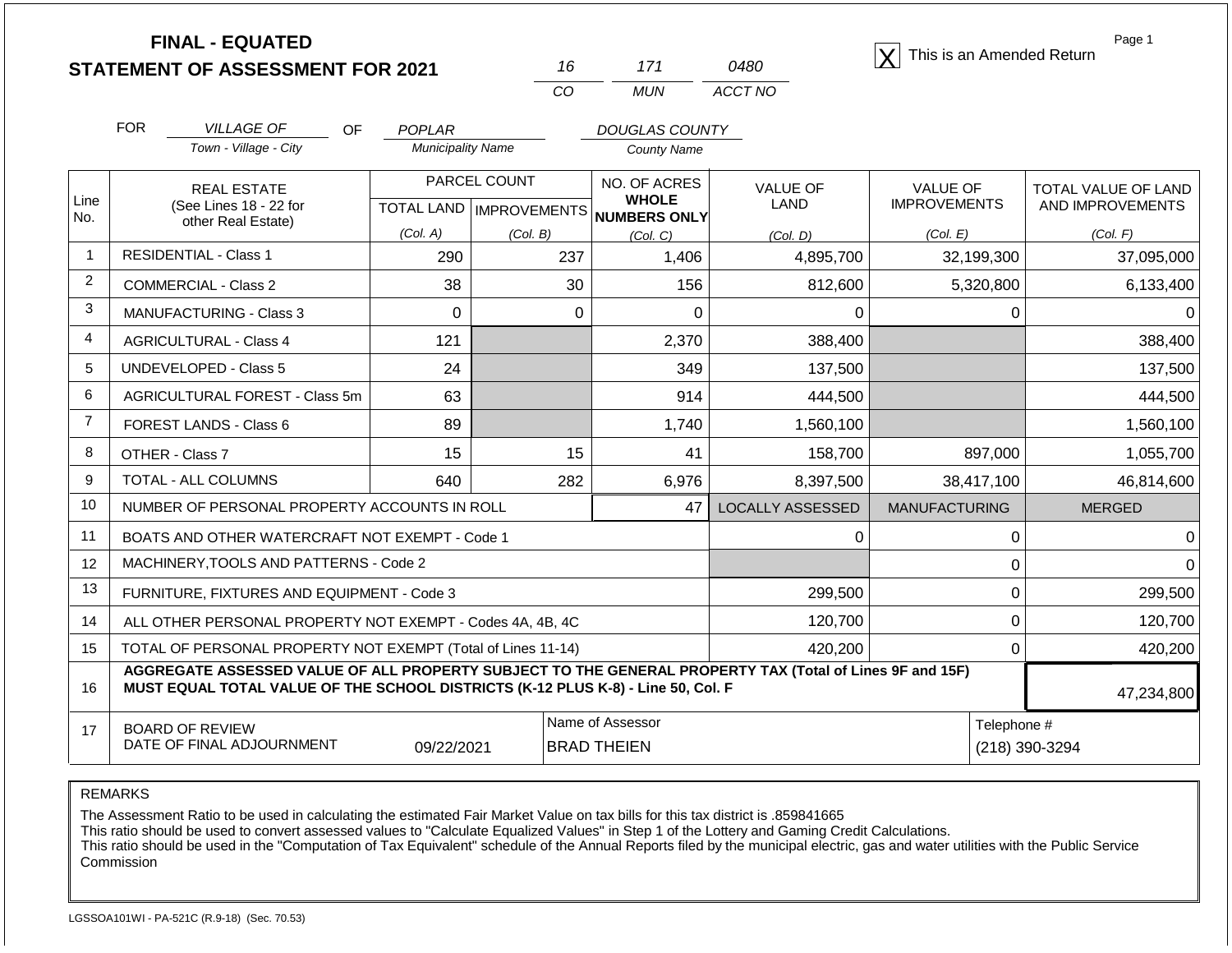2021 16 171 0480

FOREST LANDS (Line 7) and FOREST CROPS (in this section) - are **NOT** the same *YEAR CO MUN ACCT NO*

| 18 | (a) PARCELS<br>(b) ACRES                                                       |                 |                                                                    | Private Forest Crop - Reg Class @ 10¢ per acre<br>(c) ASSESSED VALUE     |  | (d) PARCELS<br>(e) ACRES                                      |  | Private Forest Crop - Reg Class @ \$2.52 per acre               | (f) ASSESSED VALUE                                                                                 |                    |
|----|--------------------------------------------------------------------------------|-----------------|--------------------------------------------------------------------|--------------------------------------------------------------------------|--|---------------------------------------------------------------|--|-----------------------------------------------------------------|----------------------------------------------------------------------------------------------------|--------------------|
| 19 | (a) PARCELS                                                                    | (b) ACRES       |                                                                    | Private Forest Crop - Special Class @ 20¢ per acre<br>(c) ASSESSED VALUE |  | (d) PARCELS                                                   |  | (e) ACRES                                                       | Entered Before 2005 Managed Forest - Ferrous Mining CLOSED @ \$7.87 per acre<br>(f) ASSESSED VALUE |                    |
|    |                                                                                |                 |                                                                    | Entered Before 2005 Managed Forest - OPEN @ 74 ¢ per acre                |  |                                                               |  | Entered Before 2005 Managed Forest - CLOSED @                   |                                                                                                    | $$1.75$ per acre   |
| 20 | (a) PARCELS                                                                    | (b) ACRES       |                                                                    | (c) ASSESSED VALUE                                                       |  | (d) PARCELS<br>(e) ACRES                                      |  |                                                                 |                                                                                                    | (f) ASSESSED VALUE |
|    |                                                                                |                 |                                                                    | Entered After 2004 Managed Forest - OPEN @ \$2.04 per acre               |  | Entered After 2004 Managed Forest - CLOSED @ \$10.20 per acre |  |                                                                 |                                                                                                    |                    |
| 21 | (a) PARCELS                                                                    | (b) ACRES       |                                                                    | (c) ASSESSED VALUE                                                       |  | (d) PARCELS<br>(e) ACRES                                      |  | (f) ASSESSED VALUE                                              |                                                                                                    |                    |
|    |                                                                                |                 |                                                                    |                                                                          |  |                                                               |  |                                                                 |                                                                                                    |                    |
| 22 | (a) County Forest Cropland Acres                                               |                 |                                                                    | (b) Federal Acres<br>(c) State Acres                                     |  | (d) County (NOT FOREST CROP) Acres                            |  |                                                                 | (e) Other Acres                                                                                    |                    |
|    |                                                                                |                 |                                                                    |                                                                          |  | 25.87                                                         |  | 12.23                                                           | 350.22                                                                                             |                    |
|    |                                                                                |                 |                                                                    | Assessed Value of Omitted Property From Prior Years (Sec. 70.44)         |  |                                                               |  | Assessed Value of Sec. 70.43 Corrections of Errors by Assessors |                                                                                                    |                    |
| 23 |                                                                                | (a) REAL ESTATE |                                                                    | (b) PERSONAL                                                             |  |                                                               |  | (c1) REAL ESTATE                                                |                                                                                                    | (c2) PERSONAL      |
|    |                                                                                |                 |                                                                    |                                                                          |  |                                                               |  |                                                                 |                                                                                                    |                    |
|    | Manufacturing Equated Value of Omitted Property From Prior Years (Sec. 70.995) |                 | Mfg. Equated Value of Sec.70.43 Corrections of Errors by Assessors |                                                                          |  |                                                               |  |                                                                 |                                                                                                    |                    |
|    | (d) REAL ESTATE                                                                |                 |                                                                    | (e) PERSONAL                                                             |  | (f1) REAL ESTATE                                              |  | (f2) PERSONAL                                                   |                                                                                                    |                    |
|    |                                                                                |                 |                                                                    |                                                                          |  |                                                               |  |                                                                 |                                                                                                    |                    |

# **SPECIAL DISTRICTS**

| Line<br>No. | Enter 6-digit<br>Special District | <b>Account</b><br><b>Number</b> | <b>Special District Name</b> | <b>Locally Assessed Value</b><br>of Real Estate and | Mfg Value of Real Estate<br>and Personal Property | <b>Merged Value of</b><br><b>Real Estate and</b> |
|-------------|-----------------------------------|---------------------------------|------------------------------|-----------------------------------------------------|---------------------------------------------------|--------------------------------------------------|
|             | Code (Col. A)                     | (Col. B)                        | (Col. C)                     | Personal Property (Col. D)                          | (Col. E)                                          | Personal Property (Col. F)                       |
| 24          |                                   |                                 |                              |                                                     |                                                   |                                                  |
| 25          |                                   |                                 |                              |                                                     |                                                   |                                                  |
| 26          |                                   |                                 |                              |                                                     |                                                   |                                                  |
| 27          |                                   |                                 |                              |                                                     |                                                   |                                                  |
| 28          |                                   |                                 |                              |                                                     |                                                   |                                                  |
| 29          |                                   |                                 |                              |                                                     |                                                   |                                                  |
| 30          |                                   |                                 |                              |                                                     |                                                   |                                                  |
| 31          |                                   |                                 |                              |                                                     |                                                   |                                                  |
| 32          |                                   |                                 |                              |                                                     |                                                   |                                                  |
| 33          |                                   |                                 |                              |                                                     |                                                   |                                                  |
| 34          |                                   |                                 |                              |                                                     |                                                   |                                                  |
| 35          |                                   |                                 |                              |                                                     |                                                   |                                                  |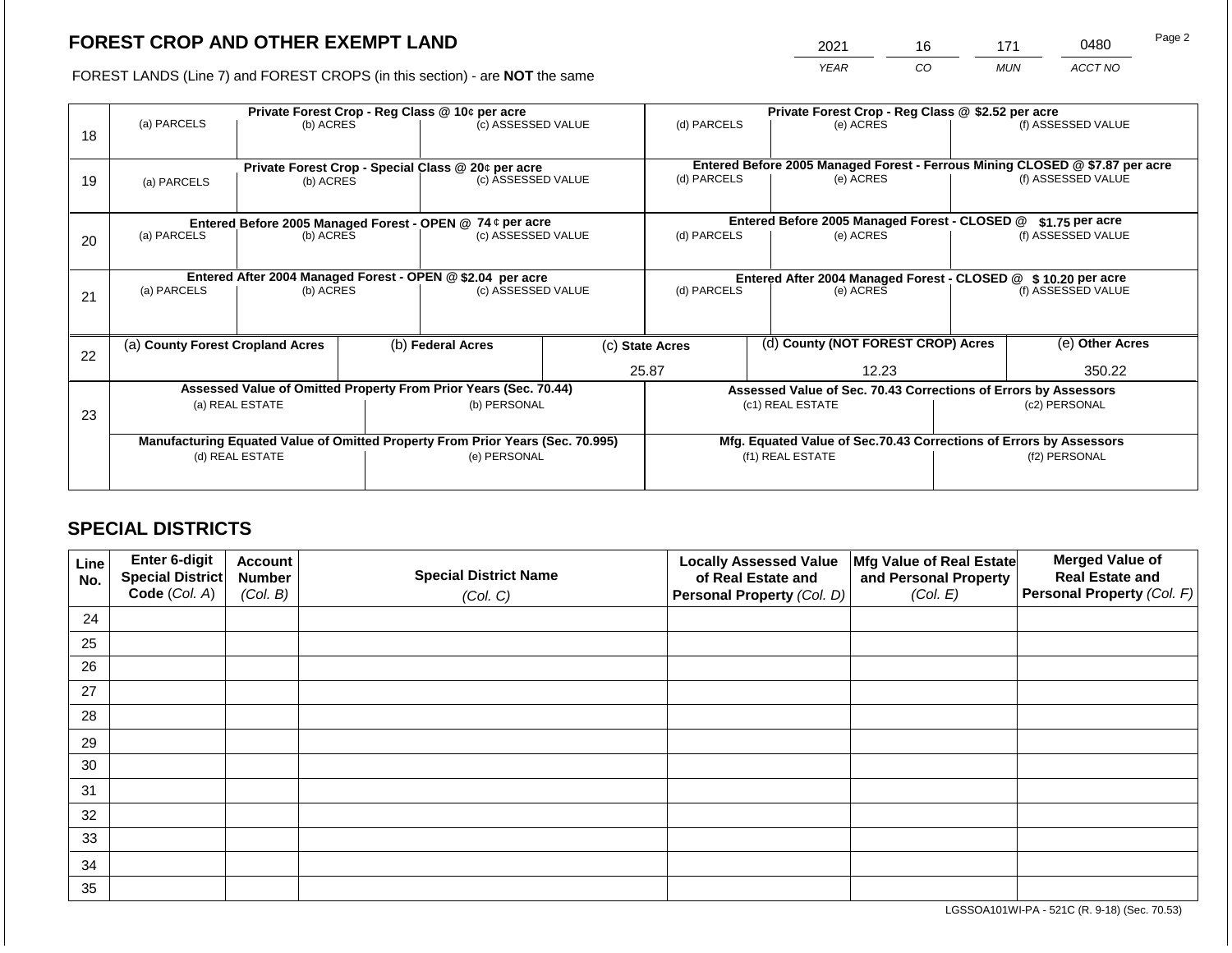|             | <b>SCHOOL DISTRICTS</b>                                  |                                                                                        |                                                         | 2021                                                                              | 16                                                            | 171<br>0480                                                                    |
|-------------|----------------------------------------------------------|----------------------------------------------------------------------------------------|---------------------------------------------------------|-----------------------------------------------------------------------------------|---------------------------------------------------------------|--------------------------------------------------------------------------------|
|             |                                                          |                                                                                        |                                                         | <b>YEAR</b>                                                                       | CO                                                            | ACCT NO<br><b>MUN</b>                                                          |
| Line<br>No. | Enter 6-digit<br><b>School District</b><br>Code (Col. A) | <b>Account</b><br><b>School District Name</b><br><b>Number</b><br>(Col. B)<br>(Col. C) |                                                         | <b>Locally Assessed Value</b><br>of Real Estate and<br>Personal Property (Col. D) | Mfg Value of Real Estate<br>and Personal Property<br>(Col. E) | <b>Merged Value of</b><br><b>Real Estate and</b><br>Personal Property (Col. F) |
|             | А.                                                       |                                                                                        | <b>SCHOOL DISTRICTS (K-8 and K-12)</b>                  |                                                                                   |                                                               |                                                                                |
| 36          | 163297                                                   | 0111                                                                                   | SCH D OF MAPLE                                          | 47,234,800                                                                        |                                                               | 47,234,800                                                                     |
| 37          |                                                          |                                                                                        |                                                         |                                                                                   |                                                               |                                                                                |
| 38          |                                                          |                                                                                        |                                                         |                                                                                   |                                                               |                                                                                |
| 39          |                                                          |                                                                                        |                                                         |                                                                                   |                                                               |                                                                                |
| 40          |                                                          |                                                                                        |                                                         |                                                                                   |                                                               |                                                                                |
| 41          |                                                          |                                                                                        |                                                         |                                                                                   |                                                               |                                                                                |
| 42<br>43    |                                                          |                                                                                        |                                                         |                                                                                   |                                                               |                                                                                |
| 44          |                                                          |                                                                                        |                                                         |                                                                                   |                                                               |                                                                                |
| 45          |                                                          |                                                                                        |                                                         |                                                                                   |                                                               |                                                                                |
| 46          |                                                          |                                                                                        |                                                         |                                                                                   |                                                               |                                                                                |
| 47          |                                                          |                                                                                        |                                                         |                                                                                   |                                                               |                                                                                |
| 48          |                                                          |                                                                                        |                                                         |                                                                                   |                                                               |                                                                                |
| 49          |                                                          |                                                                                        |                                                         |                                                                                   |                                                               |                                                                                |
| 50          |                                                          |                                                                                        | TOTAL ASSESSED VALUE OF SCHOOL DISTRICTS (K-8 and K-12) | 47,234,800                                                                        |                                                               | 47,234,800                                                                     |
|             | <b>B.</b><br><b>UNION HIGH SCHOOL DISTRICTS</b>          |                                                                                        |                                                         |                                                                                   |                                                               |                                                                                |
| 51          |                                                          |                                                                                        |                                                         |                                                                                   |                                                               |                                                                                |
| 52          |                                                          |                                                                                        |                                                         |                                                                                   |                                                               |                                                                                |
| 53          |                                                          |                                                                                        |                                                         |                                                                                   |                                                               |                                                                                |
| 54          |                                                          |                                                                                        | TOTAL ASSESSED VALUE OF UNION HIGH SCHOOLS              |                                                                                   |                                                               |                                                                                |
| 55          | <b>TECHNICAL COLLEGE DISTRICTS</b><br>C.                 |                                                                                        |                                                         |                                                                                   |                                                               |                                                                                |
| 56          | 001700                                                   | 0016                                                                                   | NORTHWOOD TECHNICAL COLLEGE                             | 47,234,800                                                                        |                                                               | 47,234,800                                                                     |
| 57          |                                                          |                                                                                        |                                                         |                                                                                   |                                                               |                                                                                |
| 58          |                                                          |                                                                                        |                                                         |                                                                                   |                                                               |                                                                                |
| 59          |                                                          |                                                                                        | TOTAL ASSESSED VALUE OF TECHNICAL COLLEGES              | 47,234,800                                                                        |                                                               | 47,234,800                                                                     |

 *I hereby certify, to the best of my knowledge and belief, this form is complete and correct.*

| Name               |                                    | Title | Submission date  |
|--------------------|------------------------------------|-------|------------------|
| MARISSA HANSON     |                                    |       | 2021<br>ററ<br>09 |
| Phone              | Email address                      |       |                  |
| 715<br>395<br>1634 | MARISSA.HANSON@DOUGLASCOUNTYWI.ORG |       |                  |

LGSSOA101WI -PA-521C (R. 9-18) (Sec. 70.53)

Page 3

| <b>SCHOOL DISTRICTS</b> |  |
|-------------------------|--|
|-------------------------|--|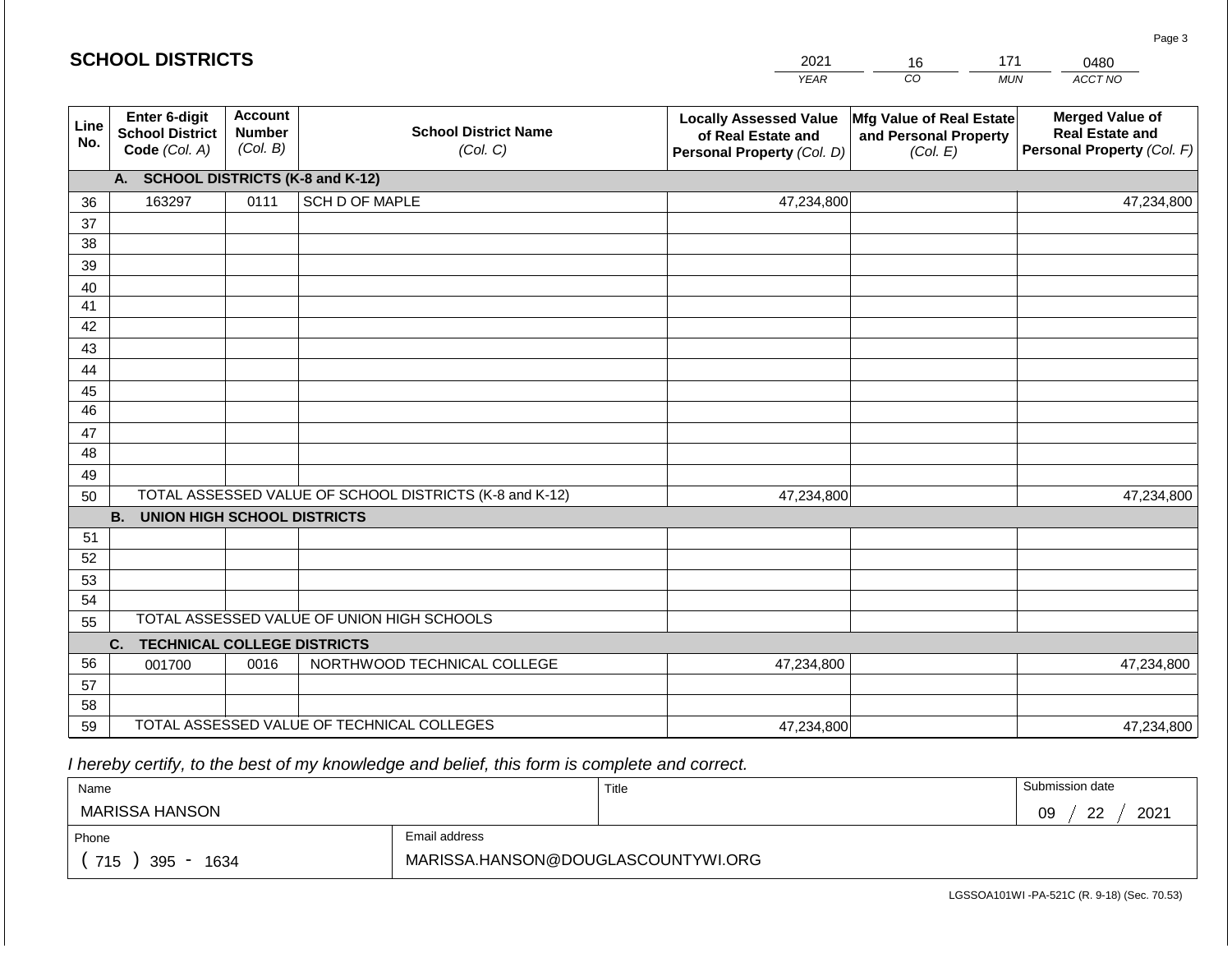- Each municipality's SOA is completed after the Board of Review and includes any changes made to the locally assessed values, under state law (sec. 70.53, Wis. Stats.)
- The Wisconsin Department of Revenue (DOR) merges the locally assessed values with the state assessed manufacturing values
- DOR provides the information regarding district names and codes. If a district is not listed, contact DOR.

Note: If you submit an amended SOA to DOR after your municipality's SOA is equated and posted to our website, we will process the SOA. However, DOR will not recalculate the *aggregate ratio or update the final SOA posted on our website. You should use the corrected values to calculate your tax rates.*

### **Page 1: Real Estate and Personal Property**

- Lines 1-9 assessed real estate values, parcel counts and acres by classification
- Lines 10-15 assessed personal property values and number of accounts by class
- Line 16 aggregate assessed value of all property subject to general property; use to calculate tax rates. Note: This line equals the total assessed value of K-8 and K-12 school districts (Line 50) and total assessed value of technical colleges (Line 59).
- Remarks assessment ratio used to calculate estimated fair market value on property tax bills

#### **Page 2: Forest Crop, Other Exempt Land and Special Districts**

- Lines 18-21 private forest crop and managed forest lands assessed values
- Line  $22 -$  tax exempt land acres
- Line 23 prior years assessed value of omitted property under sec. 70.44 and correction of errors under sec. 70.43 shown by locally assessed or manufacturing real estate and personal property. Note: If there is an amount on this line, report the corresponding tax in the Statement of Taxes, Sections J or K.
- Lines 24-35 special district assessed values. These values are used to calculate tax rates for the special districts.

#### **Page 3: School Districts**

- Lines 36-50 school districts (K-8 and K-12) assessed values. These values are used to calculate tax rates for school districts.
- Lines 51-55 union high school district assessed values. These values are used to calculate tax rates for union high school districts.
- Lines 56-59 technical college assessed values. These values are used to calculate tax rates for technical colleges.

If you have questions: Email: lgs@wisconsin.gov

 Phone: (608) 266-2569 or (608) 264-6892 Fax: (608) 264-6887

POPLAR, WI 54864 - 0137POPLAR, WI 54864 - 0137 VILLAGE OF POPLAR GINA ORMOND<br>VILLAGE OF POPLAR PO BOX 137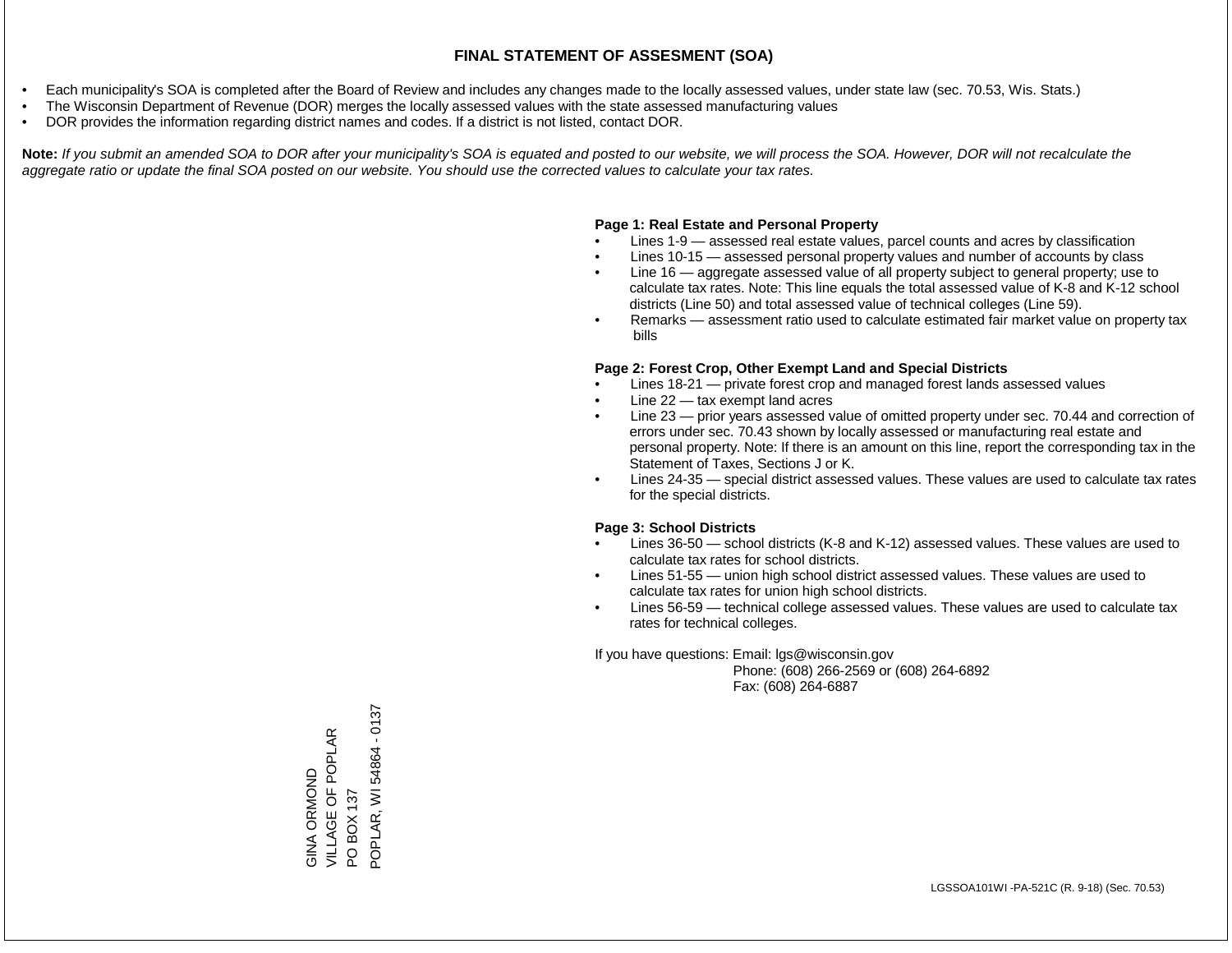|                |                                                                                                                                                                                              | <b>FINAL - EQUATED</b><br><b>STATEMENT OF ASSESSMENT FOR 2021</b> |                          |              | 16                                                   | 181                   | 0481                    | This is an Amended Return | Page 1              |
|----------------|----------------------------------------------------------------------------------------------------------------------------------------------------------------------------------------------|-------------------------------------------------------------------|--------------------------|--------------|------------------------------------------------------|-----------------------|-------------------------|---------------------------|---------------------|
|                |                                                                                                                                                                                              |                                                                   |                          |              | CO                                                   | <b>MUN</b>            | ACCT NO                 |                           |                     |
|                | <b>FOR</b>                                                                                                                                                                                   | <b>VILLAGE OF</b><br>OF.                                          | <b>SOLON SPRINGS</b>     |              |                                                      | <b>DOUGLAS COUNTY</b> |                         |                           |                     |
|                |                                                                                                                                                                                              | Town - Village - City                                             | <b>Municipality Name</b> |              |                                                      | <b>County Name</b>    |                         |                           |                     |
|                |                                                                                                                                                                                              | <b>REAL ESTATE</b>                                                |                          | PARCEL COUNT |                                                      | NO. OF ACRES          | <b>VALUE OF</b>         | <b>VALUE OF</b>           | TOTAL VALUE OF LAND |
| Line<br>No.    |                                                                                                                                                                                              | (See Lines 18 - 22 for<br>other Real Estate)                      |                          |              | <b>WHOLE</b><br>TOTAL LAND IMPROVEMENTS NUMBERS ONLY |                       | LAND                    | <b>IMPROVEMENTS</b>       | AND IMPROVEMENTS    |
|                |                                                                                                                                                                                              |                                                                   | (Col. A)                 | (Col. B)     |                                                      | (Col. C)              | (Col. D)                | (Col. E)                  | (Col. F)            |
| $\overline{1}$ |                                                                                                                                                                                              | <b>RESIDENTIAL - Class 1</b>                                      | 435                      |              | 349                                                  | 382                   | 9,117,900               | 28,178,100                | 37,296,000          |
| $\overline{2}$ |                                                                                                                                                                                              | COMMERCIAL - Class 2                                              | 56                       |              | 44                                                   | 123                   | 1,491,300               | 7,821,200                 | 9,312,500           |
| 3              |                                                                                                                                                                                              | <b>MANUFACTURING - Class 3</b>                                    | $\overline{2}$           |              | 1                                                    | 5                     | 45,700                  | 298,400                   | 344,100             |
| 4              | <b>AGRICULTURAL - Class 4</b>                                                                                                                                                                |                                                                   | 0                        |              |                                                      | 0                     | 0                       |                           | 0                   |
| 5              |                                                                                                                                                                                              | <b>UNDEVELOPED - Class 5</b>                                      | 0                        |              |                                                      | 0                     | 0                       |                           | $\Omega$            |
| 6              |                                                                                                                                                                                              | AGRICULTURAL FOREST - Class 5m                                    | 0                        |              |                                                      | 0                     | 0                       |                           | 0                   |
| $\overline{7}$ |                                                                                                                                                                                              | <b>FOREST LANDS - Class 6</b>                                     | 0                        |              |                                                      | 0                     | 0                       |                           | $\Omega$            |
| 8              |                                                                                                                                                                                              | OTHER - Class 7                                                   | $\Omega$                 |              | $\Omega$                                             | 0                     | 0                       | $\Omega$                  | $\Omega$            |
| 9              |                                                                                                                                                                                              | <b>TOTAL - ALL COLUMNS</b>                                        | 493                      |              | 394                                                  | 510                   | 10,654,900              | 36,297,700                | 46,952,600          |
| 10             |                                                                                                                                                                                              | NUMBER OF PERSONAL PROPERTY ACCOUNTS IN ROLL                      |                          |              |                                                      | 31                    | <b>LOCALLY ASSESSED</b> | <b>MANUFACTURING</b>      | <b>MERGED</b>       |
| 11             |                                                                                                                                                                                              | BOATS AND OTHER WATERCRAFT NOT EXEMPT - Code 1                    |                          |              |                                                      |                       | 0                       | 0                         | $\Omega$            |
| 12             |                                                                                                                                                                                              | MACHINERY, TOOLS AND PATTERNS - Code 2                            |                          |              |                                                      |                       |                         | $\mathbf 0$               | $\Omega$            |
| 13             |                                                                                                                                                                                              | FURNITURE, FIXTURES AND EQUIPMENT - Code 3                        |                          |              |                                                      |                       | 166,600                 | 300                       | 166,900             |
| 14             |                                                                                                                                                                                              | ALL OTHER PERSONAL PROPERTY NOT EXEMPT - Codes 4A, 4B, 4C         |                          |              |                                                      | 36,900                | 4,000                   | 40,900                    |                     |
| 15             | TOTAL OF PERSONAL PROPERTY NOT EXEMPT (Total of Lines 11-14)                                                                                                                                 |                                                                   |                          |              |                                                      |                       | 203,500                 | 4,300                     | 207,800             |
| 16             | AGGREGATE ASSESSED VALUE OF ALL PROPERTY SUBJECT TO THE GENERAL PROPERTY TAX (Total of Lines 9F and 15F)<br>MUST EQUAL TOTAL VALUE OF THE SCHOOL DISTRICTS (K-12 PLUS K-8) - Line 50, Col. F |                                                                   |                          |              |                                                      |                       |                         | 47,160,400                |                     |
| 17             | Name of Assessor<br><b>BOARD OF REVIEW</b><br>DATE OF FINAL ADJOURNMENT<br>09/22/2021<br><b>BRAD THEIEN</b>                                                                                  |                                                                   |                          |              |                                                      |                       |                         | Telephone #               | (218) 390-3294      |

REMARKS

The Assessment Ratio to be used in calculating the estimated Fair Market Value on tax bills for this tax district is .792819036

This ratio should be used to convert assessed values to "Calculate Equalized Values" in Step 1 of the Lottery and Gaming Credit Calculations.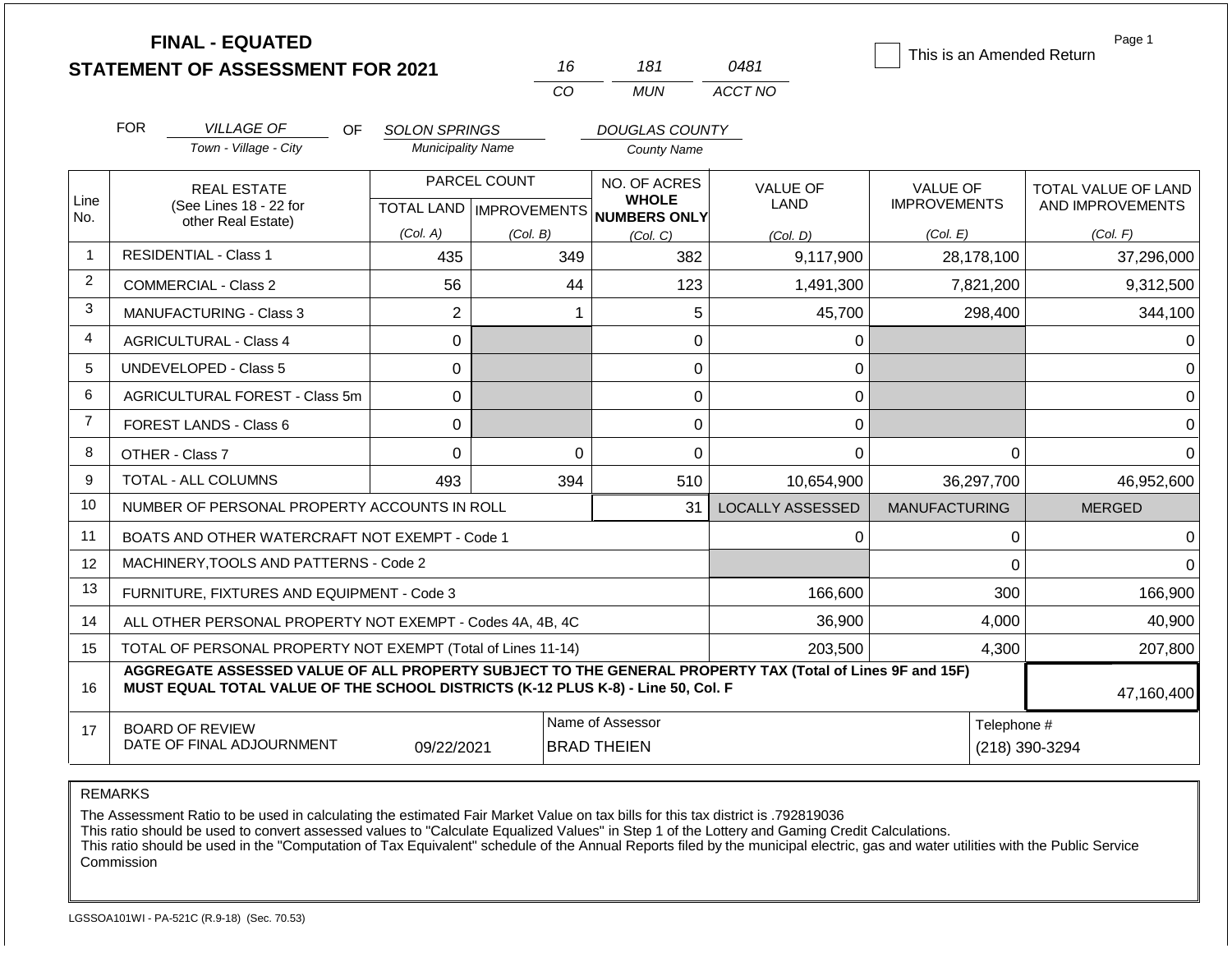2021 16 181 0481

FOREST LANDS (Line 7) and FOREST CROPS (in this section) - are **NOT** the same *YEAR CO MUN ACCT NO*

| 18 | (a) PARCELS<br>(b) ACRES         |           |                                                                                                | Private Forest Crop - Reg Class @ 10¢ per acre<br>(c) ASSESSED VALUE     |                                                                    | Private Forest Crop - Reg Class @ \$2.52 per acre<br>(d) PARCELS<br>(e) ACRES |  | (f) ASSESSED VALUE                                              |                    |                                                                                                    |
|----|----------------------------------|-----------|------------------------------------------------------------------------------------------------|--------------------------------------------------------------------------|--------------------------------------------------------------------|-------------------------------------------------------------------------------|--|-----------------------------------------------------------------|--------------------|----------------------------------------------------------------------------------------------------|
| 19 | (a) PARCELS                      | (b) ACRES |                                                                                                | Private Forest Crop - Special Class @ 20¢ per acre<br>(c) ASSESSED VALUE |                                                                    | (d) PARCELS                                                                   |  | (e) ACRES                                                       |                    | Entered Before 2005 Managed Forest - Ferrous Mining CLOSED @ \$7.87 per acre<br>(f) ASSESSED VALUE |
|    |                                  |           |                                                                                                | Entered Before 2005 Managed Forest - OPEN @ 74 ¢ per acre                |                                                                    |                                                                               |  | Entered Before 2005 Managed Forest - CLOSED @                   |                    | $$1.75$ per acre                                                                                   |
| 20 | (a) PARCELS                      | (b) ACRES |                                                                                                | (c) ASSESSED VALUE                                                       |                                                                    | (d) PARCELS<br>(e) ACRES                                                      |  |                                                                 | (f) ASSESSED VALUE |                                                                                                    |
|    |                                  |           |                                                                                                | Entered After 2004 Managed Forest - OPEN @ \$2.04 per acre               |                                                                    | Entered After 2004 Managed Forest - CLOSED @ \$10.20 per acre                 |  |                                                                 |                    |                                                                                                    |
| 21 | (a) PARCELS                      | (b) ACRES |                                                                                                | (c) ASSESSED VALUE                                                       |                                                                    | (d) PARCELS                                                                   |  | (e) ACRES                                                       | (f) ASSESSED VALUE |                                                                                                    |
|    |                                  |           |                                                                                                |                                                                          |                                                                    |                                                                               |  |                                                                 |                    |                                                                                                    |
| 22 | (a) County Forest Cropland Acres |           |                                                                                                | (b) Federal Acres<br>(c) State Acres                                     |                                                                    | (d) County (NOT FOREST CROP) Acres                                            |  |                                                                 | (e) Other Acres    |                                                                                                    |
|    |                                  |           |                                                                                                |                                                                          |                                                                    | .12                                                                           |  | 37.04                                                           |                    | 6.61                                                                                               |
|    |                                  |           |                                                                                                | Assessed Value of Omitted Property From Prior Years (Sec. 70.44)         |                                                                    |                                                                               |  | Assessed Value of Sec. 70.43 Corrections of Errors by Assessors |                    |                                                                                                    |
| 23 | (a) REAL ESTATE                  |           |                                                                                                | (b) PERSONAL                                                             |                                                                    | (c1) REAL ESTATE                                                              |  |                                                                 | (c2) PERSONAL      |                                                                                                    |
|    |                                  |           |                                                                                                |                                                                          | Mfg. Equated Value of Sec.70.43 Corrections of Errors by Assessors |                                                                               |  |                                                                 |                    |                                                                                                    |
|    | (d) REAL ESTATE                  |           | Manufacturing Equated Value of Omitted Property From Prior Years (Sec. 70.995)<br>(e) PERSONAL |                                                                          | (f1) REAL ESTATE                                                   |                                                                               |  | (f2) PERSONAL                                                   |                    |                                                                                                    |
|    |                                  |           |                                                                                                |                                                                          |                                                                    |                                                                               |  |                                                                 |                    |                                                                                                    |

# **SPECIAL DISTRICTS**

| Line<br>No. | <b>Enter 6-digit</b><br>Special District | <b>Account</b><br><b>Number</b> | <b>Special District Name</b> | <b>Locally Assessed Value</b><br>of Real Estate and | Mfg Value of Real Estate<br>and Personal Property | <b>Merged Value of</b><br><b>Real Estate and</b> |
|-------------|------------------------------------------|---------------------------------|------------------------------|-----------------------------------------------------|---------------------------------------------------|--------------------------------------------------|
|             | Code (Col. A)                            | (Col. B)                        | (Col. C)                     | Personal Property (Col. D)                          | (Col. E)                                          | <b>Personal Property (Col. F)</b>                |
| 24          |                                          |                                 |                              |                                                     |                                                   |                                                  |
| 25          |                                          |                                 |                              |                                                     |                                                   |                                                  |
| 26          |                                          |                                 |                              |                                                     |                                                   |                                                  |
| 27          |                                          |                                 |                              |                                                     |                                                   |                                                  |
| 28          |                                          |                                 |                              |                                                     |                                                   |                                                  |
| 29          |                                          |                                 |                              |                                                     |                                                   |                                                  |
| 30          |                                          |                                 |                              |                                                     |                                                   |                                                  |
| 31          |                                          |                                 |                              |                                                     |                                                   |                                                  |
| 32          |                                          |                                 |                              |                                                     |                                                   |                                                  |
| 33          |                                          |                                 |                              |                                                     |                                                   |                                                  |
| 34          |                                          |                                 |                              |                                                     |                                                   |                                                  |
| 35          |                                          |                                 |                              |                                                     |                                                   |                                                  |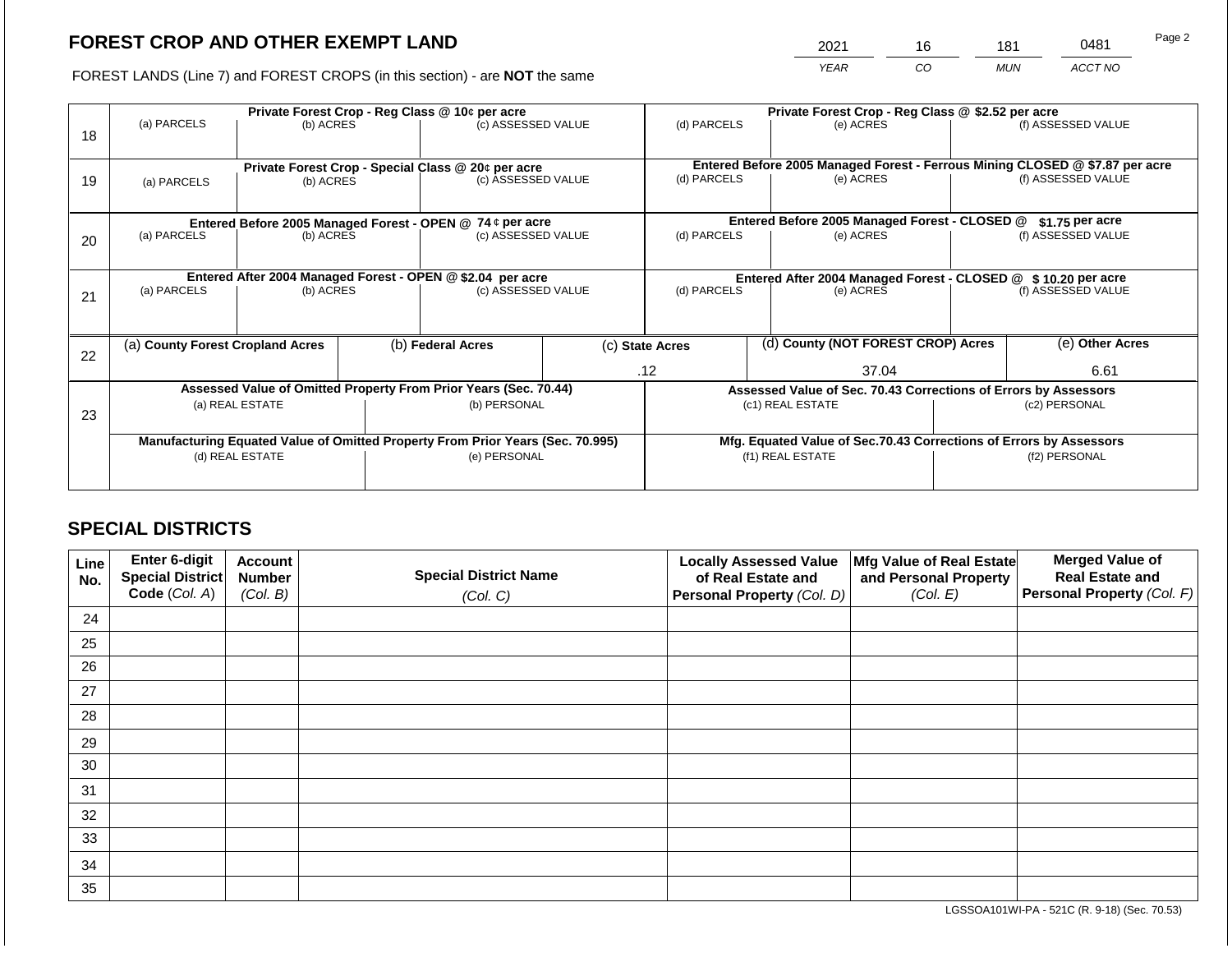|             | <b>SCHOOL DISTRICTS</b>                                  |                                                                                        |                                                         | 2021                                                                              | 181<br>16                                                     | 0481                                                                           |  |  |  |
|-------------|----------------------------------------------------------|----------------------------------------------------------------------------------------|---------------------------------------------------------|-----------------------------------------------------------------------------------|---------------------------------------------------------------|--------------------------------------------------------------------------------|--|--|--|
|             |                                                          |                                                                                        |                                                         | <b>YEAR</b>                                                                       | CO<br><b>MUN</b>                                              | ACCT NO                                                                        |  |  |  |
| Line<br>No. | Enter 6-digit<br><b>School District</b><br>Code (Col. A) | <b>Account</b><br><b>School District Name</b><br><b>Number</b><br>(Col. B)<br>(Col. C) |                                                         | <b>Locally Assessed Value</b><br>of Real Estate and<br>Personal Property (Col. D) | Mfg Value of Real Estate<br>and Personal Property<br>(Col. E) | <b>Merged Value of</b><br><b>Real Estate and</b><br>Personal Property (Col. F) |  |  |  |
|             | A.                                                       |                                                                                        | <b>SCHOOL DISTRICTS (K-8 and K-12)</b>                  |                                                                                   |                                                               |                                                                                |  |  |  |
| 36          | 165397                                                   | 0112                                                                                   | SCH D OF SOLON SPRINGS                                  | 46,812,000                                                                        | 348,400                                                       | 47,160,400                                                                     |  |  |  |
| 37          |                                                          |                                                                                        |                                                         |                                                                                   |                                                               |                                                                                |  |  |  |
| 38          |                                                          |                                                                                        |                                                         |                                                                                   |                                                               |                                                                                |  |  |  |
| 39          |                                                          |                                                                                        |                                                         |                                                                                   |                                                               |                                                                                |  |  |  |
| 40          |                                                          |                                                                                        |                                                         |                                                                                   |                                                               |                                                                                |  |  |  |
| 41          |                                                          |                                                                                        |                                                         |                                                                                   |                                                               |                                                                                |  |  |  |
| 42          |                                                          |                                                                                        |                                                         |                                                                                   |                                                               |                                                                                |  |  |  |
| 43          |                                                          |                                                                                        |                                                         |                                                                                   |                                                               |                                                                                |  |  |  |
| 44<br>45    |                                                          |                                                                                        |                                                         |                                                                                   |                                                               |                                                                                |  |  |  |
| 46          |                                                          |                                                                                        |                                                         |                                                                                   |                                                               |                                                                                |  |  |  |
| 47          |                                                          |                                                                                        |                                                         |                                                                                   |                                                               |                                                                                |  |  |  |
| 48          |                                                          |                                                                                        |                                                         |                                                                                   |                                                               |                                                                                |  |  |  |
| 49          |                                                          |                                                                                        |                                                         |                                                                                   |                                                               |                                                                                |  |  |  |
| 50          |                                                          |                                                                                        | TOTAL ASSESSED VALUE OF SCHOOL DISTRICTS (K-8 and K-12) | 46,812,000                                                                        | 348,400                                                       | 47,160,400                                                                     |  |  |  |
|             | <b>B.</b><br><b>UNION HIGH SCHOOL DISTRICTS</b>          |                                                                                        |                                                         |                                                                                   |                                                               |                                                                                |  |  |  |
| 51          |                                                          |                                                                                        |                                                         |                                                                                   |                                                               |                                                                                |  |  |  |
| 52          |                                                          |                                                                                        |                                                         |                                                                                   |                                                               |                                                                                |  |  |  |
| 53          |                                                          |                                                                                        |                                                         |                                                                                   |                                                               |                                                                                |  |  |  |
| 54          |                                                          |                                                                                        |                                                         |                                                                                   |                                                               |                                                                                |  |  |  |
|             | TOTAL ASSESSED VALUE OF UNION HIGH SCHOOLS<br>55         |                                                                                        |                                                         |                                                                                   |                                                               |                                                                                |  |  |  |
|             | <b>TECHNICAL COLLEGE DISTRICTS</b><br>C.                 |                                                                                        |                                                         |                                                                                   |                                                               |                                                                                |  |  |  |
| 56          | 001700                                                   | 0016                                                                                   | NORTHWOOD TECHNICAL COLLEGE                             | 46,812,000                                                                        | 348,400                                                       | 47,160,400                                                                     |  |  |  |
| 57          |                                                          |                                                                                        |                                                         |                                                                                   |                                                               |                                                                                |  |  |  |
| 58          |                                                          |                                                                                        | TOTAL ASSESSED VALUE OF TECHNICAL COLLEGES              |                                                                                   |                                                               |                                                                                |  |  |  |
| 59          |                                                          |                                                                                        |                                                         | 46,812,000                                                                        | 348,400                                                       | 47,160,400                                                                     |  |  |  |

 *I hereby certify, to the best of my knowledge and belief, this form is complete and correct.*

| Name                                           |                                    | Title | Submission date  |
|------------------------------------------------|------------------------------------|-------|------------------|
| MARISSA HANSON                                 |                                    |       | ററ<br>2021<br>09 |
| Phone                                          | Email address                      |       |                  |
| 715<br>395<br>1634<br>$\overline{\phantom{a}}$ | MARISSA.HANSON@DOUGLASCOUNTYWI.ORG |       |                  |

LGSSOA101WI -PA-521C (R. 9-18) (Sec. 70.53)

Page 3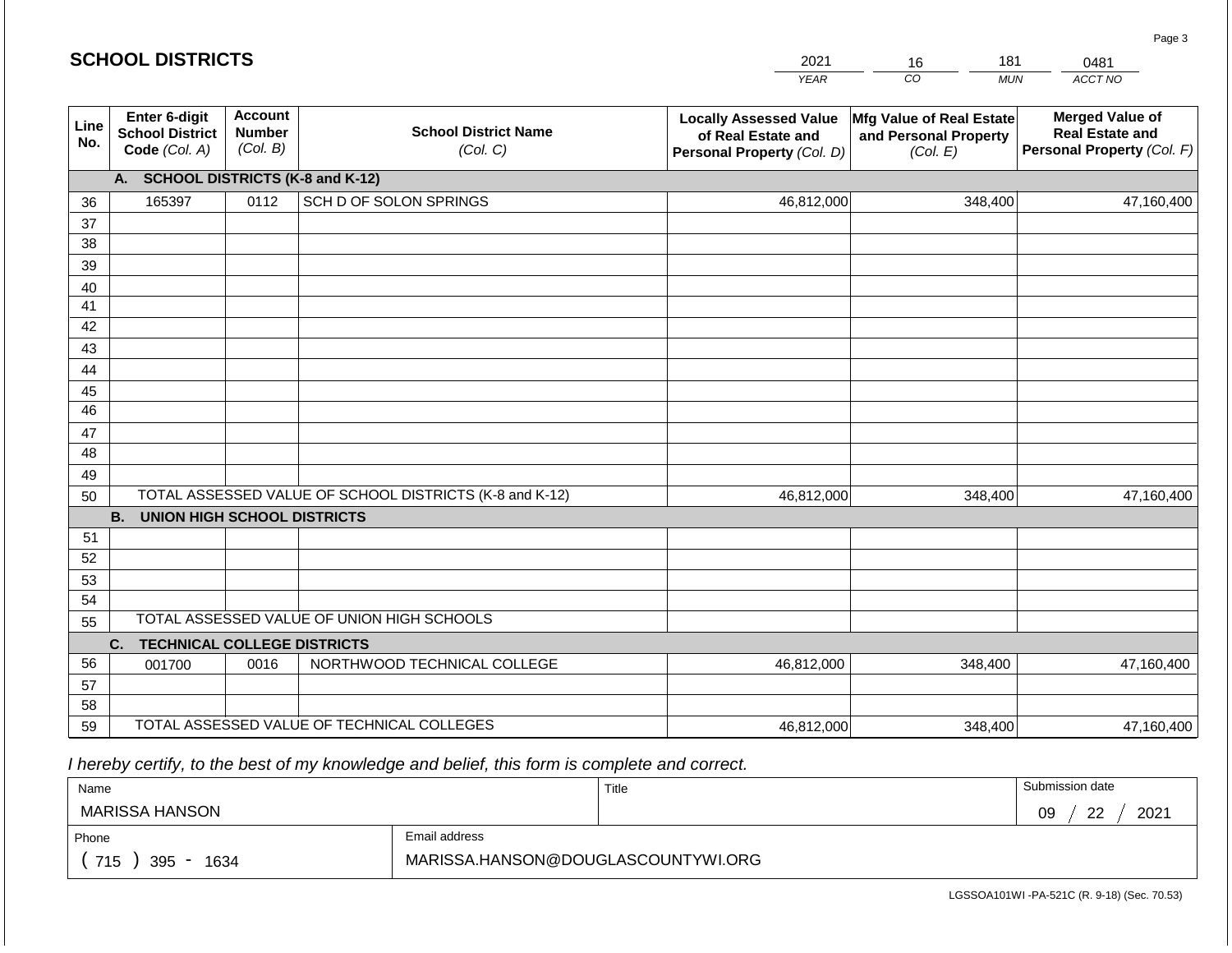- Each municipality's SOA is completed after the Board of Review and includes any changes made to the locally assessed values, under state law (sec. 70.53, Wis. Stats.)
- The Wisconsin Department of Revenue (DOR) merges the locally assessed values with the state assessed manufacturing values
- DOR provides the information regarding district names and codes. If a district is not listed, contact DOR.

Note: If you submit an amended SOA to DOR after your municipality's SOA is equated and posted to our website, we will process the SOA. However, DOR will not recalculate the *aggregate ratio or update the final SOA posted on our website. You should use the corrected values to calculate your tax rates.*

## **Page 1: Real Estate and Personal Property**

- Lines 1-9 assessed real estate values, parcel counts and acres by classification
- Lines 10-15 assessed personal property values and number of accounts by class
- Line 16 aggregate assessed value of all property subject to general property; use to calculate tax rates. Note: This line equals the total assessed value of K-8 and K-12 school districts (Line 50) and total assessed value of technical colleges (Line 59).
- Remarks assessment ratio used to calculate estimated fair market value on property tax bills

## **Page 2: Forest Crop, Other Exempt Land and Special Districts**

- Lines 18-21 private forest crop and managed forest lands assessed values
- Line  $22 -$  tax exempt land acres
- Line 23 prior years assessed value of omitted property under sec. 70.44 and correction of errors under sec. 70.43 shown by locally assessed or manufacturing real estate and personal property. Note: If there is an amount on this line, report the corresponding tax in the Statement of Taxes, Sections J or K.
- Lines 24-35 special district assessed values. These values are used to calculate tax rates for the special districts.

## **Page 3: School Districts**

- Lines 36-50 school districts (K-8 and K-12) assessed values. These values are used to calculate tax rates for school districts.
- Lines 51-55 union high school district assessed values. These values are used to calculate tax rates for union high school districts.
- Lines 56-59 technical college assessed values. These values are used to calculate tax rates for technical colleges.

If you have questions: Email: lgs@wisconsin.gov

 Phone: (608) 266-2569 or (608) 264-6892 Fax: (608) 264-6887

PO BOX 273<br>SOLON SPRINGS, WI 54873 - 0273 SOLON SPRINGS, WI 54873 - 0273VILLAGE OF SOLON SPRINGS KATHY BURGER<br>VILLAGE OF SOLON SPRINGS KATHY BURGER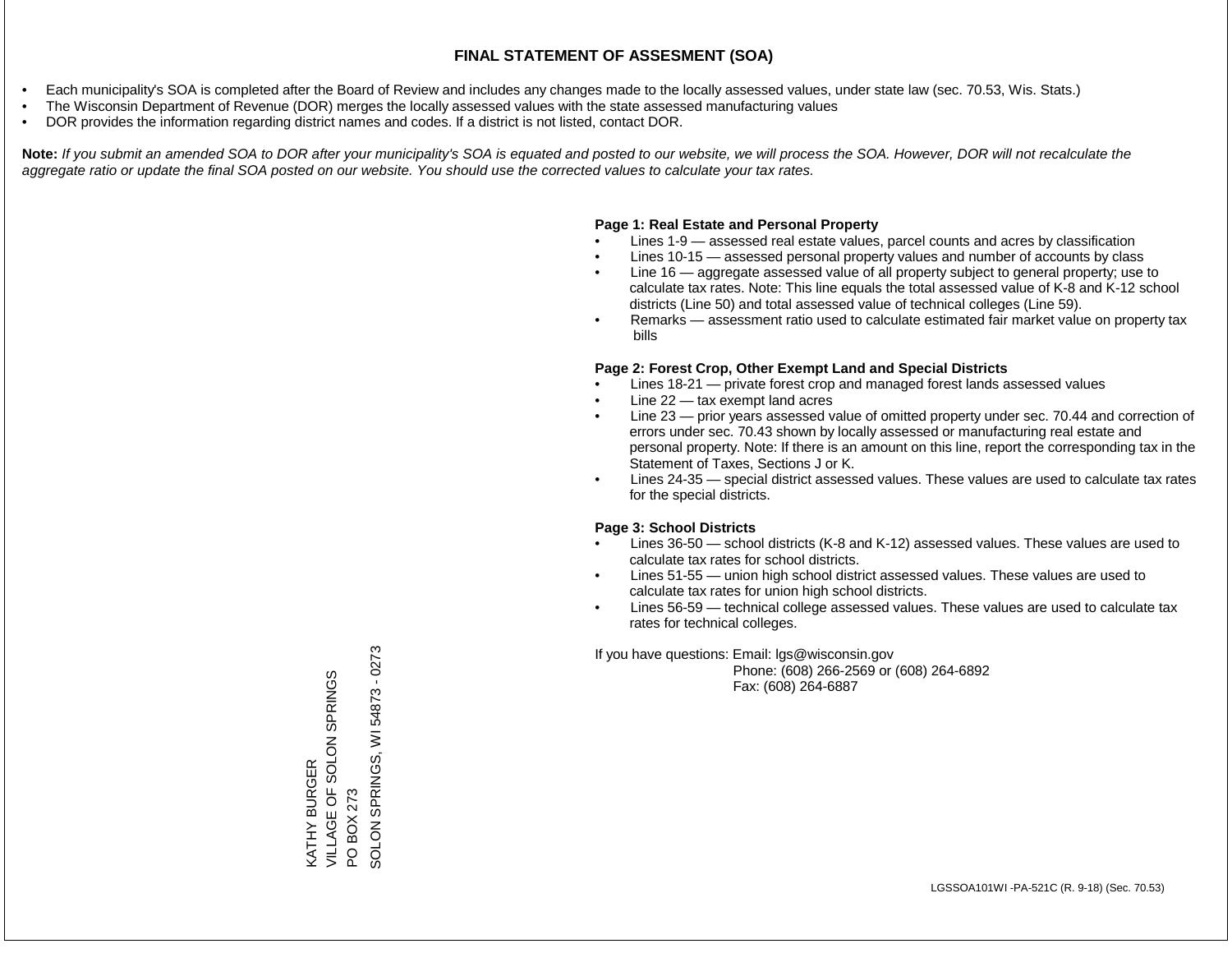|                | <b>FINAL - EQUATED</b><br><b>STATEMENT OF ASSESSMENT FOR 2021</b>                                                                                                                            |                          | 16                        | 182                                    | 0482                    | This is an Amended Return | Page 1              |
|----------------|----------------------------------------------------------------------------------------------------------------------------------------------------------------------------------------------|--------------------------|---------------------------|----------------------------------------|-------------------------|---------------------------|---------------------|
|                |                                                                                                                                                                                              |                          | CO                        | <b>MUN</b>                             | ACCT NO                 |                           |                     |
|                | <b>FOR</b><br><b>VILLAGE OF</b><br>OF                                                                                                                                                        | <b>SUPERIOR</b>          | DOUGLAS COUNTY            |                                        |                         |                           |                     |
|                | Town - Village - City                                                                                                                                                                        | <b>Municipality Name</b> |                           | <b>County Name</b>                     |                         |                           |                     |
|                | <b>REAL ESTATE</b>                                                                                                                                                                           |                          | PARCEL COUNT              | NO. OF ACRES                           | <b>VALUE OF</b>         | <b>VALUE OF</b>           | TOTAL VALUE OF LAND |
| Line<br>No.    | (See Lines 18 - 22 for<br>other Real Estate)                                                                                                                                                 |                          | TOTAL LAND   IMPROVEMENTS | <b>WHOLE</b><br>NUMBERS ONLY           | LAND                    | <b>IMPROVEMENTS</b>       | AND IMPROVEMENTS    |
|                |                                                                                                                                                                                              | (Col. A)                 | (Col. B)                  | (Col, C)                               | (Col. D)                | (Col. E)                  | (Col. F)            |
| $\overline{1}$ | <b>RESIDENTIAL - Class 1</b>                                                                                                                                                                 | 328                      | 271                       | 266                                    | 6,251,000               | 37,271,200                | 43,522,200          |
| 2              | <b>COMMERCIAL - Class 2</b>                                                                                                                                                                  | 35                       | 12                        | 130                                    | 677,200                 | 4,207,400                 | 4,884,600           |
| 3              | <b>MANUFACTURING - Class 3</b>                                                                                                                                                               | $\Omega$                 | $\Omega$                  | 0                                      | 0                       | 0                         | 0                   |
| $\overline{4}$ | <b>AGRICULTURAL - Class 4</b>                                                                                                                                                                | $\mathbf 0$              |                           | $\mathbf 0$                            | 0                       |                           | 0                   |
| 5              | UNDEVELOPED - Class 5                                                                                                                                                                        | $\mathbf 0$              |                           | $\mathbf 0$                            | 0                       |                           | $\overline{0}$      |
| 6              | AGRICULTURAL FOREST - Class 5m                                                                                                                                                               | $\mathbf 0$              |                           | $\mathbf 0$                            | $\mathbf 0$             |                           | $\mathbf 0$         |
| $\overline{7}$ | <b>FOREST LANDS - Class 6</b>                                                                                                                                                                | $\Omega$                 |                           | 0                                      | 0                       |                           | $\mathbf 0$         |
| 8              | OTHER - Class 7                                                                                                                                                                              | $\Omega$                 | $\Omega$                  | $\mathbf 0$                            | 0                       | 0                         | $\overline{0}$      |
| 9              | <b>TOTAL - ALL COLUMNS</b>                                                                                                                                                                   | 363                      | 283                       | 396                                    | 6,928,200               | 41,478,600                | 48,406,800          |
| 10             | NUMBER OF PERSONAL PROPERTY ACCOUNTS IN ROLL                                                                                                                                                 |                          |                           | 12                                     | <b>LOCALLY ASSESSED</b> | <b>MANUFACTURING</b>      | <b>MERGED</b>       |
| 11             | BOATS AND OTHER WATERCRAFT NOT EXEMPT - Code 1                                                                                                                                               |                          |                           |                                        | $\Omega$                | 0                         | 0                   |
| 12             | MACHINERY, TOOLS AND PATTERNS - Code 2                                                                                                                                                       |                          |                           |                                        |                         | 0                         | $\Omega$            |
| 13             | FURNITURE, FIXTURES AND EQUIPMENT - Code 3                                                                                                                                                   |                          |                           |                                        | 36,700                  | 0                         | 36,700              |
| 14             | ALL OTHER PERSONAL PROPERTY NOT EXEMPT - Codes 4A, 4B, 4C                                                                                                                                    |                          |                           | 14,300                                 | 0                       | 14,300                    |                     |
| 15             | TOTAL OF PERSONAL PROPERTY NOT EXEMPT (Total of Lines 11-14)                                                                                                                                 |                          |                           | 51,000                                 | 0                       | 51,000                    |                     |
| 16             | AGGREGATE ASSESSED VALUE OF ALL PROPERTY SUBJECT TO THE GENERAL PROPERTY TAX (Total of Lines 9F and 15F)<br>MUST EQUAL TOTAL VALUE OF THE SCHOOL DISTRICTS (K-12 PLUS K-8) - Line 50, Col. F |                          |                           |                                        |                         |                           | 48,457,800          |
| 17             | <b>BOARD OF REVIEW</b><br>DATE OF FINAL ADJOURNMENT                                                                                                                                          | 09/15/2021               |                           | Name of Assessor<br><b>BRAD THEIEN</b> |                         | Telephone #               | (218) 390-3294      |

REMARKS

The Assessment Ratio to be used in calculating the estimated Fair Market Value on tax bills for this tax district is .808843265

This ratio should be used to convert assessed values to "Calculate Equalized Values" in Step 1 of the Lottery and Gaming Credit Calculations.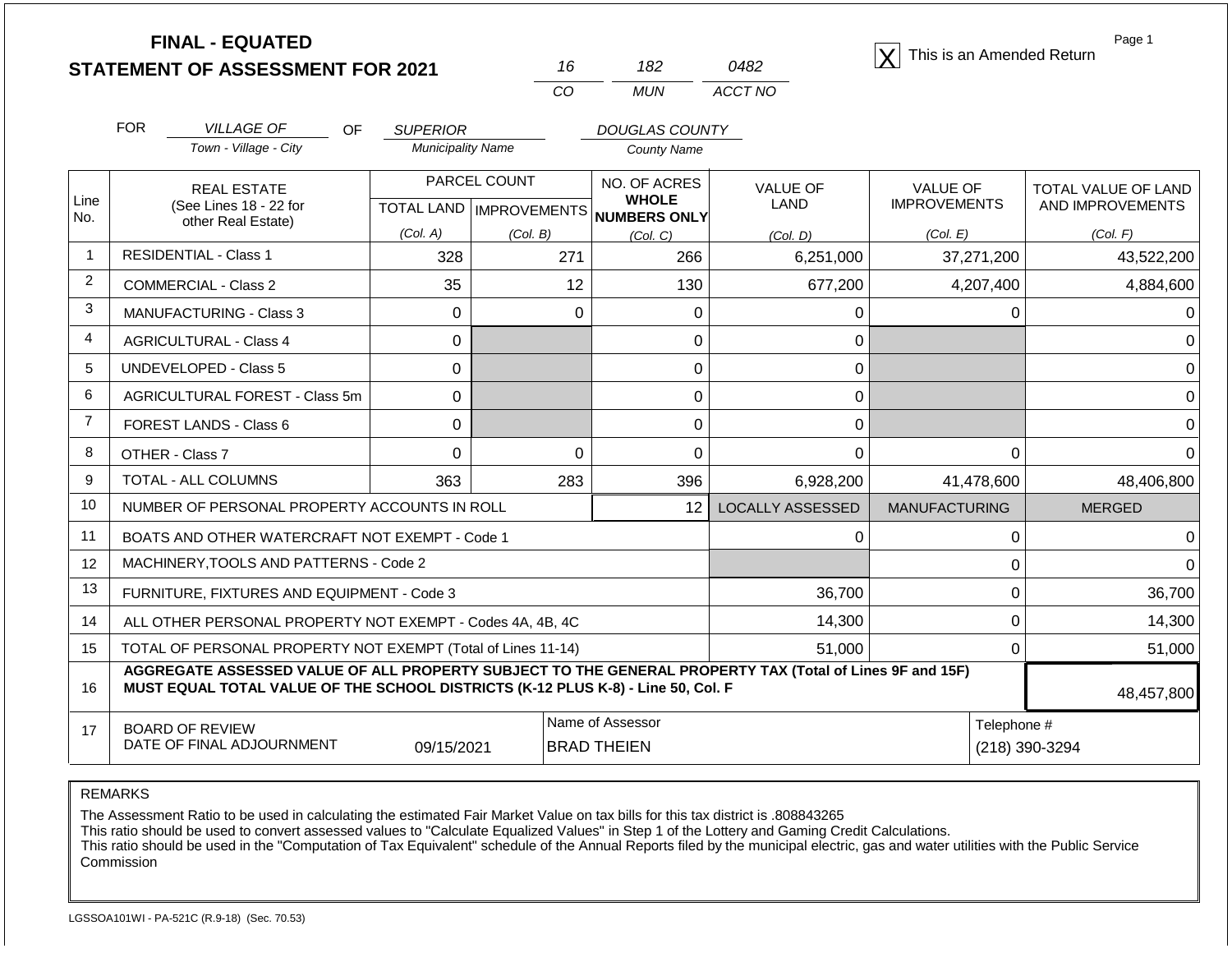2021 16 182 0482

FOREST LANDS (Line 7) and FOREST CROPS (in this section) - are **NOT** the same *YEAR CO MUN ACCT NO*

|    |                                                                                |                                                                  | Private Forest Crop - Reg Class @ \$2.52 per acre                        |                    |                                                                              |                                                               |  |                                                                 |                    |                    |
|----|--------------------------------------------------------------------------------|------------------------------------------------------------------|--------------------------------------------------------------------------|--------------------|------------------------------------------------------------------------------|---------------------------------------------------------------|--|-----------------------------------------------------------------|--------------------|--------------------|
| 18 | (a) PARCELS                                                                    | Private Forest Crop - Reg Class @ 10¢ per acre<br>(b) ACRES      |                                                                          | (c) ASSESSED VALUE |                                                                              | (d) PARCELS                                                   |  | (e) ACRES                                                       |                    | (f) ASSESSED VALUE |
|    |                                                                                |                                                                  |                                                                          |                    |                                                                              |                                                               |  |                                                                 |                    |                    |
|    |                                                                                |                                                                  | Private Forest Crop - Special Class @ 20¢ per acre<br>(c) ASSESSED VALUE |                    | Entered Before 2005 Managed Forest - Ferrous Mining CLOSED @ \$7.87 per acre |                                                               |  |                                                                 | (f) ASSESSED VALUE |                    |
| 19 | (a) PARCELS                                                                    | (b) ACRES                                                        |                                                                          |                    |                                                                              | (d) PARCELS                                                   |  | (e) ACRES                                                       |                    |                    |
|    |                                                                                |                                                                  |                                                                          |                    |                                                                              |                                                               |  |                                                                 |                    |                    |
|    |                                                                                | Entered Before 2005 Managed Forest - OPEN @ 74 ¢ per acre        |                                                                          |                    |                                                                              |                                                               |  | Entered Before 2005 Managed Forest - CLOSED @                   |                    | $$1.75$ per acre   |
| 20 | (a) PARCELS                                                                    | (b) ACRES                                                        |                                                                          | (c) ASSESSED VALUE |                                                                              | (d) PARCELS                                                   |  | (e) ACRES                                                       |                    | (f) ASSESSED VALUE |
|    |                                                                                |                                                                  |                                                                          |                    |                                                                              |                                                               |  |                                                                 |                    |                    |
|    |                                                                                | Entered After 2004 Managed Forest - OPEN @ \$2.04 per acre       |                                                                          |                    |                                                                              | Entered After 2004 Managed Forest - CLOSED @ \$10.20 per acre |  |                                                                 |                    |                    |
| 21 | (a) PARCELS                                                                    | (b) ACRES                                                        |                                                                          | (c) ASSESSED VALUE |                                                                              | (d) PARCELS<br>(e) ACRES                                      |  | (f) ASSESSED VALUE                                              |                    |                    |
|    |                                                                                |                                                                  |                                                                          |                    |                                                                              |                                                               |  |                                                                 |                    |                    |
|    |                                                                                |                                                                  |                                                                          |                    |                                                                              |                                                               |  |                                                                 |                    |                    |
|    | (a) County Forest Cropland Acres                                               |                                                                  |                                                                          | (b) Federal Acres  |                                                                              | (c) State Acres                                               |  | (d) County (NOT FOREST CROP) Acres                              |                    | (e) Other Acres    |
| 22 |                                                                                |                                                                  |                                                                          |                    |                                                                              |                                                               |  |                                                                 |                    |                    |
|    |                                                                                |                                                                  |                                                                          |                    |                                                                              |                                                               |  |                                                                 |                    | 85.62              |
|    |                                                                                | Assessed Value of Omitted Property From Prior Years (Sec. 70.44) |                                                                          |                    |                                                                              |                                                               |  | Assessed Value of Sec. 70.43 Corrections of Errors by Assessors |                    |                    |
| 23 |                                                                                | (a) REAL ESTATE                                                  |                                                                          | (b) PERSONAL       |                                                                              |                                                               |  | (c1) REAL ESTATE                                                |                    | (c2) PERSONAL      |
|    |                                                                                |                                                                  |                                                                          |                    |                                                                              |                                                               |  |                                                                 |                    |                    |
|    | Manufacturing Equated Value of Omitted Property From Prior Years (Sec. 70.995) |                                                                  |                                                                          |                    | Mfg. Equated Value of Sec.70.43 Corrections of Errors by Assessors           |                                                               |  |                                                                 |                    |                    |
|    |                                                                                | (d) REAL ESTATE                                                  |                                                                          | (e) PERSONAL       |                                                                              | (f1) REAL ESTATE<br>(f2) PERSONAL                             |  |                                                                 |                    |                    |
|    |                                                                                |                                                                  |                                                                          |                    |                                                                              |                                                               |  |                                                                 |                    |                    |
|    |                                                                                |                                                                  |                                                                          |                    |                                                                              |                                                               |  |                                                                 |                    |                    |

# **SPECIAL DISTRICTS**

| Line<br>No. | Enter 6-digit<br>Special District<br>Code (Col. A) | <b>Account</b><br><b>Number</b><br>(Col. B) | <b>Special District Name</b><br>(Col. C) | <b>Locally Assessed Value</b><br>of Real Estate and<br><b>Personal Property (Col. D)</b> | Mfg Value of Real Estate<br>and Personal Property<br>(Col. E) | <b>Merged Value of</b><br><b>Real Estate and</b><br>Personal Property (Col. F) |
|-------------|----------------------------------------------------|---------------------------------------------|------------------------------------------|------------------------------------------------------------------------------------------|---------------------------------------------------------------|--------------------------------------------------------------------------------|
| 24          |                                                    |                                             |                                          |                                                                                          |                                                               |                                                                                |
| 25          |                                                    |                                             |                                          |                                                                                          |                                                               |                                                                                |
| 26          |                                                    |                                             |                                          |                                                                                          |                                                               |                                                                                |
| 27          |                                                    |                                             |                                          |                                                                                          |                                                               |                                                                                |
| 28          |                                                    |                                             |                                          |                                                                                          |                                                               |                                                                                |
| 29          |                                                    |                                             |                                          |                                                                                          |                                                               |                                                                                |
| 30          |                                                    |                                             |                                          |                                                                                          |                                                               |                                                                                |
| 31          |                                                    |                                             |                                          |                                                                                          |                                                               |                                                                                |
| 32          |                                                    |                                             |                                          |                                                                                          |                                                               |                                                                                |
| 33          |                                                    |                                             |                                          |                                                                                          |                                                               |                                                                                |
| 34          |                                                    |                                             |                                          |                                                                                          |                                                               |                                                                                |
| 35          |                                                    |                                             |                                          |                                                                                          |                                                               |                                                                                |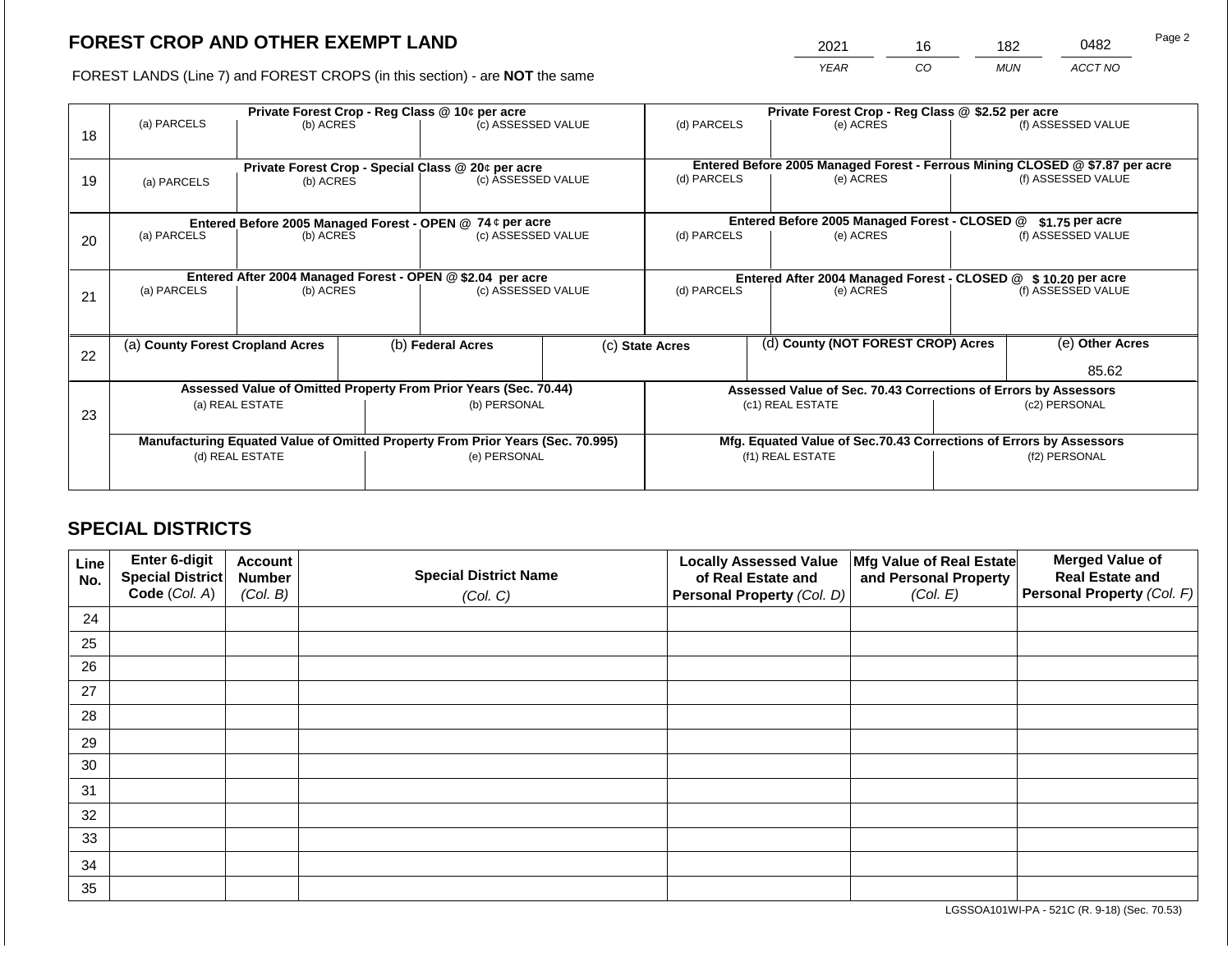|                       | <b>SCHOOL DISTRICTS</b>                                         |                                             |                                                         | 2021                                                                              | 16                                                            | 182        | 0482                                                                           |
|-----------------------|-----------------------------------------------------------------|---------------------------------------------|---------------------------------------------------------|-----------------------------------------------------------------------------------|---------------------------------------------------------------|------------|--------------------------------------------------------------------------------|
|                       |                                                                 |                                             |                                                         | <b>YEAR</b>                                                                       | CO                                                            | <b>MUN</b> | ACCT NO                                                                        |
| Line<br>No.           | <b>Enter 6-digit</b><br><b>School District</b><br>Code (Col. A) | <b>Account</b><br><b>Number</b><br>(Col. B) | <b>School District Name</b><br>(Col. C)                 | <b>Locally Assessed Value</b><br>of Real Estate and<br>Personal Property (Col. D) | Mfg Value of Real Estate<br>and Personal Property<br>(Col. E) |            | <b>Merged Value of</b><br><b>Real Estate and</b><br>Personal Property (Col. F) |
|                       | A.                                                              |                                             | <b>SCHOOL DISTRICTS (K-8 and K-12)</b>                  |                                                                                   |                                                               |            |                                                                                |
| 36                    | 165663                                                          | 0113                                        | <b>SCH D OF SUPERIOR</b>                                | 48,457,800                                                                        |                                                               |            | 48,457,800                                                                     |
| 37                    |                                                                 |                                             |                                                         |                                                                                   |                                                               |            |                                                                                |
| 38                    |                                                                 |                                             |                                                         |                                                                                   |                                                               |            |                                                                                |
| 39                    |                                                                 |                                             |                                                         |                                                                                   |                                                               |            |                                                                                |
| 40                    |                                                                 |                                             |                                                         |                                                                                   |                                                               |            |                                                                                |
| 41                    |                                                                 |                                             |                                                         |                                                                                   |                                                               |            |                                                                                |
| 42                    |                                                                 |                                             |                                                         |                                                                                   |                                                               |            |                                                                                |
| 43                    |                                                                 |                                             |                                                         |                                                                                   |                                                               |            |                                                                                |
| 44                    |                                                                 |                                             |                                                         |                                                                                   |                                                               |            |                                                                                |
| 45<br>$\overline{46}$ |                                                                 |                                             |                                                         |                                                                                   |                                                               |            |                                                                                |
| 47                    |                                                                 |                                             |                                                         |                                                                                   |                                                               |            |                                                                                |
| 48                    |                                                                 |                                             |                                                         |                                                                                   |                                                               |            |                                                                                |
| 49                    |                                                                 |                                             |                                                         |                                                                                   |                                                               |            |                                                                                |
| 50                    |                                                                 |                                             | TOTAL ASSESSED VALUE OF SCHOOL DISTRICTS (K-8 and K-12) | 48,457,800                                                                        |                                                               |            | 48,457,800                                                                     |
|                       | <b>B.</b><br><b>UNION HIGH SCHOOL DISTRICTS</b>                 |                                             |                                                         |                                                                                   |                                                               |            |                                                                                |
| 51                    |                                                                 |                                             |                                                         |                                                                                   |                                                               |            |                                                                                |
| 52                    |                                                                 |                                             |                                                         |                                                                                   |                                                               |            |                                                                                |
| 53                    |                                                                 |                                             |                                                         |                                                                                   |                                                               |            |                                                                                |
| 54                    |                                                                 |                                             |                                                         |                                                                                   |                                                               |            |                                                                                |
| 55                    |                                                                 |                                             | TOTAL ASSESSED VALUE OF UNION HIGH SCHOOLS              |                                                                                   |                                                               |            |                                                                                |
|                       | <b>TECHNICAL COLLEGE DISTRICTS</b><br>C.                        |                                             |                                                         |                                                                                   |                                                               |            |                                                                                |
| 56                    | 001700                                                          | 0016                                        | NORTHWOOD TECHNICAL COLLEGE                             | 48,457,800                                                                        |                                                               |            | 48,457,800                                                                     |
| 57                    |                                                                 |                                             |                                                         |                                                                                   |                                                               |            |                                                                                |
| 58                    |                                                                 |                                             | TOTAL ASSESSED VALUE OF TECHNICAL COLLEGES              |                                                                                   |                                                               |            |                                                                                |
| 59                    |                                                                 |                                             |                                                         | 48,457,800                                                                        |                                                               |            | 48,457,800                                                                     |

2021

182

Page 3

 *I hereby certify, to the best of my knowledge and belief, this form is complete and correct.*

**SCHOOL DISTRICTS**

| Name               |                                    | Title | Submission date  |
|--------------------|------------------------------------|-------|------------------|
| MARISSA HANSON     |                                    |       | 15<br>2021<br>09 |
| Phone              | Email address                      |       |                  |
| 715<br>395<br>1634 | MARISSA.HANSON@DOUGLASCOUNTYWI.ORG |       |                  |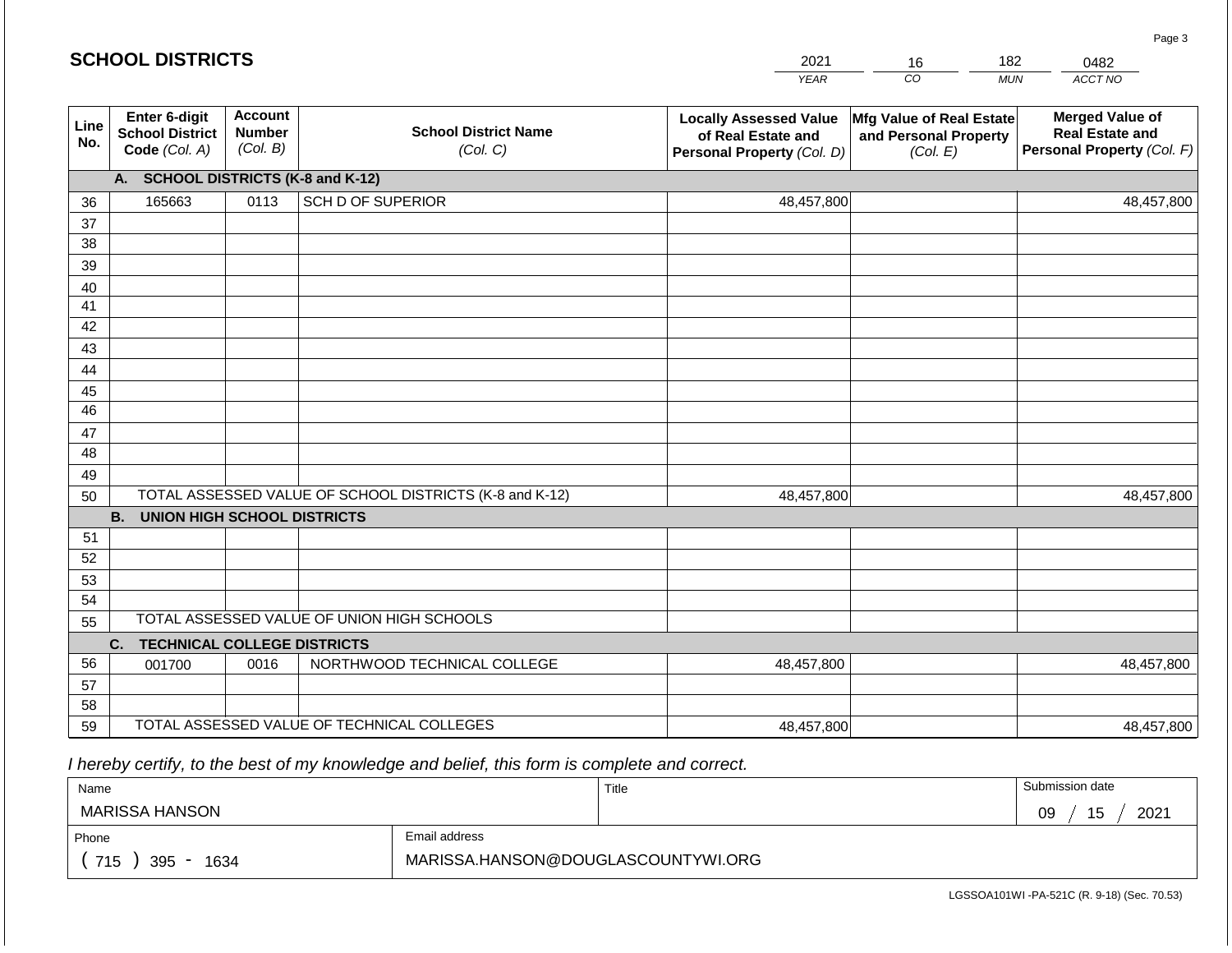- Each municipality's SOA is completed after the Board of Review and includes any changes made to the locally assessed values, under state law (sec. 70.53, Wis. Stats.)
- The Wisconsin Department of Revenue (DOR) merges the locally assessed values with the state assessed manufacturing values
- DOR provides the information regarding district names and codes. If a district is not listed, contact DOR.

Note: If you submit an amended SOA to DOR after your municipality's SOA is equated and posted to our website, we will process the SOA. However, DOR will not recalculate the *aggregate ratio or update the final SOA posted on our website. You should use the corrected values to calculate your tax rates.*

## **Page 1: Real Estate and Personal Property**

- Lines 1-9 assessed real estate values, parcel counts and acres by classification
- Lines 10-15 assessed personal property values and number of accounts by class
- Line 16 aggregate assessed value of all property subject to general property; use to calculate tax rates. Note: This line equals the total assessed value of K-8 and K-12 school districts (Line 50) and total assessed value of technical colleges (Line 59).
- Remarks assessment ratio used to calculate estimated fair market value on property tax bills

## **Page 2: Forest Crop, Other Exempt Land and Special Districts**

- Lines 18-21 private forest crop and managed forest lands assessed values
- Line  $22 -$  tax exempt land acres
- Line 23 prior years assessed value of omitted property under sec. 70.44 and correction of errors under sec. 70.43 shown by locally assessed or manufacturing real estate and personal property. Note: If there is an amount on this line, report the corresponding tax in the Statement of Taxes, Sections J or K.
- Lines 24-35 special district assessed values. These values are used to calculate tax rates for the special districts.

## **Page 3: School Districts**

- Lines 36-50 school districts (K-8 and K-12) assessed values. These values are used to calculate tax rates for school districts.
- Lines 51-55 union high school district assessed values. These values are used to calculate tax rates for union high school districts.
- Lines 56-59 technical college assessed values. These values are used to calculate tax rates for technical colleges.

If you have questions: Email: lgs@wisconsin.gov

 Phone: (608) 266-2569 or (608) 264-6892 Fax: (608) 264-6887

SUPERIOR, WI 54880 - 3065 SUPERIOR, WI 54880 - 3065VILLAGE OF SUPERIOR MARSHA WICK<br>VILLAGE OF SUPERIOR MARSHA WICK PO BOX 3065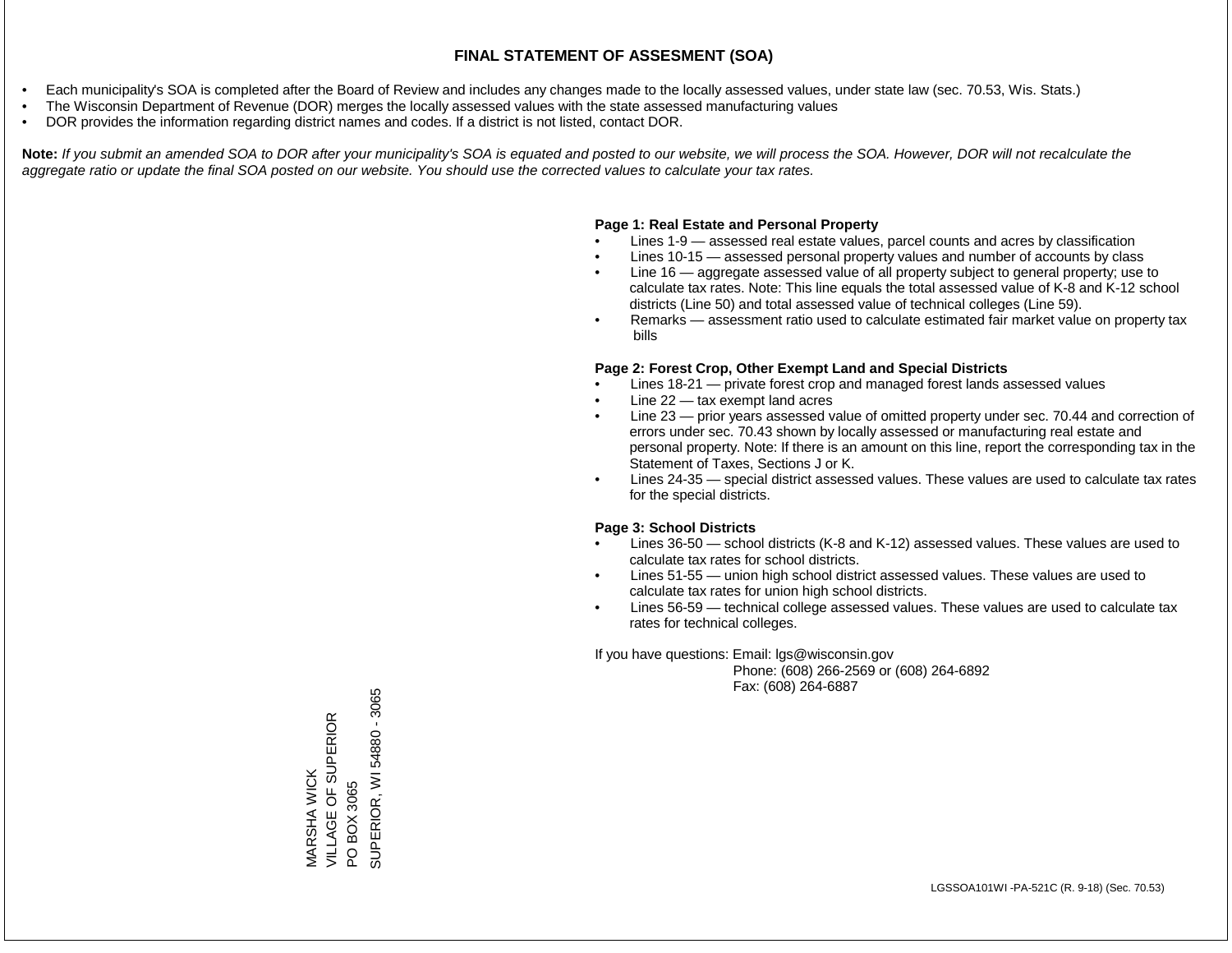|                |                                                       | <b>FINAL - EQUATED</b><br><b>STATEMENT OF ASSESSMENT FOR 2021</b>                                                                                                                            |                          | 16                                        | 281                                          | 0483                    | This is an Amended Return              | Page 1                                  |
|----------------|-------------------------------------------------------|----------------------------------------------------------------------------------------------------------------------------------------------------------------------------------------------|--------------------------|-------------------------------------------|----------------------------------------------|-------------------------|----------------------------------------|-----------------------------------------|
|                |                                                       |                                                                                                                                                                                              |                          | CO                                        | <b>MUN</b>                                   | ACCT NO                 |                                        |                                         |
|                | <b>FOR</b><br>CITY OF<br><b>OF</b><br><b>SUPERIOR</b> |                                                                                                                                                                                              |                          |                                           | DOUGLAS COUNTY                               |                         |                                        |                                         |
|                |                                                       | Town - Village - City                                                                                                                                                                        | <b>Municipality Name</b> |                                           | <b>County Name</b>                           |                         |                                        |                                         |
| Line           |                                                       | <b>REAL ESTATE</b><br>(See Lines 18 - 22 for                                                                                                                                                 |                          | PARCEL COUNT<br>TOTAL LAND   IMPROVEMENTS | NO. OF ACRES<br><b>WHOLE</b><br>NUMBERS ONLY | <b>VALUE OF</b><br>LAND | <b>VALUE OF</b><br><b>IMPROVEMENTS</b> | TOTAL VALUE OF LAND<br>AND IMPROVEMENTS |
| No.            |                                                       | other Real Estate)                                                                                                                                                                           | (Col. A)                 | (Col. B)                                  | (Col, C)                                     | (Col, D)                | (Col. E)                               | (Col. F)                                |
| $\mathbf{1}$   |                                                       | <b>RESIDENTIAL - Class 1</b>                                                                                                                                                                 | 9,368                    | 8,238                                     | 2,792                                        | 151,689,500             | 840,360,400                            | 992,049,900                             |
| $\overline{2}$ |                                                       | <b>COMMERCIAL - Class 2</b>                                                                                                                                                                  | 1,618                    | 942                                       | 2,661                                        | 103,154,300             | 442,498,400                            | 545,652,700                             |
| 3              |                                                       | <b>MANUFACTURING - Class 3</b>                                                                                                                                                               | 91                       |                                           | 47<br>882                                    | 11,852,100              | 51,106,000                             | 62,958,100                              |
| 4              |                                                       | <b>AGRICULTURAL - Class 4</b>                                                                                                                                                                | 19                       |                                           | 126                                          | 22,500                  |                                        | 22,500                                  |
| 5              |                                                       | UNDEVELOPED - Class 5                                                                                                                                                                        | 38                       |                                           | 30                                           | 78,100                  |                                        | 78,100                                  |
| 6              |                                                       | AGRICULTURAL FOREST - Class 5m                                                                                                                                                               | 0                        |                                           | $\Omega$                                     | 0                       |                                        | 0                                       |
| $\overline{7}$ |                                                       | <b>FOREST LANDS - Class 6</b>                                                                                                                                                                | 0                        |                                           | 0                                            | 0                       |                                        | $\Omega$                                |
| 8              | OTHER - Class 7                                       |                                                                                                                                                                                              | $\Omega$                 |                                           | $\Omega$<br>$\Omega$                         | $\Omega$                | $\Omega$                               | $\Omega$                                |
| 9              |                                                       | TOTAL - ALL COLUMNS                                                                                                                                                                          | 11,134                   | 9,227                                     | 6,491                                        | 266.796.500             | 1,333,964,800                          | 1,600,761,300                           |
| 10             |                                                       | NUMBER OF PERSONAL PROPERTY ACCOUNTS IN ROLL                                                                                                                                                 |                          |                                           | 740                                          | <b>LOCALLY ASSESSED</b> | <b>MANUFACTURING</b>                   | <b>MERGED</b>                           |
| 11             |                                                       | BOATS AND OTHER WATERCRAFT NOT EXEMPT - Code 1                                                                                                                                               |                          |                                           |                                              | 130,100                 | 452,300                                | 582,400                                 |
| 12             |                                                       | MACHINERY, TOOLS AND PATTERNS - Code 2                                                                                                                                                       |                          |                                           |                                              |                         | 26,498,400                             | 26,498,400                              |
| 13             |                                                       | FURNITURE, FIXTURES AND EQUIPMENT - Code 3                                                                                                                                                   |                          |                                           |                                              | 20,360,000              | 5,840,600                              | 26,200,600                              |
| 14             |                                                       | ALL OTHER PERSONAL PROPERTY NOT EXEMPT - Codes 4A, 4B, 4C                                                                                                                                    |                          |                                           | 26,548,900                                   | 2,358,800               | 28,907,700                             |                                         |
| 15             |                                                       | TOTAL OF PERSONAL PROPERTY NOT EXEMPT (Total of Lines 11-14)                                                                                                                                 |                          |                                           | 47,039,000                                   | 35,150,100              | 82,189,100                             |                                         |
| 16             |                                                       | AGGREGATE ASSESSED VALUE OF ALL PROPERTY SUBJECT TO THE GENERAL PROPERTY TAX (Total of Lines 9F and 15F)<br>MUST EQUAL TOTAL VALUE OF THE SCHOOL DISTRICTS (K-12 PLUS K-8) - Line 50, Col. F |                          |                                           |                                              |                         | 1,682,950,400                          |                                         |
| 17             |                                                       | <b>BOARD OF REVIEW</b><br>DATE OF FINAL ADJOURNMENT                                                                                                                                          | 09/08/2021               |                                           | Name of Assessor<br><b>TERRY JOHNSON</b>     |                         | Telephone #                            | (715) 395-7222                          |

REMARKS

The Assessment Ratio to be used in calculating the estimated Fair Market Value on tax bills for this tax district is .821574677

This ratio should be used to convert assessed values to "Calculate Equalized Values" in Step 1 of the Lottery and Gaming Credit Calculations.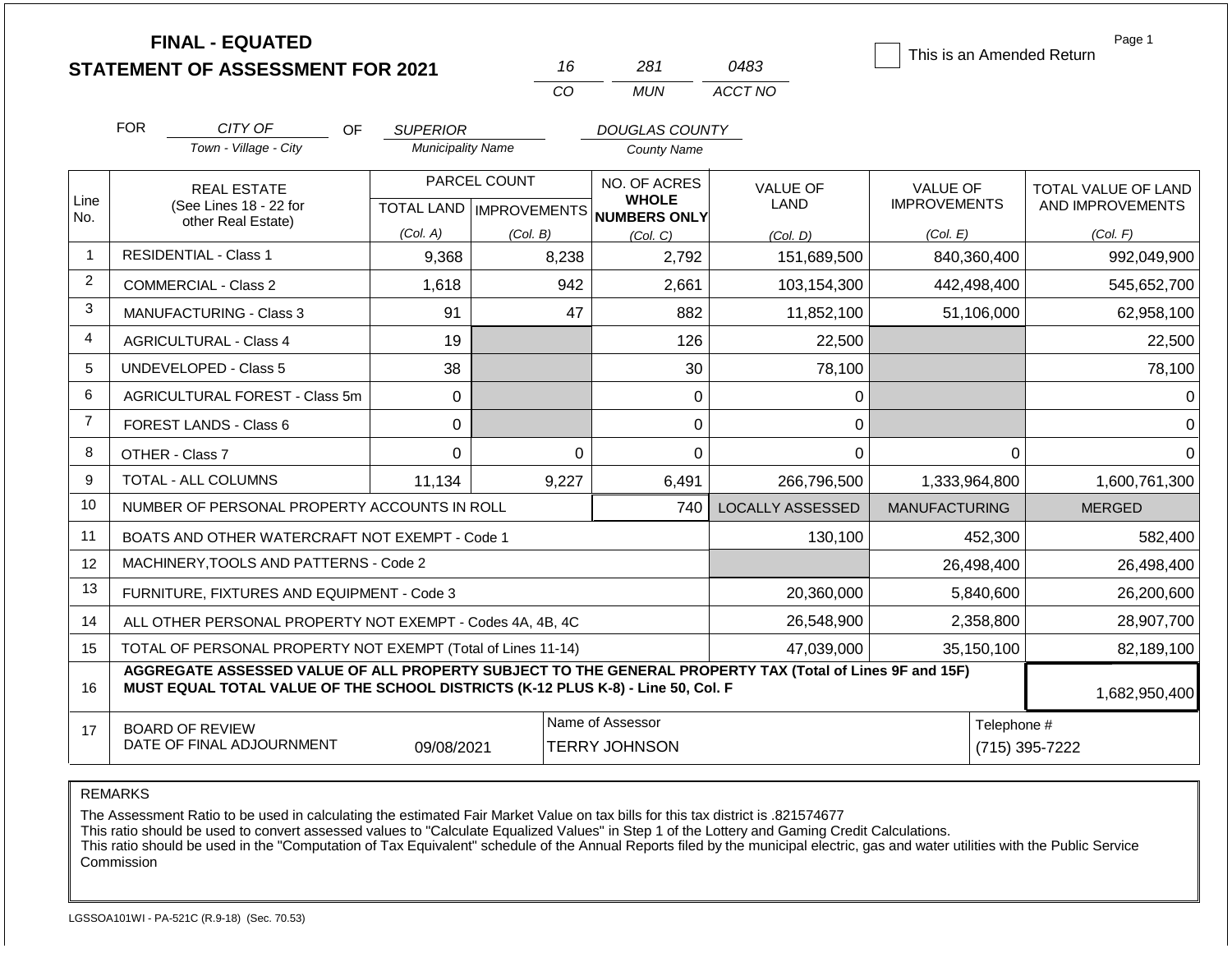2021 16 281 0483

FOREST LANDS (Line 7) and FOREST CROPS (in this section) - are **NOT** the same *YEAR CO MUN ACCT NO*

|    | Private Forest Crop - Reg Class @ 10¢ per acre             |                 |             |                                                                                |           |                                                       | Private Forest Crop - Reg Class @ \$2.52 per acre                            |                                                                    |        |                    |
|----|------------------------------------------------------------|-----------------|-------------|--------------------------------------------------------------------------------|-----------|-------------------------------------------------------|------------------------------------------------------------------------------|--------------------------------------------------------------------|--------|--------------------|
| 18 | (a) PARCELS                                                | (b) ACRES       |             | (c) ASSESSED VALUE                                                             |           | (d) PARCELS                                           |                                                                              | (e) ACRES                                                          |        | (f) ASSESSED VALUE |
|    |                                                            |                 |             |                                                                                |           |                                                       |                                                                              |                                                                    |        |                    |
|    |                                                            |                 |             | Private Forest Crop - Special Class @ 20¢ per acre                             |           |                                                       | Entered Before 2005 Managed Forest - Ferrous Mining CLOSED @ \$7.87 per acre |                                                                    |        |                    |
| 19 | (a) PARCELS                                                | (b) ACRES       |             | (c) ASSESSED VALUE                                                             |           |                                                       | (d) PARCELS<br>(e) ACRES                                                     |                                                                    |        | (f) ASSESSED VALUE |
|    |                                                            |                 |             |                                                                                |           |                                                       |                                                                              |                                                                    |        |                    |
|    |                                                            |                 |             | Entered Before 2005 Managed Forest - OPEN @ 74 ¢ per acre                      |           |                                                       |                                                                              | Entered Before 2005 Managed Forest - CLOSED @                      |        | \$1.75 per acre    |
| 20 | (a) PARCELS<br>(c) ASSESSED VALUE<br>(b) ACRES             |                 | (d) PARCELS |                                                                                | (e) ACRES |                                                       | (f) ASSESSED VALUE                                                           |                                                                    |        |                    |
|    |                                                            |                 |             |                                                                                |           |                                                       |                                                                              |                                                                    |        |                    |
|    | Entered After 2004 Managed Forest - OPEN @ \$2.04 per acre |                 |             |                                                                                |           |                                                       |                                                                              | Entered After 2004 Managed Forest - CLOSED @ \$10.20 per acre      |        |                    |
| 21 | (a) PARCELS                                                | (b) ACRES       |             | (c) ASSESSED VALUE                                                             |           | (d) PARCELS<br>(e) ACRES                              |                                                                              | (f) ASSESSED VALUE                                                 |        |                    |
|    |                                                            |                 |             |                                                                                |           |                                                       |                                                                              |                                                                    |        |                    |
|    |                                                            |                 |             |                                                                                |           |                                                       |                                                                              |                                                                    |        | (e) Other Acres    |
| 22 | (a) County Forest Cropland Acres                           |                 |             | (b) Federal Acres                                                              |           | (d) County (NOT FOREST CROP) Acres<br>(c) State Acres |                                                                              |                                                                    |        |                    |
|    |                                                            |                 |             | 41.65                                                                          |           | 369.07                                                |                                                                              | 112.77                                                             | 698.26 |                    |
|    |                                                            |                 |             | Assessed Value of Omitted Property From Prior Years (Sec. 70.44)               |           |                                                       |                                                                              | Assessed Value of Sec. 70.43 Corrections of Errors by Assessors    |        |                    |
| 23 |                                                            | (a) REAL ESTATE |             | (b) PERSONAL                                                                   |           |                                                       |                                                                              | (c1) REAL ESTATE                                                   |        | (c2) PERSONAL      |
|    |                                                            | 47.400          |             |                                                                                |           |                                                       |                                                                              |                                                                    |        |                    |
|    |                                                            |                 |             | Manufacturing Equated Value of Omitted Property From Prior Years (Sec. 70.995) |           |                                                       |                                                                              | Mfg. Equated Value of Sec.70.43 Corrections of Errors by Assessors |        |                    |
|    |                                                            | (d) REAL ESTATE |             | (e) PERSONAL                                                                   |           | (f1) REAL ESTATE<br>(f2) PERSONAL                     |                                                                              |                                                                    |        |                    |
|    |                                                            |                 |             |                                                                                |           |                                                       |                                                                              |                                                                    |        |                    |

# **SPECIAL DISTRICTS**

| Line<br>No. | Enter 6-digit<br>Special District<br>Code (Col. A) | <b>Account</b><br><b>Number</b><br>(Col. B) | <b>Special District Name</b><br>(Col. C) | <b>Locally Assessed Value</b><br>of Real Estate and<br><b>Personal Property (Col. D)</b> | Mfg Value of Real Estate<br>and Personal Property<br>(Col. E) | <b>Merged Value of</b><br><b>Real Estate and</b><br>Personal Property (Col. F) |
|-------------|----------------------------------------------------|---------------------------------------------|------------------------------------------|------------------------------------------------------------------------------------------|---------------------------------------------------------------|--------------------------------------------------------------------------------|
| 24          |                                                    |                                             |                                          |                                                                                          |                                                               |                                                                                |
| 25          |                                                    |                                             |                                          |                                                                                          |                                                               |                                                                                |
| 26          |                                                    |                                             |                                          |                                                                                          |                                                               |                                                                                |
| 27          |                                                    |                                             |                                          |                                                                                          |                                                               |                                                                                |
| 28          |                                                    |                                             |                                          |                                                                                          |                                                               |                                                                                |
| 29          |                                                    |                                             |                                          |                                                                                          |                                                               |                                                                                |
| 30          |                                                    |                                             |                                          |                                                                                          |                                                               |                                                                                |
| 31          |                                                    |                                             |                                          |                                                                                          |                                                               |                                                                                |
| 32          |                                                    |                                             |                                          |                                                                                          |                                                               |                                                                                |
| 33          |                                                    |                                             |                                          |                                                                                          |                                                               |                                                                                |
| 34          |                                                    |                                             |                                          |                                                                                          |                                                               |                                                                                |
| 35          |                                                    |                                             |                                          |                                                                                          |                                                               |                                                                                |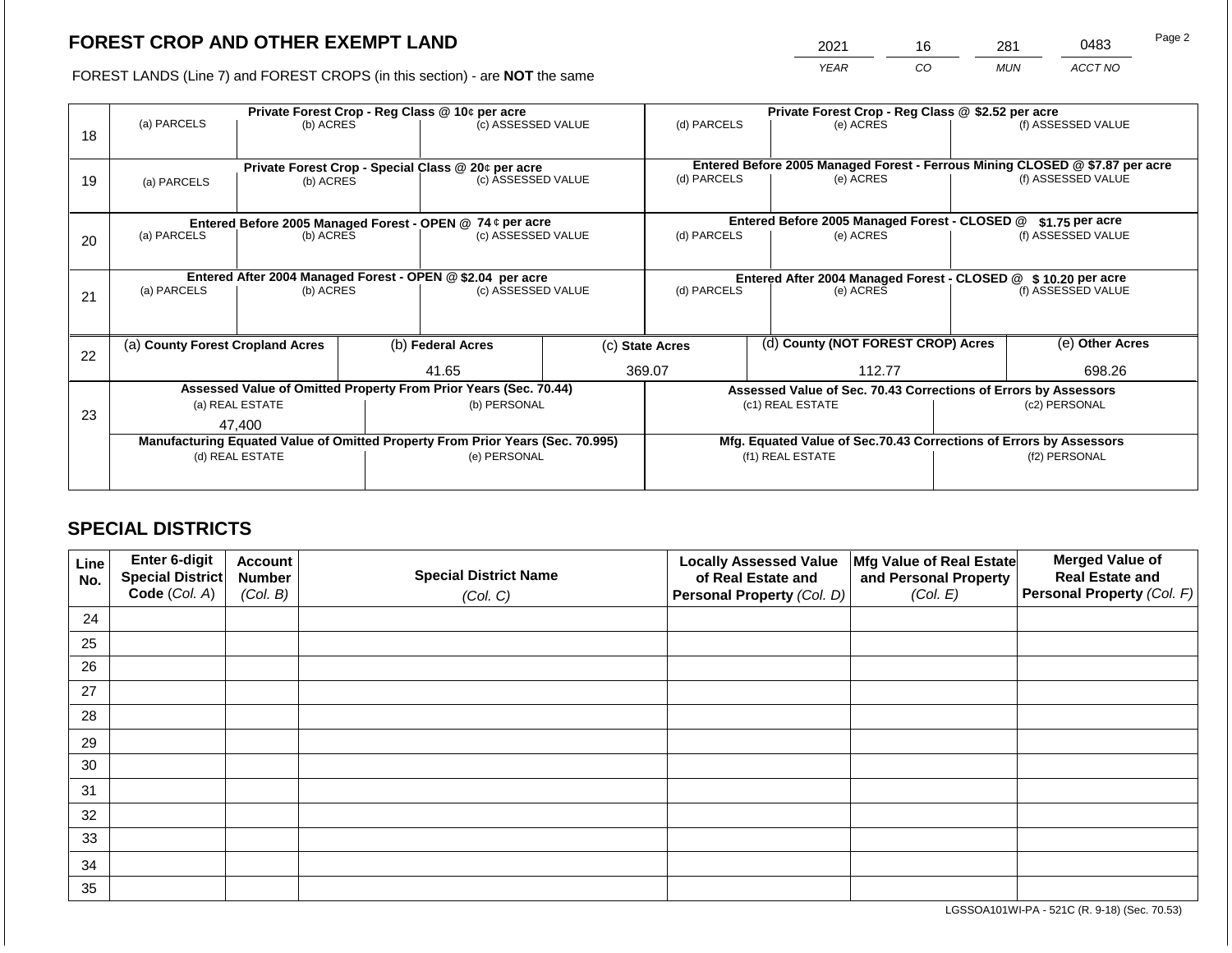|             |                                                          |                                             |                                                         | <b>YEAR</b>                                                                       | CO<br><b>MUN</b>                                              | - • • •<br>ACCT NO                                                             |
|-------------|----------------------------------------------------------|---------------------------------------------|---------------------------------------------------------|-----------------------------------------------------------------------------------|---------------------------------------------------------------|--------------------------------------------------------------------------------|
| Line<br>No. | Enter 6-digit<br><b>School District</b><br>Code (Col. A) | <b>Account</b><br><b>Number</b><br>(Col. B) | <b>School District Name</b><br>(Col. C)                 | <b>Locally Assessed Value</b><br>of Real Estate and<br>Personal Property (Col. D) | Mfg Value of Real Estate<br>and Personal Property<br>(Col. E) | <b>Merged Value of</b><br><b>Real Estate and</b><br>Personal Property (Col. F) |
|             | <b>SCHOOL DISTRICTS (K-8 and K-12)</b><br>А.             |                                             |                                                         |                                                                                   |                                                               |                                                                                |
| 36          | 165663                                                   | 0113                                        | <b>SCH D OF SUPERIOR</b>                                | 1,584,842,200                                                                     | 98,108,200                                                    | 1,682,950,400                                                                  |
| 37          |                                                          |                                             |                                                         |                                                                                   |                                                               |                                                                                |
| 38          |                                                          |                                             |                                                         |                                                                                   |                                                               |                                                                                |
| 39          |                                                          |                                             |                                                         |                                                                                   |                                                               |                                                                                |
| 40          |                                                          |                                             |                                                         |                                                                                   |                                                               |                                                                                |
| 41          |                                                          |                                             |                                                         |                                                                                   |                                                               |                                                                                |
| 42          |                                                          |                                             |                                                         |                                                                                   |                                                               |                                                                                |
| 43          |                                                          |                                             |                                                         |                                                                                   |                                                               |                                                                                |
| 44          |                                                          |                                             |                                                         |                                                                                   |                                                               |                                                                                |
| 45          |                                                          |                                             |                                                         |                                                                                   |                                                               |                                                                                |
| 46          |                                                          |                                             |                                                         |                                                                                   |                                                               |                                                                                |
| 47          |                                                          |                                             |                                                         |                                                                                   |                                                               |                                                                                |
| 48          |                                                          |                                             |                                                         |                                                                                   |                                                               |                                                                                |
| 49          |                                                          |                                             |                                                         |                                                                                   |                                                               |                                                                                |
| 50          | <b>B.</b><br><b>UNION HIGH SCHOOL DISTRICTS</b>          |                                             | TOTAL ASSESSED VALUE OF SCHOOL DISTRICTS (K-8 and K-12) | 1,584,842,200                                                                     | 98,108,200                                                    | 1,682,950,400                                                                  |
| 51          |                                                          |                                             |                                                         |                                                                                   |                                                               |                                                                                |
| 52          |                                                          |                                             |                                                         |                                                                                   |                                                               |                                                                                |
| 53          |                                                          |                                             |                                                         |                                                                                   |                                                               |                                                                                |
| 54          |                                                          |                                             |                                                         |                                                                                   |                                                               |                                                                                |
| 55          |                                                          |                                             | TOTAL ASSESSED VALUE OF UNION HIGH SCHOOLS              |                                                                                   |                                                               |                                                                                |
|             | <b>TECHNICAL COLLEGE DISTRICTS</b><br>C.                 |                                             |                                                         |                                                                                   |                                                               |                                                                                |
| 56          | 001700                                                   | 0016                                        | NORTHWOOD TECHNICAL COLLEGE                             | 1,584,842,200                                                                     | 98,108,200                                                    | 1,682,950,400                                                                  |
| 57          |                                                          |                                             |                                                         |                                                                                   |                                                               |                                                                                |
| 58          |                                                          |                                             |                                                         |                                                                                   |                                                               |                                                                                |
| 59          |                                                          |                                             | TOTAL ASSESSED VALUE OF TECHNICAL COLLEGES              | 1,584,842,200                                                                     | 98,108,200                                                    | 1,682,950,400                                                                  |

 *I hereby certify, to the best of my knowledge and belief, this form is complete and correct.*

| Name                   |                          | Title        | Submission date      |
|------------------------|--------------------------|--------------|----------------------|
| <b>CAMILA RAMOS</b>    |                          | <b>CLERK</b> | 2021<br>$\sim$<br>10 |
| Phone                  | Email address            |              |                      |
| 715<br>$395 -$<br>7369 | RAMOSC@CI.SUPERIOR.WI.US |              |                      |

Page 3

| <b>SCHOOL DISTRICTS</b> |  |
|-------------------------|--|
|-------------------------|--|

2021 16 281

0483